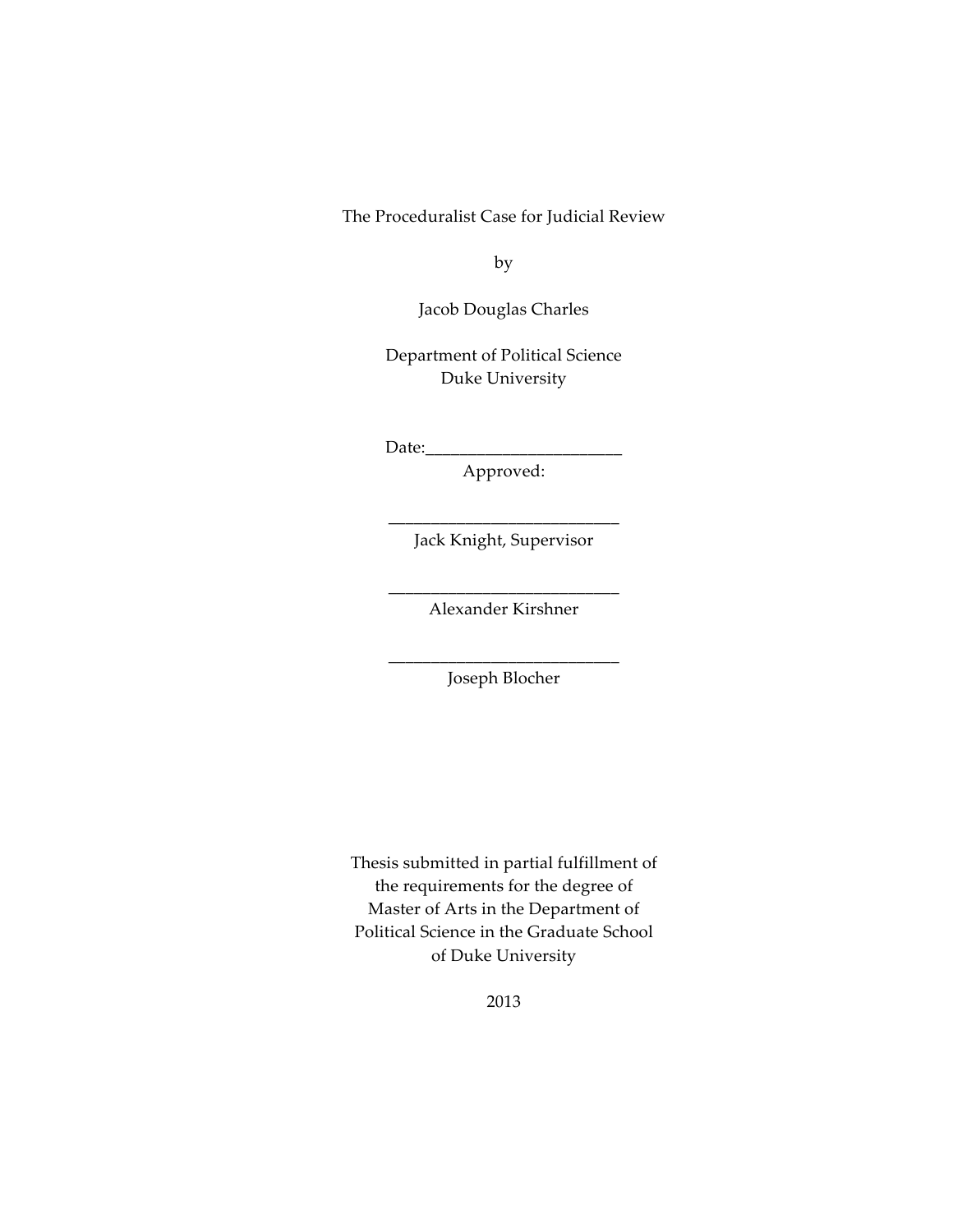#### ABSTRACT

The Proceduralist Case for Judicial Review

by

Jacob!Douglas Charles

Department of Political Science Duke University

 $Date:$ 

Approved:

\_\_\_\_\_\_\_\_\_\_\_\_\_\_\_\_\_\_\_\_\_\_\_\_\_\_\_ Jack Knight, Supervisor

\_\_\_\_\_\_\_\_\_\_\_\_\_\_\_\_\_\_\_\_\_\_\_\_\_\_\_ Alexander Kirshner

\_\_\_\_\_\_\_\_\_\_\_\_\_\_\_\_\_\_\_\_\_\_\_\_\_\_\_ Joseph!Blocher

An abstract of a thesis submitted in partial fulfillment of the requirements for the degree of Master of Arts in the Department of Political Science in the Graduate School of Duke University

2013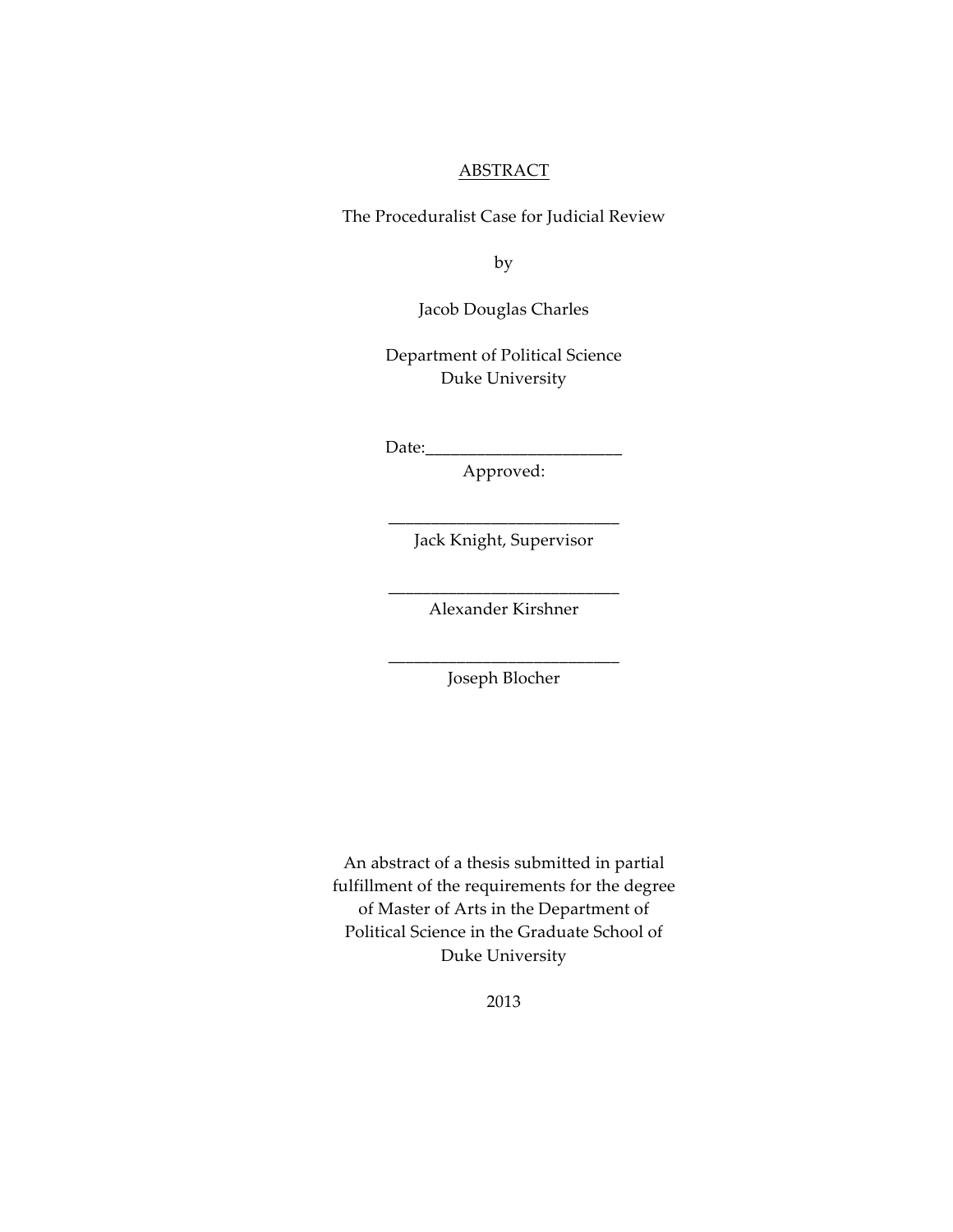Copyright by Jacob D. Charles 2013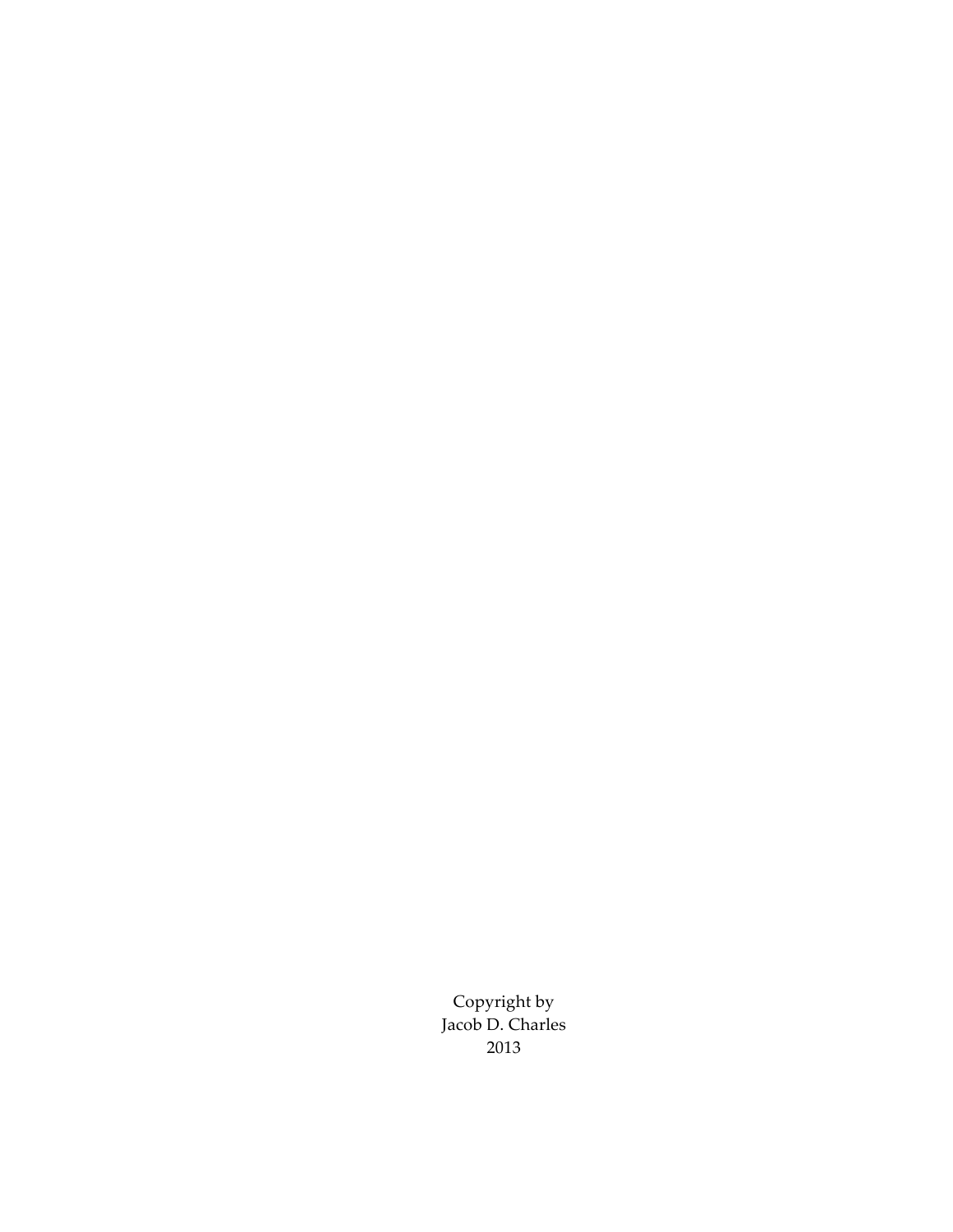## **Abstract**

This essay explores majority decisions to give up majority power from a proceduralist vantage point. In particular, it analyzes a majority's decision to institute judicial review as a method of final decision-making on questions of constitutional rights and contrasts that decision with the majority's election of a dictator. Both decisions involve a majority's voluntary transfer of power for certain matters in (practically) irreversible ways. Adopting the proceduralist viewpoint, the essay argues that these types of decisions—involving majoritarian renunciation of power—require a greater justification than decisions that do not alter future decision-procedures. That greater justification requires these types of decisions, decisions this essay terms "delegation decisions," to satisfy three legitimacy conditions. First, the majority can only legitimately give up power over issues that can be decided by procedures other than majority vote. Second, the procedural mechanism the majority gives power to must be a fair procedure. Finally, the procedural mechanism must also be appropriate for the decisions it is supposed to make.

The essay argues that majoritarian imposition of judicial review satisfies these three conditions. Majoritarian election of a dictator does not. First, the imposition of judicial review hands over only one set of issues to the constitutional court-bill of rights questions—that is capable of resolution by a nonmajoritarian procedure. Second,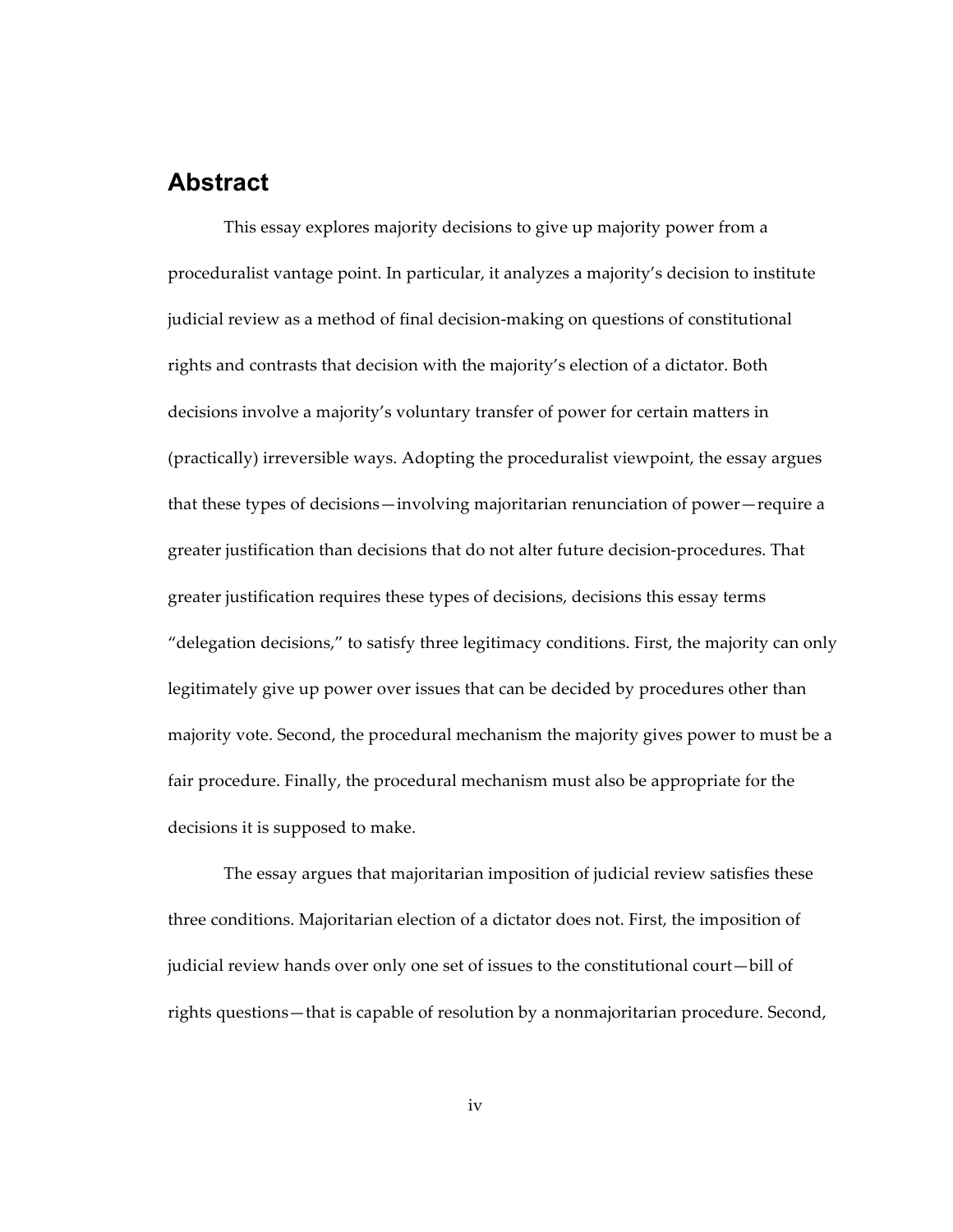judicial review as practiced by an ideal constitutional court is a fair procedure for rights questions because it exemplifies qualities such as anonymity and neutrality that are central to procedural fairness. Finally, a constitutional court is appropriate for deciding constitutional rights questions because its virtues—particularly its transparency, deliberative capacity, principled reasoning, and impartiality—are relevant for these questions and mitigate distortions in the decision-making process concerning rights. On the other hand, an elected despot makes decisions on questions that the majority cannot legitimately relinquish power over, fails to instantiate values of procedural fairness, and is inappropriate for any number of the infinite questions that it has authority to decide. The account I provide to justify majority-imposed judicial review and critique the majority-elected dictator relies on no procedure-independent standards. Proceduralists can thus resist the majority's election of a dictator without also having to resist its imposition of judicial review. And they need not abandon proceduralism in order to do so.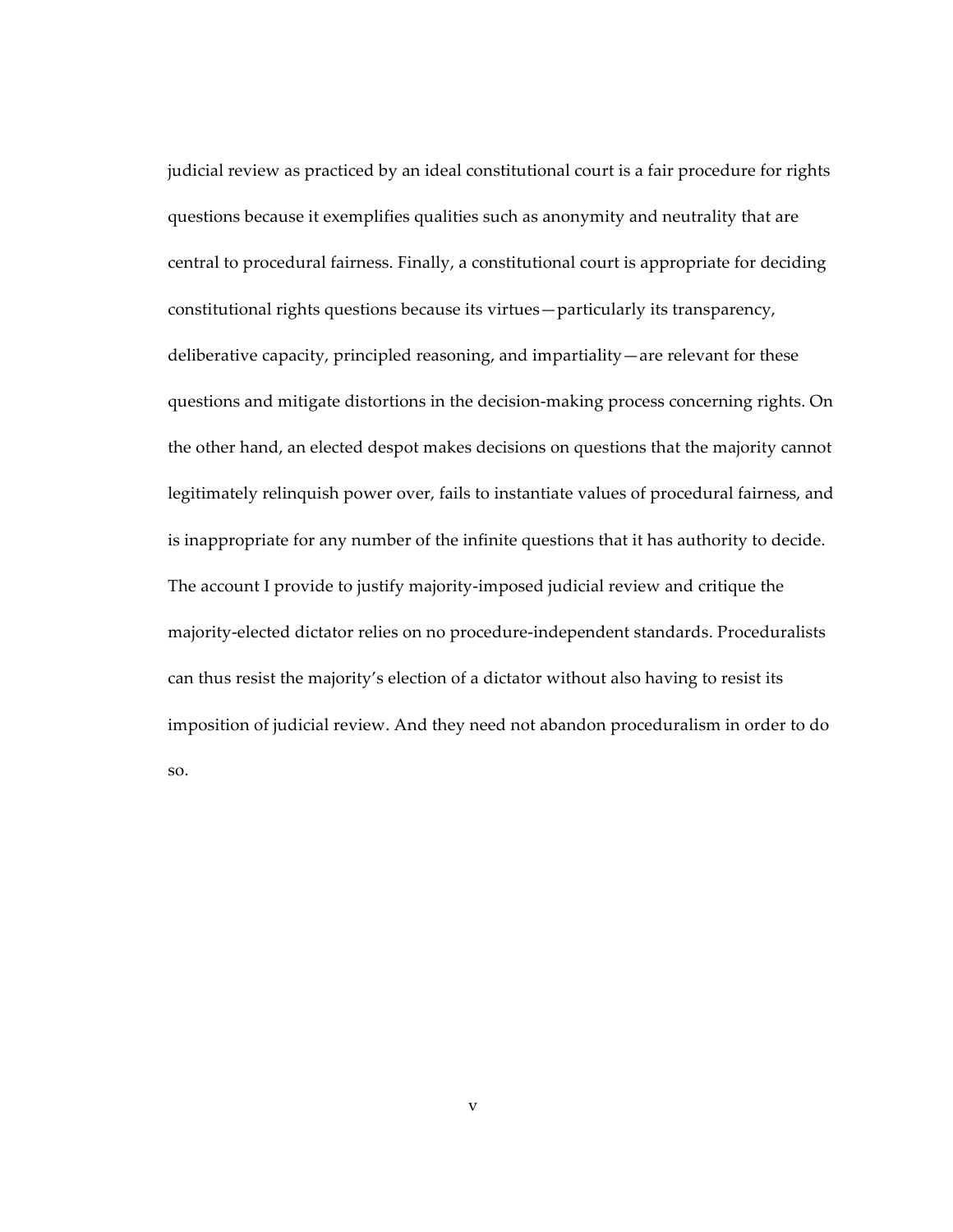# **Dedication**

For my beautiful wife, Angela.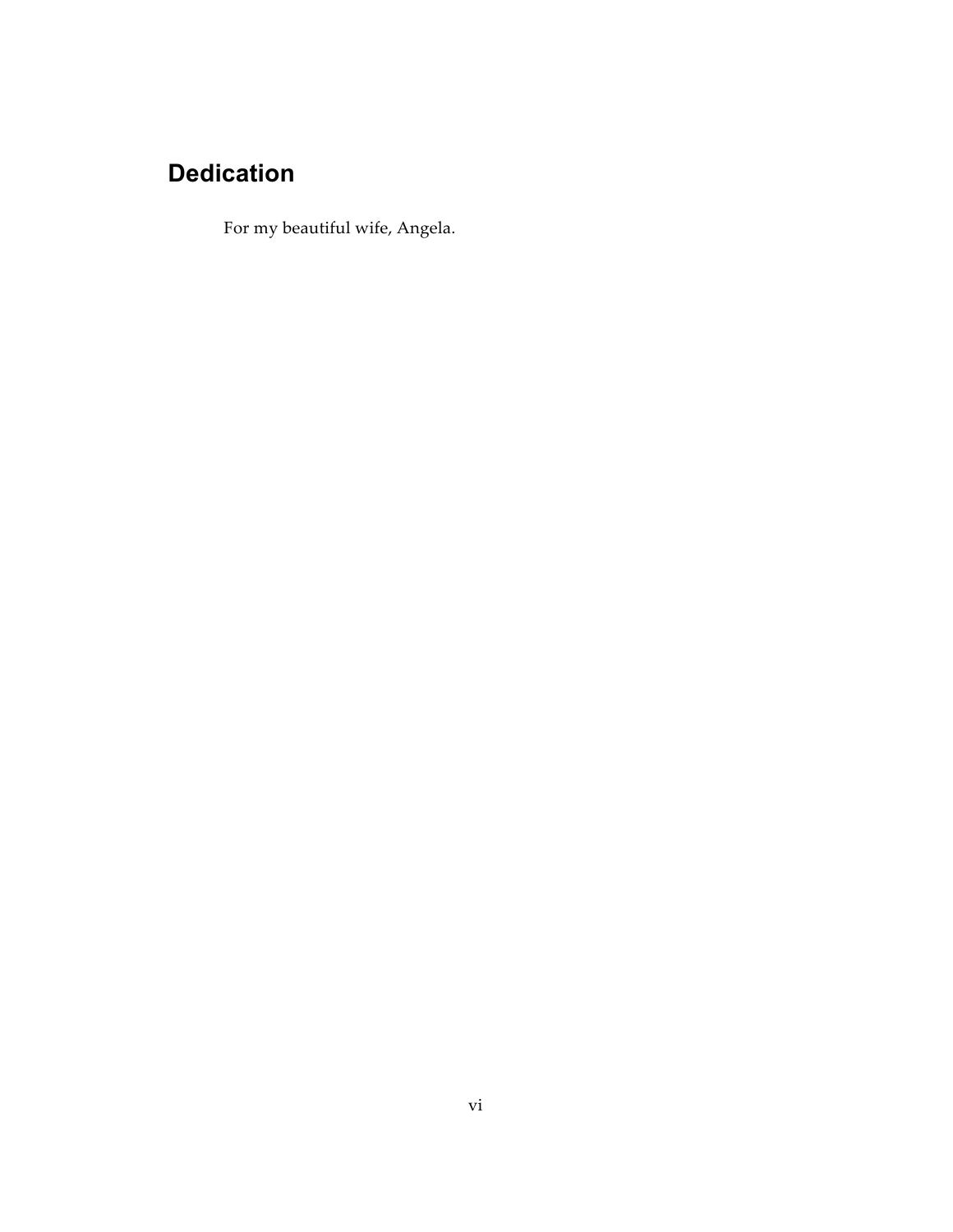## **Contents**

| A. On Process and Substance: The Significance of Process-Alteration 15             |
|------------------------------------------------------------------------------------|
|                                                                                    |
|                                                                                    |
|                                                                                    |
|                                                                                    |
|                                                                                    |
|                                                                                    |
|                                                                                    |
|                                                                                    |
|                                                                                    |
|                                                                                    |
| 3. Condition Three: Is a Binding Decision by Judges Appropriate for Constitutional |
|                                                                                    |
|                                                                                    |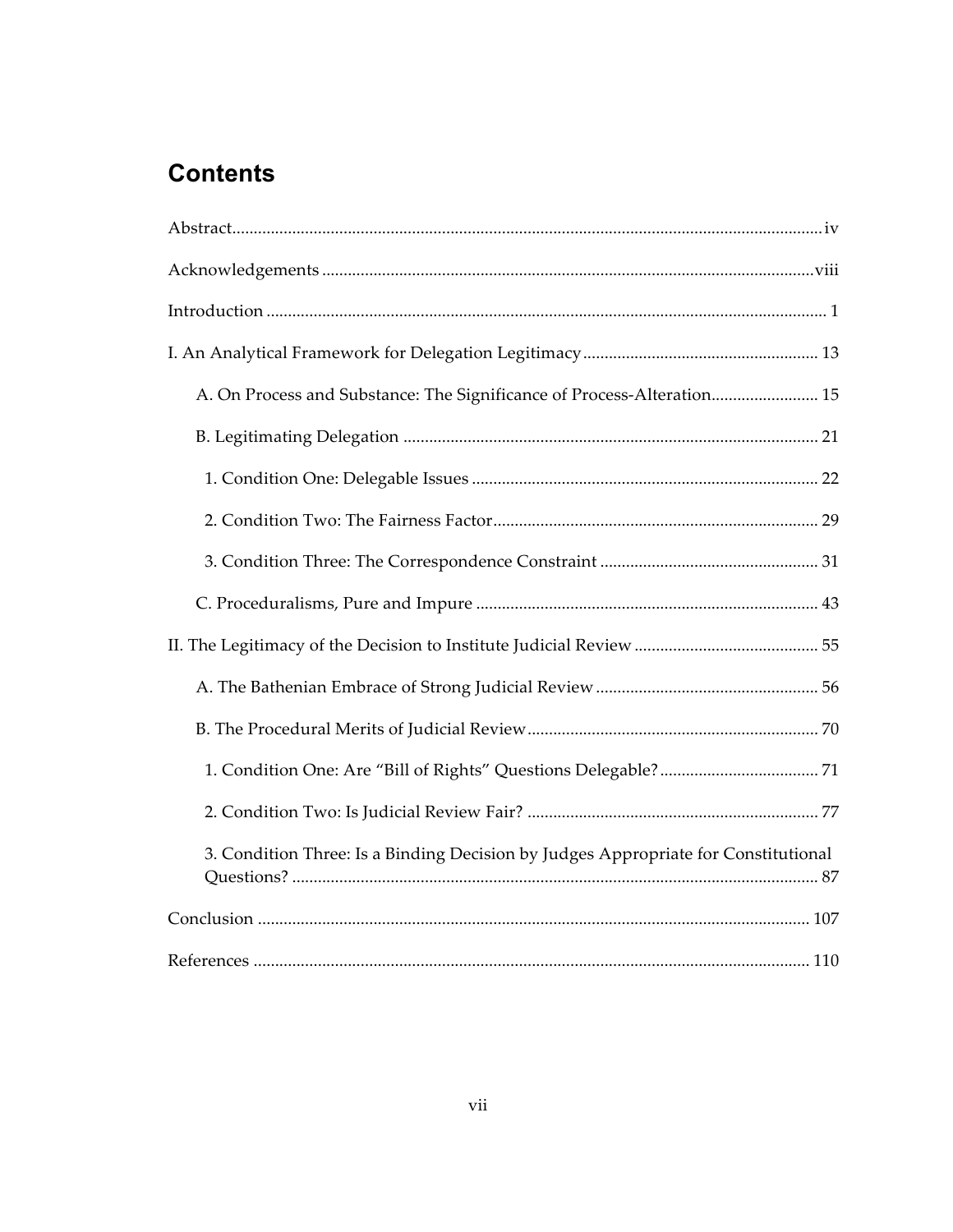### **Acknowledgements**

As with any academic achievement, this project could not have been accomplished without the help of many others. I am especially grateful to Professors Knight, Kirshner, and Blocher for their feedback and support over the past few years. Professor Knight first ignited my interest in political institutions, their origins, perpetuation, and limits. This interest blossomed into an obsession with judicial review as an institution. Professor Kirshner introduced me to the intricacies of the debate over proceduralism and to Waldron's multifaceted critiques of judicial review. These discussions were a catalyst for the future exploration of the role of proceduralist premises in a defense of judicial review. And Professor Blocher prompted me to attend to questions that legal scholars have frequently debated, from objections to processbased theories of judicial review to concerns about the scope and content of constitutional rights. This theoretical and practical reorientation to the law has been immensely valuable in shaping this project.

Countless other experiences and individuals have helped shape my thinking on this project. Participants in the Duke Law Student Scholarship Workshop, especially Professors Marin Levy and Taisu Zhang, offered both invaluable comments and penetrating objections. Other graduate and law students have also graciously listened to my ramblings on legitimacy, proceduralism, and judicial review. More than occasionally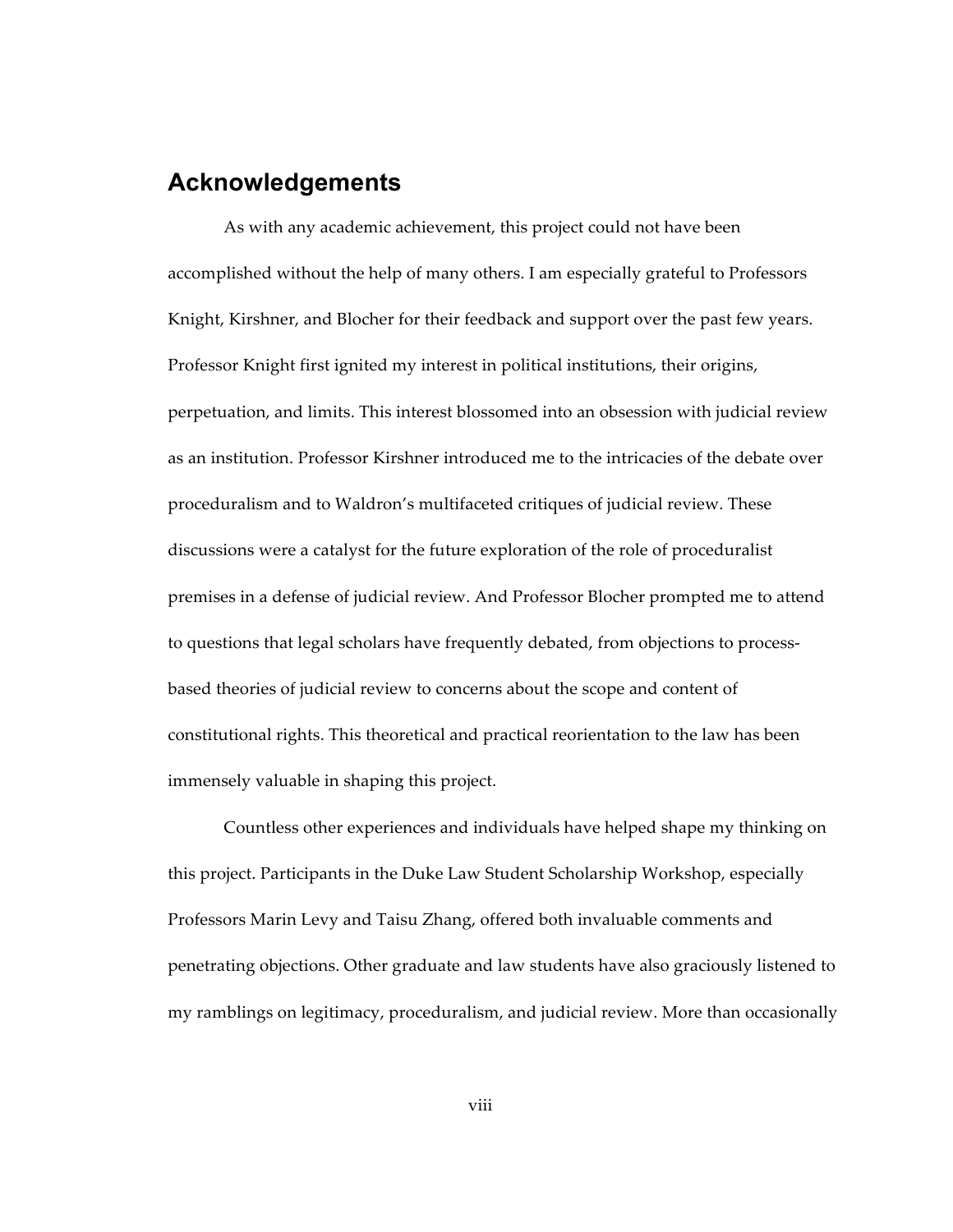they pushed me to develop my position more clearly. Finally, my family and especially my wife have put up with interminable research and writing, and not infrequently been forced to endure an excited discourse on democratic theory. I cannot thank them enough. Without the calming support, genuine interest, and unfailing encouragement of my wife, this project would never have been completed.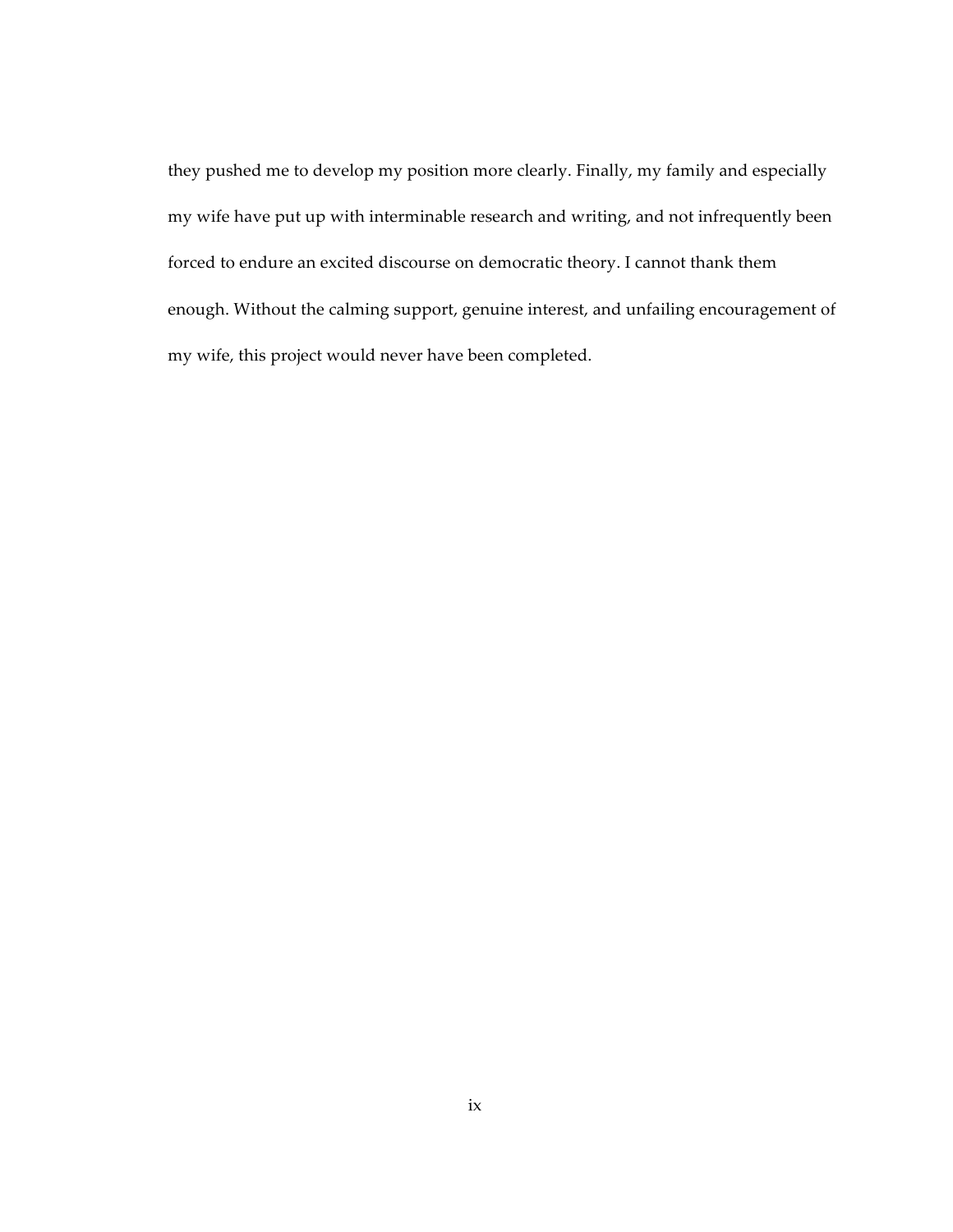## **Introduction**

In his Notes on the State of Virginia, Thomas Jefferson famously remarked: "An elective despotism was not the government we fought for."<sup>1</sup> He believed-and most democratic theorists after him still believe—that even a despot elected through fully democratic procedures is illegitimate. It is, in fact, one of the most strident critiques of democracy that it appears to allow for precisely this kind of troublesome transfer of power.<sup>2</sup> Against this background, the history of constitutional democracy is aptly viewed as an attempt to define the proper boundaries of majority decision-making.<sup>3</sup> And

<sup>&</sup>lt;sup>1</sup> Thomas Jefferson, Notes on the State of Virginia (Richmond, Va: J.W. Randolph, 1853), 195.

<sup>&</sup>lt;sup>2</sup> Elaine Spitz, Majority Rule (Chatham, NJ: Chatham House Publishers, 1984), xi: "Because the moral acceptability of suicide of suicide is problematic, there was widespread conviction that something was wrong with a system [i.e. democracy] that apparently allowed for it." Others, like Henry McClosky, see in the "majority principle" a logical restriction on this kind of abdication:

There can be nothing in the majority principle that requires that a majority should have the power to destroy it, for it is the very nature of a principle that it prohibits its own negation. Moreover, such power as a majority enjoys derives precisely from the majority principle, and when that principle ceases to prevail, the legitimate power of the majority must cease also. On logical grounds alone, then, it becomes apparent that a majority, deriving its sanction from the principle of majority rule, is limited by that principle to the extent, at least, that it cannot abrogate the rules which authorize the power it can properly exercise.

Henry McClosky, "The Fallacy of Absolute Majority Rule," The Journal of Politics 11 (1949): 643. Still others find not a logical restriction in this example, but an illustration of the necessity of outcome-based limitations on democratic results. Luigi Ferrajoli, for instance, claims that "[w]ithout substantive constraints on the substance of legitimate decisions, a democracy cannot-or, at least, it might not-last. It is always possible for the democratic process be revoked by means of the democratic process itself." Ferrajoli, "The Normative Paradigm of Constitutional Democracy," Res Publica 17 (2011): 357.

<sup>&</sup>lt;sup>3</sup> As Elaine Spitz notes, the "attack" on majority rule became especially determined "after the democratic Weimar Republic in Germany enabled a constitutionally chosen ruler to establish a dictatorship." Spitz, Majority Rule, xi.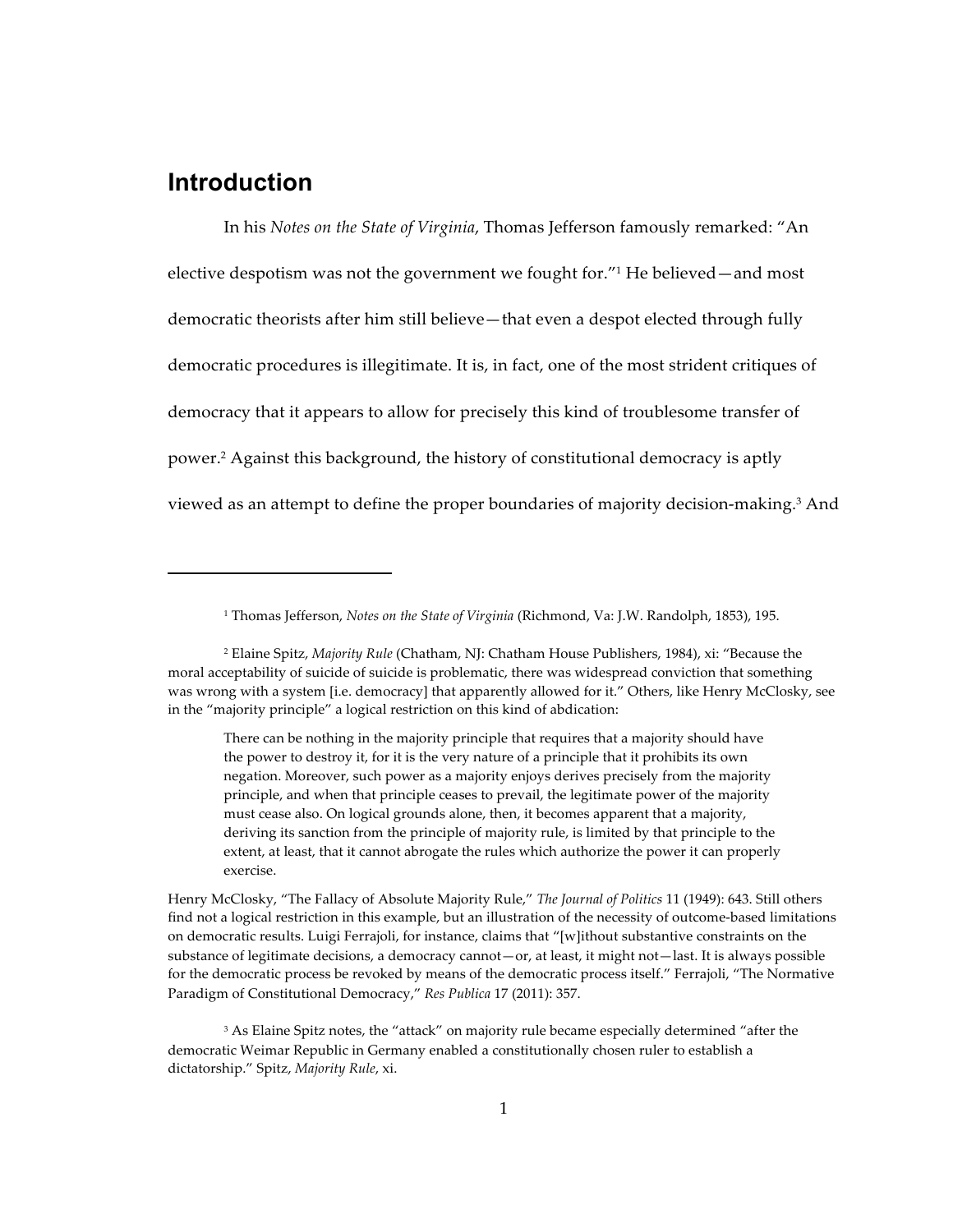this debate has continuing ramifications for how we view the institution of judicial review today.<sup>4</sup> Two approaches to the value of democracy — instrumentalism and proceduralism – provide differing accounts of the appropriate limits on majority power.<sup>5</sup>

Democratic instrumentalists believe that democracy is valuable because "democratic procedures are the all-things-considered best means of implementing or ascertaining what justice requires."<sup>6</sup> On this account, democratic procedures are not valued primarily because they give everyone an equal say—though this may be important—but because they are more likely than other procedures of collective decision-making to get us to the right answers.<sup>7</sup> They are, in short, valued instrumentally. And because democratic procedures are valued instrumentally, we ought to assess the performance of democratic procedures according to a "result-

<sup>&</sup>lt;sup>4</sup> Pamela S. Karlan, "Foreword: Democracy and Disdain," Harvard Law Review 126 (2012): 12-13: "The Roberts Court's approach reflects a combination of institutional distrust-the Court is better at determining constitutional meaning—and substantive distrust—congressional power must be held in check. That perspective colors the Court's approach across an array of doctrinal areas, ranging from legal regulation of the political process itself to enforcement of constitutional rights."

<sup>&</sup>lt;sup>5</sup> Laura Valentini, "Justice, Disagreement, and Democracy," British Journal of Political Science 43 (2013): 178. Christiano remarks on the importance of this question: "Philosophical discussions of democracy have been dominated by the question of the nature of the value that democracy is supposed to have." Thomas Christiano, "Debate: Estlund on Democratic Authority," Journal of Political Philosophy 17 (2009): 228.

<sup>&</sup>lt;sup>6</sup> Valentini, "Justice, Disagreement, and Democracy," 181.

<sup>&</sup>lt;sup>7</sup> See Thomas Christiano, "The Authority of Democracy," Journal of Political Philosophy 12 (2004):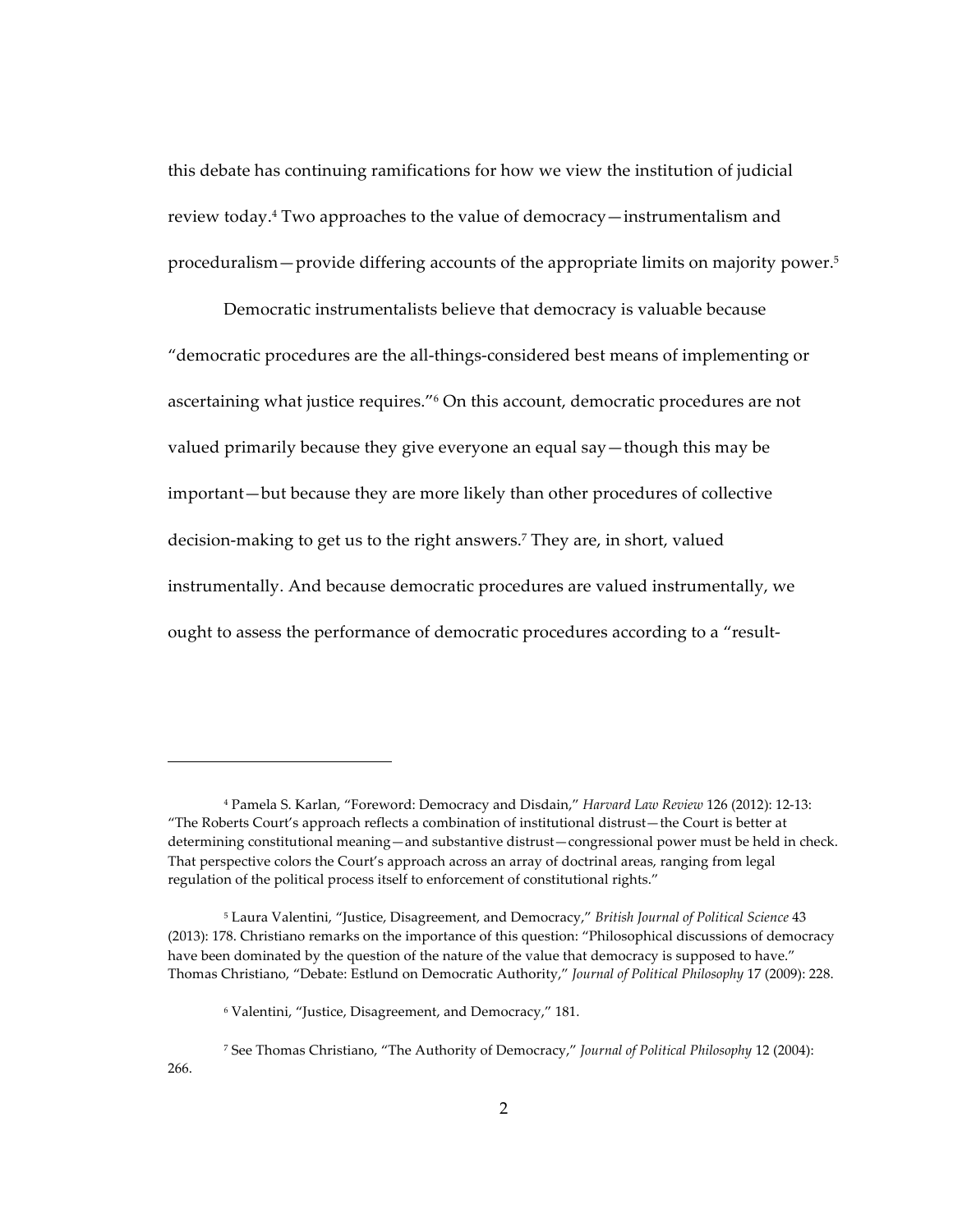driven"<sup>8</sup> standard. As Dworkin argues, "[t]he best institutional structure is the one best calculated to produce the best answers to the essentially moral question" of what kind of government we ought to have.<sup>9</sup> Consequently, limits on majority power are appropriate when majorities reach outcomes that instrumentalists think defective in some important  $way-e.g.,$  on grounds of justice, goodness, or the common weal.

On the other hand, democratic proceduralists see democracy as intrinsically valuable because it treats individuals fairly, and with respect. For proceduralists, the outcome or result of the decision-making procedure is either irrelevant or secondary to its legitimacy.<sup>10</sup> The most important facet of the decision is how the decision was reached; in the pure version of proceduralism, "[t]he results are made legitimate by being the results of the procedure."<sup>11</sup> Whatever the outcome, proceduralists anchor legitimacy in the process by which the decision was reached. And "[a]ccording to th[e] 'pure procedural' definition of democracy, an outcome is rightly characterized as democratic only when it is the result of a legitimate democratic process."<sup>12</sup> For the

<sup>&</sup>lt;sup>8</sup> Ronald Dworkin, Freedom's Law: The Moral Reading of the Constitution (Cambridge, Mass.: Harvard University Press, 1996), 34.

 $9$  Id.

<sup>&</sup>lt;sup>10</sup> Christiano, "The Authority of Democracy," 266-267.

<sup>&</sup>lt;sup>11</sup> Thomas Christiano, The Rule of the Many: Fundamental Issues in Democratic Theory (Boulder, CO: Westview Press, 1996), 35.

<sup>&</sup>lt;sup>12</sup> Corey Brettschneider, "The Value Theory of Democracy," Politics, Philosophy & Economics 5  $(2006): 259.$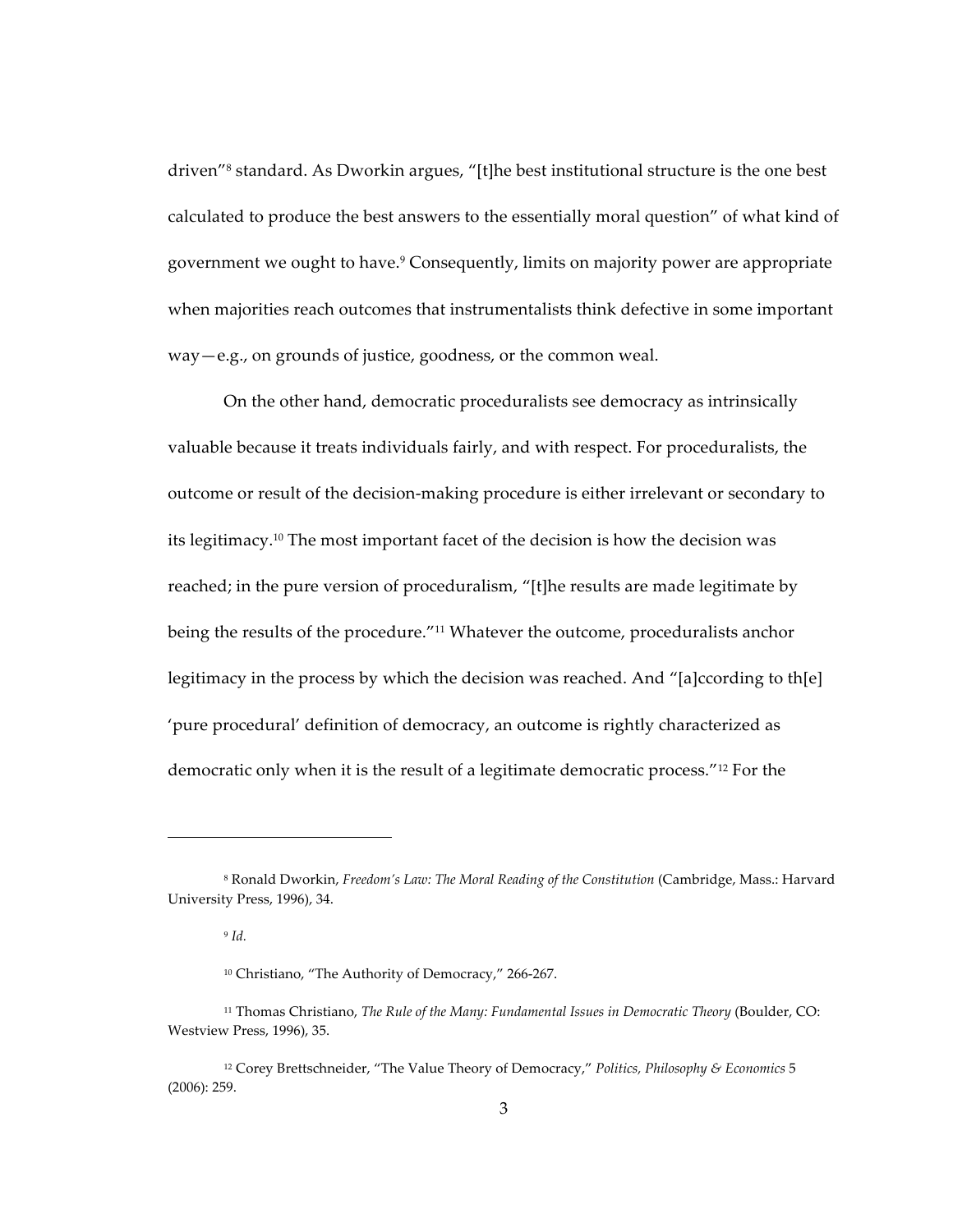proceduralist then, limits on majority power are either always inappropriate (in the pure version) or only appropriate when defined procedurally (in the impure version).<sup>13</sup>

Despite this theoretical disagreement, both instrumentalists and proceduralists largely agree with Jefferson's sentiment that a democratically elected dictator is illegitimate.<sup>14</sup> And proceduralists often criticize the institution of judicial review along the same lines as the election of a dictator. Both decisions do, after all, share the same formal structure: they involve taking final decision-making power—for either some or all types of decisions—away from the majority. Though instrumentalists have the theoretical tools to resist the conclusion that judicial review is undemocratic to the same extent an elected despot is, $15$  proceduralists appear to lack plausible ways to distinguish

 $13$  Brettschneider notes that some proceduralists believe that rights can constrain majority power because, these theorists claim, the notion of legitimate majority power incorporates certain necessary "preconditions" (like near-universal suffrage) that would rule out, for example, disenfranchising a large proportion of the population. See Corey Brettschneider, *Democratic Rights* (Princeton: Princeton University Press, 2007), 12-13. I would classify these theorists as impure proceduralists because they recognize limits though the limits are procedural—on what majorities can do. I see my project as another kind of this impure proceduralism, where there are limits on majority power that are procedurally defined.

<sup>&</sup>lt;sup>14</sup> Jeremy Waldron, *Law and Disagreement* (New York: Oxford University Press, 1999), 255. Though, as Alex Kirshner helpfully reminded me, this agreement has always remained less than unanimous.

<sup>&</sup>lt;sup>15</sup> The election of a dictator is a bad (i.e., unjust, unwise, etc.) decision and is, for that reason, not legitimate; judicial review, on the contrary, is good because it protects important substantive values and is therefore legitimate. Because instrumentalists value democracy as a means for protecting and promoting certain substantive rights, they are willing to endow courts with the power of judicial review to remedy any defects in the democratic machinery. This would be similar to Ronald Dworkin's view that there is no loss to democracy when a judge strikes down an undemocratic law. See Dworkin, *Freedom's Law: The Moral Reading*  $of$  the Constitution.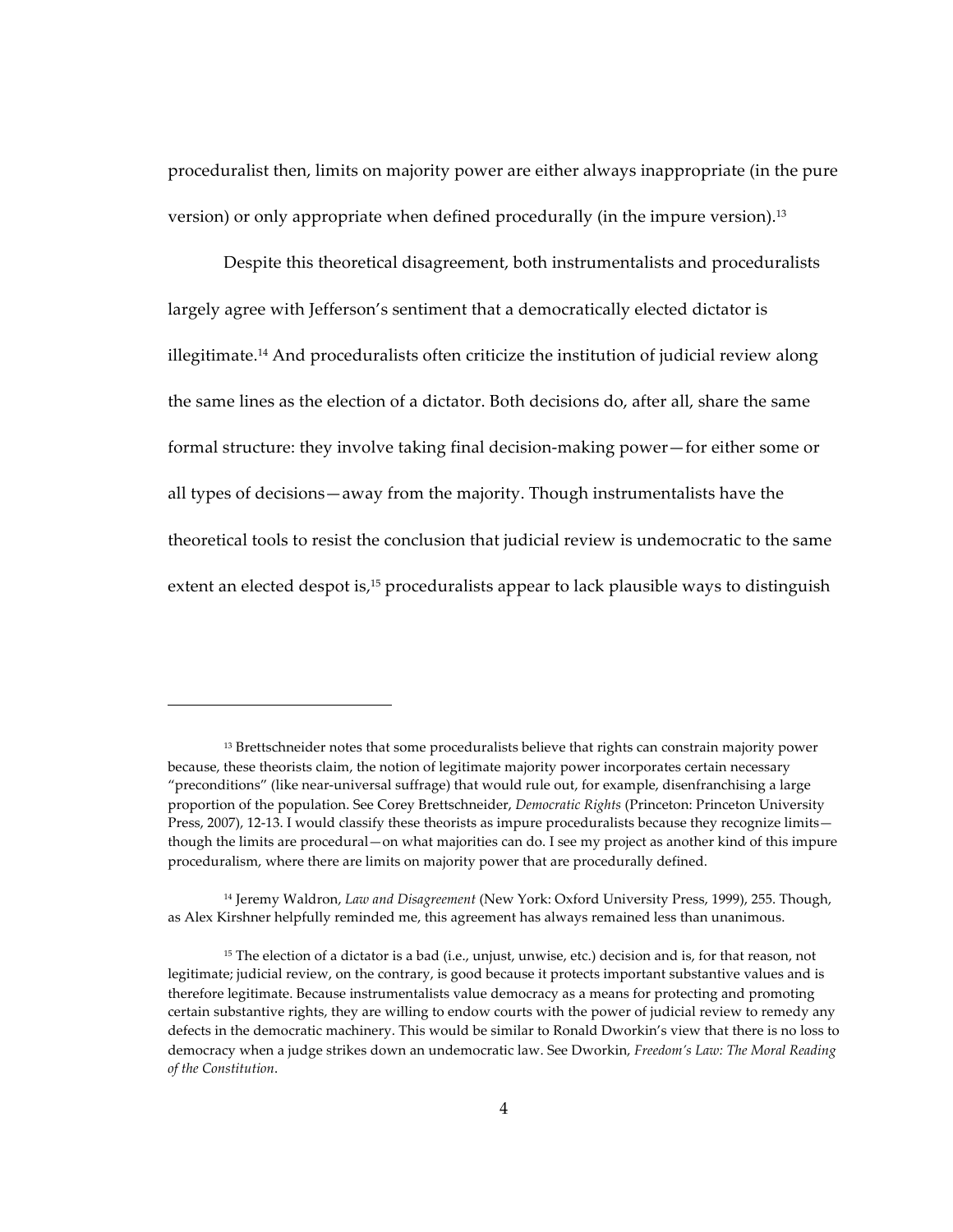these two decisions—at least at first glance.<sup>16</sup> And some proceduralists welcome and exploit the formal similarity between these decisions. Jeremy Waldron, the quintessential democratic proceduralist, argues that "judicial review of legislation is inappropriate as a mode of final decisionmaking in a free and democratic society,"<sup>17</sup> and in the course of this argument explicitly draws on the analogy with an elected despot.<sup>18</sup> Though there have been multiple responses to Waldron's argument, some defending judicial review<sup>19</sup> and others continuing the assault,<sup>20</sup> neither side quibbles with Waldron's claim that procedural interests weigh strongly—almost uniformly—against judicial review. This essay is one of the first proceduralist cases for the legitimacy of judicial review.<sup>21</sup>

Both critiques—of authorized judicial review and elected dictatorship—seem hard to square with a proceduralist account of the value of democracy, an account that is

 $16$  On the proceduralist account, so long as a fair procedure was followed in reaching any given decision, there is no justification for allowing an undemocratic cadre of experts to overturn that decision. See Jeremy Waldron, "The Core of the Case Against Judicial Review," Yale Law Journal 115 (2006): 1348.

<sup>&</sup>lt;sup>17</sup> Waldron, "The Core of the Case Against Judicial Review," 1348.

<sup>&</sup>lt;sup>18</sup> Waldron, Law and Disagreement, 255.

<sup>&</sup>lt;sup>19</sup> See generally Richard H. Fallon, Jr., "The Core of an Uneasy Case for Judicial Review," *Harvard Law&Review&*121!(2008).

<sup>&</sup>lt;sup>20</sup> See generally Allan C. Hutchinson, "A 'Hard Core' Case Against Judicial Review," *Harvard Law Review&Forum&*121!(2008).

<sup>&</sup>lt;sup>21</sup> Yuval Eylon and Alon Harel provide a much different kind of proceduralist justification than the one I am offering here. They rely on the intrinsic value of a fair hearing that judicial review provides as the non-instrumental value that lends legitimacy to judicial review. Yuval Eylon and Alon Harel, "The Easy Core Case for Judicial Review," *Journal of Legal Analysis* 2 (2010).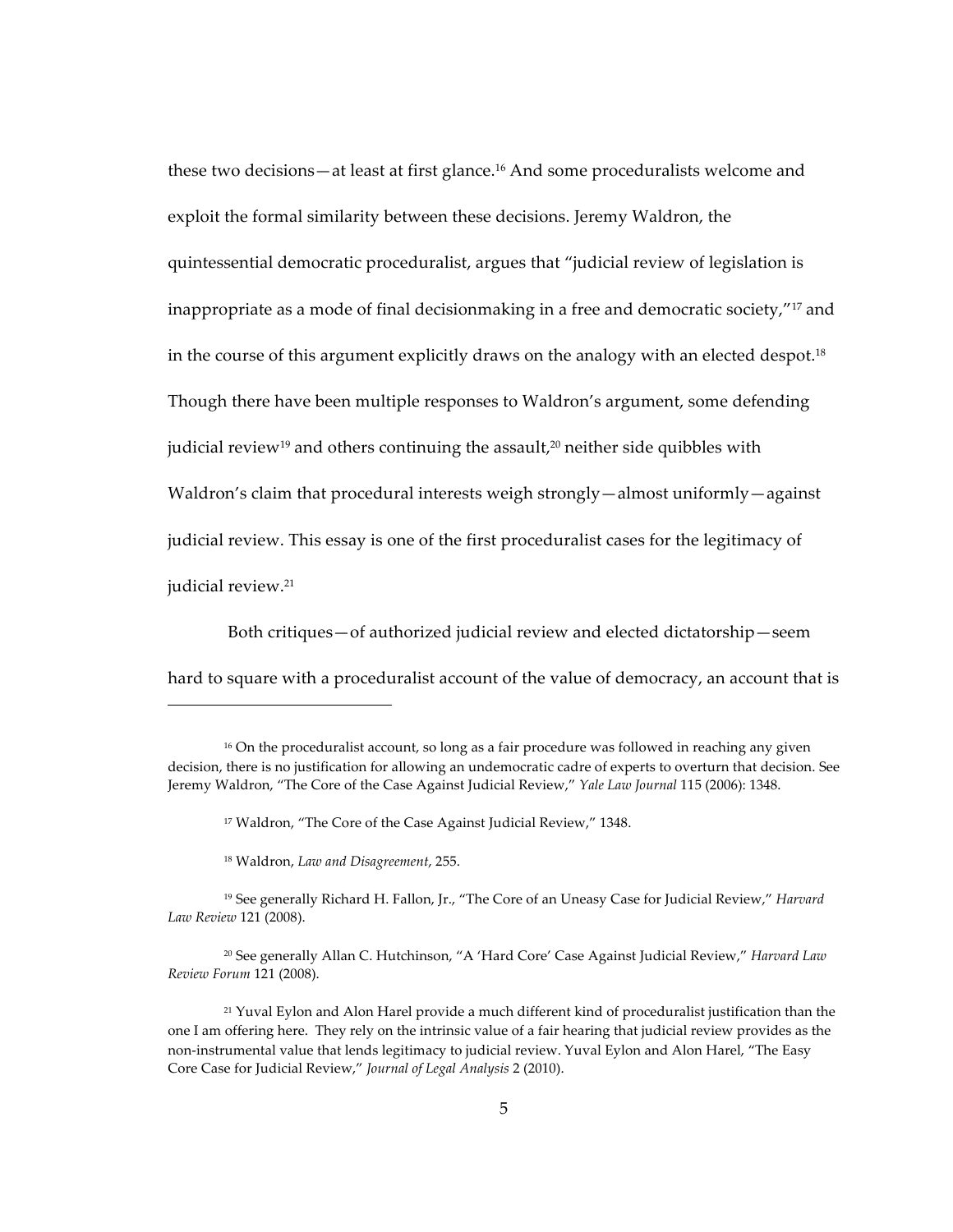formally unconcerned with the wisdom, rightness, or justness of the outcomes of democratic procedures.<sup>22</sup> In its most extreme version, the "pure proceduralist view of democracy would say that political outcomes would be just in virtue of having been generated by the inherently just democratic procedure, somehow inheriting the justice of that procedure."<sup>23</sup> Even impure proceduralists point to procedures as the legitimating component of democratic decision-making and are, too, formally unconcerned with outcomes. Though they reject the extreme version, Waldron and other proceduralists maintain that the two decisions—election of a dictator and institution of judicial review - stand or fall together. For these theorists, any proceduralist justification for judicial review will justify elected despotism and any proceduralist argument against elected despotism will similarly rule out judicial review.<sup>24</sup>

In this essay, I show how a proceduralist can allow for the democratic decision to choose judicial review and yet resist the democratic decision to elect a dictator. I show, in other words, how a proceduralist theory can account for the nearly unanimous belief

<sup>&</sup>lt;sup>22</sup> See Christiano, "The Authority of Democracy," 266.

<sup>&</sup>lt;sup>23</sup> Christopher G. Griffin, "Debate: Democracy as a Non-Instrumentally Just Procedure," Journal of Political Philosophy 11 (2003): 116.

<sup>&</sup>lt;sup>24</sup> To be sure, Waldron rejects the "pure proceduralist's nonchalance about the fate of individual rights under a system of majority-decision, for many of these rights are implicated in the democratic ideal." Jeremy Waldron, "Judicial Review and the Conditions of Democracy," Journal of Political Philosophy 6 (1998): 341. He rests his critique on "a rights-based objection" to judicial review. Id. But his rights-based objection is squarely procedural (if not purely so) because the rights we possess entitle us to the kind of political equality only realized, on Waldron's account, by majority rule.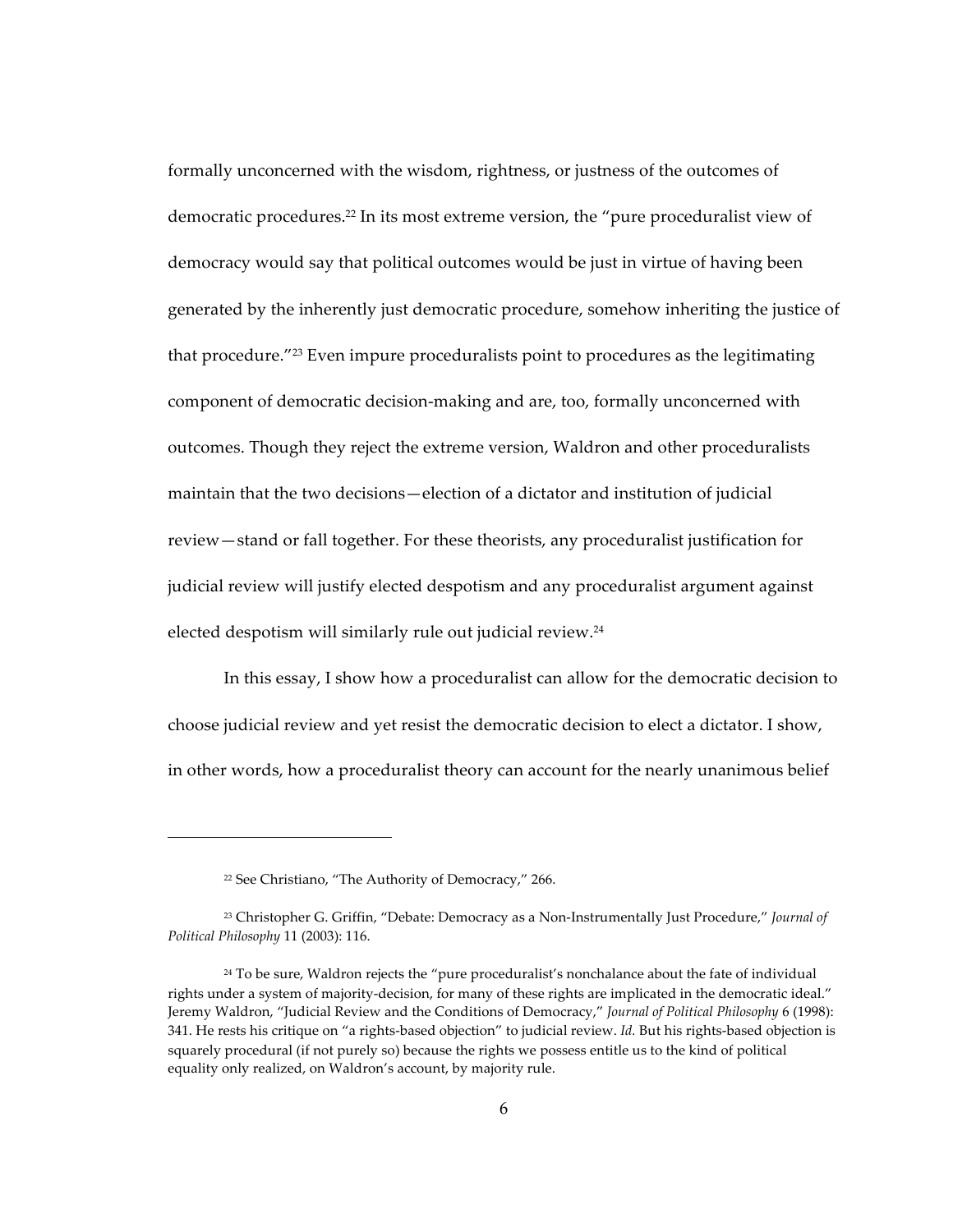that a democratically elected despot is illegitimate and still reject Waldron's argument that judicial review is illegitimate in the same way. I do so by illustrating the limits  $-\text{on}$ a proceduralist account-of a democracy's authority to choose, by means of majority vote, to vest ultimate and final decision-making power in a nonmajoritarian procedure. Reflection on these decisions reveals something importantly *procedural* about the democratic election of a dictator, or the democratic institution of judicial review, that a proceduralist ought to be concerned with. (And she should be concerned with these decisions in a way that she isn't concerned with decisions about the proper levels of taxation or access to healthcare.) After all, at t<sub>1</sub> (before the dictator was elected) the proceduralist justified the state's decisions by reference to the procedures followed, but at t2 (after the dictator is elected) this method of justification is foreclosed.<sup>25</sup> By applying a set of procedural criteria to this decision, the proceduralist can make the case that electing a dictator is illegitimate without abandoning proceduralism. And, I will argue, these criteria can also justify the distinction between elected despotism and judicial review, condemning the former and vindicating the latter.

The task of this essay is therefore twofold: to show how an elected despot is procedurally illegitimate *and* to show how the institution of judicial review escapes this charge. The case presented here relies on no procedure-independent criteria when it

<sup>&</sup>lt;sup>25</sup> That is, she could not at t2 explain to an ordinary citizen why he should follow a law or rule he disagrees with by referencing any of the normal procedural values indicative of fair procedures.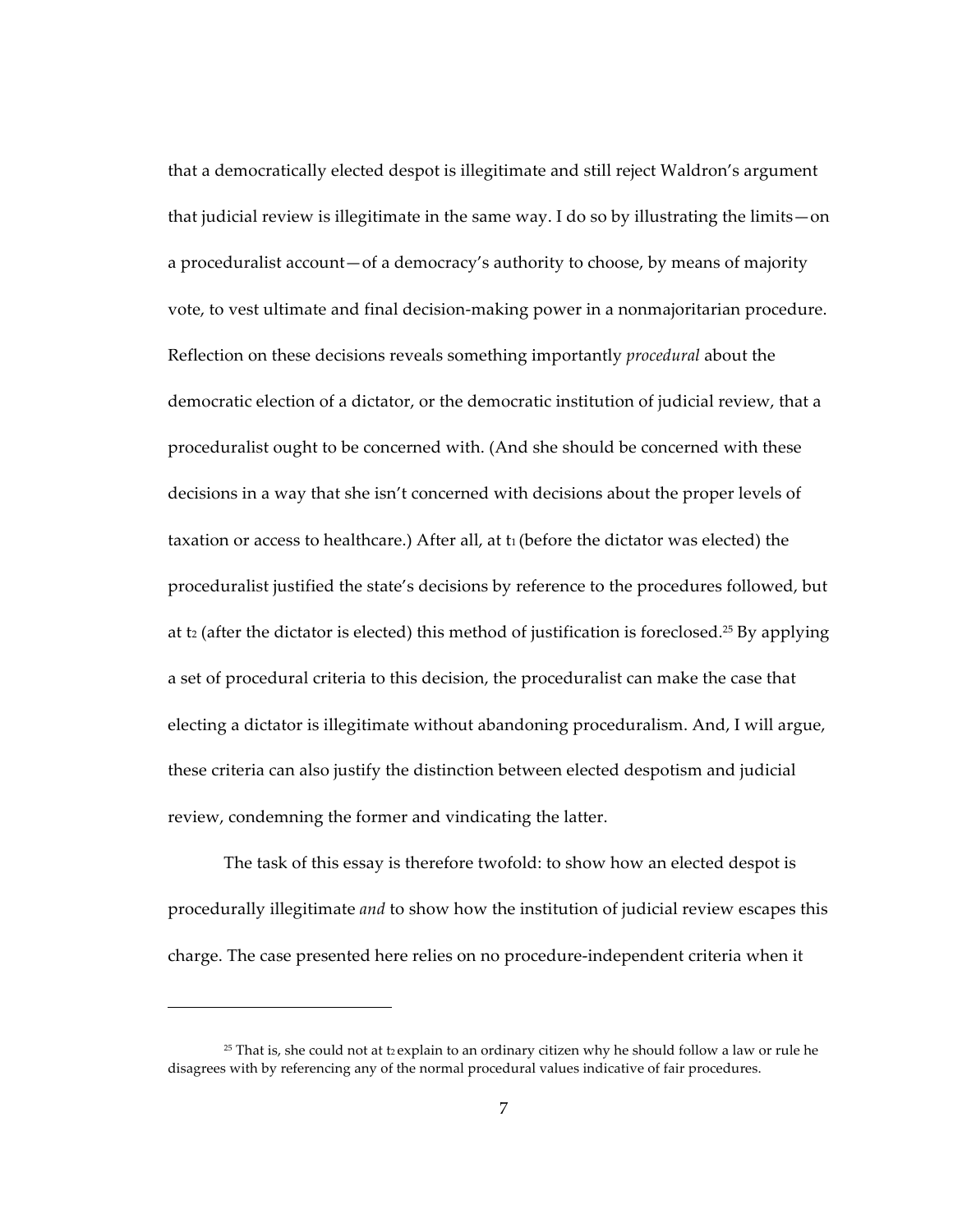comes to assessing the decisions to elect a dictator or institute judicial review. It does, however, assume one fundamentally substantive axiom about human beings: each individual is born free and equal and, as such, is entitled to respect as a moral agent.<sup>26</sup> This commitment undergirds the desirability of democracy as the optimal political arrangement,<sup>27</sup> and serves to situate this essay in liberal democratic theory.<sup>28</sup> It is a

<sup>27</sup> These basic commitments are as old as the justifications for democracy itself. Robert Audi traces these ideas through Kant and Locke, and refers to them as "democracy's two fundamental commitments. One commitment is to the freedom of citizens; the other is to their basic political equality." Robert P. Audi, "Moral Foundations of Liberal Democracy, Secular Reasons, and Liberal Neutrality toward the Good," Notre Dame Journal of Law, Ethics & Public Policy 19 (2005): 198. Corey Brettschneider's novel "value theory of democracy" invokes a different (but related) set of "three core values of democracy: equality of interests, political autonomy, and reciprocity." Brettschneider, "The Value Theory of Democracy," 261.

<sup>28</sup> Rejection of these values leaves open alternative methods to justify various political institutional arrangements. For example, pure instrumentalist Richard Arneson finds no support for democracy per se in so-called fundamental values: "Assigning political power to an hereditary aristocracy on the ground that the nobles deserve power by birth is wrong, but so too it is wrong to hold that each member of a modern society just by being born has a right to an equal say in political power and influence, to equal rights of political citizenship and democratic political institutions." Richard J. Arneson, "Democracy is not Intrinsically Just,"

<sup>&</sup>lt;sup>26</sup> Valentini recognizes that "[c]ontemporary liberal theorists share a commitment to equal respect for persons, and believe that this commitment has important implications for the way society ought to be organized." Valentini, "Justice, Disagreement, and Democracy," 177. Though proceduralists are often criticized for smuggling substance into their theories, commitment to this kind of foundational axiom need not destroy all hopes of a proceduralist structure. Philosophers as diverse as John Rawls and Robert Nozick, Ronald Dworkin and Jeremy Waldron, have subscribed to this fundamental tenet of liberal democracy. Insofar as debates between instrumentalists and proceduralists take place in the modern liberal democratic camp, we can see that this substantive agreement does not settle much. The proceduralist (as well as the instrumentalist) can recognize this fundamental axiom as a reason for being committed to democracy, but need not, on the back side, place any limits on the substance or outcome of decisions made by these free and equal beings. More importantly, the function of the commitment to these core values is to identify democracy as the uniquely suitable form of government for creatures like us. It is a further question—one this essay seeks to answer-whether this commitment requires, allows, or forbids any restrictions on what free and equal beings can democratically decide. Waldron and other proceduralists think these values forbid further constraints. Dworkin and other instrumentalists think these values require further constraints. Others no doubt think these values at least sometimes allow constraints. The point here is simply that this commitment, though openly substantive, serves only to set the stage for the consequent conflict between proceduralists and instrumentalists. And it does not impair my argument to admit that proceduralism is built on a substantive commitment. Indeed, it is hard to know what else it could be built on.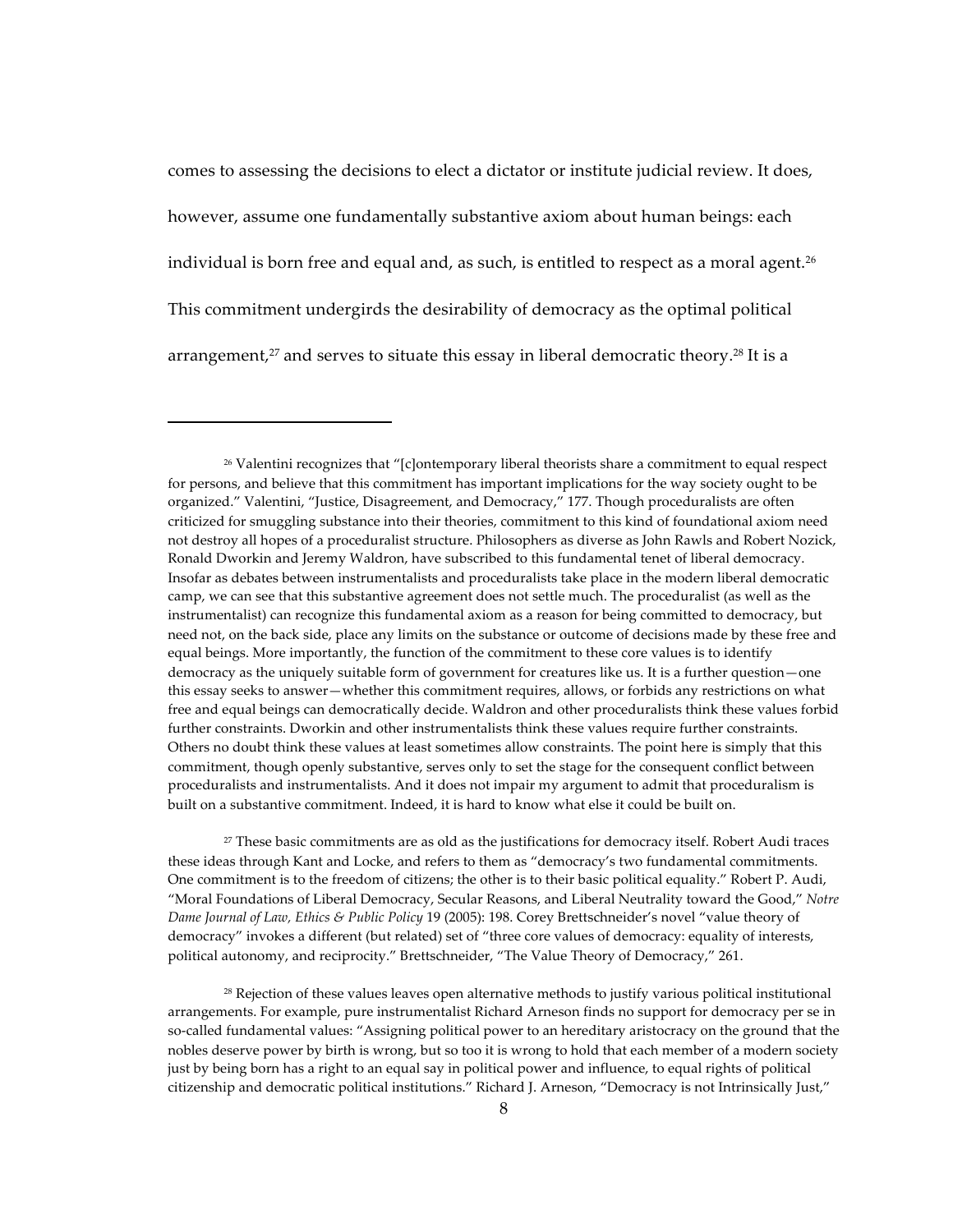starting point for settling the later disagreement between proceduralists and instrumentalists about the value of democracy, not a concession to the strength of the instrumentalist account. A plausible theory of democracy might argue that we all have a say in decision-making because we are free and equal, and still deny, perhaps even because we are all free and equal, that there are any substantive limits on what we can decide.<sup>29</sup> Or a theory might grant the antecedent but claim that that fact itself requires substantive limits on what we can decide. Without further argument, this commitment alone does not predetermine whether the instrumentalist or proceduralist account best explains the value of democracy. As Laura Valentini notes, "[i]n normative theorizing we have to start from somewhere, and there seems to be no place other than our most deeply held convictions."<sup>30</sup> The free and equal status of persons is one of these deeply held convictions that provides our starting point. And, though I do not argue its merits here, I adopt the proceduralist viewpoint of democracy throughout the remainder of the  $essay.<sup>31</sup>$ 

- <sup>29</sup> This is indeed Waldron's task.
- <sup>30</sup> Valentini, "Justice, Disagreement, and Democracy," 198.

in Justice and Democracy: Essays for Brian Barry, ed. Keith Dowding, Robert E. Goodin, and Carole Pateman (Cambridge: Cambridge University Press, 2004), 41.

<sup>31</sup> Though this core substantive commitment *might* rule out a pure procedural theory, it does by itself determine whether procedures or substance should legitimate political decision-making.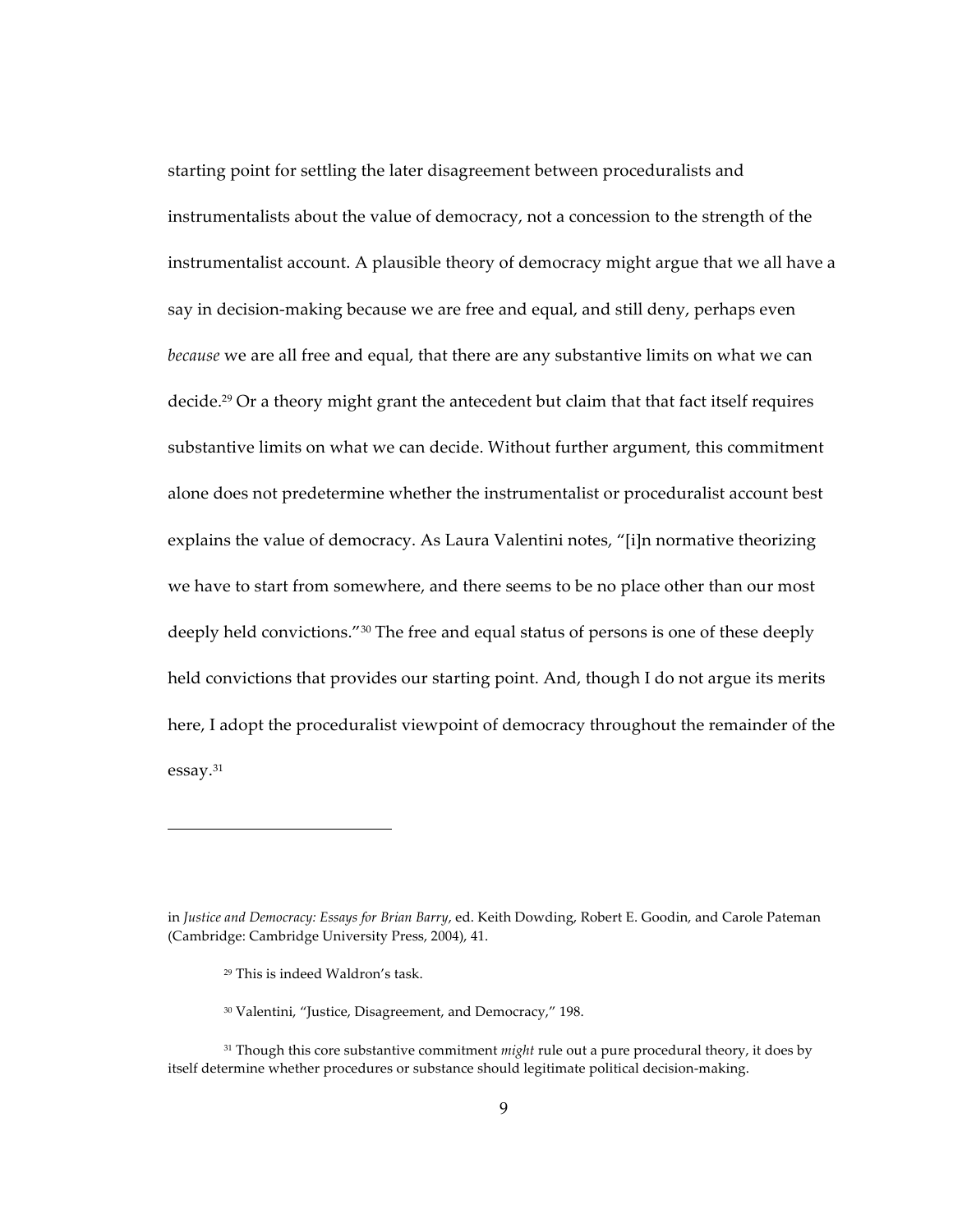The essay proceeds in two stages. Part I creates an analytical framework for evaluating the kinds of decisions that cede final decision-making authority to a nonmajoritarian procedure. Before laying out this framework, however, Part I.A argues that there is an important and consequential—if hazy at the margins—distinction between substantive decisions that directly adjust benefits and burdens (e.g., a minimum wage law) and process-altering decisions that alter the procedures by which future decisions are made (e.g., the election of a dictator). The first of these decisions is not obviously open to direct critique by the proceduralist, assuming fair procedures were followed in making it. But the second, I argue, is squarely in the proceduralist's evaluative domain.

After drawing this distinction between substantive decisions and processaltering delegation decisions, I then argue in Part I.B that the legitimacy of the latter type of decision rests on it satisfying three conditions: (1) the type of issue that is delegated must be delegable to a nonmajoritarian procedure,  $(2)$  the new procedure must be a fair procedure, and (3) the new procedure must be an appropriate procedure for making decisions on the delegated issue. This third condition requires elaboration of the appropriateness link that is the bedrock on which the proceduralist critique of elective despotism relies. I refer to this appropriateness link as the "correspondence constraint" and spend the bulk of Part I.B fleshing it out. Finally, Part I.C responds to the objection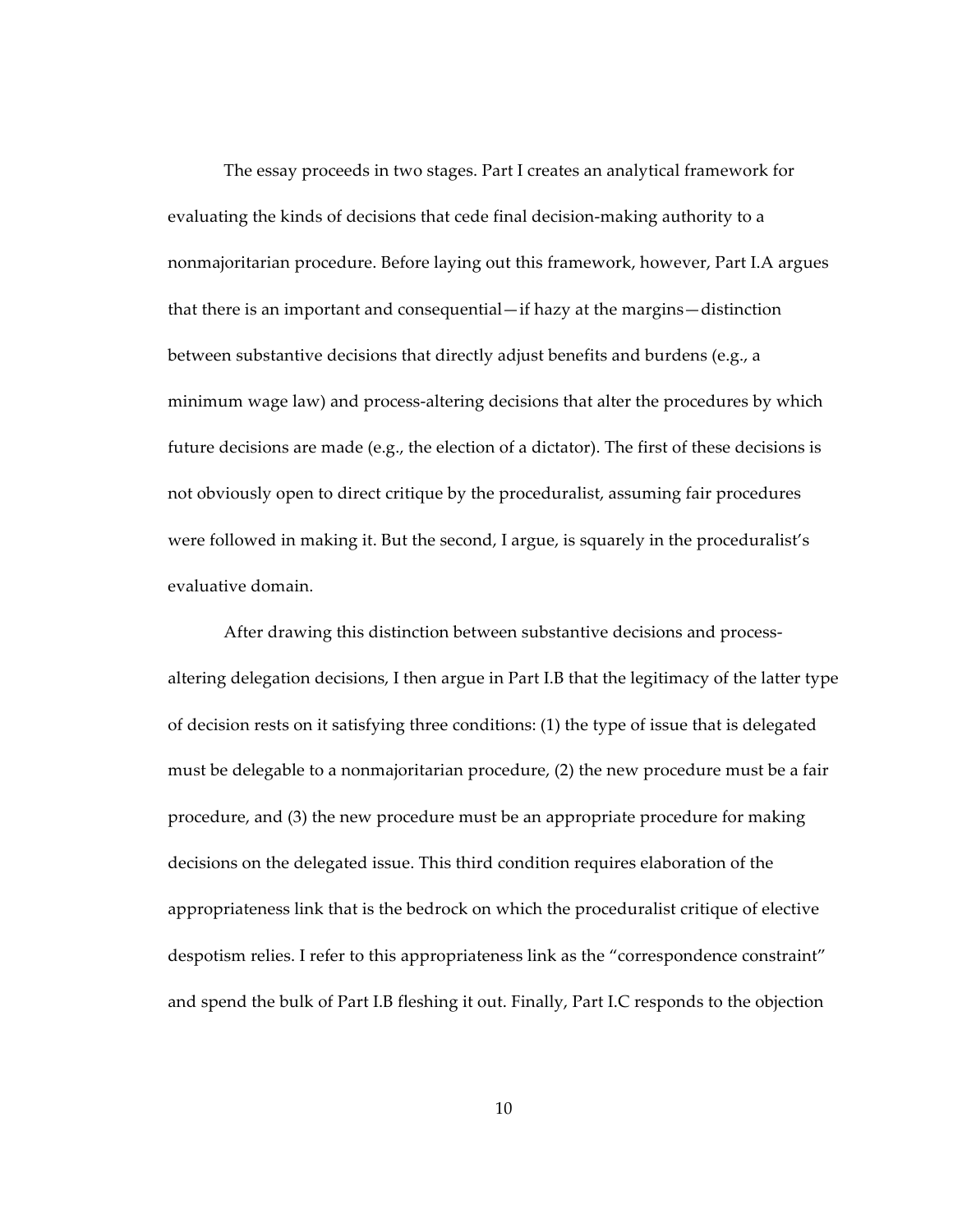that these criteria are instrumental outcome values, and hence values that cannot be employed by a theory that calls itself procedural.

Next, in Part II, I show how judicial review can be legitimated when it satisfies the three conditions for process-altering decisions laid out in Part I. First, when strong judicial review<sup>32</sup> is exercised only on certain types of decisions—decisions about the scope and content of constitutional rights, for instance—it can satisfy the delegable issues condition. Second, so long as the court employs fair procedures in reaching its decision, it can satisfy the fairness condition. To develop the case for the procedural fairness of judicial review, I draw on two procedural values that are often thought important to majority decision-making—neutrality and anonymity—and show how they are satisfied by optimal arrangements of judicial review. Finally, I argue that procedural values that are intrinsic to the judicial decision-making process, such as transparency, deliberative capacity, principled reasoning, and impartiality, lead to the conclusion that judicial review is appropriate for constitutional rights questions.

<sup>32</sup> Walter Sinnott-Armstrong usefully describes the crucial difference between strong and weak judicial review: "In a system of strong judicial review, there are only three ways to overturn or undermine a court's interpretation of the constitution: (a) The court can reverse itself. (b) The court can change its interpretation through informal common law development. (c) The legislature (or legislatures) can amend the constitution. A system of weak judicial review allows these three responses plus a fourth: (d) The legislature can simply pass the law again 'notwithstanding' the constitutional clause or the court's interpretation of the constitutional clause." Walter Sinnott-Armstrong, "Weak and Strong Judicial Review," *Law and Philosophy* 22 (2003): 381. The United States is an example of the former; Canada of the latter. *Id*.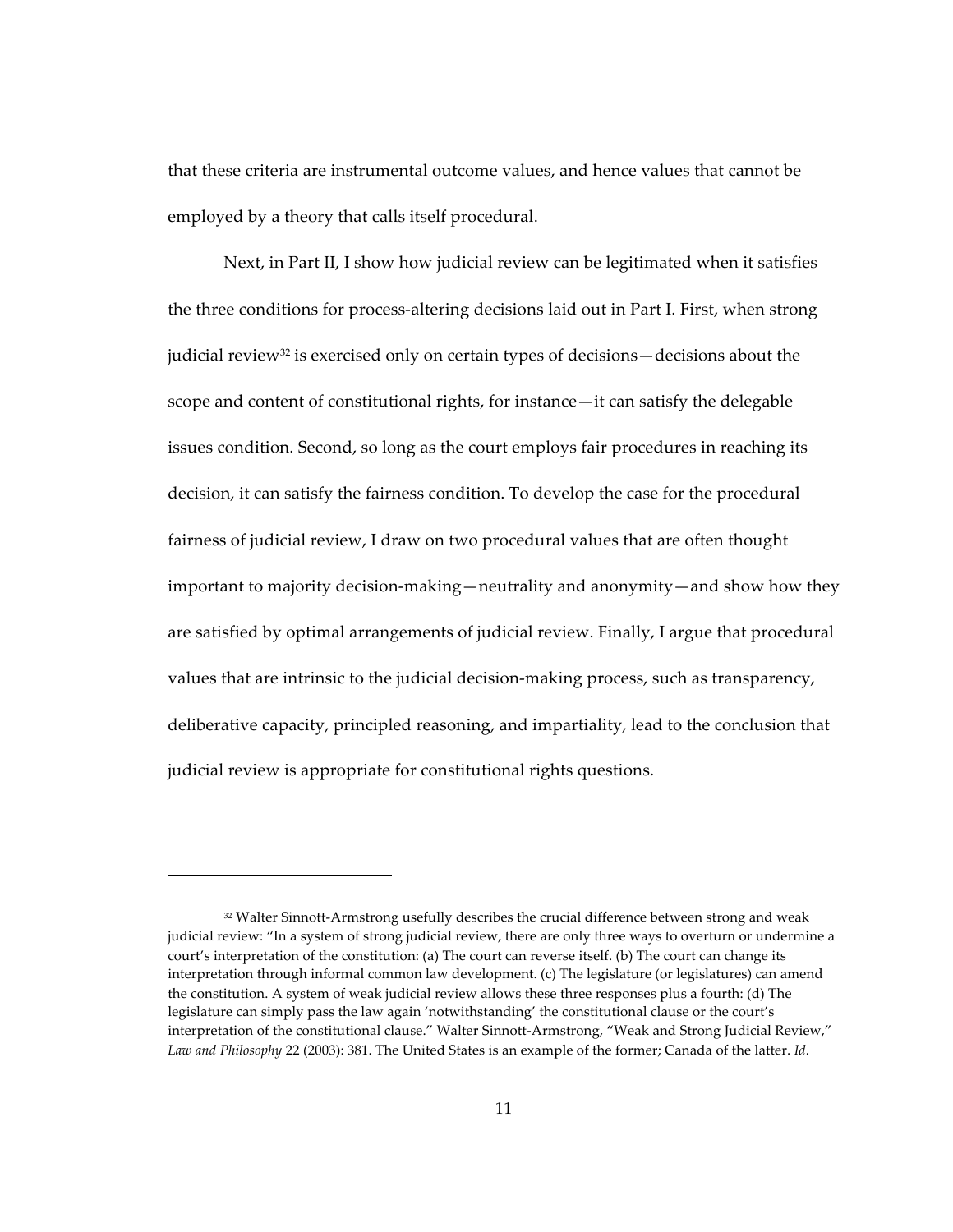The claim that judicial review sits uncomfortably among the institutions of a free and democratic society is as old as the institutions themselves. It has been recently met by the emphatic assertion that judicial review is not only a suitable institution in a democratic society, but a necessary one as well. Though most countries have settled the formal question in favor of judicial review, the role and function of judges in these systems is an open question. And so too is the normative legitimacy of a regime that allows a small but important set of issues to be permanently removed from majoritarian procedures. These questions are of more than abstract and theoretical importance. Lives and liberties hang on our answer to them. This critical backdrop undergirds this essay's framework for squaring majority-imposed judicial review with a fundamental commitment to the fair procedures by which we collectively determine the terms of our social cooperation.<sup>33</sup>

<sup>33</sup> The reference to fair terms of social cooperation is to Rawl's conception of the subject of justice. See John Rawls, *A Theory of Justice* (Cambridge, Mass: Harvard University Press, 1971), 3-16.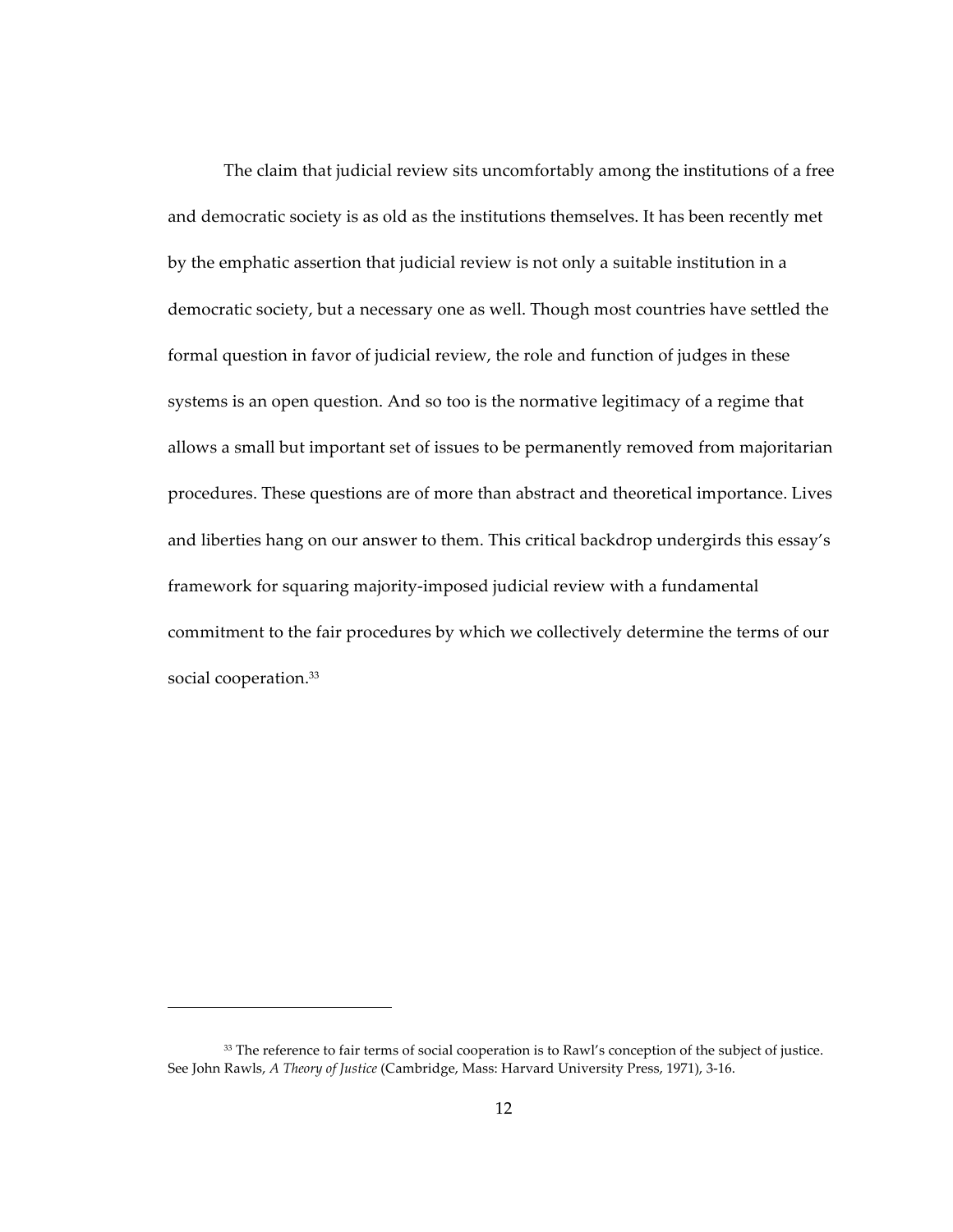## **I. An Analytical Framework for Delegation Legitimacy**

In this Part, I first distinguish between two types of decisions that can be made by majority decision—assuming throughout the essay that majority decision is a fair procedure and that it is the default fair procedure in a democracy.<sup>1</sup> The first type of decision directly alters the substantive distribution of resources, while the second type of decision alters only the procedures used to make decisions on future issues. Next, in I.B I elaborate on three conditions for the legitimacy of delegation decisions.

Before engaging these questions, however, it is necessary to clarify the notion of legitimacy that this essay employs. I use legitimacy as a normative, as opposed to purely descriptive, term.<sup>2</sup> On the normative reading, "democratic legitimacy gives people a [defeasible<sup>3</sup>] reason to support or not to challenge democratic institutions and the

 $1$  This is based on the notion that "when people in a society disagree about some decision (among two or more options) that has to be made in the name of them all, the fairest way to proceed is for them all to vote, for the votes to be counted, and for the option to be chosen which attracts the greatest number of supporters." Jeremy Waldron, "A Majority in the Lifeboat," *Boston University Law Review* 90 (2010): 1043. For the use of this kind of stipulation to clarify issues, see Corey Brettschneider, "Balancing Procedures and Outcomes Within Democratic Theory: Core Values and Judicial Review," Political Studies 53 (2005): 425 where he "posit[s] majority rule as a paradigmatic democratic procedure." See also Kenneth O. May, "A Set of Independent Necessary and Sufficient Conditions for Simple Majority Decision," *Econometrica* 20 (1952): 680.

<sup>&</sup>lt;sup>2</sup> Fabienne Peter explains the other view: "In the descriptive sense, legitimacy prevails as long as people support (or at least do not challenge) existing structures of authority." Peter, "Democratic Legitimacy and Proceduralist Social Epistemology," Politics, Philosophy & Economics 6 (2007): 330 n. 3.

<sup>&</sup>lt;sup>3</sup> Though Peter says that legitimate decisions create binding reasons, I prefer a formulation that creates a lesser, but still real, obligation on the part of participants. Only with a less than binding reason can an individual citizen still be morally entitled to engage in civil disobedience of a legitimate decision. I want to allow that this is possible. Estlund argues that the state creates defeasible obligations like this as well. See David M. Estlund, *Democratic Authority: A Philosophical Framework* (Princeton: Princeton University Press,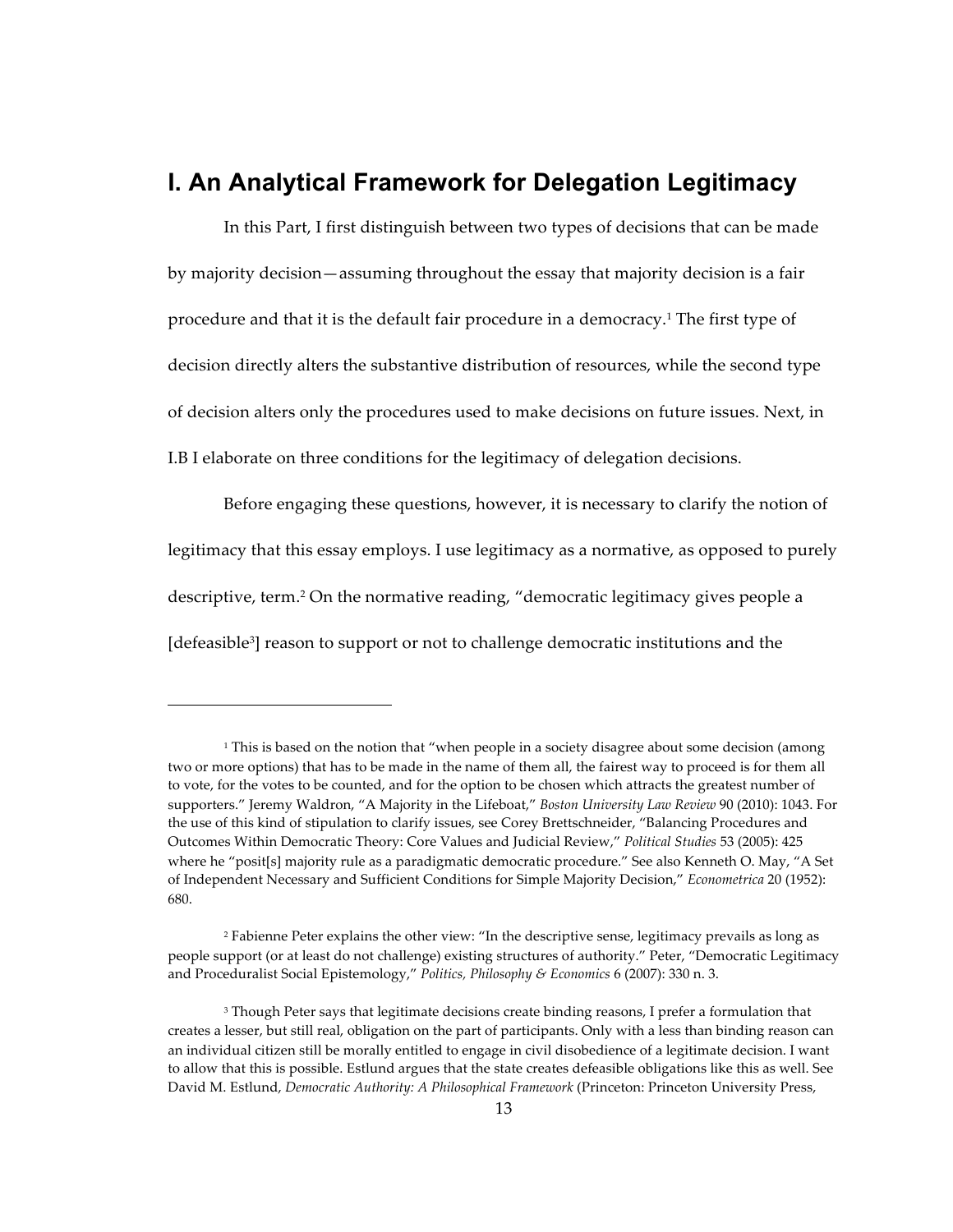resulting decisions. If a democratic decision is legitimate, one ought to accept the decision and act accordingly . . . . "<sup>4</sup> Legitimacy, therefore, creates obligations for citizens. And this "normative concept of democratic legitimacy . . . is constituted by a set of conditions that the democratic decision-making must satisfy."<sup>5</sup> When the decision satisfies these conditions, it is legitimate, and creates obligations. If it fails these conditions the decision is illegitimate and does not demand adherence. I will say more about legitimacy when discussing the distinction between types of decisions in I.A and the criteria for legitimacy I propose in I.B, but this clarification should suffice for now. And Part I.C will show why this concept of legitimacy is still at its core procedural.

<sup>2008),</sup> ch. 7. Brettschneider makes a similar point: "[D]emocratic procedures create pro tanto duties to obey, albeit duties that can be overridden." Brettschneider, "Judicial Review and Democratic Authority: Absolute v. Balancing Conceptions," Journal of Ethics and Social Philosophy (2011): 7-8.

<sup>&</sup>lt;sup>4</sup> Fabienne Peter, Democratic Legitimacy (New York: Routledge Press, 2009), 56. See also Richard H. Fallon, Jr., "The Core of an Uneasy Case for Judicial Review," Harvard Law Review 121 (2008): 1717: "Alternatively, legitimacy can function as a moral concept, measuring whether people ought to regard a political regime, institution, or decision as having an entitlement to respect that transcends the substantive correctness of an immediate object of dispute."

<sup>&</sup>lt;sup>5</sup> Fabienne Peter, Democratic Legitimacy, 57.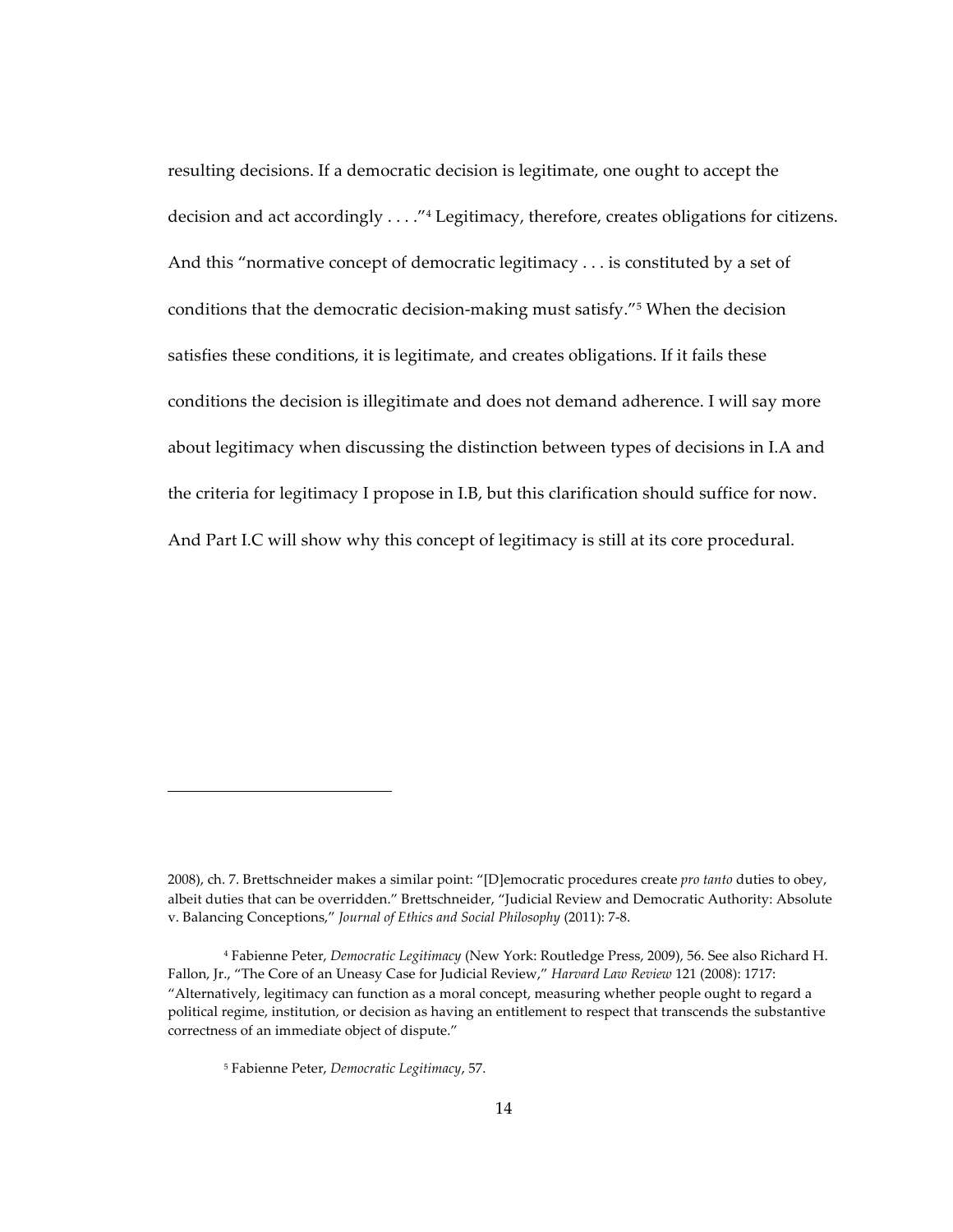#### A. On Process and Substance: The Significance of Process-**Alteration**

Any proceduralist account of democracy relies on (at least) the fairness of the procedures used in making decisions.<sup>6</sup> Without fair procedures, there can be no legitimate decisions for proceduralists.<sup>7</sup> And, while there might be questions on the margins, it is usually clear when a decision alters a decision-making procedure.<sup>8</sup> That is, "we are familiar with cases in which the use of decision-procedure A yields as an output the conclusion that, henceforth, procedure B, rather than A, should be used."<sup>9</sup> The decision to enact a minimum wage law, for example, does not change the way in which

There is a difference between the questions "Should there be national health care?" and "Should the question of national health care be decided by referendum, by representatives, or by bureaucrats?" And there is a difference between the question whether the United States should enforce trade barriers against Japanese imports and the question whether the minimum age for voting should be sixteen or eighteen or twentyone. In each pairing, the former question is of substantive policy, but the latter is a procedural question (with undeniable substantive import) that asks how decisions about issues like trade policy or national health care should be made.

Frederick Schauer, "Judicial Review of the Devices of Democracy," Columbia Law Review 94 (1994): 1327.

<sup>9</sup> Jeremy Waldron, "A Right-Based Critique of Constitutional Rights," Oxford Journal of Legal Studies 13 (1993): 40.

<sup>&</sup>lt;sup>6</sup> See Alexander S. Kirshner, "Proceduralism and Popular Threats to Democracy," Journal of Political Philosophy, 18 (2010): 406.

<sup>&</sup>lt;sup>7</sup> Note that this is what separates proceduralist theories from instrumentalist theories. Proceduralist theories require fair procedures. Pure proceduralists start and end there. Impure proceduralists add on additional components, some procedural some perhaps not so procedural. Instrumentalist theories, on the other hand, dispense with the necessity of fair procedures.

<sup>&</sup>lt;sup>8</sup> Frederick Schauer points out utility of the distinction: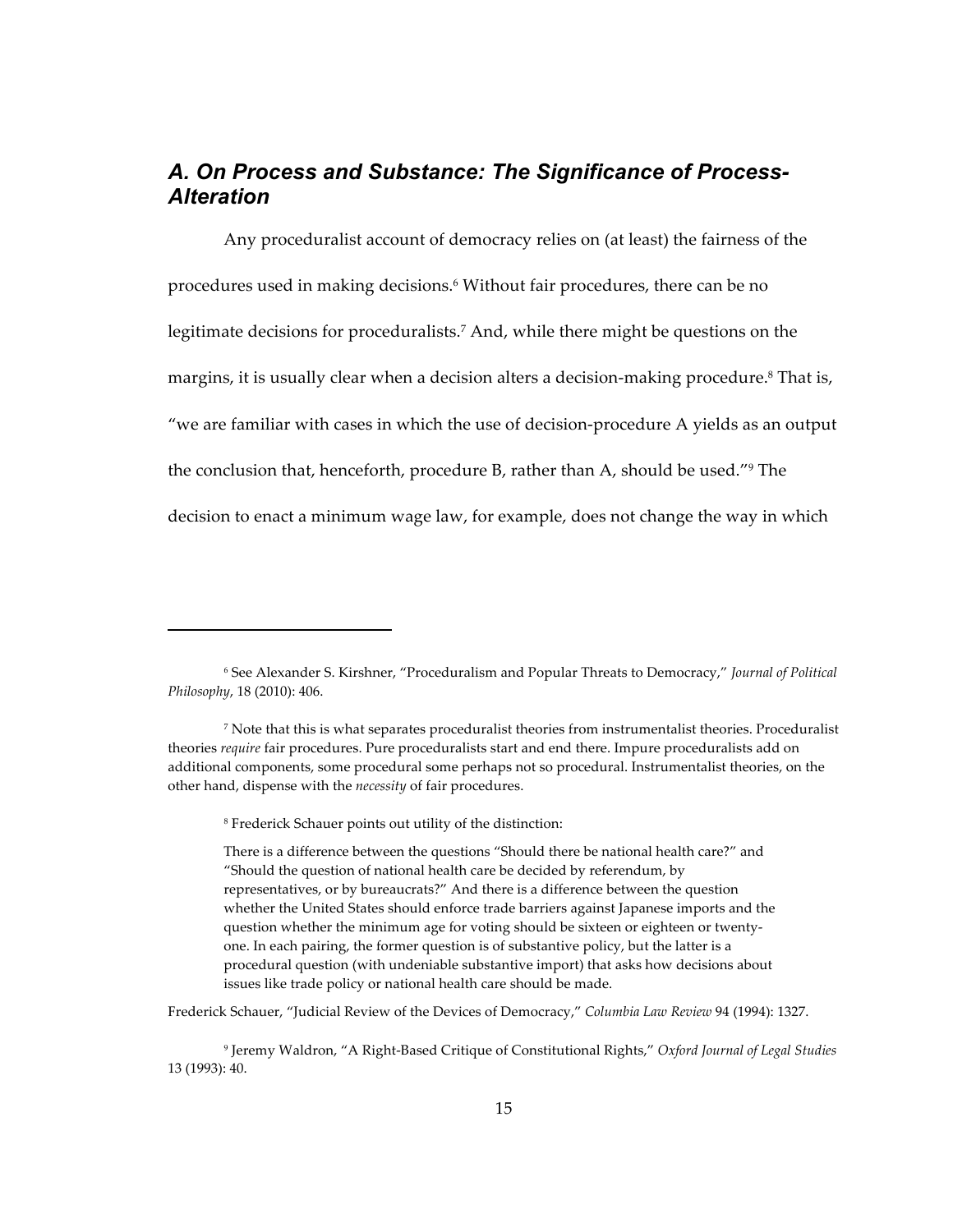future decisions, on minimum wage or other issues, are made.<sup>10</sup> But the decision to let a dictator make future decisions necessarily changes the procedure for future decisions. It is indisputable that the decisions by a dictator are procedurally different from—and on most accounts procedurally inferior to—decisions by a majority. And it seems to me that the prior decision to vest this decision-making authority in a dictator is also fundamentally different from a decision that does not directly impact future decisionmaking procedures. Indeed, this distinction is the foundation of process-based theories of judicial review.<sup>11</sup>

To be sure, the distinction here is predicated on a highly stylized view of democratic decision-making. Most actual decisions contain a blend of substantive and process-altering components, including decisions about education policy, campaign finance reform, immigration and citizenship, and the nature of judicial and executive nominations and appointments.<sup>12</sup> In practice, we would probably say that the distinction between substantive decisions and process-altering decisions is more like a spectrum

 $10$  Of course, there is a way in which every decision has the potential to influence the number of people who vote, which can be said to be a different procedure than if a different number voted. This highly attenuated effect does not impact the core of my argument.

<sup>&</sup>lt;sup>11</sup> In these theories, decisions that alter processes are the proper subject of judicial scrutiny and substantive decisions that (merely) regulate benefits and burdens are, in virtue of following from a set of proper procedures, constitutionally valid without regard to their substantive content. See, for example, John Hart Ely, *Democracy and Distrust: A Theory of Judicial Review* (Cambridge, Mass.: Harvard University Press, 1980).

 $12$  Joseph Blocher helpfully reminded me that these types of decisions—not the stylized decisions I have been considering—are more often the daily focus of legislative business.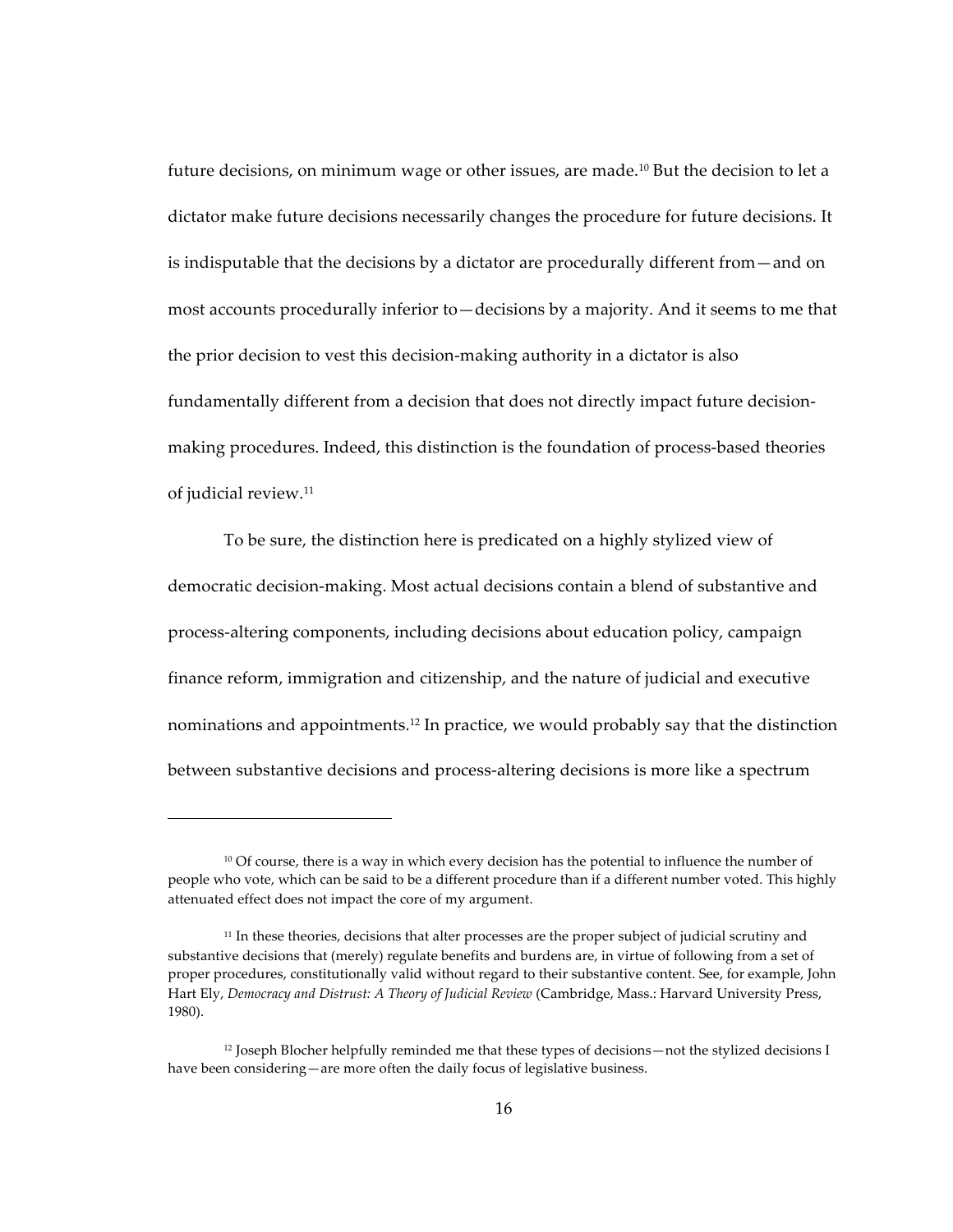than a dichotomous alternative. Yet these stylized abstractions enable us to analyze normative legitimacy without the complications that attend the analysis of complex legislative enactments. Often this kind of examination clarifies the principles we ought to use when analyzing the messy and chaotic institutions that we actually encounter. Thus, even though actual decisions are not always neatly subsumable under either the "substantive" or "process-altering" heading, the *conceptual* distinction is real and theoretically valuable. And, for the purposes of this essay, it is enough that the distinction is fruitful for ideal political theory, even if practical politics often blurs the line.

I call decisions that alter the process by which future decisions are made delegation decisions. I use the term "delegated" in a slightly technical way<sup>13</sup> to mean that ultimate and final decision-making authority is given, by means of a majority vote, to a nonmajoritarian procedure.<sup>14</sup> I intend to include by this term instances of complete

<sup>&</sup>lt;sup>13</sup> On my account, the *extent* of power or authority that is delegated is irrelevant. So long as final decision-making authority is given to a new procedure, delegation has occurred. But the extent of delegation *does* bear on condition one concerning "delegable issues." This aspect, among several others, is what sets my usage of the term "delegation" apart from its usage in the context of the American "nondelegation doctrine." Cass Sunstein summarizes the traditional view of the nondelegation doctrine well: "The unambiguous textual grant of lawmaking power to Congress might well be taken to mean that Congress, and no one else, has lawmaking authority; a delegation of 'legislative' power to anyone else might seem inconsistent with the constitutional plan. In addition, the conceptual background of the system of checks and balances seems to provide historical support for this view, suggesting, on Lockean grounds, that the original understanding would have condemned open-ended grants of power to the executive." Cass R. Sunstein, "Nondelegation Canons," *University of Chicago Law Review 67 (2000): 319.* 

<sup>&</sup>lt;sup>14</sup> Ross Carrick has created an interesting framework that incorporates an idea very similar to my notion of delegation. His theory is one of "institutional trusteeship" wherein powers are given to the institutional trustee to exercise consistently with the settlor's intent. And the institution then must fulfill its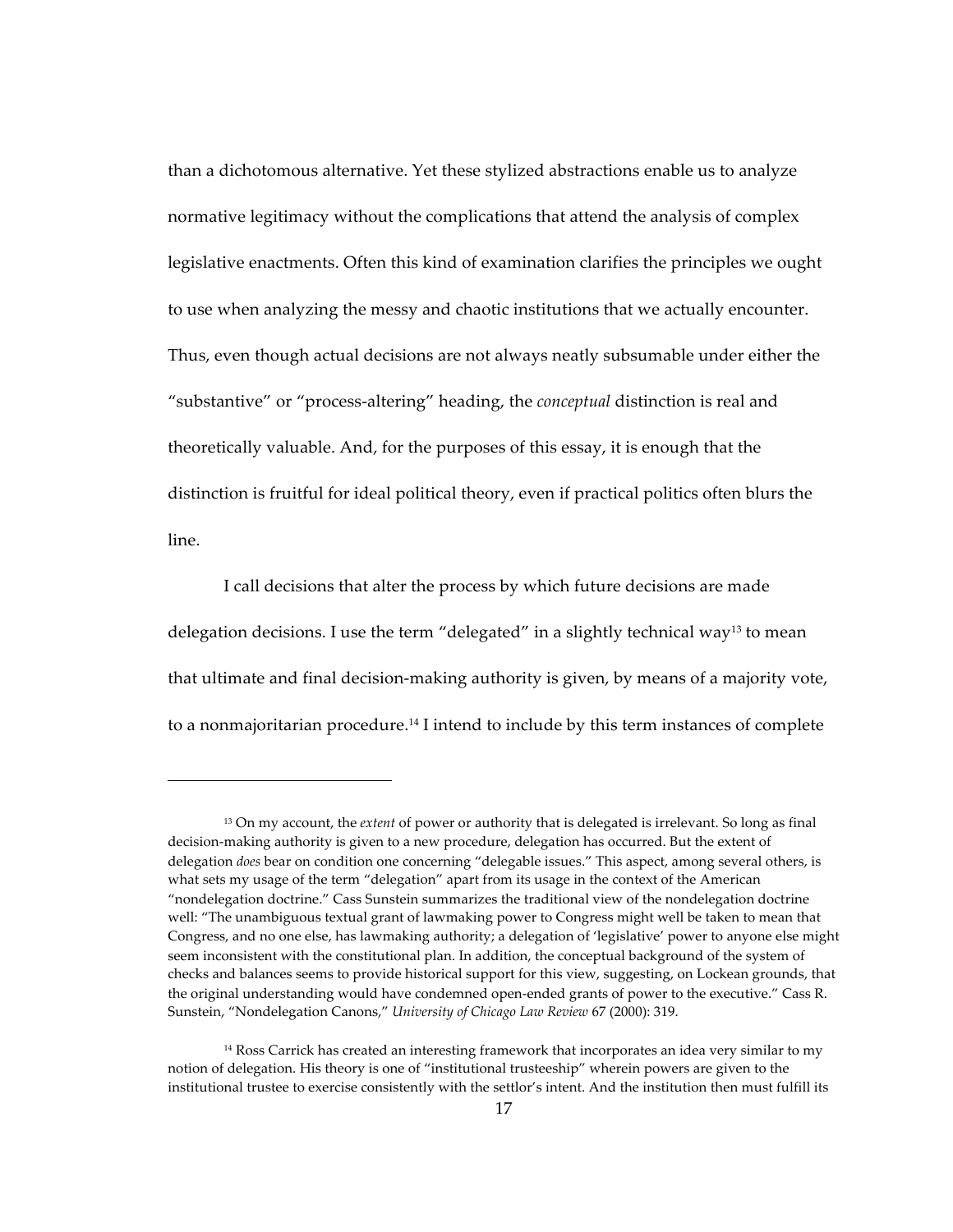delegation where, for instance, a majority votes to elect a dictator, as well as partial delegation where a majority vests ultimate authority for only one issue or matter in another, nonmajoritarian procedure. And I mean to exclude by this term instances where the majority retains authority to "undo" the delegation by another simple majority vote.<sup>15</sup> Though the distinction between delegation decisions and nondelegation substantive decisions may not always be clear, the decisions of concern here—about judicial review and tyranny—fall squarely on the delegation side.<sup>16</sup> So even though there

fiduciary obligations to those who gave it such powers. These powers are broader than the powers given by a principal to her agent because "like with the common law trust, once the (political) property has been transferred to the trustee(-institution), and the terms have been set, the settlors (the political principals) cease to be able to control or exercise administrative discretion with respect to that competence (the delegated areas of public authority)." Ross Carrick, "The Procedural Democratic Legitimacy of Constitutional Courts," 7, <http://papers.ssrn.com/sol3/papers.cfm?abstract\_id=1986857> (accessed March 20, 2013).

<sup>&</sup>lt;sup>15</sup> This is the case with most administrative agencies in the United States. Thus, because authority has not been delegated in my sense of the term, these agencies need no extra justification. Further, on this definition, institution of the filibuster in the Senate may not, despite the common perception, be a "delegation" that requires greater justification. See Sergio J. Campos and Gregory Koger, "The Majoritarian Senate," <http://papers.ssrn.com/sol3/papers.cfm?abstract\_id=2176938> (accessed March 20, 2013).

<sup>&</sup>lt;sup>16</sup> It might be objected that I too easily discount the possibility of slow-motion democratic suicides where a series of individually legitimate decisions eventually leads to an elected dictatorship. This might be thought to represent the real fear of elected despotism, such as what happened in the Wiemar Republic. This is a powerful objection, but its force would depend on what the individual decisions delegated. My initial and tentative response is to reject the possibility that there could ever be a sum of individually legitimate actions that would together constitute illegitimate delegation. In my estimation, there would probably be some decision in the chain that crossed the line of delegation legitimacy and ceded decisions not susceptible to delegation or ceded susceptible issues to the wrong kind of procedure. Even if there was not, the procedural mechanism itself (in this case the dictator/party) becomes inappropriate at some point in the line so that otherwise permissible delegation would likely no longer be legitimate. I think either of these two ways would still enable us to analyze distinct decisions and either approve or condemn them in isolation.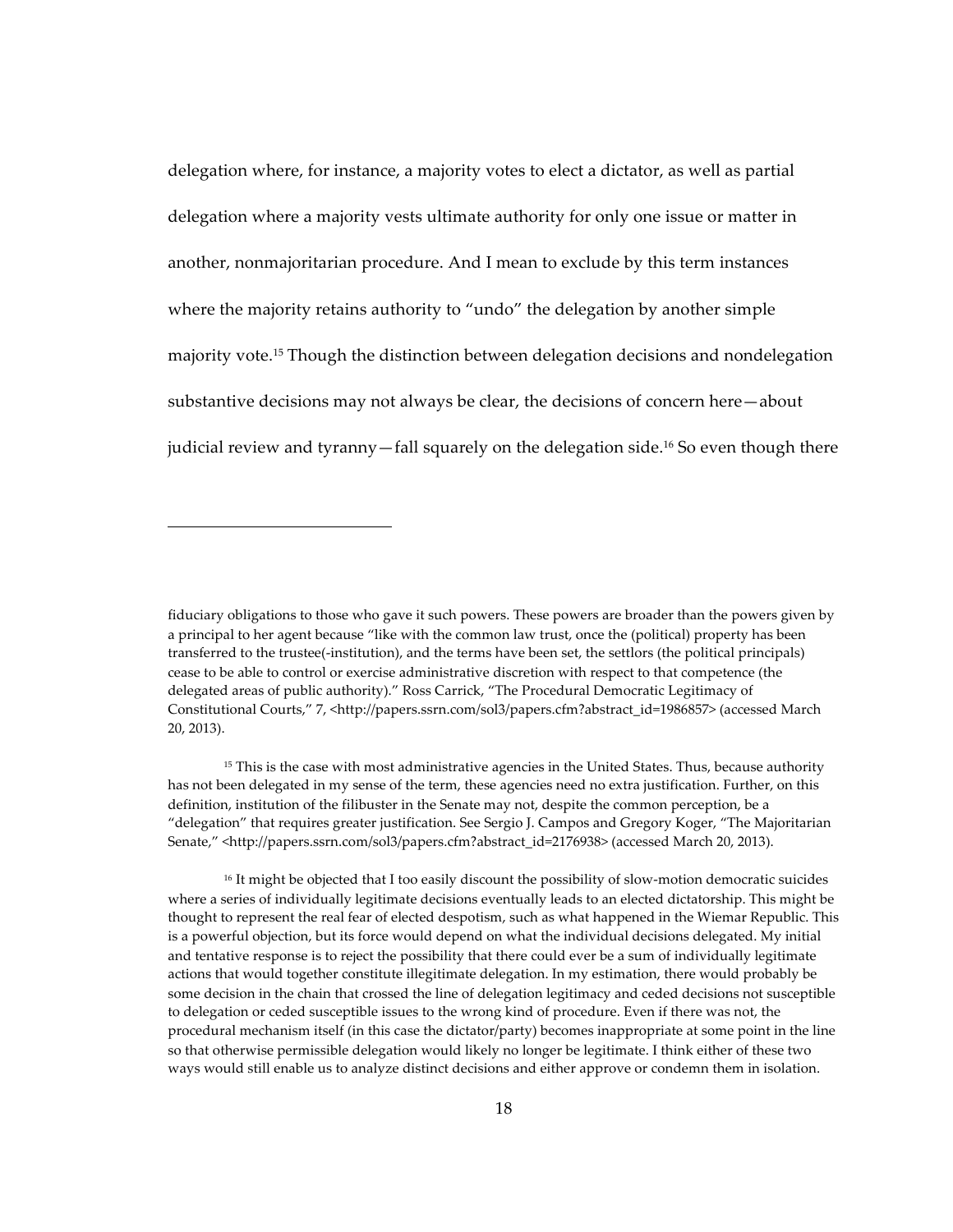is some question on the margins, I echo Richard Arneson's insistence in another context that "the existence of a gray area does not threaten my use of the distinction."<sup>17</sup>

When majoritarian procedures are altered, even when they are altered by majoritarian means, the decision requires a greater justification than when majoritarian procedures are unaltered by a majority decision. In other words, delegation decisions require a sort of justification that ordinary substantive decisions do not. This follows from the proceduralist account of legitimacy. If majority decision is the default fair decision-making procedure in a democracy, then the decisions made by the majority that do not alter future processes need no further justification from the proceduralist. Substantive (as opposed to delegative) majority decisions are, because of their procedural fairness, per se legitimate. Recall that we defined a legitimate decision as one giving the citizen a defeasible obligation to adhere to the decision. The outcome of the decision is not relevant to the existence of the obligation.<sup>18</sup> The provenance of the decision is what gives it legitimacy. This is the case for normal, substantive majority decision-making. To see why, we only need to recall that proceduralists anchor legitimacy in the fairness of the process, and where concerns about the fairness of the

<sup>&</sup>lt;sup>17</sup> Richard J. Arneson, "Debate: Defending the Purely Instrumental Account of Democratic Legitimacy," *Journal of Political Philosophy* 11 (2003): 125.

<sup>&</sup>lt;sup>18</sup> It may still, even on a proceduralist account, be relevant to the weight that should be afforded to the decision. The obligation is defeasible because it may well be, all factors considered, immoral for a given individual to follow the decision at all times.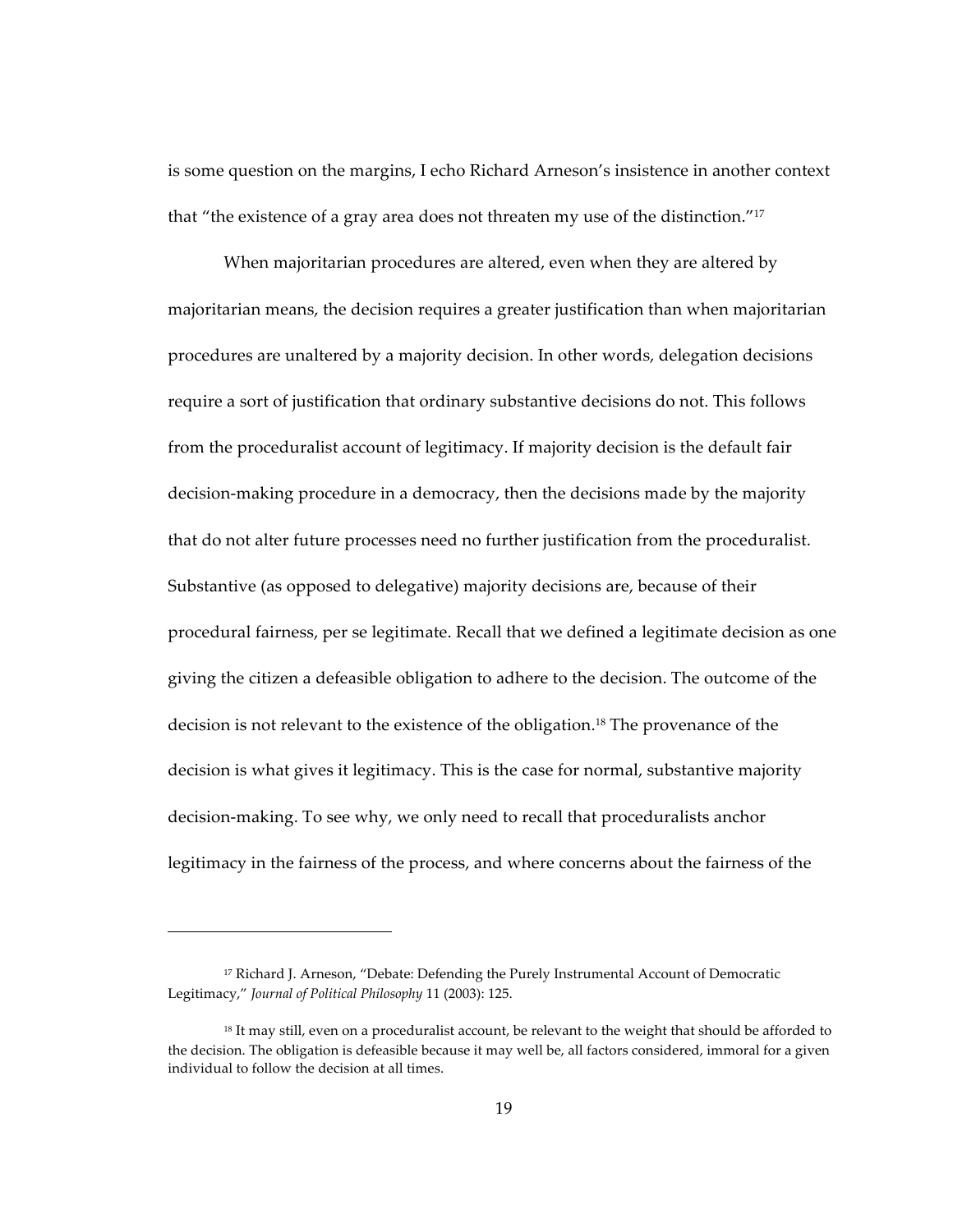process are absent—as the case would be for normal substantive decisions made by majority vote<sup>19</sup> $-$ the authorizing process is sufficient.

But delegation decisions are different. The procedural provenance of the decision can no longer give a citizen the same kind of reason to follow the decision. It would be illogical to tell a citizen that she should follow decision D because it was produced by procedure P if D itself *just is* the rejection of P. The grounding of D, because it *necessarily* references P for the proceduralist, is undercut by the removal of  $P^{20}$  In this kind of delegation decision, "[t] he result is a tension between the procedure and the reasons that underlie it. Accordingly, if it is not to be self-defeating, majoritarianism should recognize some limits on . . . outcomes to ensure that its fundamental justification is not undermined."<sup>21</sup> The next section takes up these limits. They are required because no decision that undermines its own foundation can still base its legitimacy on that foundation. This does not mean that majority decision can never alter majority procedures. It simply means that something more is required to justify these delegation

 $19$  This is true ex hypothesi for the proceduralist in a well-ordered democratic society.

<sup>&</sup>lt;sup>20</sup> Suppose, as I will argue in the rest of the essay, that decision D—produced by procedure  $P$ institutes procedure S for future decisions. So long as S meets the relevant criteria laid out below, there is still a procedural argument for legitimacy. But the point is that P is no longer sufficient (though it is necessary) for legitimating decision D.

<sup>&</sup>lt;sup>21</sup> Corey Brettschneider, "The Value Theory of Democracy," Politics, Philosophy & Economics 5 (2006): 263. Brettschneider, of course, thinks these limits will need to be substantive limits on outcomes and not procedural limits on inputs. But the point remains.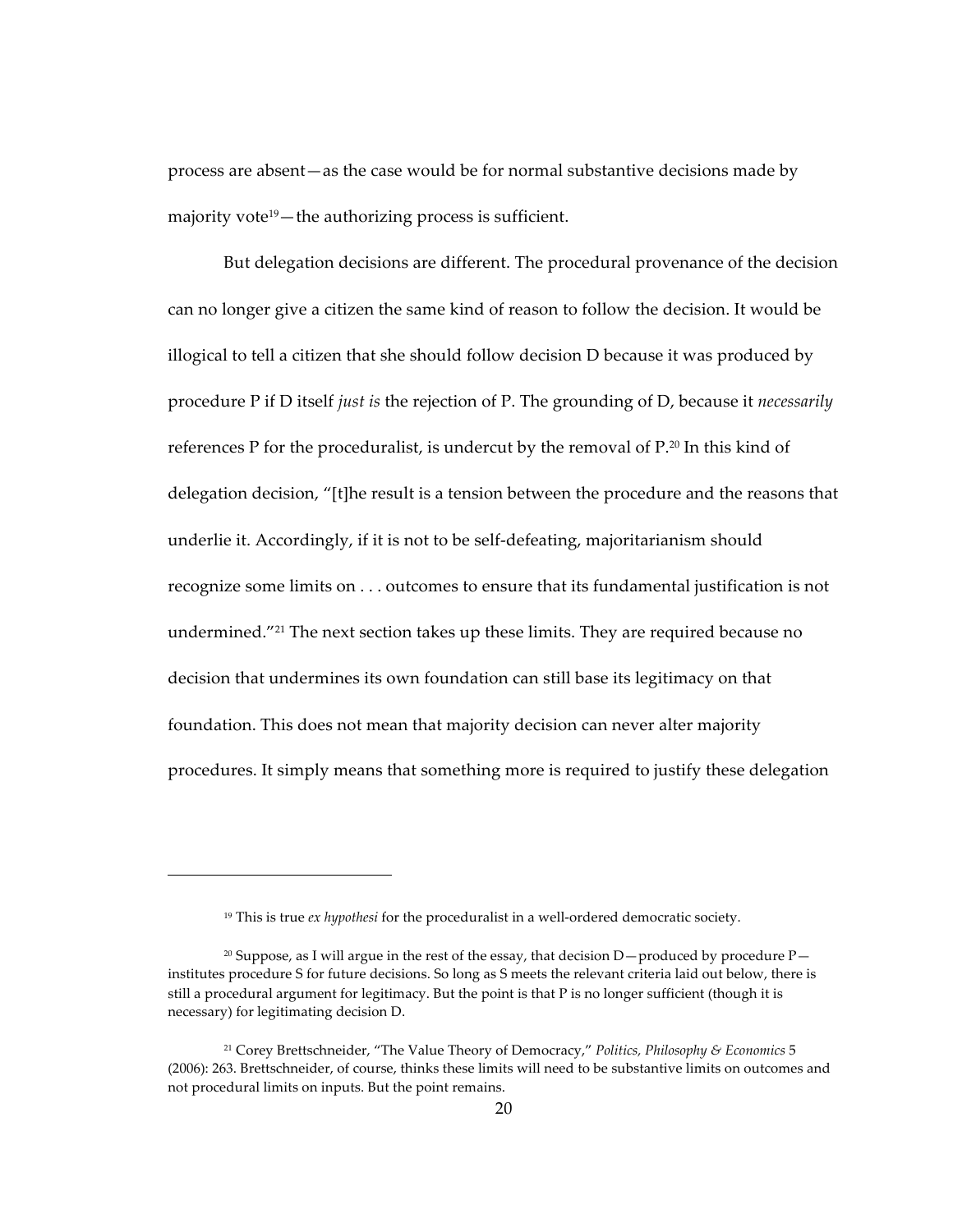decisions than is required to justify substantive decisions.<sup>22</sup> Delegation decisions cannot undermine their own foundation by eliding the very fairness on which their legitimacy relies.<sup>23</sup> I deal with the objection that this argument is no longer proceduralist in Part I.C, but first I turn to the additional procedural conditions that I argue are necessary for delegation legitimacy.

#### *B. Legitimating Delegation*

!!!!!!!!!!!!!!!!!!!!!!!!!!!!!!!!!!!!!!!!!!!!!!!!!!!!!!

Process-altering decisions involve a delegation of decision-making authority to another decision-making procedure. Only decisions that involve delegation in my technical sense require the sort of heightened justification the prior section argued is required for process-altering decisions.<sup>24</sup> In this section I argue that the decision to

Fallon, "The Core of an Uneasy Case for Judicial Review," 1727.

 $22$  Brettschneider raises a similar point against what he calls "pure majoritarianism" in Brettschneider, "Balancing Procedures and Outcomes Within Democratic Theory: Core Values and Judicial Review," 430. A delegation decision that likely would be legitimate is when the majority votes to enfranchise all citizens from ages 18 to 20 in a society that previously allowed only those 21 and over to vote. This is a delegation decision (because it alters the future process for decision-making), but is not automatically illegitimate for that reason; it simply must meet the conditions for delegation legitimacy that substantive decisions do not.

 $23$  Though he presents an instrumental defense of judicial review, Richard Fallon recognizes that the delegative nature of the decision to institute judicial review may require greater justification and yet retain some of the legitimacy of the authorizing procedure:

<sup>[</sup>T]he adoption of judicial review through relatively democratic processes at Time One may endow it with a continuing residue of democratic legitimacy at Time Two, even in cases involving reasonable disagreement about the appropriate specification of disputed rights. Recognizing once more that legitimacy is a matter of degree, I do not mean to claim that the entrenchment of judicial review is necessarily perfectly democratically legitimate at Time Two, just that democratic adoption at Time One may count for something.

<sup>&</sup>lt;sup>24</sup> That is, the only delegation we are concerned with here is where the majority chooses to vest ultimate and final decision-making authority—for some or all issues—in another procedure.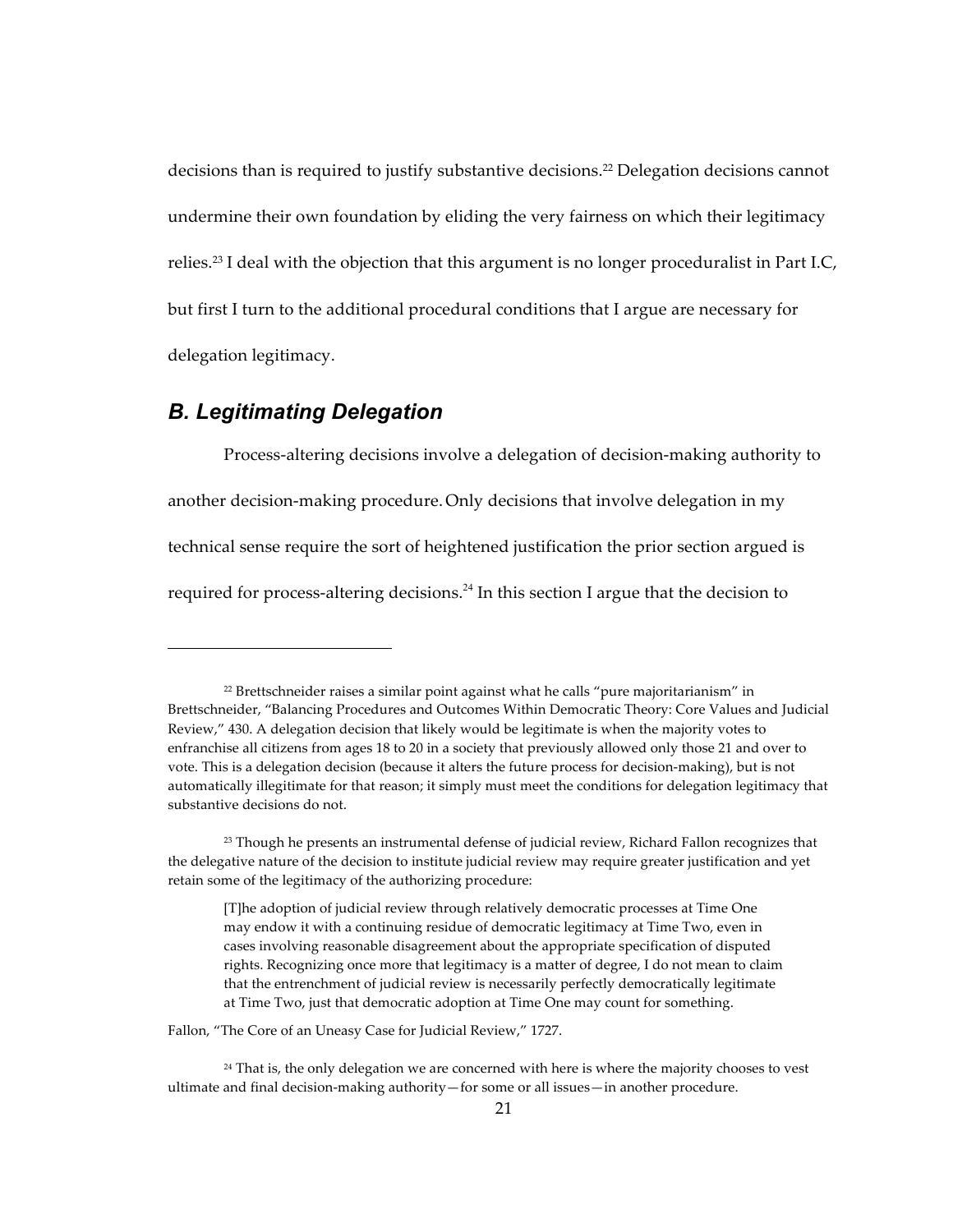delegate authority is only legitimate if three conditions are met: (1) the issues that are handed over to another procedure can be decided using another procedure (i.e. they are not *uniquely* legitimated by majority decision), (2) the procedure to which they are handed over is a fair procedure, and (3) the new procedure is appropriate for decisions on the delegated issue. These conditions are individually necessary and jointly sufficient for delegation legitimacy.25

#### **1. Condition One: Delegable Issues**

!!!!!!!!!!!!!!!!!!!!!!!!!!!!!!!!!!!!!!!!!!!!!!!!!!!!!!

The first condition means that delegation is only permissible if there is another procedure—besides majority vote—that is both fair and appropriate for deciding whatever questions will be delegated. This inquiry is aided by disaggregating the types of decisions that are customarily made by the state. To this end, I employ one plausible yet abstract distinction between types of issues; but my argument does not rely on the ultimate viability of this distinction. Strictly speaking, we can never be sure that condition one is satisfied until we determine that conditions two and three are satisfied for the particular decision. The distinction I propose here is a proxy for the latter questions and provides a preliminary answer to the requirement of condition one. It is also crucial to note that if majority decision is the only procedure that is both fair and

<sup>&</sup>lt;sup>25</sup> Recall that majority decisions on substantive issues are legitimate without any extra conditions.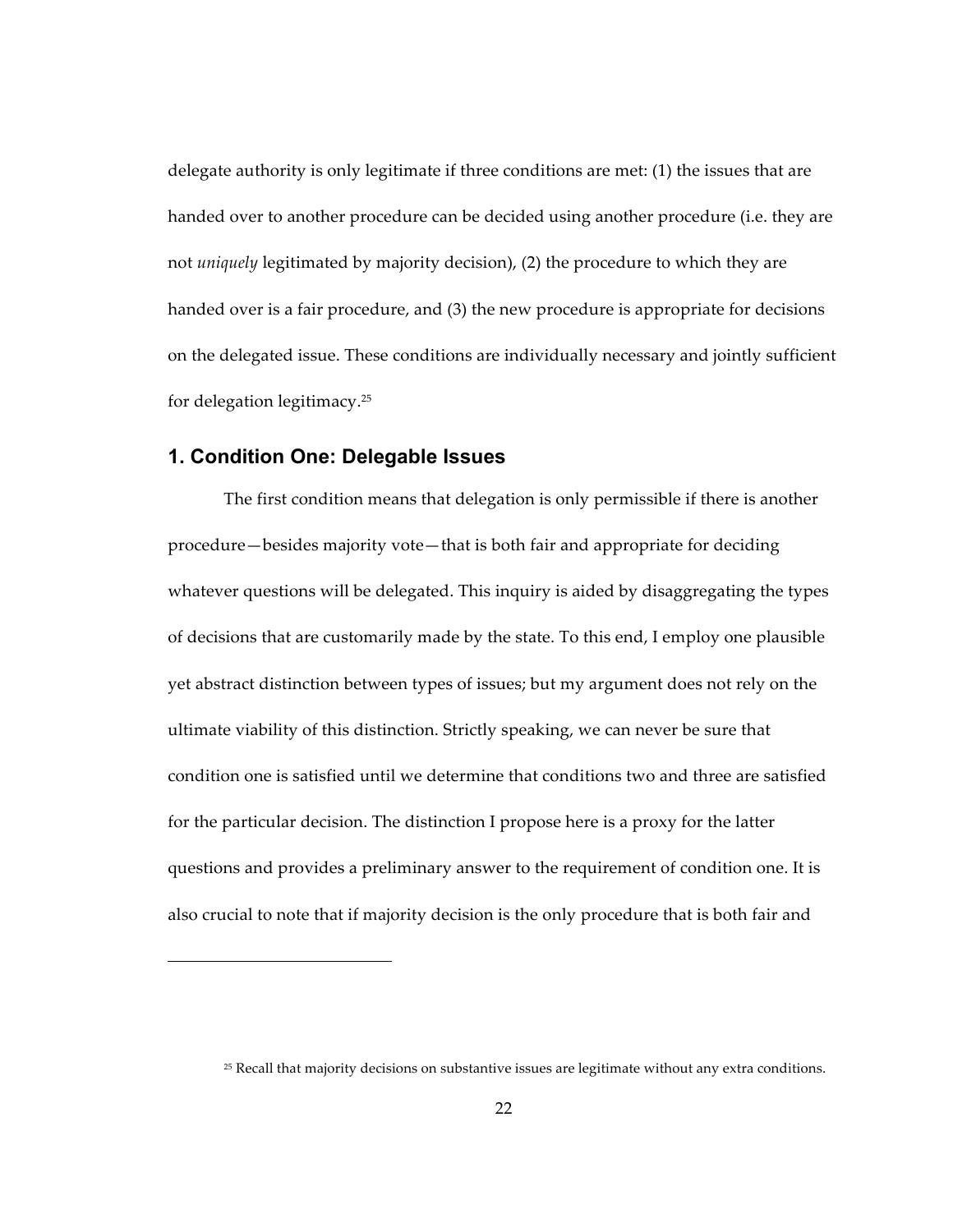appropriate for every issue the state decides, then the first condition can never be satisfied.<sup>26</sup> And, if it cannot be satisfied, delegation is never legitimate. Judicial review and elected despotism would both then equally fail the test for legitimacy.

For the purposes of illustration, I draw on Ronald Dworkin's distinction between issues of policy and issues of principle. To reiterate, condition one can be analyzed and satisfied without recourse to the principle/policy distinction.<sup>27</sup> All that is necessary is that there is some procedure other than majority vote that satisfies both conditions two (the fairness condition) and three (the appropriateness condition) for the issue under consideration. The principle/policy distinction is merely a useful tool for discerning whether we are ever going to be able to find a procedure that will satisfy these other conditions.

For Dworkin, issues of policy concern the "collective strategies a government" uses to secure the general interest," and issues of principle concern individual rights.<sup>28</sup>

 $26$  This would probably be Waldron's response to an argument of the kind I employ here. See his "Judicial Review and the Conditions of Democracy," *Journal of Political Philosophy* 6 (1998): 341, where he implies that absolute majority rule is the only procedure that could be fair and appropriate in a democracy. But it need not be the response of proceduralists of other stripes. I provide reasons below to think the conditions I propose legitimate other procedures as fair and appropriate. As Annabelle Lever argues, "[t]he procedural case against judicial review, then, depends on an exaggerated sense of the importance of voting to the legitimation of power in a democratic society." Lever, "Democracy and Judicial Review: Are They Really Incompatible?" *Perspectives on Politics* 7 (2007): 810.

 $27$  Although this distinction is only illustrative, I think it both persuasive and defensible, though a fuller treatment would, of course, be required to show this. Because it only serves a proxy, I do not here undertake the defense of this particular distinction.

<sup>&</sup>lt;sup>28</sup> Ronald Dworkin, *Law's Empire* (Cambridge, Mass.: Harvard University Press, 1986), 381.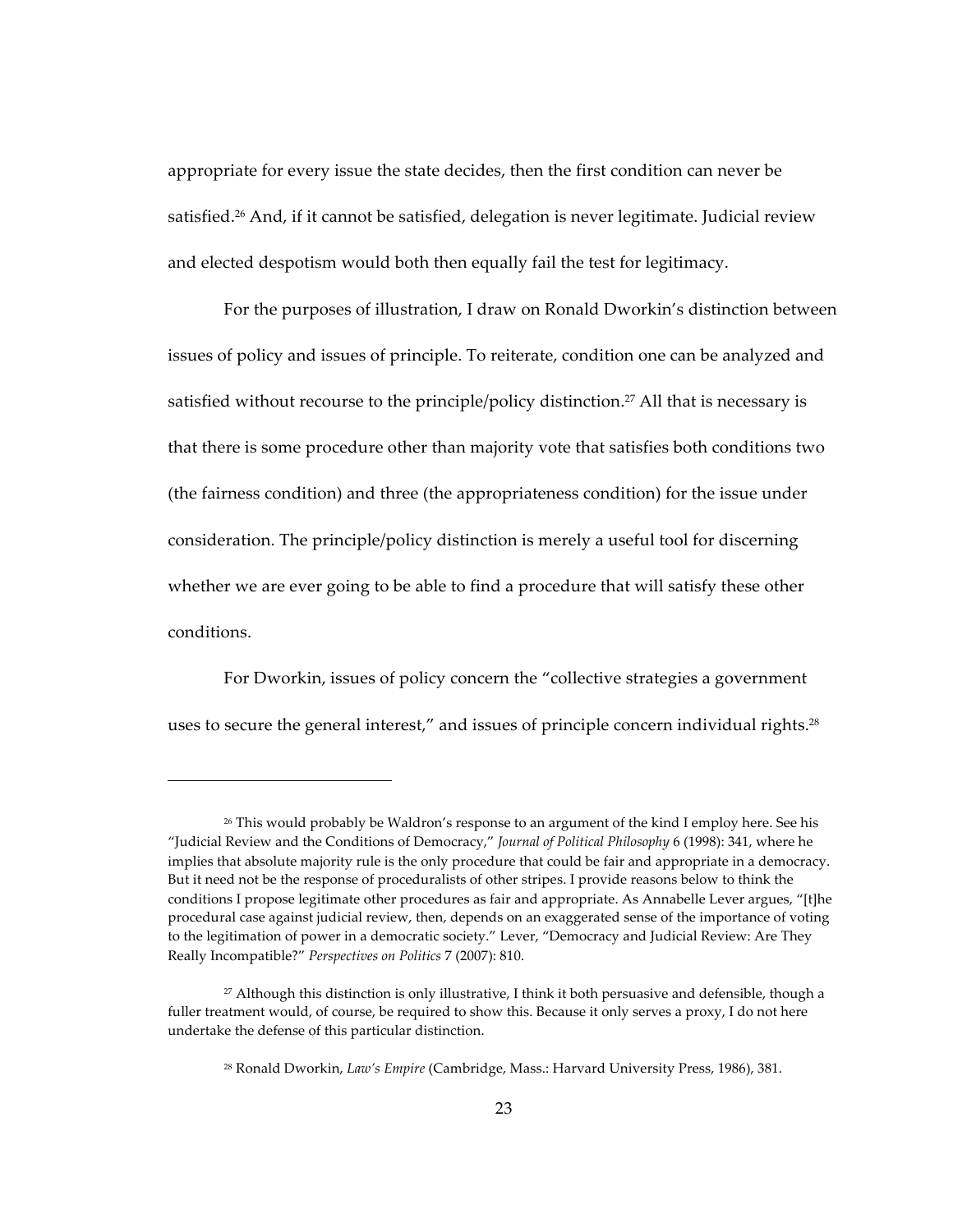Policy arguments are directed to questions about how a "decision advances or protects some collective goal of the community as a whole."<sup>29</sup> Arguments about principle rely on how a particular decision will respect or secure the rights of an individual or group. $30$ Or, in the words of Stephen Guest, "principles describe rights, and policies describe goals."<sup>31</sup> When we are primarily concerned with the consequences of some decision, we are acting in the realm of policy. These decisions have the flair of utilitarian calculations about how "the public would benefit as a whole." $32$  But when we are primarily concerned with the justness or rightness of a decision, we are in the realm of principle.<sup>33</sup> Even if this conceptual distinction cannot be steadfastly maintained in every instance, it can helpfully perform the illustrative purpose for which I employ it here.<sup>34</sup>

<sup>30</sup> *Id.*

!!!!!!!!!!!!!!!!!!!!!!!!!!!!!!!!!!!!!!!!!!!!!!!!!!!!!!

<sup>33</sup> Donald H. Regan, "Glosses on Dworkin: Rights, Principles, and Policies," *Michigan Law Review*, 76 (1978): 1235.

<sup>34</sup> As far as the distinction goes, it bears emphasizing that political philosophers who agree with Ronald Dworkin on little else have been adept at both employing the distinction in their own work and identifying its use in others'. See, e.g., Jeremy Waldron's impassioned critique of constitutional rights, "A Right-Based Critique of Constitutional Rights," where he continually employs the distinction: "We think moreover that the right to democracy is a right to participate on equal terms in social decisions on issues of high principle and that it is not to be confined to interstitial matters of social and economic policy" at 20; "[Citizens have fought for] the right to govern themselves, not just on mundane issues of policy, but also on high matters of principle" at 49; "[P]eople have paid tribute to the democratic aspiration to self-governance, without any sense at all that it should confine itself to the interstitial quibbles of policy that remain to be settled after some lawyerly elite have decided the main issues of principle" at 49.

<sup>&</sup>lt;sup>29</sup> Ronald Dworkin, *Taking Rights Seriously* (Cambridge, Mass.: Harvard University Press, 1978), 82.

<sup>&</sup>lt;sup>31</sup> Stephen Guest, *Ronald Dworkin: Third Edition* (Stanford: Stanford University Press, 2013), 90.

<sup>&</sup>lt;sup>32</sup> Ronald Dworkin, *A Matter of Principle* (Cambridge, Mass.: Harvard University Press, 1985), 73; *id*. at!78.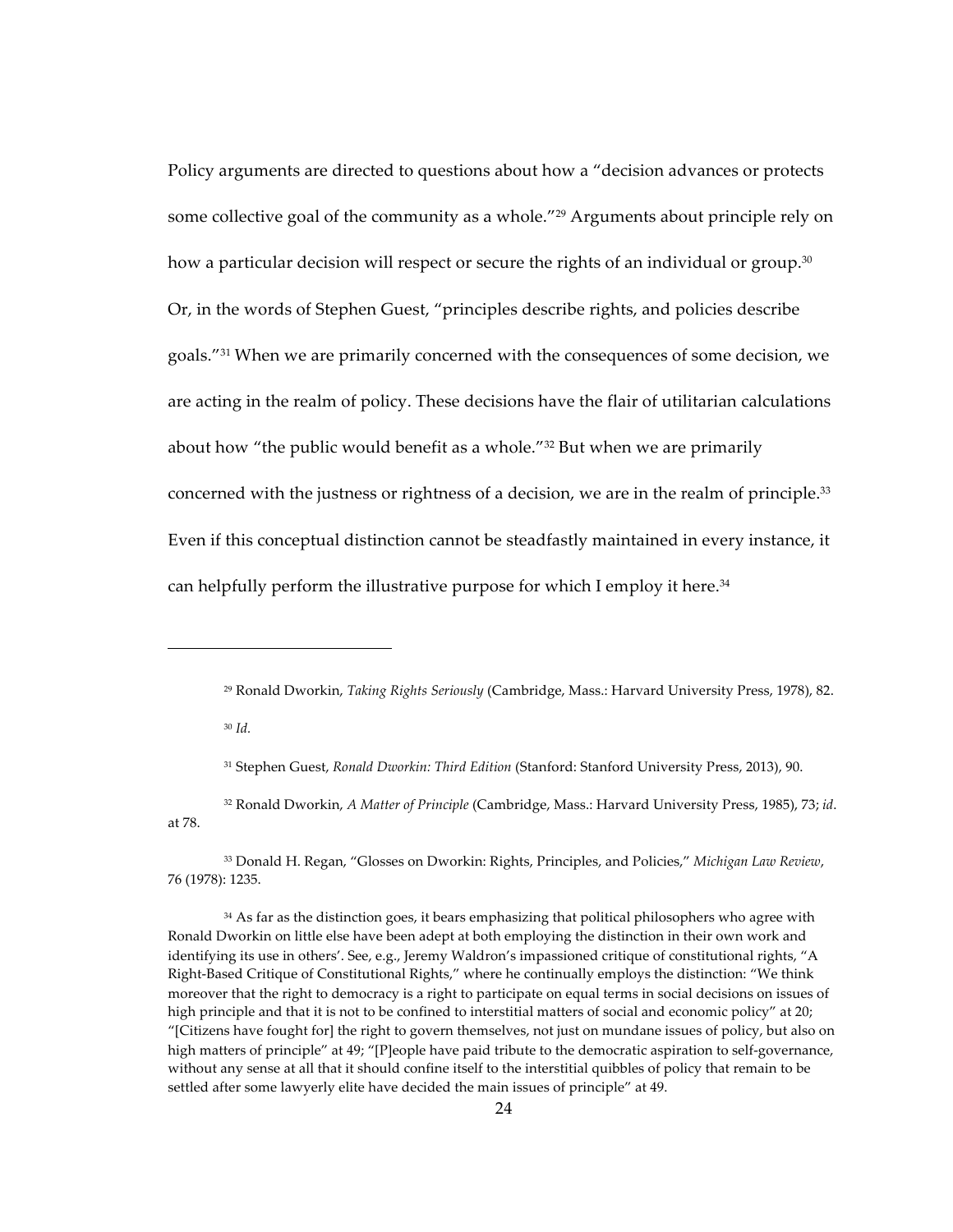It seems to me that issues of policy—as the customary kind of decision made by the state—can only be decided by majority decision. Assuming this is right, though I won't argue the point further, issues of policy would not be delegable. But issues of principle seem to me to be susceptible to decisions by other procedures. One of the reasons to think issues of principle can be delegated is that some of the procedural values characteristically attributed to majority decision are not as obviously important in the context of rights. Take, for example, the principle that majority decision is fair, in part, because it treats everyone's vote equally; it takes each person's preference as given and assigns equal weight to it. But if Dworkin is correct that there are right answers to rights questions,<sup>35</sup> then this kind of equality may be misplaced.<sup>36</sup> We might not, for instance, think it appropriate to count all the slave-owners' preferences and all the enslaved persons' preferences and see who has more votes. We might think that other kinds of procedural values are more important when deciding rights questions. This could be part of the explanation for why we think it inappropriate to use majority vote

 $35$  It is not only the instrumentalists who can be rights-objectivists. As Waldron puts it, "[o]ne can recognize the existence of disagreement on matters of rights and justice—one can even acknowledge that such disagreements are, for practical political purposes, irresolvable—without staking the meta-ethical claim that there is no fact of the matter about the issue the participants are disputing." Waldron, *Law and Disagreement* 244. Proceduralists can be—and often are—as well. See Waldron, "A Right-Based Critique of Constitutional Rights," 18-51.

<sup>&</sup>lt;sup>36</sup> See generally Dworkin, *A Matter of Principle*.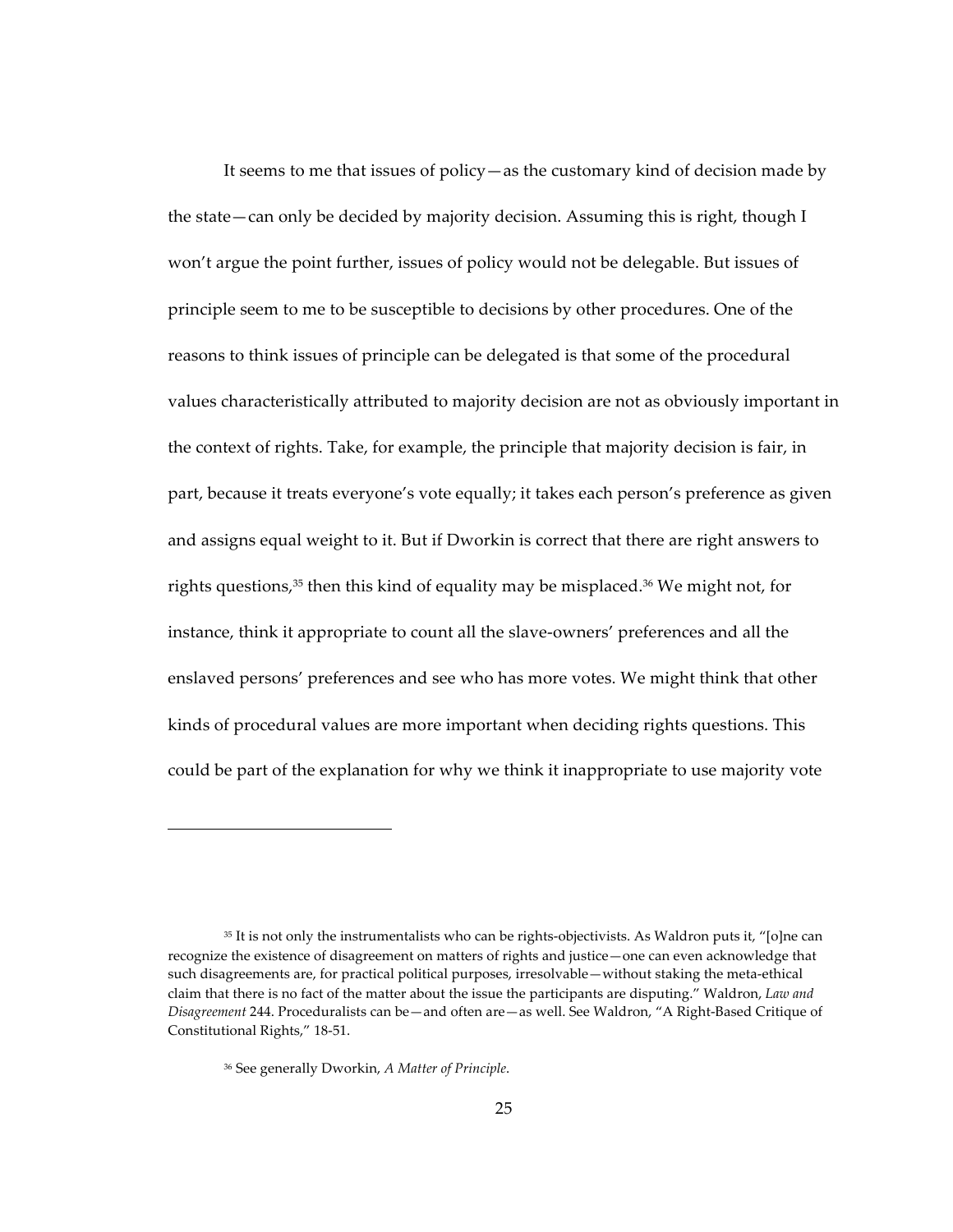to decide who should get thrown off the lifeboat or which groups of individuals should be drafted into the military first. But I am not here arguing that issues of principle such as these *cannot* be decided by majority vote. I am arguing for the considerably weaker claim that—whether they can ultimately be decided by majority vote or not—they can at least, as issues of principle, be appropriately decided by other decision procedures as well.

To this point, I have suggested that issues of policy are not delegable, whereas issues of principle are. If this is true, then a majority could not vote to hand over to an independent board of experts, say, all environmental issues if ultimate and final decision-making authority did not rest in the legislature.<sup>37</sup> This would violate the first condition because issues of policy are nondelegable. On the other hand, the legislature could legitimately hand over issues of principle to an independent panel of experts (e.g., the judiciary) without retaining ultimately and final decision-making authority. An elaboration and application of this latter claim may clarify a few points.<sup>38</sup>

Imagine a state, call it Bathens, that makes all decisions by majority vote through its legislature and has no other branches of government. One day the citizens gather in

<sup>&</sup>lt;sup>37</sup> It could, however, create "independent" agencies such as those in the United States because in that case Congress retains authority to overrule any decision made by an agency with a simply piece of ordinary legislation.

<sup>&</sup>lt;sup>38</sup> Recall, however, that the distinction between principle and policy is illustrative only. The delegable issues condition does not depend on the utility of this distinction; even if the distinction ultimately fails, the delegable issues condition can function with any other suitable distinction between the types of decisions made in a democracy.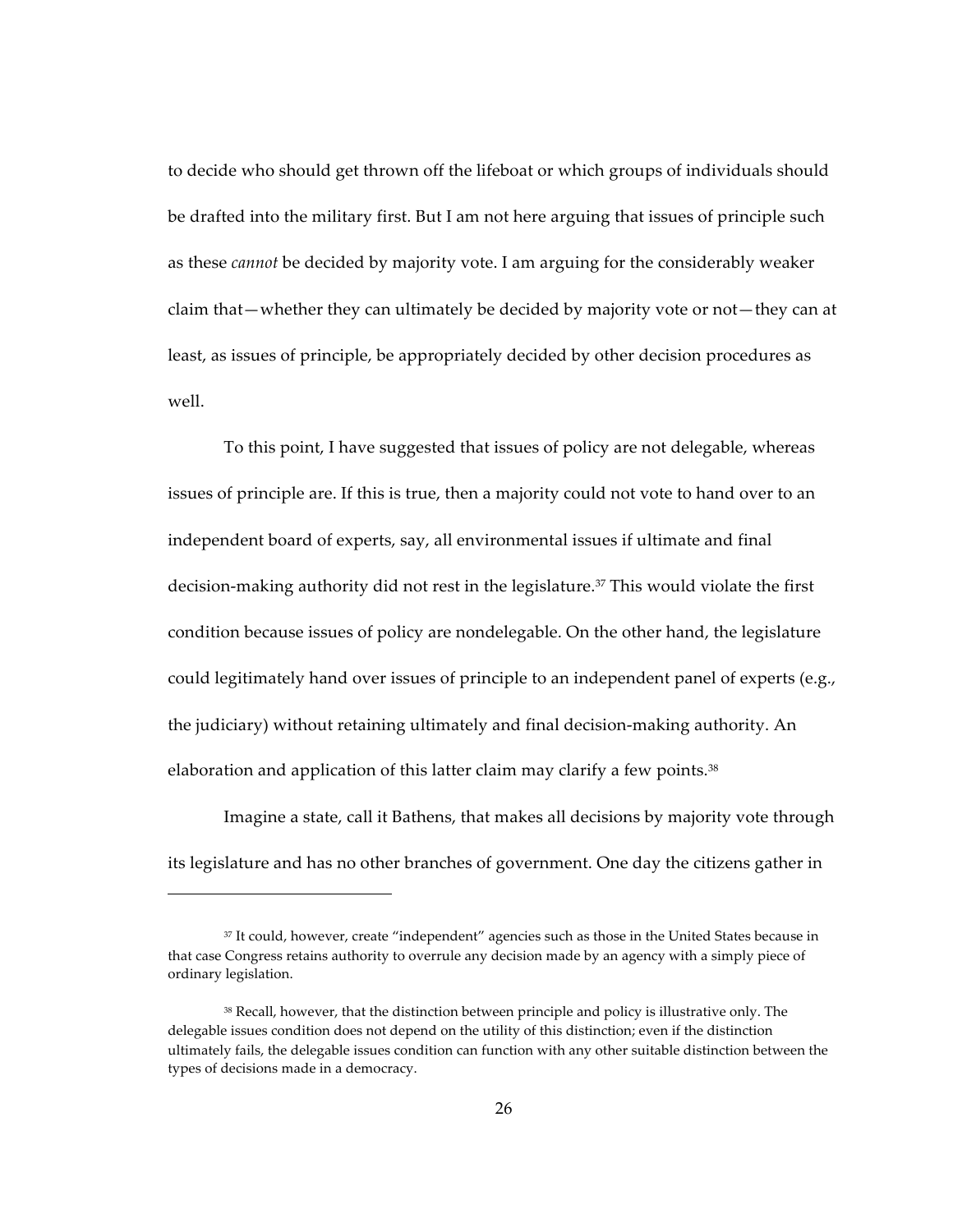the assembly and decide, by majority vote, that there should be an independent judicial branch that will hear and decide all criminal trials and will have no other functions. The majority delegates (in my technical sense of the term) these issues to the judiciary. To satisfy the first condition—the delegable issues condition—this decision is only legitimate if guilt-or-innocence type decisions can be made using a decision-making procedure other than majority vote. If, as I briefly argued, issues of principle can be delegated to nonmajoritarian procedures, then so long as these criminal justice issues are issues of principle, this process-altering decision has satisfied the first condition (ultimately contingent, of course, on the actual existence of a procedure that is both fair and appropriate for deciding these issues). Though I won't argue it here, I think the question about the guilt or innocence of individuals is a prime example of an issue of principle. If so, the first condition can be satisfied when a majority creates a judiciary to hear criminal trials.

The principle/policy distinction serves as a useful device for thinking through condition one. It fleshes out the requirement of issues being delegable, but does not commit us to the ultimate veracity or possibility of a clear demarcation along the principle/policy line. And this brief illustration leaves many questions unanswered. For instance, the principle/policy distinction itself does not answer questions about who decides whether issue  $X$  is an issue of policy or an issue of principle. Nor does it say how we could even go about that taxonomical task. If condition one required that we answer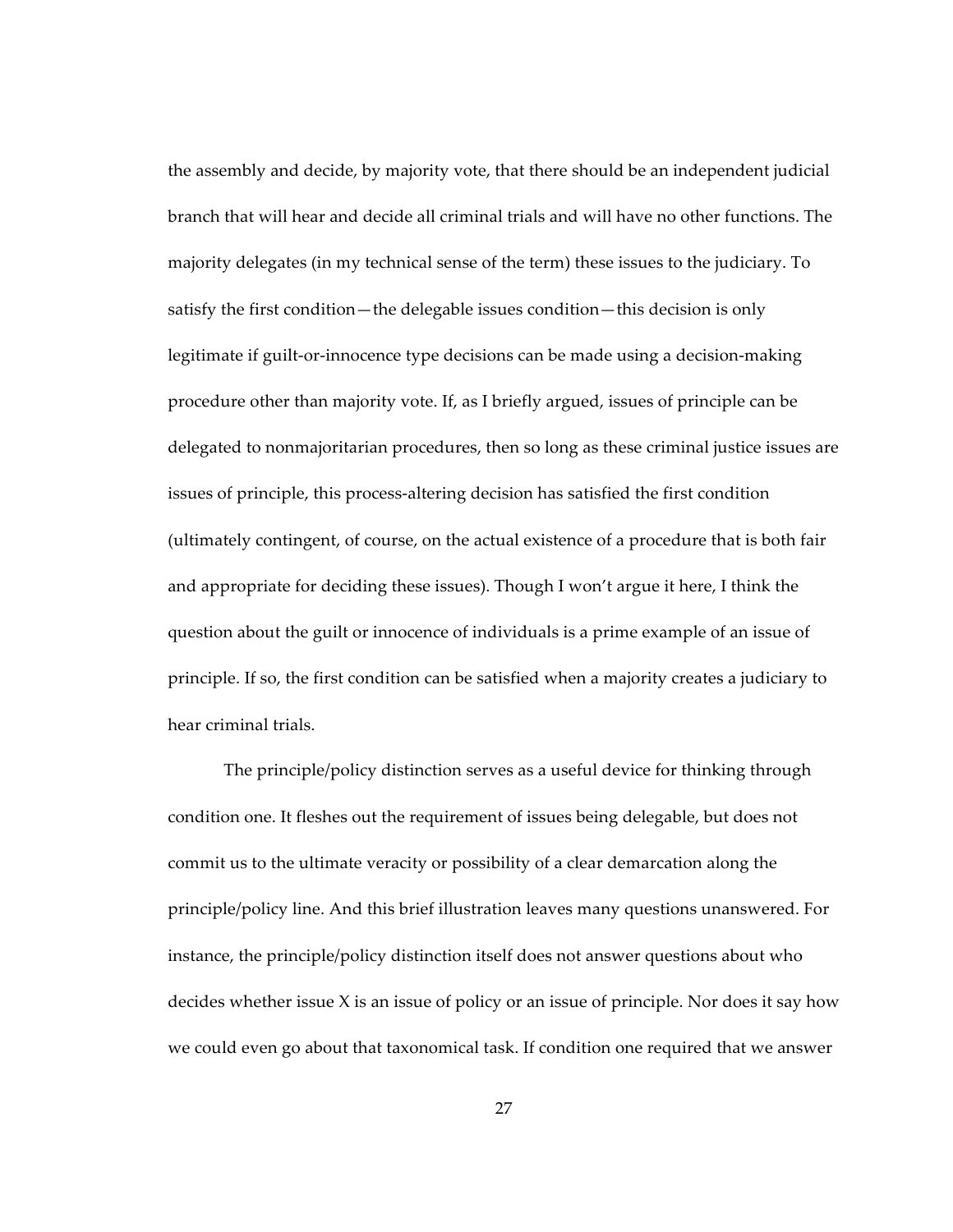those questions, then this discussion would undoubtedly be incomplete. But condition one only means that there is some procedure other than majority decision that is both fair and appropriate for issues of type X. For some types of issues, there may not be any procedure other than majority vote that is fair and appropriate. These would not be delegable.<sup>39</sup> The principle/policy distinction is thus not an essential component of the framework that I here develop. It (merely) serves a useful illustrative role in explaining the function of condition one.

From this discussion, we can see one of the reasons to think that the democratic election of a dictator is illegitimate. If democracy is an inherently valuable form of government, then *replacing* democratic rule with a dictatorship delegates some issues that cannot be made by procedures other than majority decision, namely, all the issues there are. Within the total set of issues at least some are only capable of resolution by majority vote.<sup>40</sup> If this wasn't true, we would have neither procedural nor instrumental reasons to value democracy in the first place. And while this observation isn't, of course,

<sup>&</sup>lt;sup>39</sup> In other words, the delegable issues condition determines the proper *inputs* to the new procedure. Thus, even though this is in some sense a "substantive" determination, the distinction I draw on here is in principle no different from determining that citizen A's preference and citizen B's preferences should be fed into the decision procedure, as opposed to child C's preferences and foreigner D's preferences. The *choice* about where we draw that line is substantive to be sure (as it is for voting age and citizenship status), but I'm not here arguing about who decides or how we decide what is in each category. Those questions are irrelevant to delegation legitimacy. I'm arguing that, however we as a society flesh out these issues (and notice that to entrench a set of rights we have to settle these issues as a society), the delegable issues condition requires that only issues capable of resolution by another procedure be delegated.

<sup>&</sup>lt;sup>40</sup> In the language of this section, this kind of delegation would involve delegating issues of policy to the dictator and we have suggested that issues of policy are nondelegable.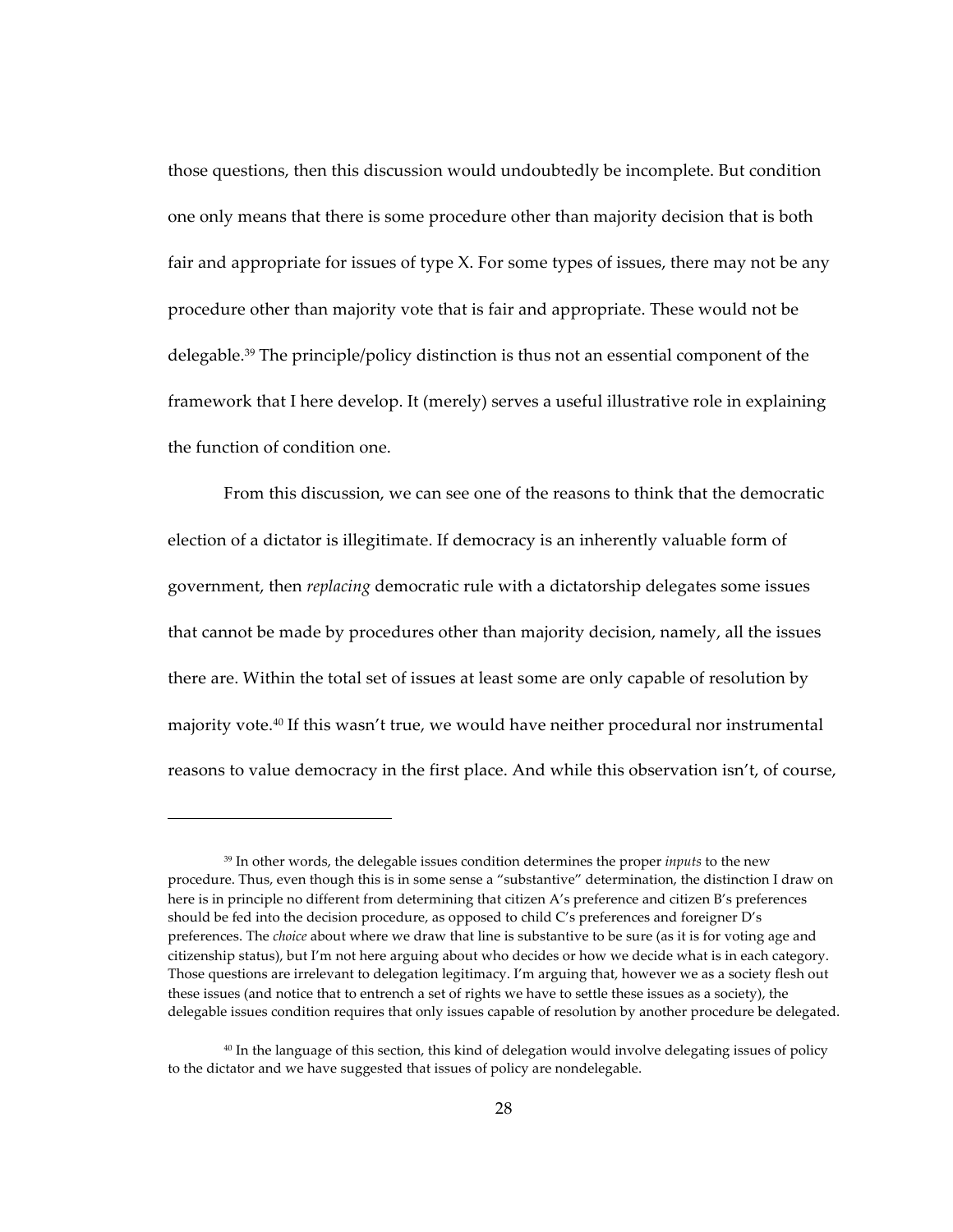the complete argument against an elected dictatorship, it places one of the problems with an elected dictator in the context of a framework for delegation legitimacy.

### **2. Condition Two: The Fairness Factor**

The second condition requires that the new procedure be fair. I bracket the discussion of what qualifies as a "fair" procedure in this Part (though I return to the concept in discussing judicial review below) and simply reiterate the fact that the fairness of the procedure is a necessary condition for its legitimacy. We could list coin flipping, choosing by majority vote, and drawing straws as three fairly uncontroversial examples of fair procedures. And, if Bathens's new judiciary followed procedures like those common in American criminal courts, it too, I should think, would qualify as a fair procedure for deciding whether or not an accused is guilty.

An objection to the necessity of procedural fairness might question why the *new* procedure that is employed for making decisions on the delegated issue must be fair if we are already assured that the original procedure that produced it was fair. Why not, in other words, allow a fair majority vote to delegate decisions to a procedure that may not be fair? We can think about the answer to this question by using the situation aboard a lifeboat where not all of us can remain. Waldron and Dworkin both agree that it would be inappropriate to use majority vote to decide whom we should require to leave the lifeboat in this situation. But Waldron argues that it is not at all inappropriate to use majority vote to decide which procedure, among all those up for a vote, to use for the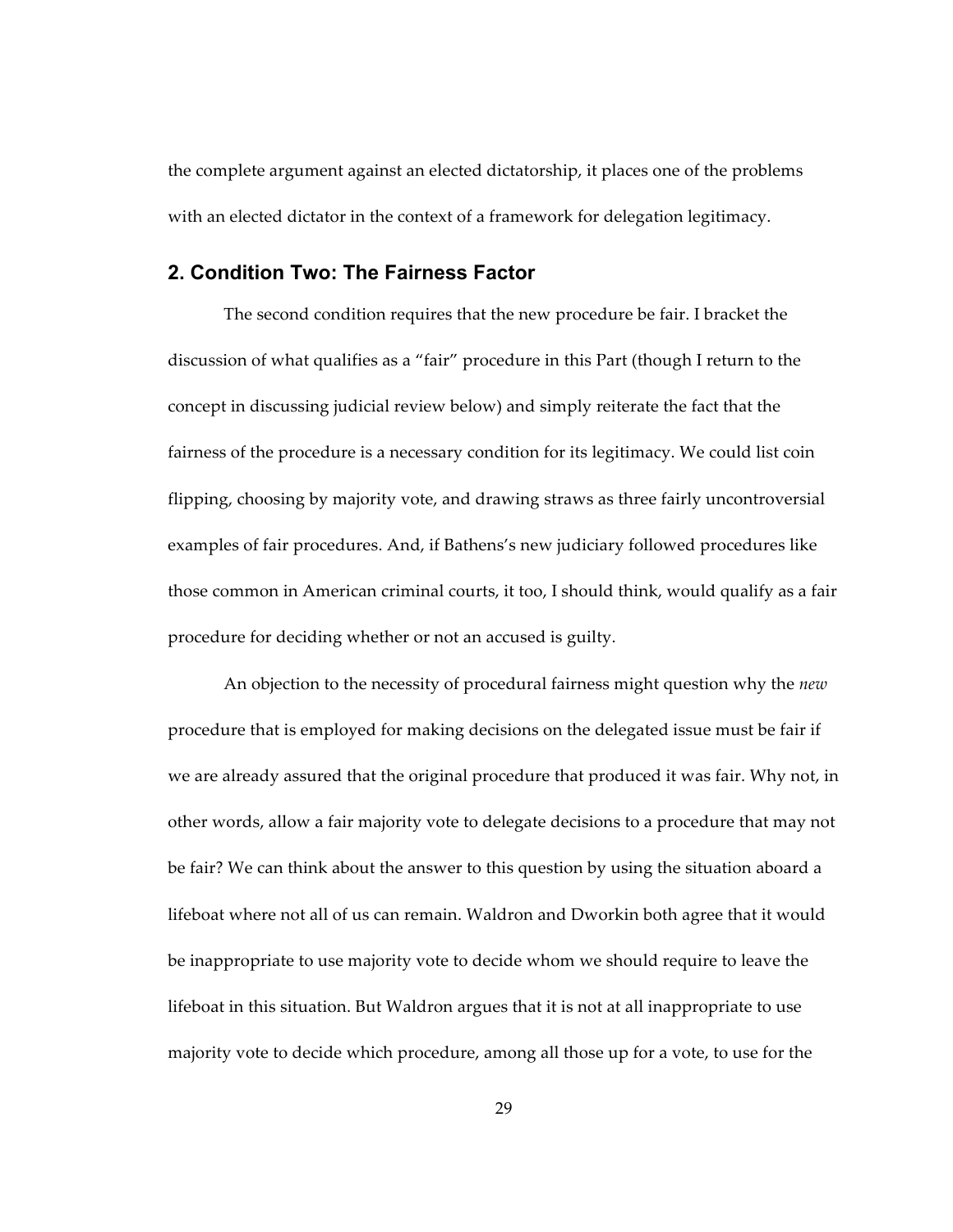decision about whom to throw off.<sup>41</sup> We could use majority vote, in other words, to decide between drawing straws, picking lots, or other procedures for making the actual decision about who should go overboard. Importantly, however, Waldron recognizes that the choice of which procedure to use for deciding whom to throw off should be between procedures other than majority vote.<sup>42</sup> That is, we shouldn't be able to use majority vote among the procedures to pick majority vote as the procedure for deciding whom to throw off. It strikes me that this is a recognition that even the new procedures to which a majority delegates decision-making authority must be fair. There would be no reason for an individual to follow the majority's decision to institute an unfair procedure for deciding whom to throw off. She could rightly object to that. If majority vote would be unfair to decide the question directly, then using majority vote to pick majority vote as the method would likewise be unfair. The delegated procedure must therefore be fair in order for it to command adherence as the product of a legitimate decision.

And this is also one more strike against the elected dictator. Whatever qualifications we think are required of a fair decision-making procedure (some of which I explore in Part II below), the arbitrary will of an autocratic dictator—even a generally

<sup>&</sup>lt;sup>41</sup> Waldron, "A Majority in the Lifeboat," 1050-51.

 $42$  *Id.*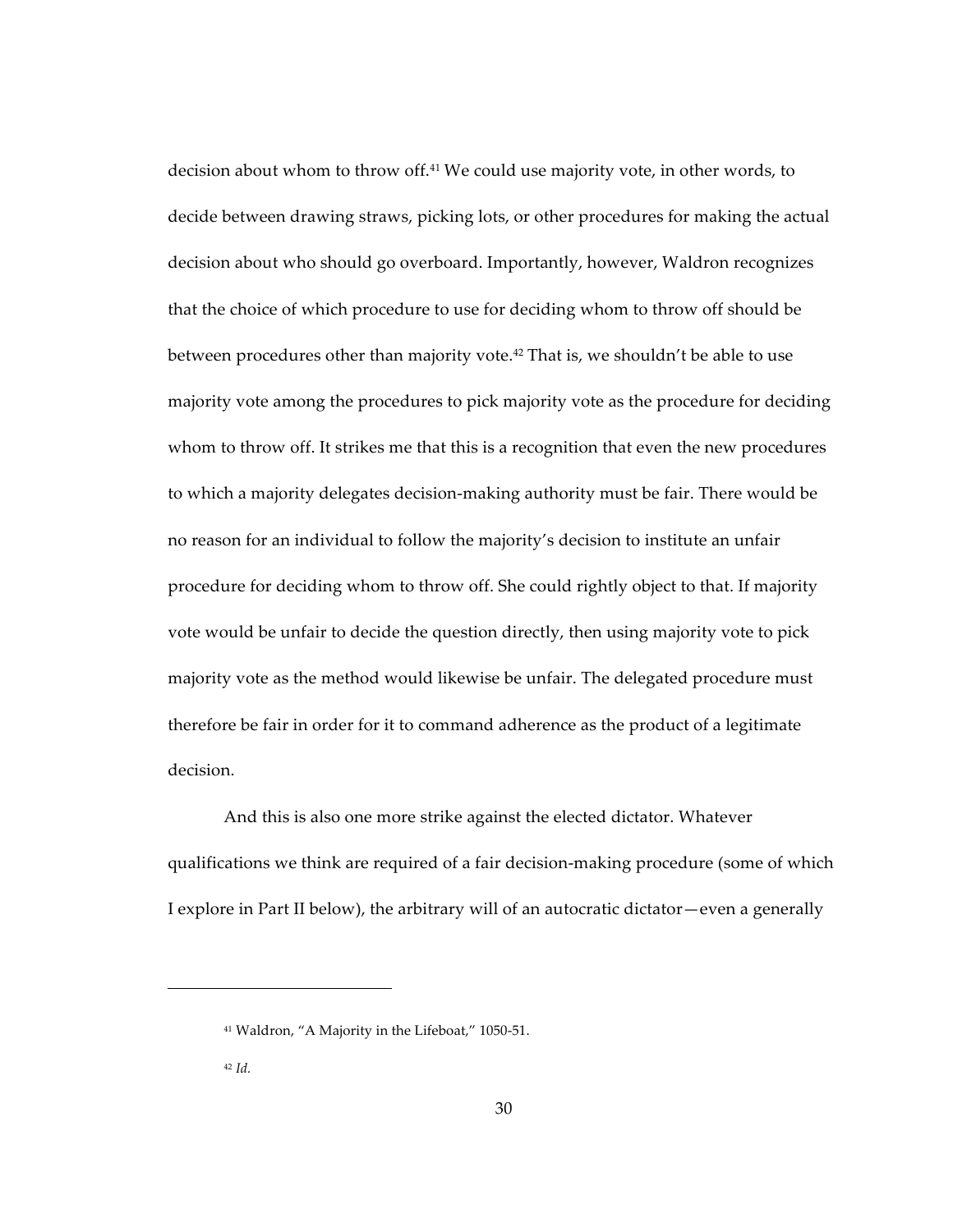kind and benevolent one-is likely to fail this standard. As long as fair procedures remain an essential component of legitimacy, delegated procedures must also be fair.

### 3. Condition Three: The Correspondence Constraint

Condition three requires that the procedure satisfy the correspondence constraint, meaning that it is an *appropriate* procedure for the kind of decision delegated to it. The concept of the correspondence constraint arises from the recognition that there must be some kind of agreement or "fit" between the subject matter of the decision and the procedure employed to make it. This, I submit, is fundamentally different from requiring simply that the procedure be fair. Take, for example, a coin flip. We can all agree that flipping a coin is a fair decision-making procedure.<sup>43</sup> So too may be drawing straws, choosing by lottery, and many other types of procedures. But we would also all agree that using that coin flip to decide whether an accused murderer is guilty or not is

<sup>&</sup>lt;sup>43</sup> Though there is some evidence to doubt even this elementary proposition. See Persi Diaconis, Susan Holmes, and Richard Montgomery, "Dynamical Bias in the Toin Coss," Society for Industrial and Applied Mathematics Review, 49 (2007): 211-235.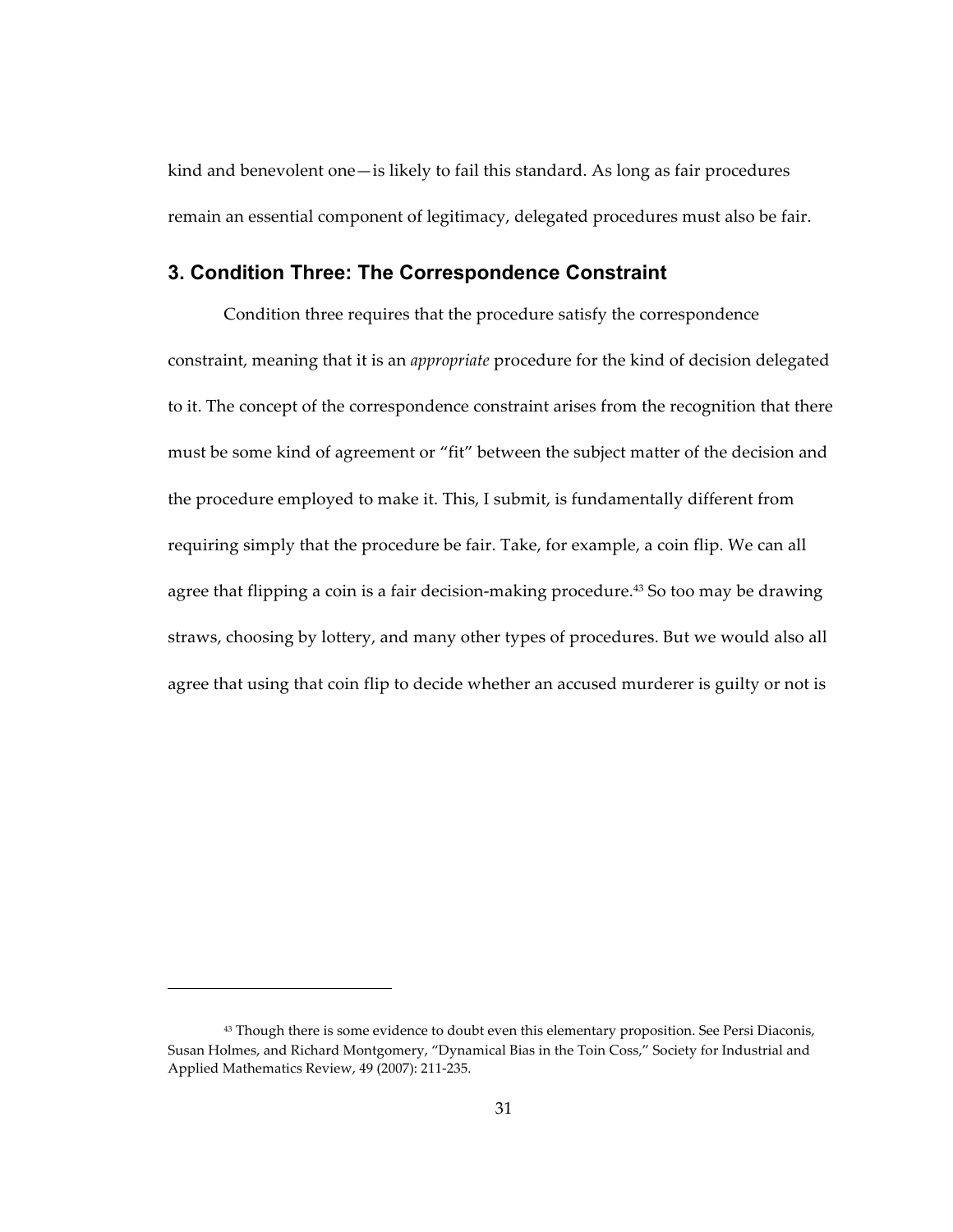inappropriate.<sup>44</sup> As Adam Samaha puts it, "[f]lipping a coin to decide a case is among the most serious forms of judicial misconduct."<sup>45</sup>

I think this is more than a matter of mere semantics: we are not saying that flipping a coin is fair in the abstract but unfair when applied to the guilt-or-innocence question. What we are saying is that we care about something more than *just* whether the procedure we employ is fair. We also care that it is appropriate to the kind of decision being made, that it satisfy the correspondence constraint. The correspondence constraint gets at the intuition that an indisputably fair procedure may not be appropriate for some decisions in some contexts. Even Waldron recognizes this straightforward point in his defense of majority decision-making:

Ronald Dworkin has convinced me, in conversation, that MD [majority decision] is not an *appropriate* principle to use in regard to first-order issues of justice. If we were in an overcrowded life-boat and somebody had to go overboard, it would not be *appropriate* to use MD to decide who that should be. MD is an *appropriate* principle, however, for choosing among general rules. If someone in the life-boat proposes that we should draw straws and someone else suggests that the oldest person should be

<sup>&</sup>lt;sup>44</sup> Wojciech Sadurski makes a similar point about inappropriateness: "By way of example, consider the issue of establishing the criminal guilt of a particular celebrity: Holding a national poll on his guilt or innocence with a verdict by majority of respondents seems like a particularly bad decision procedure in this case." Sadurski, "Legitimacy, Political Equality, and Majority Rule," Ratio Juris 21 (2008): 40. See also David M. Estlund, Democratic Authority: A Philosophical Framework (Princeton: Princeton University Press, 2008), 80, claiming that "a military conscription procedure in which the order of selection is determined by a popular majority vote would normally be deeply unjust."

<sup>&</sup>lt;sup>45</sup> Adam M. Samaha, "Randomization in Adjudication," William & Mary Law Review 51 (2009): 1.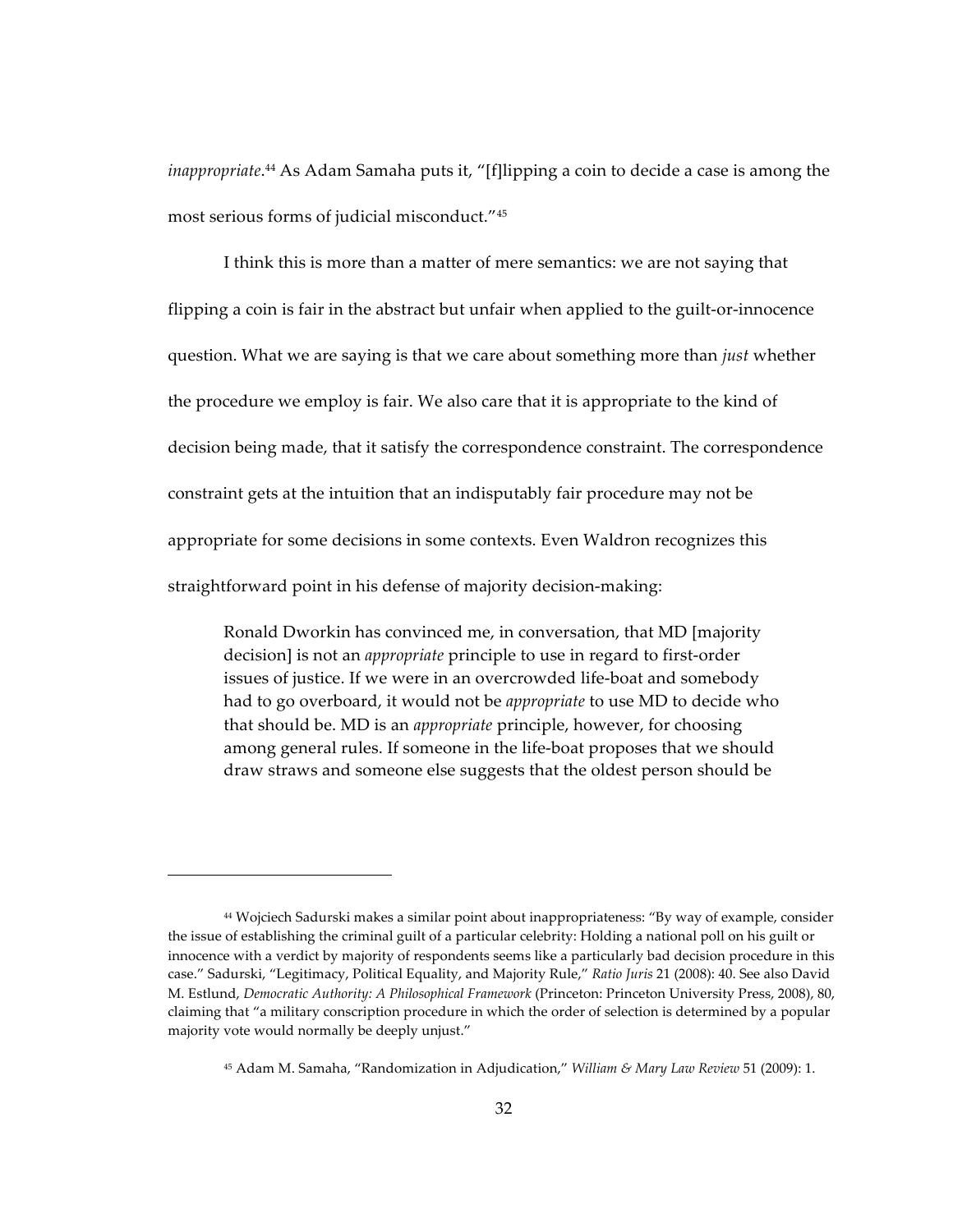required to leave the life-boat, then MD seems a fair basis for choosing among these rules.<sup>46</sup>

In other words, Waldron concedes that while majority vote is an indisputably fair procedure, there are certain kinds of decisions for which it should not be used.<sup>47</sup>

But I should be clear that nothing important hinges on this conceptual categorization. One can reject my insistence that appropriateness is a separate and distinct value from fairness and still agree that something like an appropriateness constraint is doing important work in the legitimation of procedures. The argument  $I$ present here is meant to show that we cannot call a procedure legitimate unless we are assured that there is a fit between the procedure and the context. Whether this means that we should vary our concept of fairness to account for appropriateness concerns or see appropriateness as a separate value is ultimately irrelevant. Nonetheless, I do think appropriateness is a distinct value and will continue to assume that it can be treated as such. But the rejection of this assumption does not undermine the argument that appropriateness is a real and important value, even if it is not conceptually distinguishable from the fairness analysis. An objection to my argument would have to show that we do not care about the kind of concerns I'm labeling "appropriateness"

<sup>&</sup>lt;sup>46</sup> Waldron, "The Core of the Case Against Judicial Review," 1406 n. 112 (emphases added).

 $47$  Note that this is a different claim than that I made in I.B.1 supra. There I argued that the recognition that majority vote would be inappropriate in the lifeboat supports the argument that issues of principle are not uniquely decidable by majority vote. Here, I argue the stronger claim that not only are some issues of principles not uniquely decidable by majority vote, but some issues of principle are not appropriately made by majority vote at all.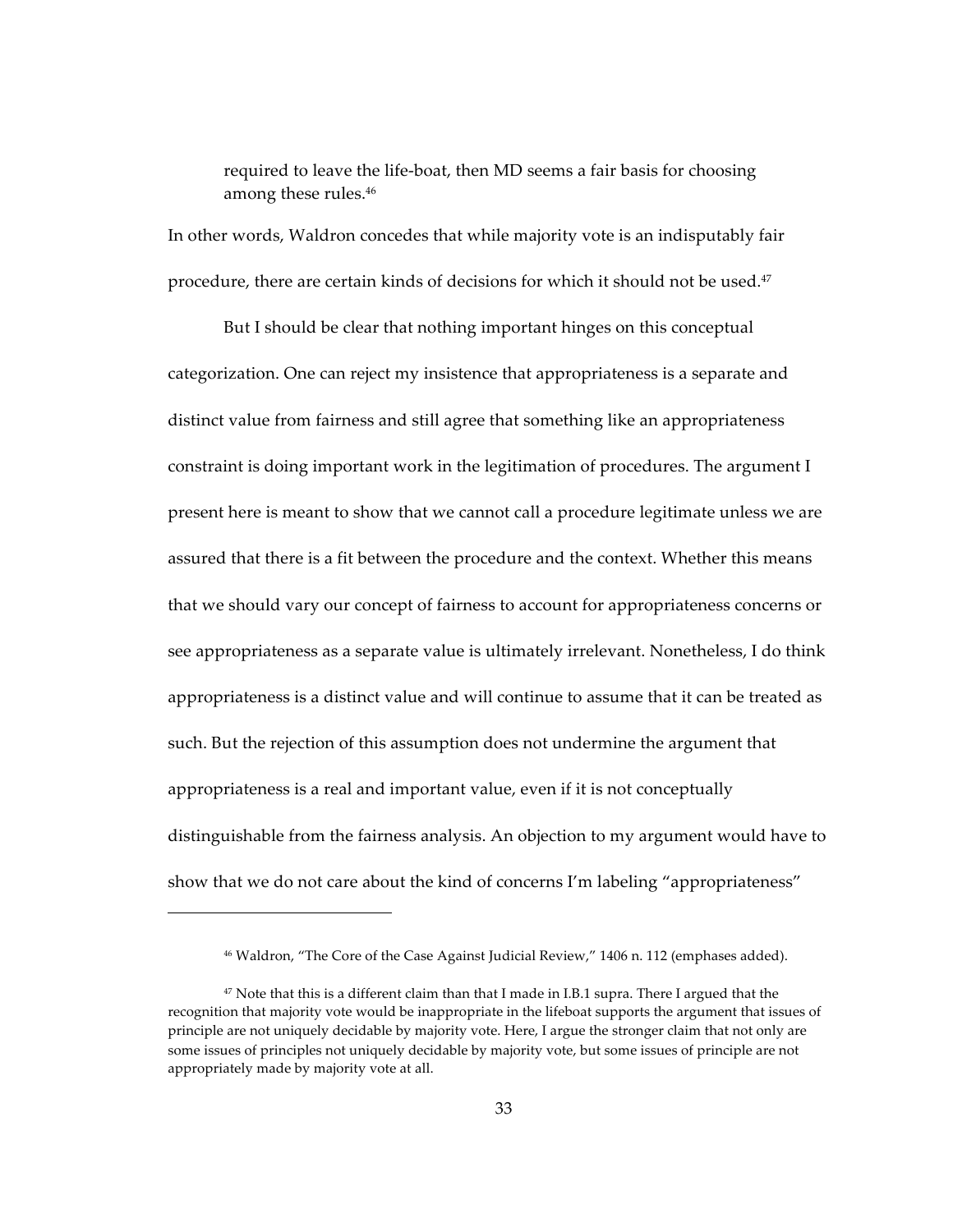concerns; an objection that I'm simply mislabeling these concerns would not carry that burden.

Yet one might still object that the concept of appropriateness that condition three requires seems too vague to usefully employ. It is indeed impossible to give any straightforward definition in the abstract. Appropriateness simply means that the there is a fit between the procedure and the unique type of decisions that it makes. But while definitional certitude may be unattainable, two overarching principles help structure the unavoidably particularized inquiry that condition three requires. And though this kind of particularistic inquiry may seem like an impossibly difficult task, we make these kinds of moral distinctions all the time: we say that majority decision is appropriate for deciding where we should all go to dinner but inappropriate for deciding which one of us should be thrown off the lifeboat if we cannot all remain. We do this, in addition, without always being able to say just what it is that makes one procedure appropriate and the other not. There is, in this regard, something intuitive—and irreducibly so about the concept of the correspondence constraint. And while we may not fully join Justice Stewart in proclaiming that we know it when we see it,<sup>48</sup> we are fairly adept at spotting an *inappropriate* procedure when we see one.<sup>49</sup>

 $48$  Jacobellis v. Ohio 378 U.S. 184 (1964) (Stewart, J., concurring).

<sup>&</sup>lt;sup>49</sup> I am indebted to Alex Kirshner for drawing my attention to the usefulness of this analogy.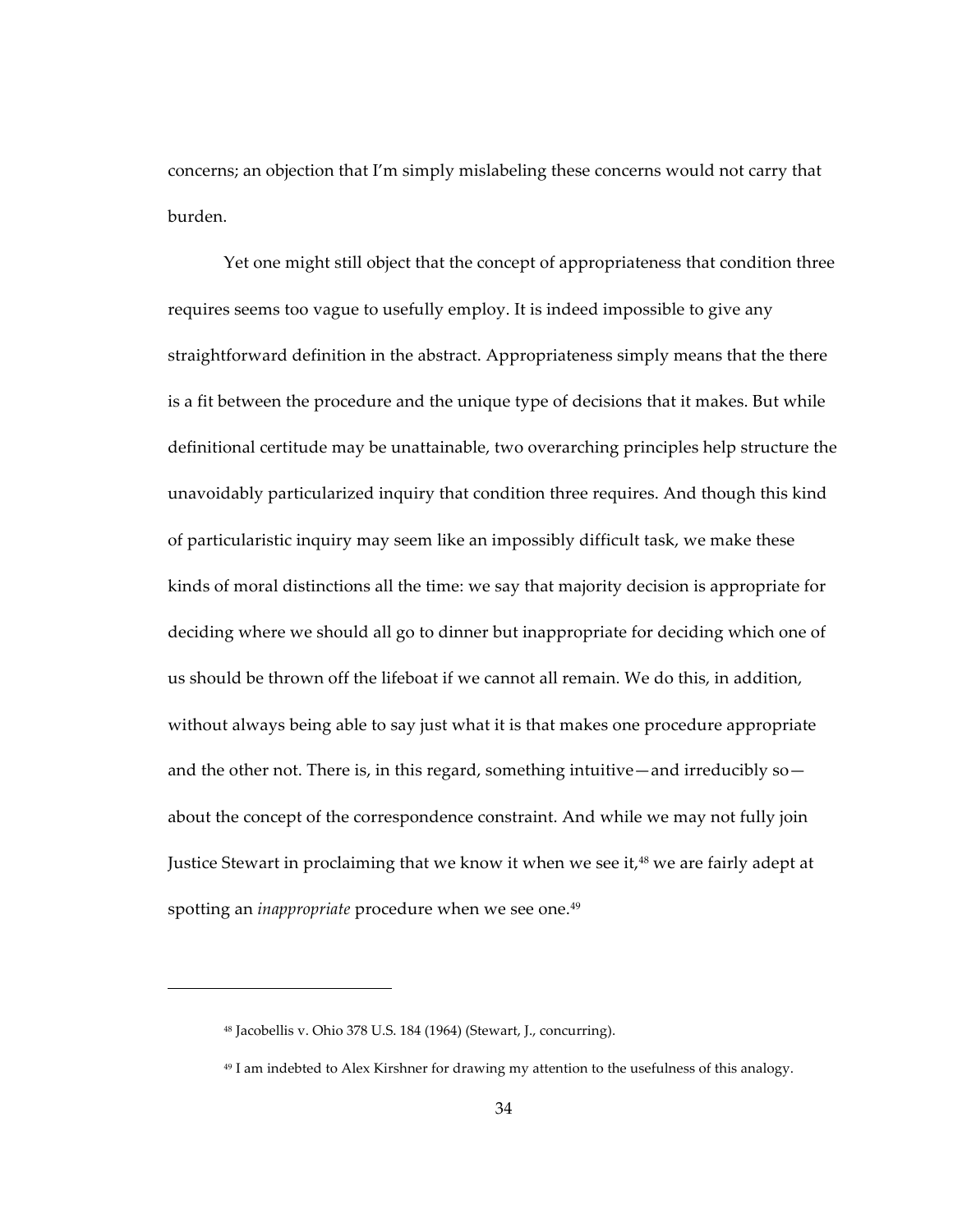Nonetheless, when determining whether a particular procedure is appropriate for a particular type of decision, several factors are key. First, the procedural values exemplified by the procedure should be relevant for the kind of decision being made. For example, one of the important procedural values respected by the coin flip is equal weighting of the alternatives. So if equal weight were important for the decision being made, then, *ceteris paribus*, a coin flip would be appropriate for making that decision. If, however, the type of decision was not one for which equal weight was a benefit—say, a decision by a group of disagreeable doctors about how to best treat a patient—then a coin flip would be inappropriate to use in making that decision. Note too that we would normally all agree that equal weighting in the medical context would miss something important about the nature of these types of decisions. Second, and this draws on the appropriateness of the Bathenian judiciary discussed below, if the type of issue is naturally prone to distortive influences, the procedure should eliminate the influence of extraneous factors—or at least cabin those factors as much as possible. One of the reasons a criminal trial, with its attendant procedural rules, is appropriate for deciding the guilt or innocence of the accused is that the procedure is designed to minimize the risk of irrelevant and arbitrary factors influencing the decision. (Removing these extraneous factors does not necessarily imply a purely instrumental reason for the appropriateness inquiry. We might want to remove extraneous factors from the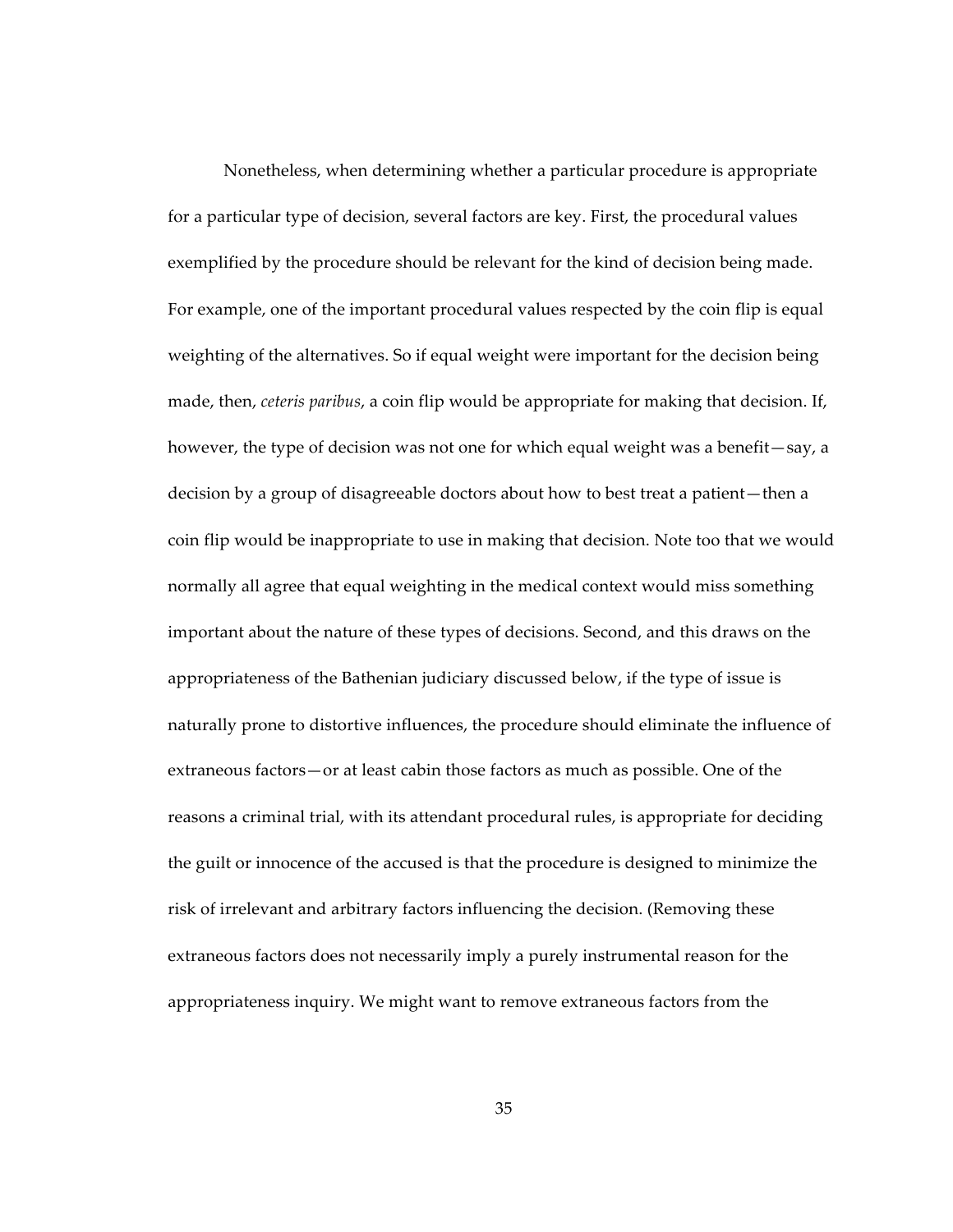decision-making process in the lifeboat without thinking that that improves any kind of instrumental accuracy—if accuracy even has any meaning in the lifeboat situation.) $50$ 

The correspondence constraint thus requires choosing from the set of possible fair decision-making procedures one that is appropriate for the context. In short, decision-making procedures—even fair ones—are not fungible. This is the point David Estlund misses in his critique of the position he calls "fair proceduralism."<sup>51</sup> From his thin description of fairness—and the recognition that many procedures are "fair"—he concludes that "[f]air proceduralism, which would be satisfied by flipping a coin, is not a plausible account of the superiority of democratic principles and institutions over coin flips."<sup>52</sup> No reasonable account of democratic proceduralism should allow a coin flip to be substituted for majority vote on routine matters of legislation. But without something

 $52$  Id.

<sup>&</sup>lt;sup>50</sup> Rawl's notion of the veil of ignorance works in a similar fashion for participants in the original position as the correspondence constraint does for decision-makers. The veil of ignorance removes factors that are "morally arbitrary" and should not play into the consideration of which principles of justice govern society. We remove these irrelevant factors so that the reasoning of the original position participants focuses on what matters for the decision they are making. In other words, we make the original position an appropriate procedure for choosing the principles of justice. Similarly, the second principle of the correspondence constraint requires that only factors relevant to the decision factor into the process. What is relevant and irrelevant will depend on the context. Just as one's social standing in society may be important for some moral decisions but irrelevant for choosing the principles of justice that should bind us, so too personal attachments are important for some decisions but are irrelevant for decisions about whom we as a group ought to force off the lifeboat. Commenting on this example, Waldron remarks: "I suspect Dworkin is right that a particular decision of this kind is likely to summon up all sorts of motives which, however compelling they are personally for each passenger, are not relevant from the perspective of the group." Waldron, "A Majority in the Lifeboat," 1053. The work that the second principle does is thus tantamount to sanctioning off the process in the manner of the veil of ignorance.

<sup>&</sup>lt;sup>51</sup> Estlund, Democratic Authority, 83.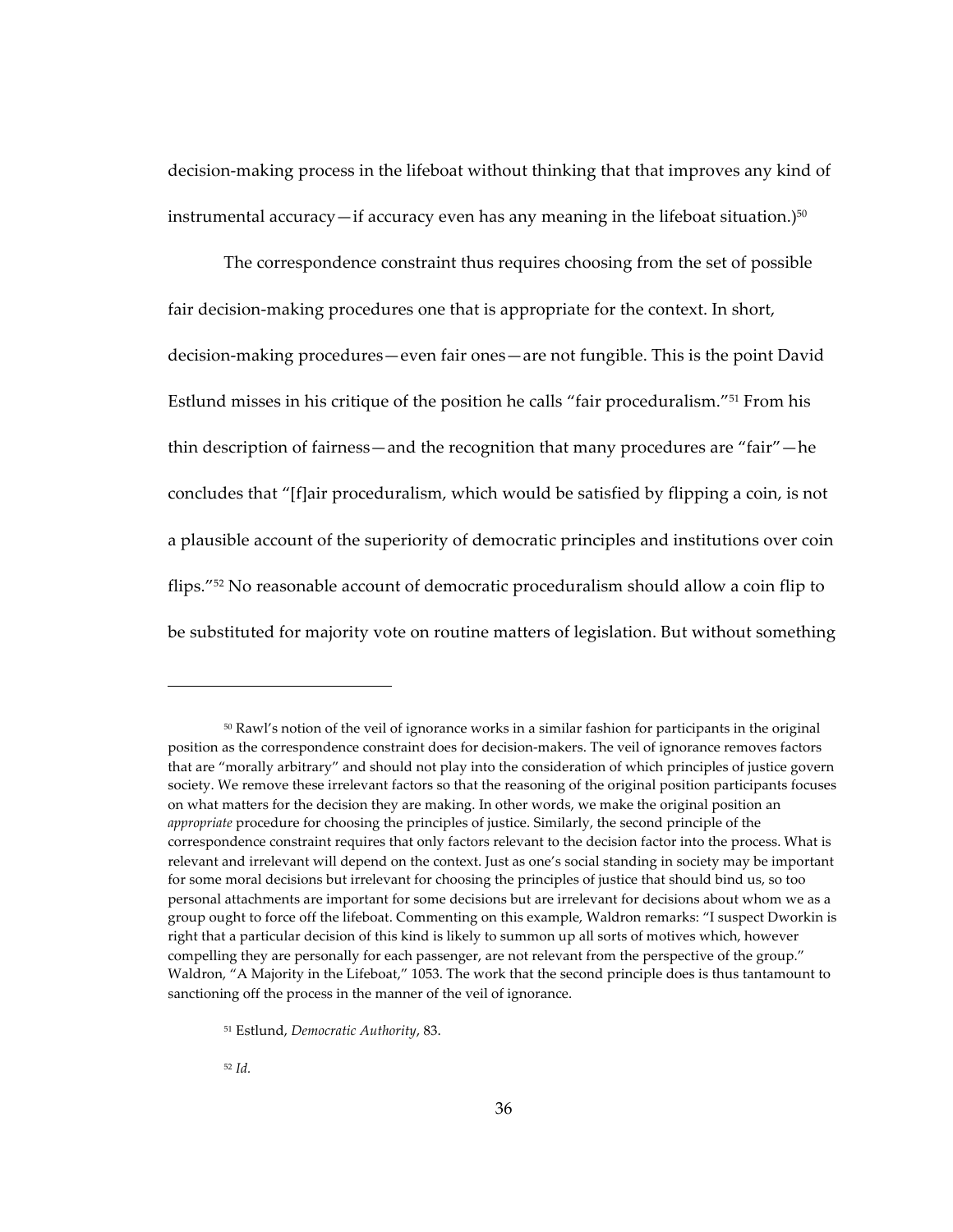like the correspondence constraint, proceduralism seems devastated by this critique. As Thomas Christiano notes, "[i]f  $\dots$  one thinks that one ought to make decisions democratically and not by lottery, that suggests that something other than procedural fairness is doing important work in the justification of democracy."<sup>53</sup> I contend that the appropriateness concerns identified by the correspondence constraint do this work.

In his insightful response to Estlund's argument, Christiano recognizes the importance of this link between the type of decision being made and the procedure employed to make it. Christiano sees this as part of the fairness analysis, that "what fairness demands or even recommends depends on the enterprise that is being regulated by fairness."<sup>54</sup> Eschewing any notion of essential fairness, he argues that Estlund's account creates too stringent a requirement for the fair proceduralist. Like Christiano, I think Estlund's critique of fair proceduralism fails to adequately take stock of the differences in the "enterprise that is being regulated." But I think Estlund is right that

<sup>53</sup> Thomas Christiano, "Debate: Estlund on Democratic Authority," Journal of Political Philosophy 17 (2009): 230. Ben Saunders makes a similar point: "Critics of intrinsic fairness-based arguments for democracy have often suggested that, if the only justification of democratic procedures is simply that they are fair to all parties, then it would be equally justified to use a lottery to decide between courses of action. If this claim is correct, which I think it is, then it does not show that fairness plays no part in justifying democracy, but only that it alone is insufficient." Saunders, "Democracy, Political Equality, and Majority Rule," Ethics 121 (2010): 156.

<sup>&</sup>lt;sup>54</sup> Christiano, "Debate: Estlund on Democratic Authority," 231. See also id. at 232, stating: "Fair contests, fair trials, fair procedures of hiring and firing involve very different criteria of relevance and the fairness is dependent on the nature of the tasks." He refers to this as "the constraint conception of fairness," but for reasons I adduce above, I think it best to provide a "constraint conception" that does not require our notion of fairness to vacillate with the context.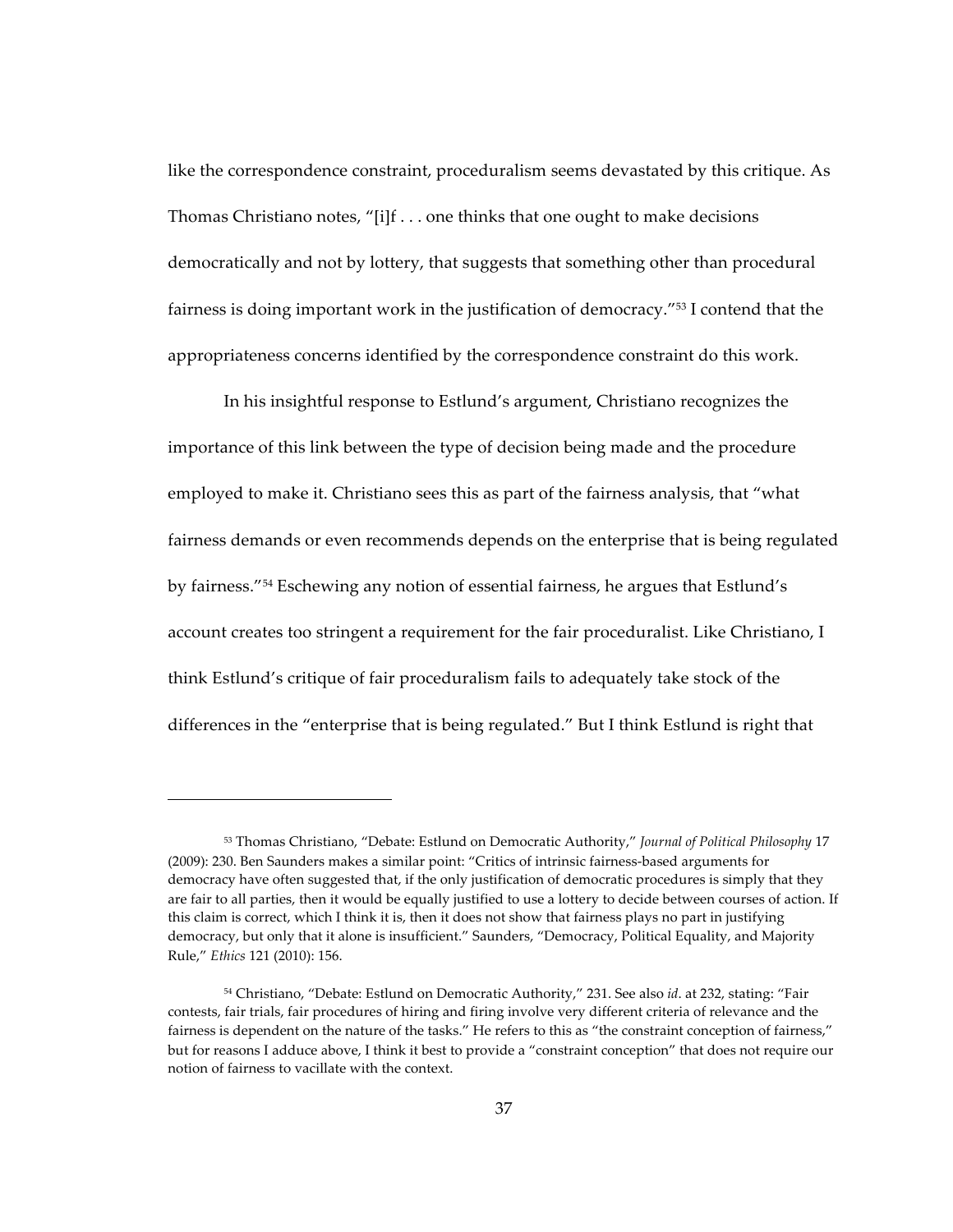procedures such as a coin flip are still "unimpeachably fair procedures."<sup>55</sup> We should not, in other words, vary our concept of fairness (whatever that turns out to be) to match each individual context.<sup>56</sup> Instead, the correspondence constraint offers a way to validate our beliefs that some clearly fair procedures are simply inappropriate to use in some contexts. But to repeat, it is ultimately irrelevant whether we conclude that appropriateness is best viewed as a component of fairness or not. The point remains that we need to analyze appropriateness as either a constraint on fair procedures or a constraint on the notion of fairness itself.

Thus we might say that the guilt-or-innocence decision cannot be made on the basis of coin flipping—even though coin flipping is a fair procedure—because coin flipping does not satisfy the correspondence constraint in the context of a criminal trial. And it seems to me that the accused's grievance with condemnation by coin flip does not sound in fairness, but in appropriateness. "That is not the right kind of procedure to use for this question," we might imagine him saying. $57$  The coin flip is, in other words,

<sup>&</sup>lt;sup>55</sup> Estlund, *Democratic Authority*, 84.

<sup>&</sup>lt;sup>56</sup> For an instrumentalist argument that mirrors Christiano's proceduralist argument for variable fairness, see Fallon, "The Core of an Uneasy Case for Judicial Review," 1717: "It is almost too plain for argument that the fairness of procedures depends on the nature of the substantive ends that the procedures are designed to promote.... Outcome-based considerations make this allocation of power fair within the context of an otherwise largely democratic government."

<sup>&</sup>lt;sup>57</sup> This is similar to complaints we would imagine from participants in Valentini's hypothetical: "Imagine a Catholic and an atheist being told that the legal permissibility of abortion will be decided by tossing a coin. Surely both could reasonably object to this proposal on the grounds that it fails to express respect for their status as rational agents. Respect for this status requires their reasons (in favour or against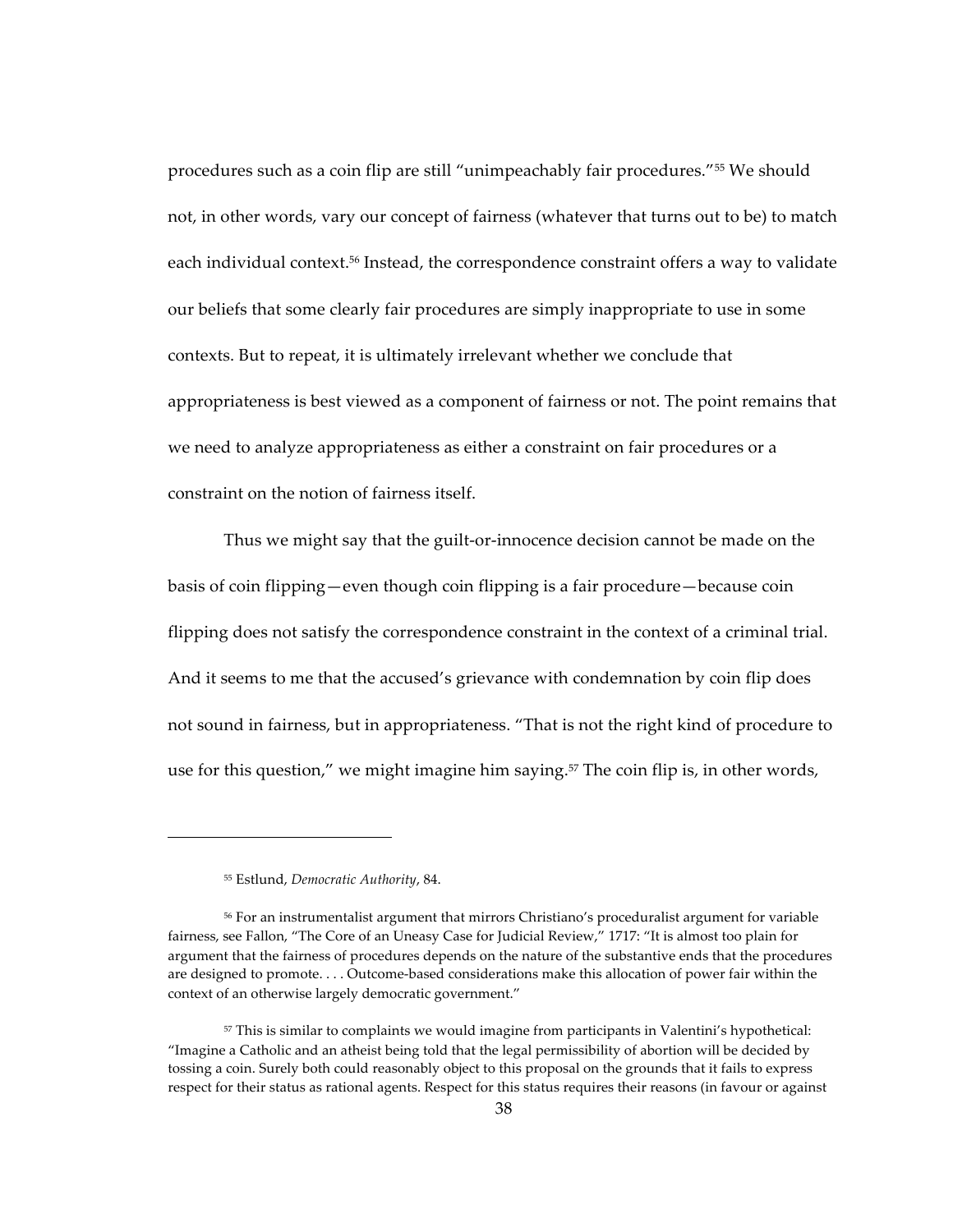an inappropriate procedure for deciding this particular issue of principle.<sup>58</sup> (Below I offer some tentative reasons to think this is so, but it is noteworthy that we customarily accept claims of this sort without the need for further specification.) And this failure would render the delegation decision illegitimate. Without the correspondence constraint, or something closely analogous, coin flipping to determine a verdict would seem to be procedurally unproblematic. At least a simple fair proceduralist would have to concede as much.

To more fully understand how the correspondence constraint operates as a robust limitation on permissible procedures, let's return to the state of Bathens. Recall that the Bathenian decision to create an independent judiciary seemed to satisfy the first condition-the delegable issue condition. It also satisfied the second condition so long as the judicial branch conducts trials using fair procedures. For it to satisfy the third condition, however, it must do more than just employ fair procedures. And it seems to me that the Bathenian judiciary can satisfy this requirement, too. For instance, the judiciary's hearing of testimony concerning the event, receipt of evidence relevant to its

abortion) to be heard." Laura Valentini, "Justice, Disagreement, and Democracy," British Journal of Political Science 43 (2013): 195.

<sup>&</sup>lt;sup>58</sup> Stated slightly differently, a coin flip to decide guilt or innocence would satisfy both condition one (the decision is on a delegable issue) and condition two (the procedure prescribed is fair), but still fail to satisfy condition three (the correspondence constraint is not fulfilled).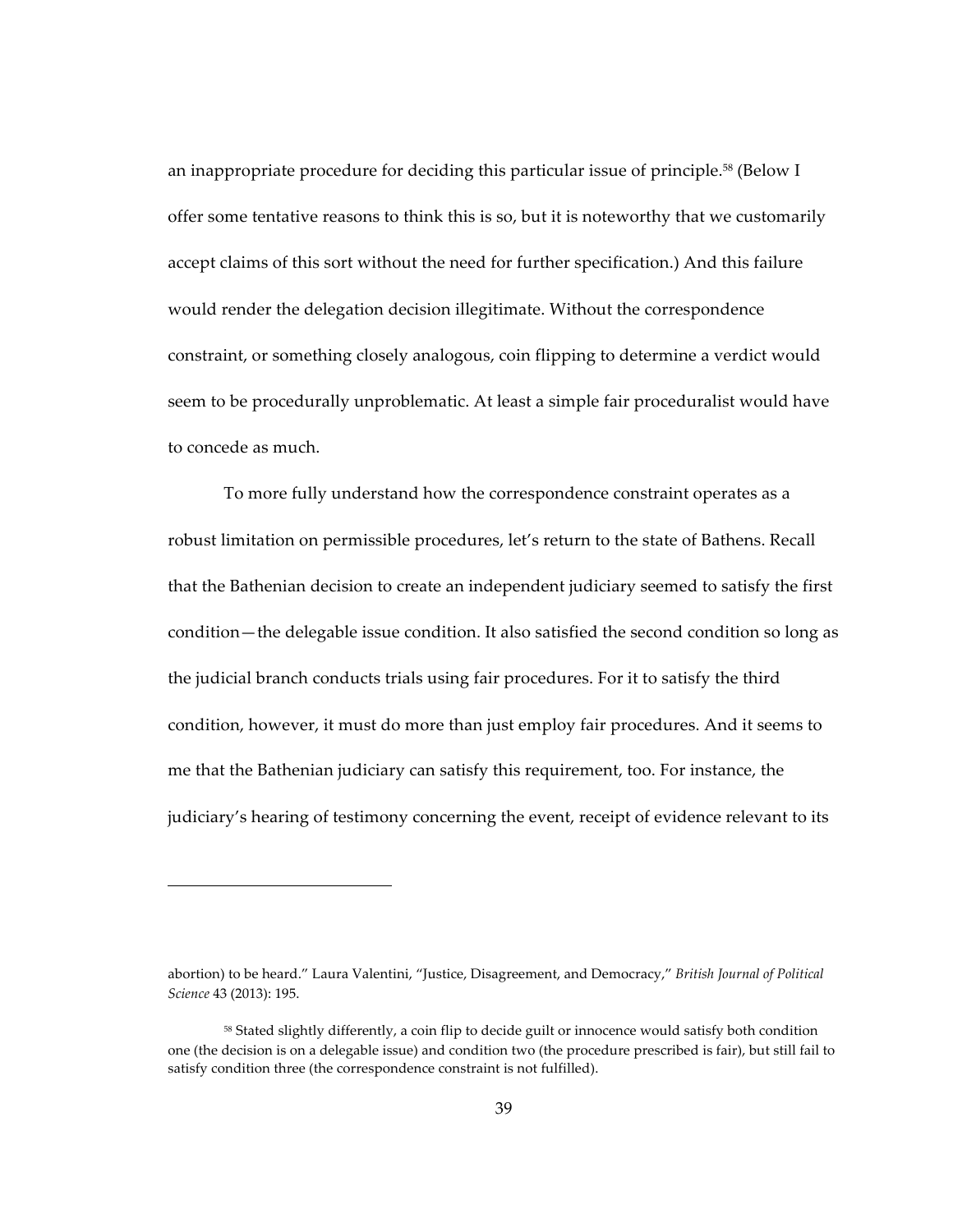occurrence, and usage of similar techniques seems to be *appropriate* for deciding the question of whether an individual is guilty or innocent. If so, then it satisfies the correspondence constraint. And, crucially, it satisfies the correspondence constraint in the way that a coin flip (though a fair procedure) fails to. $59$ 

The two overarching principles I identified as guiding the correspondence constraint analysis can be illustrated in the reasons we reject majority vote as an appropriate procedure in the lifeboat situation. Dworkin outlines the problem in this situation:

Suppose passengers are trapped in a lifeboat on the high seas that will sink unless one person—any person—jumps or is thrown overboard. How shall the group decide who is to be sacrificed? It seems perfectly fair to draw straws or in some other way to let fate decide. That gives each person the same chance of staying alive. Letting the group vote, however, seems a very bad idea because kinship, friendships, enmities, jealousies, and other forces that should not make a difference will then be decisive.  $60$ 

Dworkin wants to use the lifeboat situation to argue that majority vote is not an

intrinsically fair procedure, but what it really seems to illustrate is that majority vote is

<sup>&</sup>lt;sup>59</sup> In the context of a criminal trial, unlike for some other issues of principle, we all agree that the "enterprise that is being regulated" admits of right answers. We thus view as inappropriate procedures that ignore this salient fact. This is not always the case with issues of principle, and even when it is the case, we often disagree on what the conditions are for truth (i.e. in virtue of what is it true that John has a right to  $X$ ). In the criminal trial, we agree not just that there are right answers, but on what makes an answer right or wrong.

<sup>&</sup>lt;sup>60</sup> Dworkin, *Freedom's Law: The Moral Reading of the Constitution*, 139.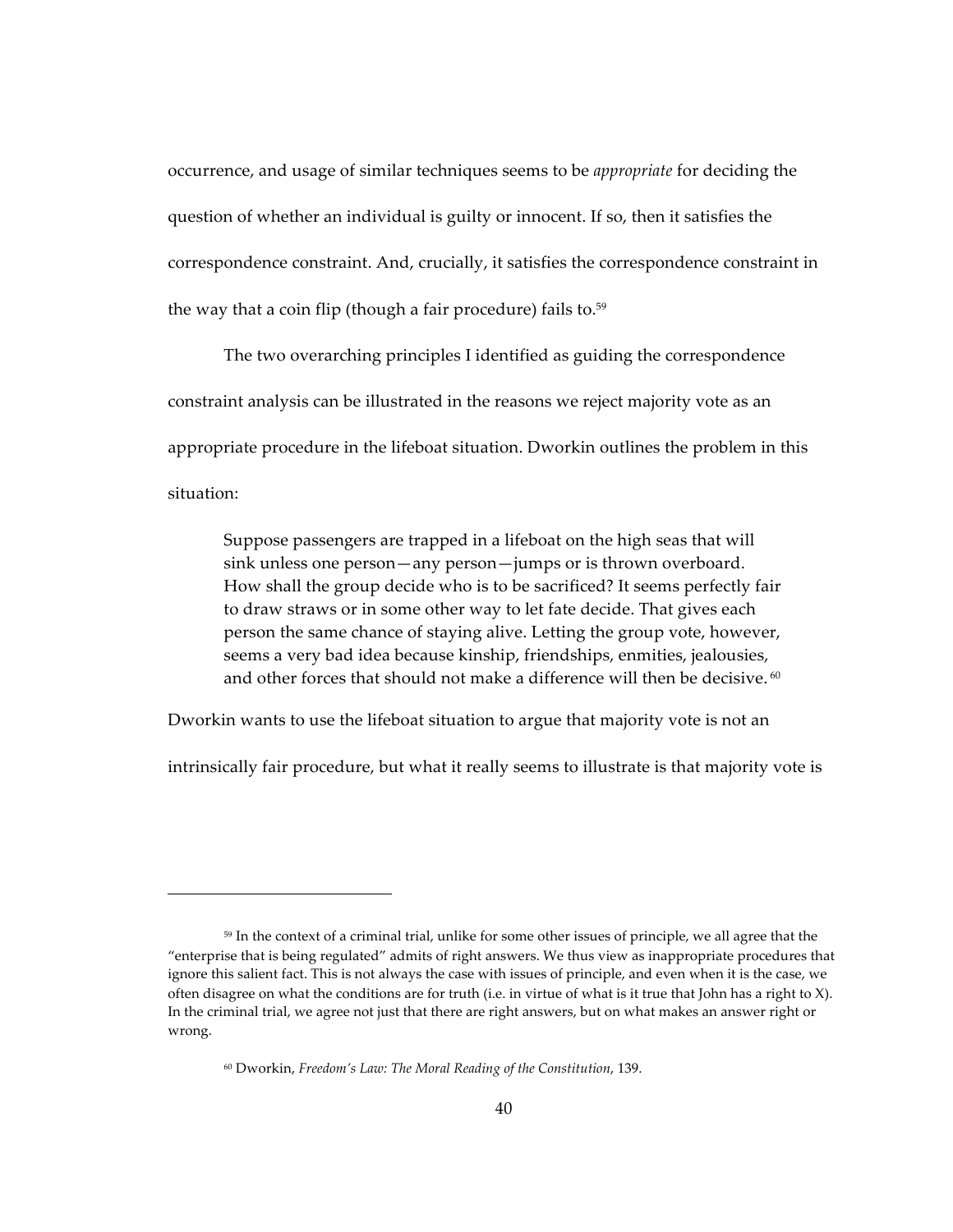*inappropriate* in this situation.<sup>61</sup> I argued that the concept of appropriateness is illuminated by two principles:  $(1)$  the procedure should instantiate values relevant to the decision being made and (2) the procedure should exclude distorting, arbitrary, or extraneous factors. Majority-decision's inappropriateness in the lifeboat results, at least in part, from the fact that it allows distorting factors—kinships, friendships, etc.—to improperly affect the result. We might also say that certain procedural values of majority vote, for instance positive responsiveness, are not relevant for deciding this type of question.<sup>62</sup> The principle requiring relevant attributes of the procedure fails in the same way that a coin flip among the group of doctors fails. Positive responsiveness to individual preferences is not useful or relevant for decisions in the lifeboat. It is affirmatively harmful in introducing factors that ought to be excluded. Similarly, the decision in the lifeboat is undoubtedly subject to the distorting influence of arbitrary factors. And majority vote does nothing to mitigate or cabin these concerns—it actually exacerbates them. As Risse concludes, "[i]n many cases (surely in many more cases than one might have thought given the ubiquity of majority rule), the considered judgment

 $61$  Commenting on this example, Waldron remarks that "[m]ajority-decision . . . seems so obviously *inappropriate* for choosing who should go overboard." See Waldron, "A Majority in the Lifeboat," 1050 (emphasis added).

 $62$  Waldron argues that majority vote is an appropriate procedure for deciding the second-level dispute over which procedure to use to determine who gets thrown off the boat. *Id*. This is similar to my baseline assumption that delegation decisions (decisions that alter future procedures) must be made by the majority.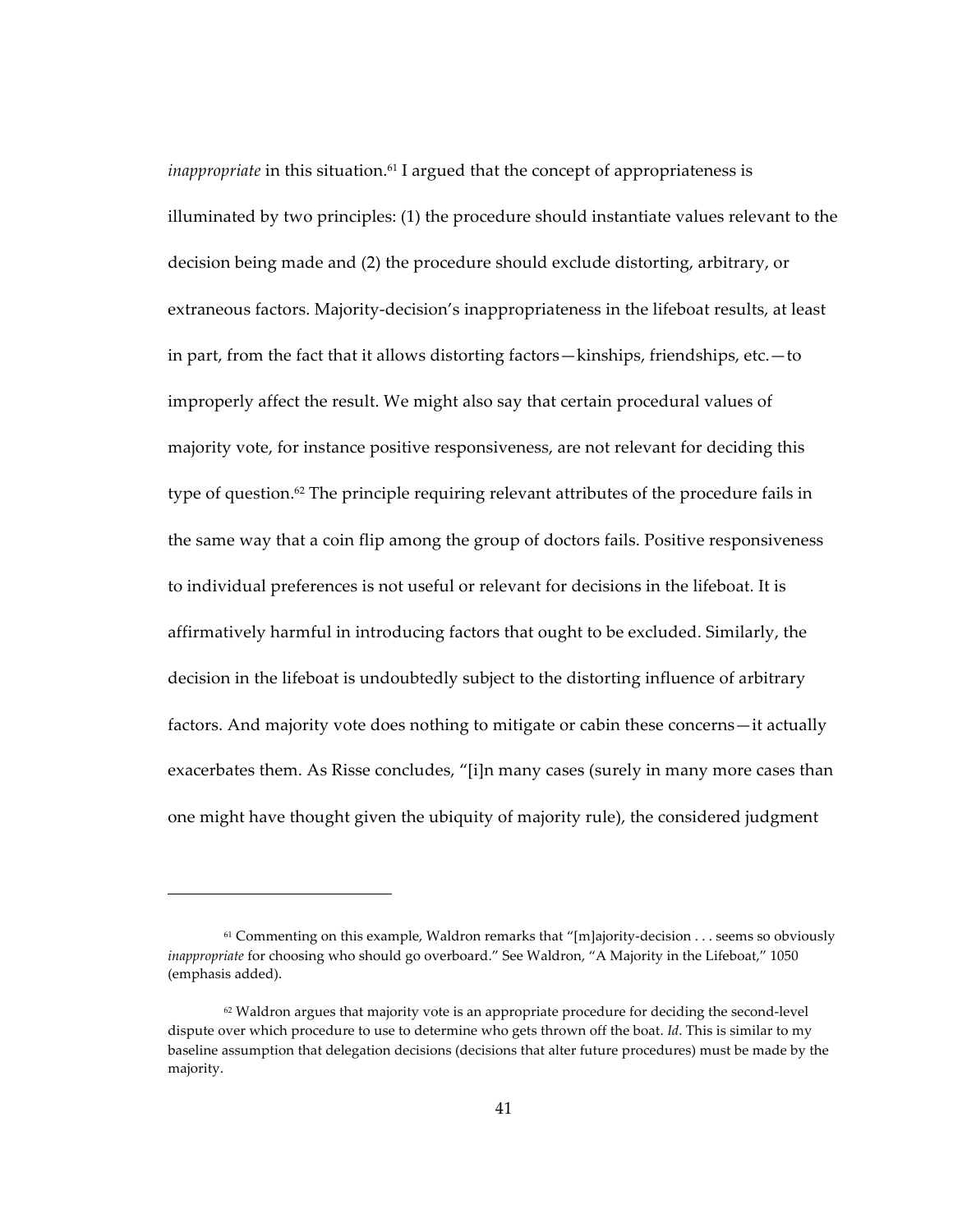should be that majority rule is inappropriate."<sup>63</sup> And majority vote is inappropriate in the lifeboat in the same way that a coin flip is inappropriate for a criminal trial. But the Bathenian trial procedure can instantiate beneficial procedural values—such as impartiality - that are relevant for deciding guilt or innocence. It can also serve to exclude arbitrary factors—through tailored rules of evidence—that minimize distortions in the process. It would then be appropriate in a way that the coin flip is not.

In the end, it does not matter whether a strict line can be maintained between the procedural value that we call fairness and the procedural value that I refer to as "appropriateness." I think the distinction is useful if only for the fact that a separate appropriateness inquiry draws our attention to the unique facets of "the enterprise that is being regulated by fairness." Sometimes a myopic focus on fairness tends to obscure the contextual nature that this inquiry must take. One can, then, dispute my categorization of appropriateness as a value independent of fairness and still recognize its utility. So long as we require some fit between the decision-context and the procedure, this is sufficient.<sup>64</sup>

<sup>&</sup>lt;sup>63</sup> Mathias Risse, "On the Philosophy of Group Decision Methods I: The Nonobviousness of Majority Rule," Philosophy Compass 4 (2009): 799.

<sup>&</sup>lt;sup>64</sup> Finally, it might be objected that my framework gives no guide for deciding what should happen when the conditions conflict. But the answer here is simple: there can be no conflict among the three conditions. Only fair procedures can be appropriate, and only fair and appropriate procedures can be the object of delegation.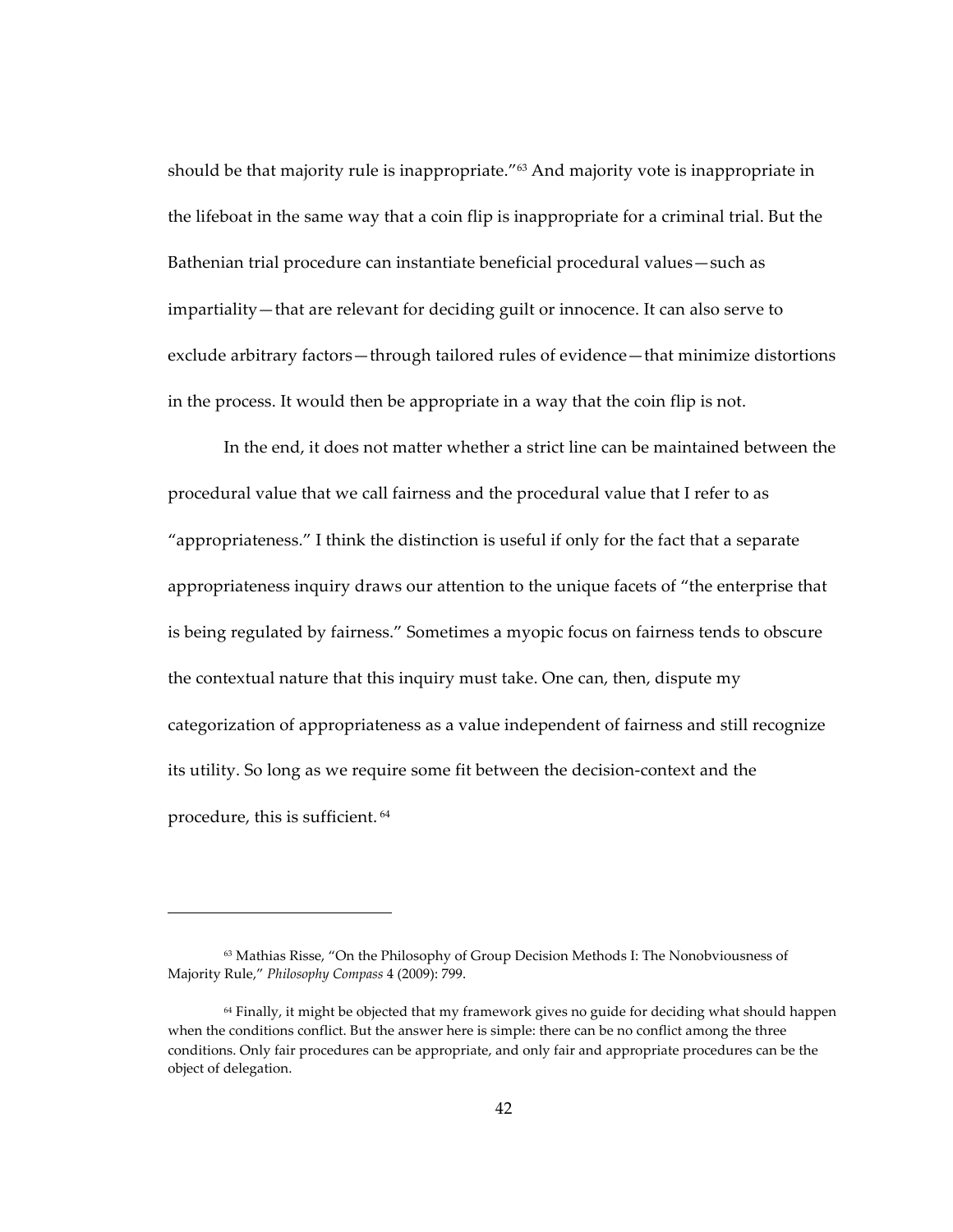## C. Proceduralisms, Pure and Impure

In this section, I address the objection that the three legitimacy conditions (individually or in conjunction) comprise outcome-based standards that transform my account into an instrumentalist theory. I should note at the outset that I have no interest in defending one kind of *purely* procedural theory of democratic legitimacy. This kind of pure procedural theory (of democracy or of justice)<sup>65</sup> entails that there is no standard independent of the procedure by which we could judge outcomes. There is no such thing as right or just or good or wise that is independent of the procedure. The outcome simply is right or just or good or wise *because* it resulted from the procedure. A situation of fair gambles is supposed to be the paradigmatic pure procedural device: we cannot say that the distribution that results from a situation of fair gambles is right or just independently of the procedures.<sup>66</sup> Whatever results is just because it is the outcome of the procedure. I do not defend this theory because it seems to me to leave out important considerations of why we value fair procedures in the first place.<sup>67</sup>

<sup>&</sup>lt;sup>65</sup> Rawls, A Theory of Justice, 85-86.

 $66$  Id. at 86: "If a number of persons engage in a series of fair bets, the distribution of cash after the last bet is fair, or at least not unfair, whatever this distribution."

<sup>67</sup> I largely agree with the thrust of Brettschneider's project: "Contra pure proceduralists, however, I suggest that at times procedures can produce outcomes that undermine persons' autonomy and equal status. In such cases, the very democratic rationale for fair procedures has been undermined." Brettschneider, "Balancing Procedures and Outcomes Within Democratic Theory: Core Values and Judicial Review," 424. As Freeman puts it, "[n]o one would argue that the mere fact that a person makes a decision makes that decision right. The same holds true of group decisions, whether by simple or special majority rules. We have criteria for assessing the rightness of outcomes resulting from any actual political decision-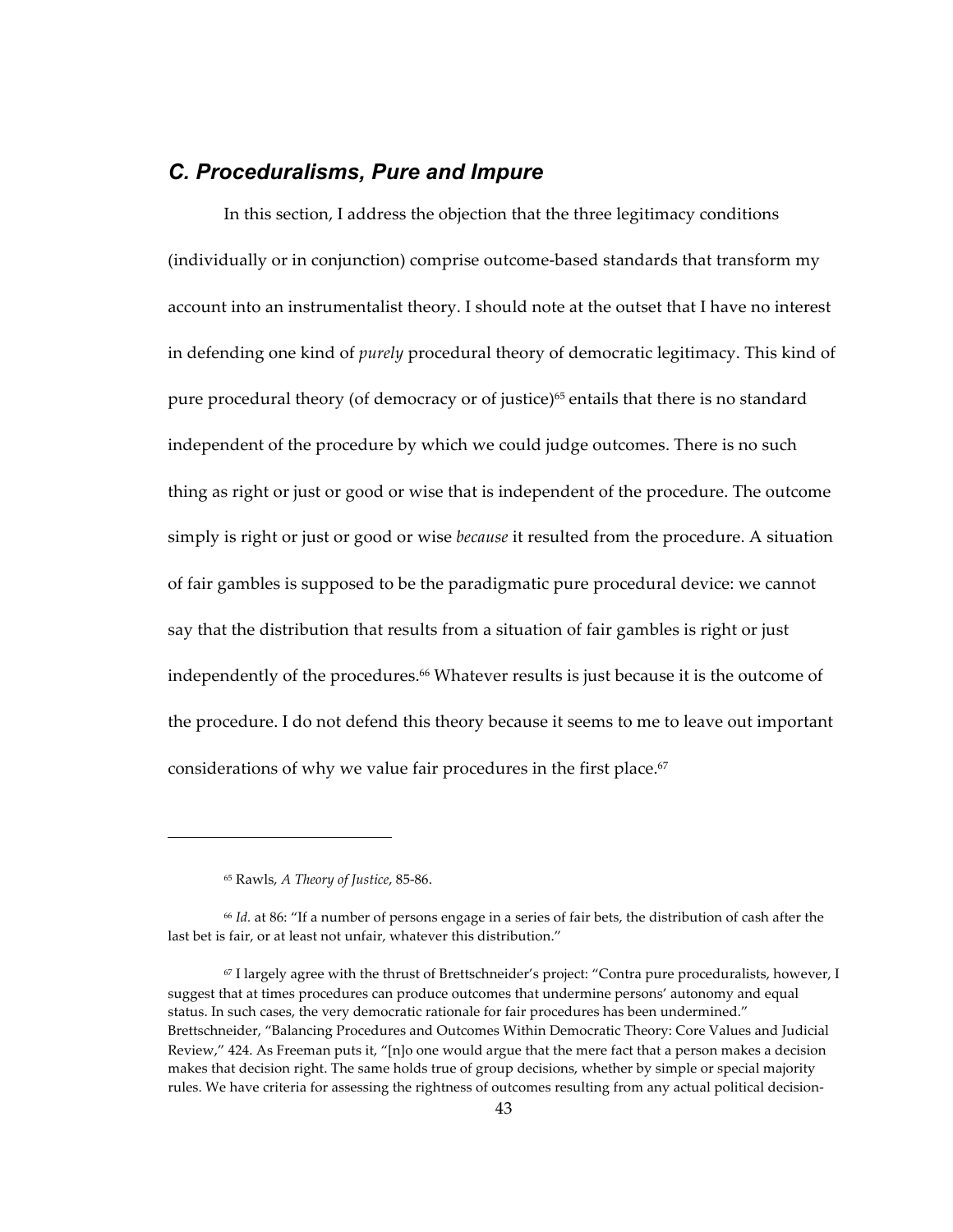The rejection of pure proceduralism, however, is not a rejection of a fundamentally proceduralist account of legitimacy.<sup>68</sup> In other words, one can ground the legitimacy of decisions in the procedure that produced them, without making decisions "evaluable solely in terms of the procedure that brought them about."<sup>69</sup> The difference between this kind of impure proceduralism and an impure instrumentalism is that the former makes fair procedures a necessary condition for legitimacy (if not always sufficient), whereas the latter does not.<sup>70</sup> My account keeps procedures in the foreground. With Christiano, I contend that while "[p]ure proceduralism is completely

making procedure, no matter how fair or appropriate that procedure may be." Samuel Freeman, "Constitutional Democracy and the Legitimacy of Judicial Review," Law & Philosophy 9 (1991): 336.

<sup>&</sup>lt;sup>68</sup> See Christopher G. Griffin, "Debate: Democracy as a Non-Instrumentally Just Procedure," Journal of Political Philosophy 11 (2003): 120 for a proceduralist account that is not purely procedural: "Since the democratic procedure distributes political power equally and thereby satisfies each person's interest in the public affirmation of basic social standing, democracy is an intrinsically just procedure. Note that the sense in which the democratic procedure is intrinsically just does not imply that its outcomes inevitably will be just. Hence, this argument does not suppose that democracy is a case of pure procedural justice."

 $\%$  See Christiano, "The Authority of Democracy," 1 (emphasis added). Christiano is a good example of an impure proceduralist of the stripe I describe here. Id. at 25. David Estlund's account of epistemic proceduralism might also fall into this category. So too would Corey Brettscheider's "value theory of democracy," see his "Judicial Review and Democratic Authority: Absolute v. Balancing Conceptions," Journal of Ethics and Social Philosophy (2011): 8: "[O]n my view, to say that democratic procedures have intrinsic authority is to claim that they have authority even in the absence of the kind of results that they would ideally produce in a democracy."

 $70$  This would probably best describe Dworkin's view of democratic legitimacy. Procedures matter for him—he is not a pure instrumentalist—but when a court strikes down legislation in the name of democracy there is no loss to democracy so long as it reaches the right decision. This "no loss" position is only coherent if we reject the necessity of fair procedures for democratic legitimacy, at least unless an account like mine is correct.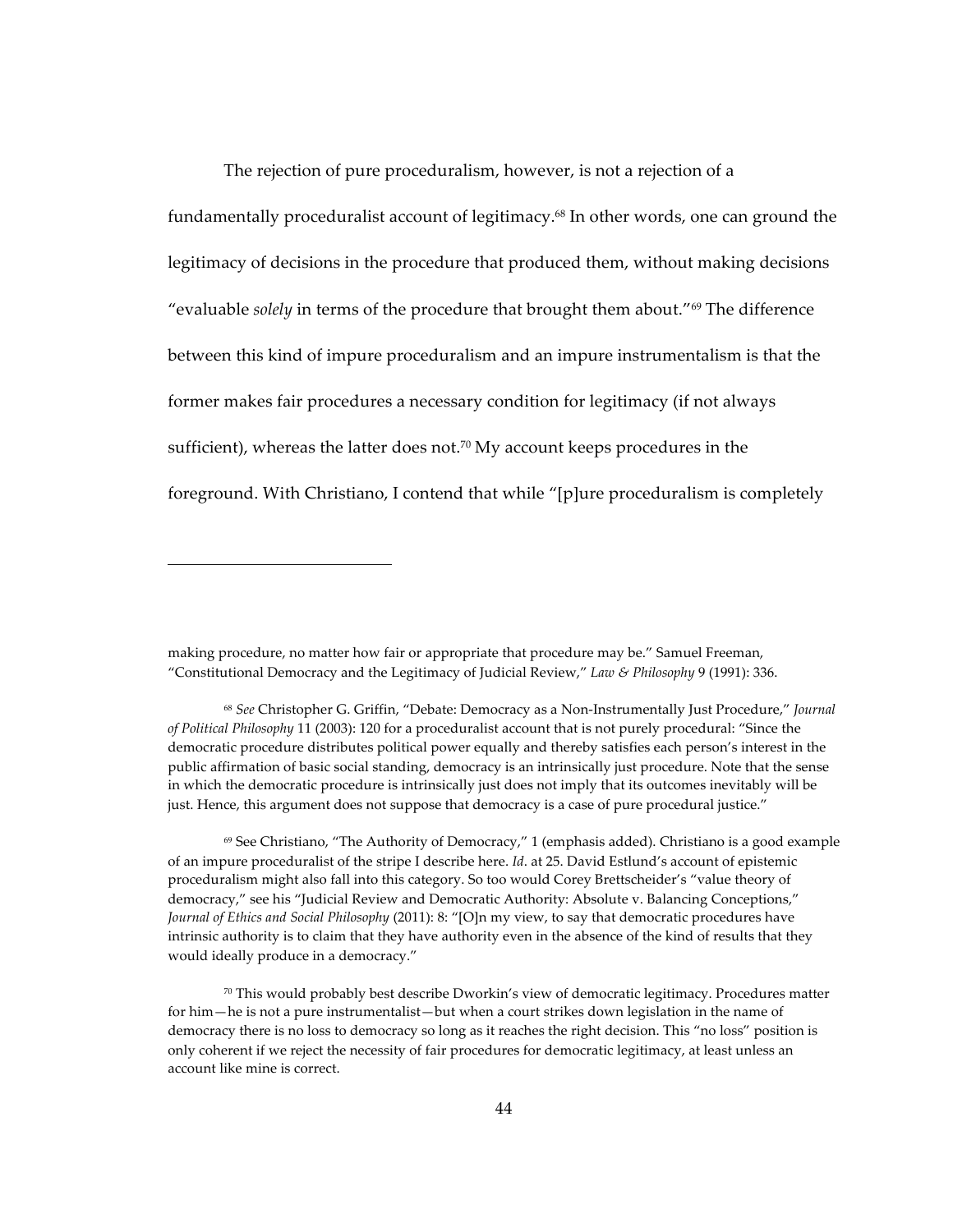false to the practice of democratic citizenship $[,$ ... the democratic process has an intrinsic fairness."<sup>71</sup> Thus, although we may be able to say that majority decision can result in deeply unjust decisions according to our preferred principle of justice, our principle of legitimacy privileges procedures above all else.<sup>72</sup> And the limits that the framework I propose establishes are *procedural* limits on majority vote, not substantive ones.

Yet to even situate this framework in the impure proceduralist camp raises challenging questions of categorization. It is undeniably difficult to determine precisely the boundary between process values and outcome values. For our purposes a helpful starting point is to ask whether the value is a property of the process or of the outcome.<sup>73</sup> Some values can be both process values and outcome values, depending on the circumstance. We can, for instance, describe an outcome as fair, and we can describe a procedure as fair. On other hand, some values seem paradigmatically procedural, while others seem quintessentially outcome-oriented. For instance, we often look at values such as "decisiveness, anonymity, neutrality, and positive responsiveness"<sup>74</sup> as core

<sup>&</sup>lt;sup>71</sup> Christiano, "The Authority of Democracy," 4.

<sup>&</sup>lt;sup>72</sup> See Waldron, "A Right-Based Critique of Constitutional Rights," 32.

<sup>&</sup>lt;sup>73</sup> See Gerry Mackie, "The Values of Democratic Proceduralism," 8, <http://www.polisci.ucsd.edu/~gmackie/documents/DemocraticProceduralism.pdf> (accessed March 20, 2013), forthcoming Irish Political Studies, for a similar argument that stresses that several conditions are procedural where "[e]ach is a property of the procedure."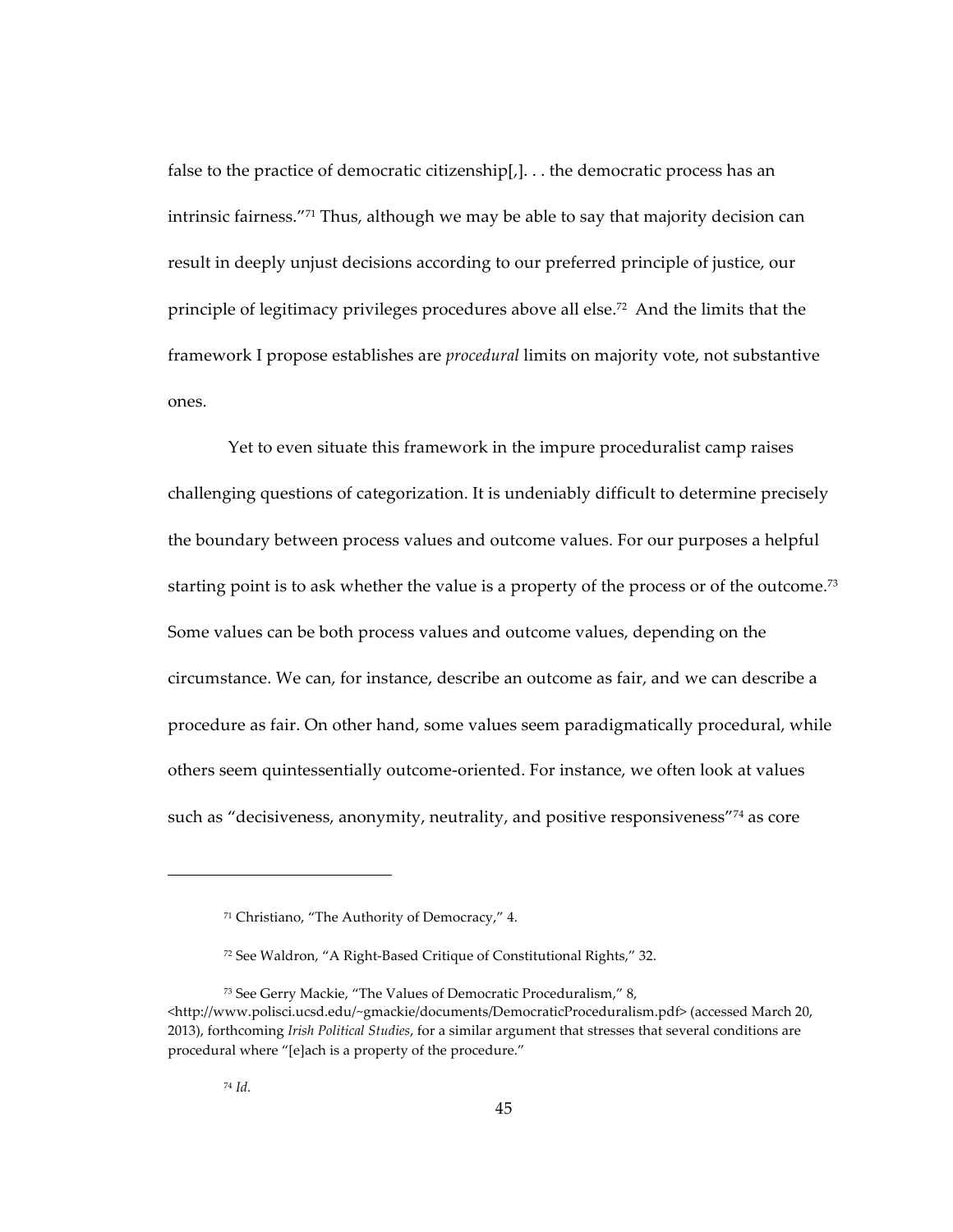procedural values, and likewise look at values such as justness, goodness, or rightness as central outcome values.<sup>75</sup>

But there are some values that we ascribe to procedures—such as the property "reliable" - that are still ultimately outcome values. We would call a procedure reliable, and thus ascribe the property to the procedure and yet we only think reliability is an important value if we think the procedure is reliably producing some desirable result. This would be an instrumental valuation of the property "reliable" that we ascribe to the procedure. So while we might think that property-specification is a starting point, we cannot also end there. We must answer the concern that appropriateness works like reliability. It is a property of the procedure, to be sure, but it might only be valuable instrumentally (as reliability is). Here Joshua Cohen's categorization helps: "a procedural value," he argues, "is a value used for the assessment of procedures without regard to the results of those procedures."76 And Christiano's complementary definition: "Let's say that a moral standard guiding the choice of policies is *substantive* if a policy's degree of conformity to the standard is constitutively independent of the decision-

<sup>75</sup> See Brettschneider, "Balancing Procedures and Outcomes Within Democratic Theory: Core Values and Judicial Review," 427.

<sup>76</sup> Joshua Cohen, "Pluralism and Proceduralism," Chicago-Kent Law Review 69 (1994): 606.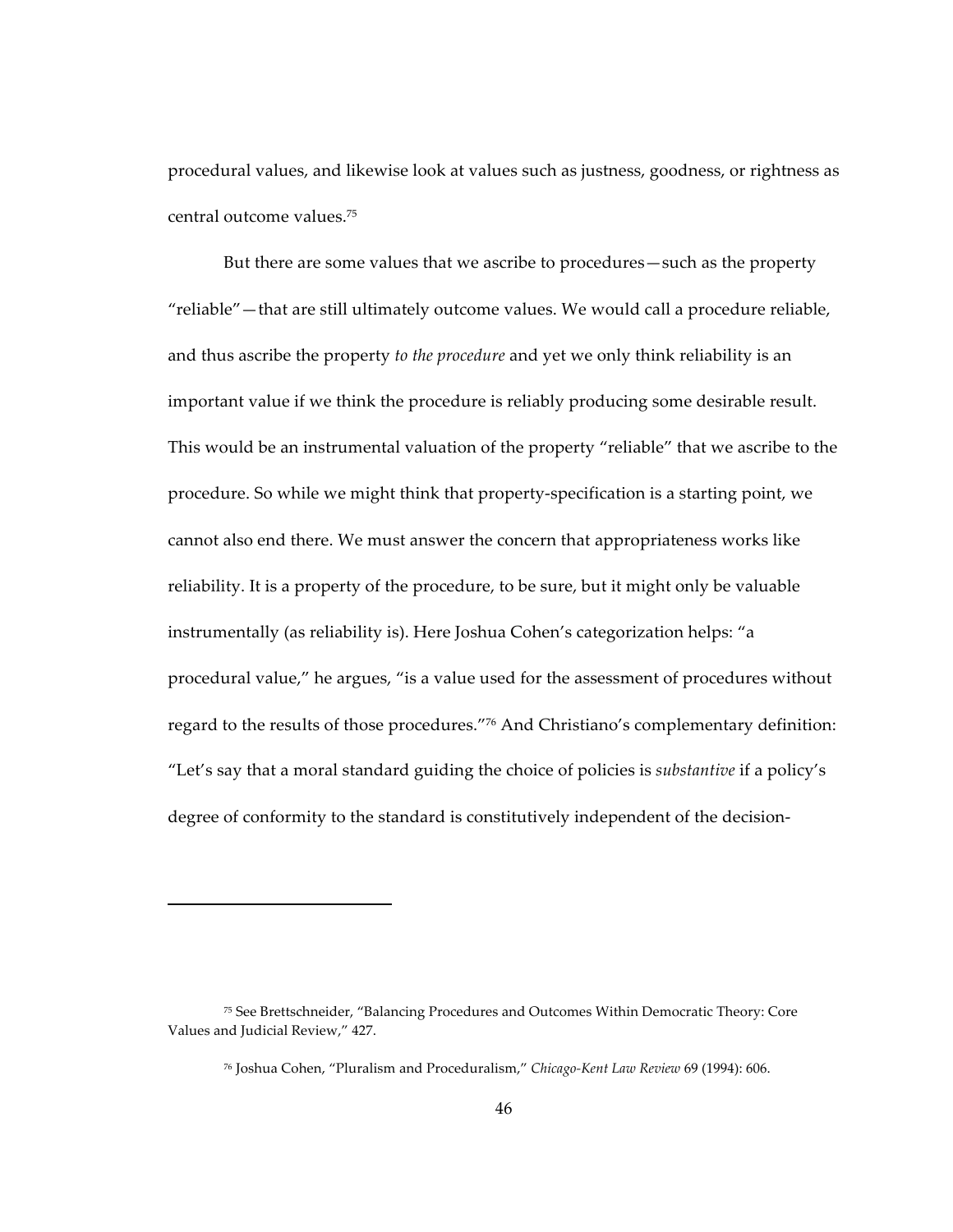making procedure that produced the policy."77 It is crucial, therefore, to determine whether the value is ascribable because of the results (as reliability is) or because of the intrinsic functioning of the procedure (as I argue appropriateness is).

To further answer the instrumentalist challenge, an important clarification about the analytical framework developed above is in order. The three conditions outlined in the previous sections are all necessary conditions for legitimating any delegation decision. But note that condition one applies to the proper subject matter of the delegation decision, while conditions two and three apply to the content of this delegation decision. Symbolically, the state makes delegation decision  $D$  by means of procedure  $P_1$  where decision D is that procedure  $P_n$  should henceforth be used in place of procedure  $P_1$  for some or all future decisions. The three criteria are conditions for the legitimacy of D, *not* for the legitimacy of  $P_1$  or  $P_n$ .<sup>78</sup> On my definition of legitimacy, the term applies only to decisions made by the state. But though only decision D is subject to scrutiny, condition one analyzes *what* issue or issues D is giving to another procedure and conditions two and three analyze *how* D is doing so. The latter task requires specifying how exactly  $P_n$  functions.

<sup>77</sup> A.J.!Julius,!"Book!Review:!David!Estlund,!*Democratic&Authority*,"!*Philosophical&Review&*119!(2010):! 256.

<sup>&</sup>lt;sup>78</sup> Recall, moreover, that  $P_1$  is majority vote and I have stipulated for purposes of this essay that majority vote is the default decision-making procedure that must be used to legitimate all other decisions.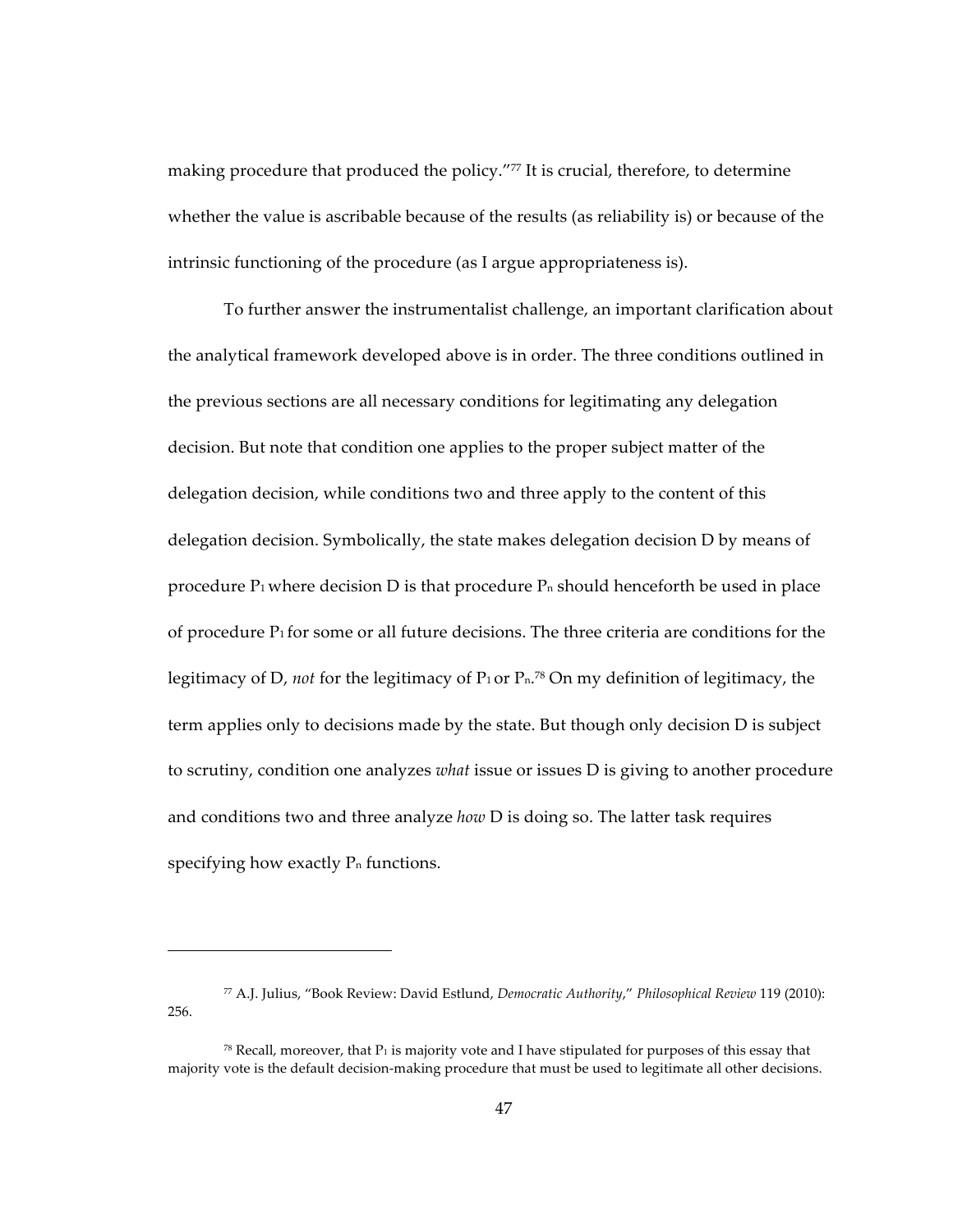The worry here is that what conditions two and three are really analyzing is the outcome of decision  $D$  and not just the process by which  $D$  was produced. And the proceduralist was supposed to be unconcerned with outcomes. There is a difference, however, between a substantive outcome and a procedural outcome. I argued earlier that delegation decisions must satisfy more than the minimal legitimacy criterion (i.e., being produced by majority vote) because by changing future decision procedures they potentially undermine their own justification. This is the same reason the proceduralist can analyze the "outcome" of a delegation decision without becoming an instrumentalist. She may not be able to claim the mantle of pure proceduralism, but she does not become an instrumentalist by analyzing procedural outcomes alone. And it is crucially important that the only outcome that my account of delegation legitimacy allows inquiry into is an outcome that is itself a procedure (and no more). Thus, it is not inconsistent with the reasons that proceduralism is commonly invoked in the first place—namely, that intractable disagreement on what counts as a good decision renders all instrumental accounts pragmatically useless.<sup>79</sup> My account proposes no method to

<sup>&</sup>lt;sup>79</sup> This is not to say, of course, that there will *always* be greater agreement on what procedures to use. Robert Nozick, Anarchy, State, and Utopia (New York: Basic Books, 1974), 98: ``[W]hen sincere and good persons differ, we are prone to think they must accept some procedure to decide their differences, some procedure they both agree to be reliable or fair. [But] this disagreement may extend all the way up the ladder of procedures." It is nonetheless true that we often abide by decisions we disagree with if it can be shown that they were the product of a fair (and appropriate) procedure. See, e.g., Cohen, "Pluralism and Proceduralism," 617. And if the disagreement ever becomes as deep as Nozick makes it out to be, then we would have to conclude that, at least in that situation, a common undertaking on the issue is simply no longer possible.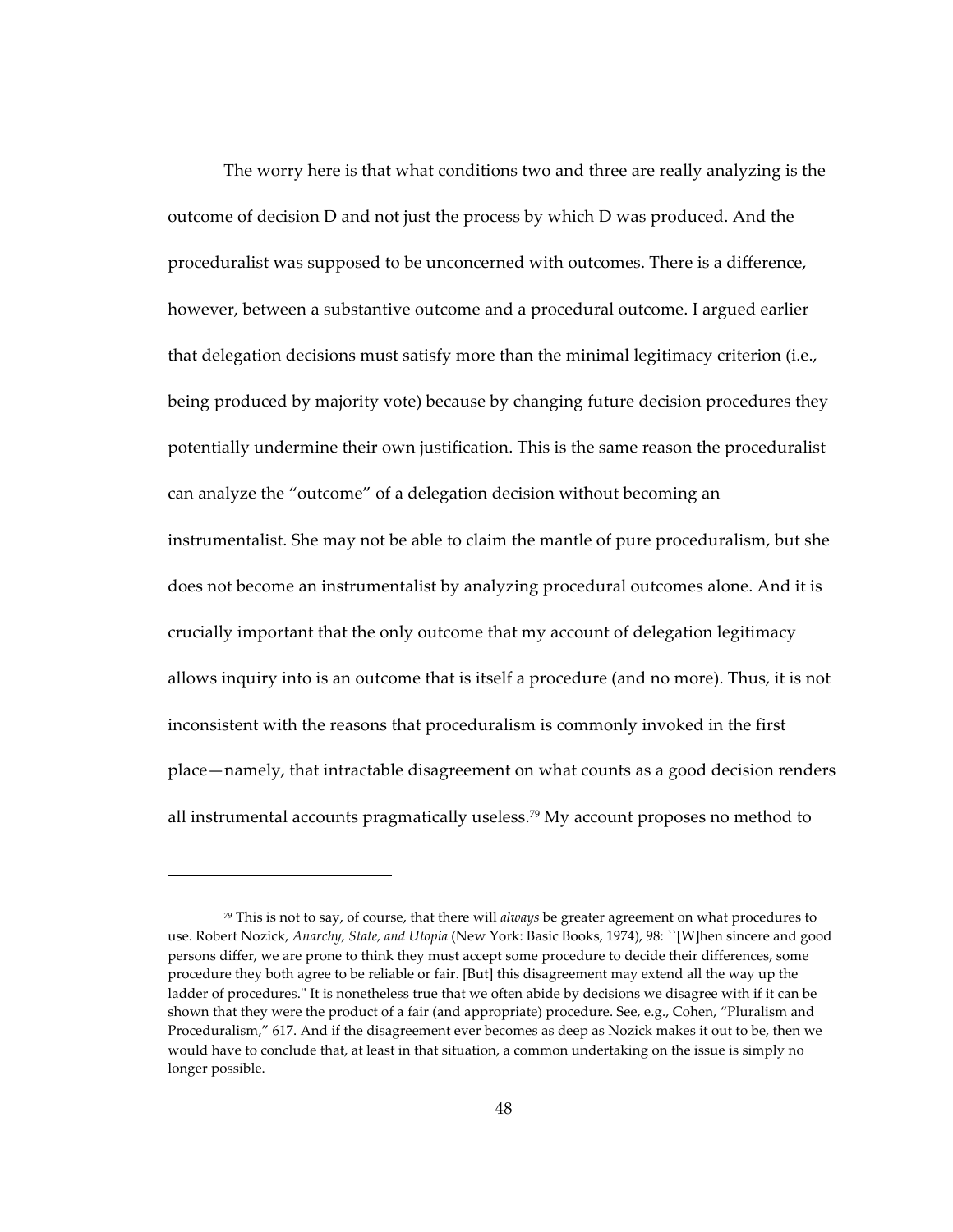discover whether a substantive outcome is correct, whether some procedure leads to good results, whether it produces the most just society, betters its citizens, or promotes the common good; nor do I employ any other instrumental criteria. The conditions of delegation legitimacy are thus still properly viewed as procedural criteria for democratic decision-making.<sup>80</sup>

And we can observe how they operate as procedural restraints: condition one draws a line around the kinds of issues that a majority can delegate. At first blush, this might be thought of as a paradigmatic instrumentalist limit, similar to the direct argument that instrumentalists make for restricting majority vote by a set of substantive individual rights. But condition one is different insofar as it works from the premise that procedures legitimate outcomes. If decision A cannot be legitimated by procedure S, then a procedural theory ought to say that A cannot be made by using S. Thus, for example, if an issue of policy cannot be legitimated by any other procedure than majority vote, then a procedural theory ought to say that issues of policy are nondelegable. This—and no more—is what condition one does. It is a procedural threshold question. The fact that we need to determine the relevant characteristics of the decision being made does not change the analysis. The inputs to a procedure are a

<sup>80</sup> Brettschneider remarks on this distinguishing characteristic: "'[P]roceduralists' emphasize the intrinsic value of democratic procedures, for instance, on the grounds that they are fair." Brettschneider, "Balancing Procedures and Outcomes Within Democratic Theory: Core Values and Judicial Review," 423.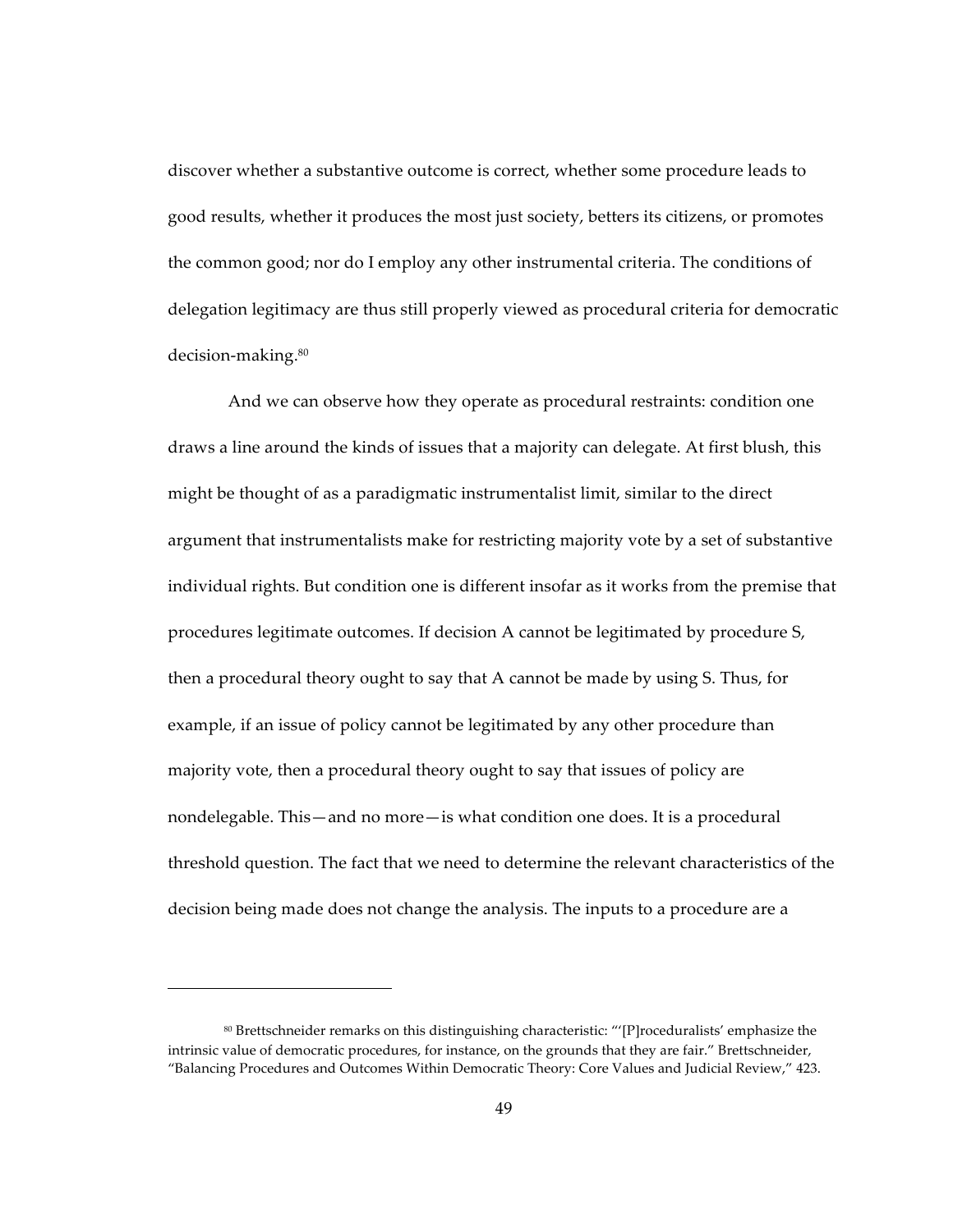relevant part of the procedure. To use an example from Gerry Mackie's excellent treatment of the concept:

To manufacture gunpowder, take saltpeter, charcoal, sulfur, and other inputs, and process them in proper quantity, sequence, and conditions. The materials exist prior to the procedure, but they become inputs to the procedure, which further must handle them properly, for example mixing the inputs in the proper proportion. Both the materials *as inputs*, and their right *handling*, are not independent of the manufacturing procedure.<sup>81</sup>

This is the extent of condition one. Delegable issues are *inputs* that are not independent of the decision-making procedure. And the right *handling* of these inputs is governed by conditions two and three.

Rather than look at the threshold question concerning the possibility of legitimation, condition two looks to the actual fairness of the proposed new procedure. Fairness, though it can be a value ascribed to an outcome, is used here as a procedural value. And the fairness of the procedure is not instrumentally valuable to any particular outcome. It is intrinsically valuable. Thus, only if the new procedure is a fair procedure can the delegation decision be legitimate. And while condition one determines the proper ingredients for the procedure—that only delegable issues are fed into it condition two sets up the first of two restrictions on the new procedure itself.

Condition three, the correspondence constraint, works similarly. We ascribe the property "appropriate"—the value recognized when the correspondence constraint is

<sup>&</sup>lt;sup>81</sup> Mackie, "The Values of Democratic Proceduralism," 10.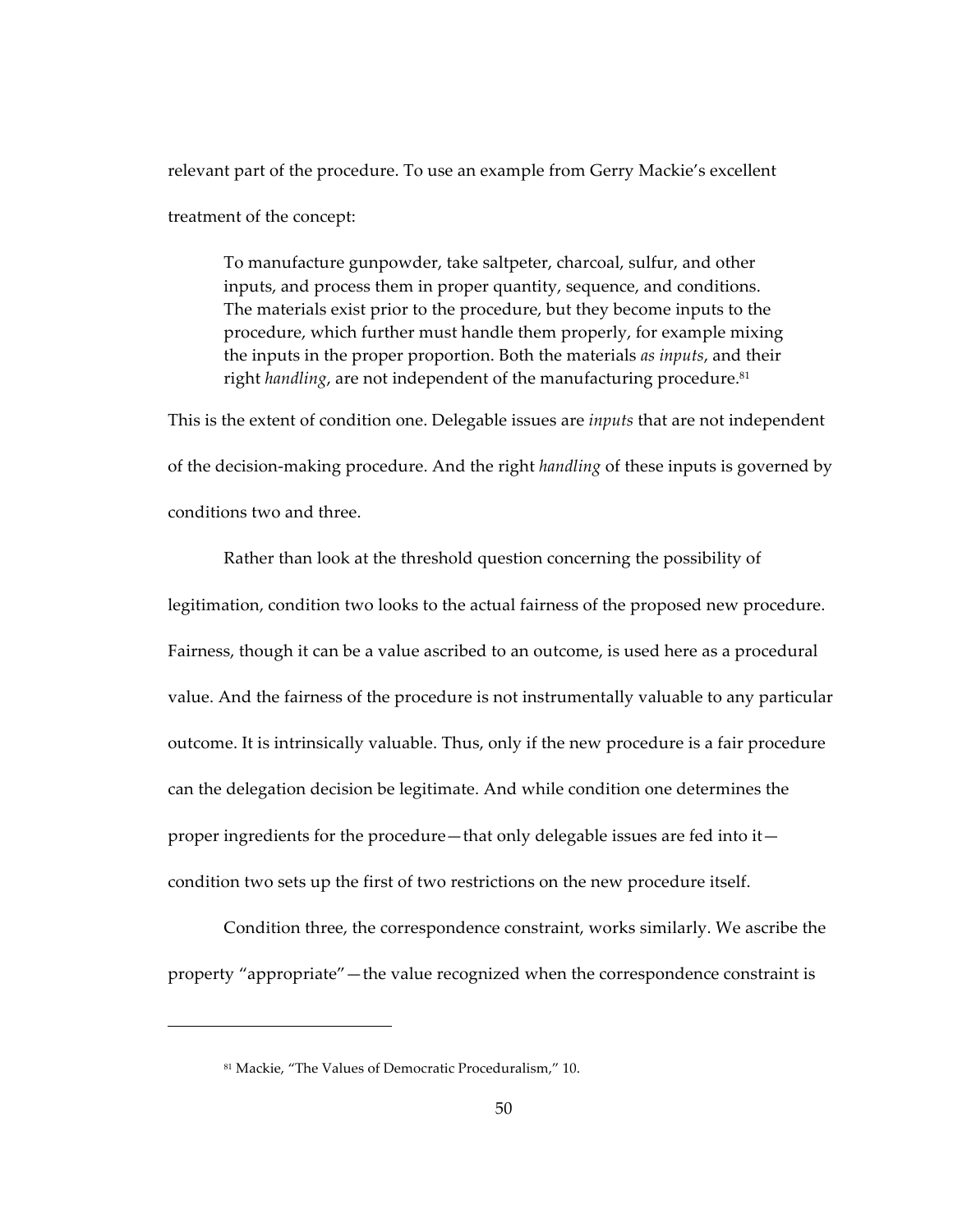satisfied—to the procedure. When analyzing appropriateness we are singularly unconcerned with the consequent decision made using the new procedure. We aren't, therefore, focused on any instrumental benefits that appropriateness provides, but on the fit between the type of issue (i.e. the inputs) and the procedure. It does not, however, have anything to say about the outputs of the procedure. Thus, even though conditions two and three look to the "result" of the delegation decision itself, they examine only the procedural values exemplified by the procedural outcome.

There is, then, no good reason to think that a proceduralist cannot subscribe to the three conditions outlined above. Only delegable issues can be legitimated using procedures other than majority vote and nondelegable issues are thus properly ruled out. But once we have decided that a delegable issue is the proper input, the function of the new procedure is important. It must be both fair and appropriate. Like fairness, appropriateness is another procedural value that is required before we can call any decision-making procedure legitimate. None of these conditions hinge on controversial judgments about what procedure promotes the common interest or best serves the common good, or best shows respect for citizens, or maximizes their opportunities for self-fulfillment. In short, the account here is fundamentally procedural. It is *about* procedures all the way down, even if this requires analyzing procedural outcomes.

Once we have seen how each condition remains procedural, we can assess more closely how the principle of legitimacy that these three conditions encompass is itself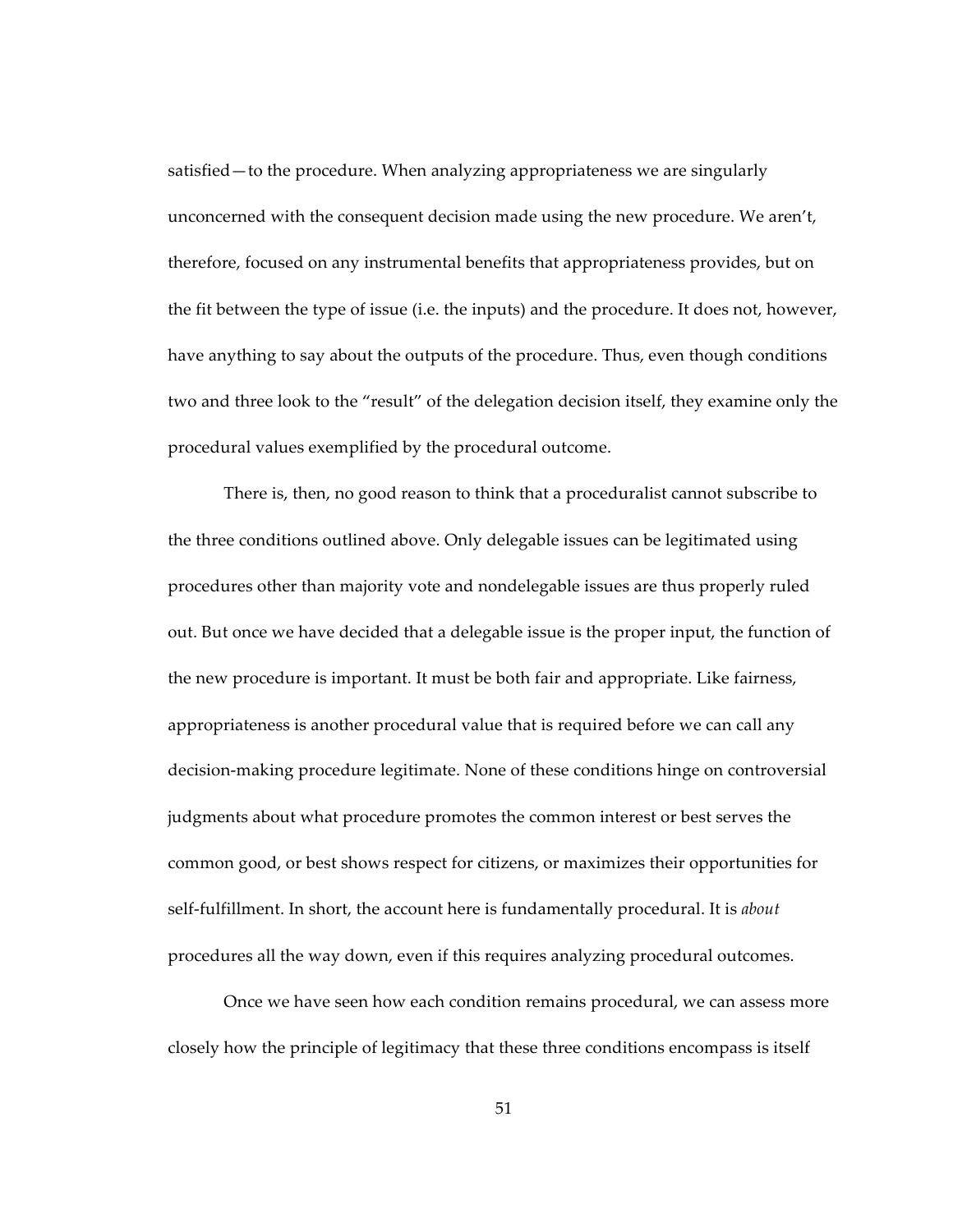essentially procedural. First, however, it is useful to distinguish the principle of legitimacy for a simple fair proceduralist:

Simple Proceduralist Principle of Legitimacy: *Decision A is legitimate if and only if* A is the outcome of a fair and appropriate procedure.

The use of a fair and appropriate procedure is both necessary and sufficient to legitimate decision A. This is the classic proceduralist position that falls prey to the objection of tyranny imposed by the fair and appropriate procedure of majority vote. It has no resources to critique that kind of decision. I have tried to show how a fundamentally proceduralist account can incorporate this concern in a non-question begging way. My account proposes a significant rider to the simple proceduralist principle:

Qualified Proceduralist Principle of Legitimacy: *Decision A is legitimate only if A is* the outcome of a fair and appropriate procedure. If  $A$  is not a delegation decision, then it is legitimate. But if A involves delegation to procedure  $Z$ , then  $Z$  must be a fair and appropriate procedure.

Notice that "being produced by a fair and appropriate procedure" remains a necessary condition for A's legitimacy — whether it is a delegation decision or not. But if A is a delegation decision, then the new procedure Z must be a fair and appropriate procedure as well. Returning once more to the lifeboat example, we can see how the qualified principle works. When we are all in the lifeboat and must decide who should leave, we have a number of possible procedures to use. Consider Waldron's explication:

Suppose there is disagreement in the lifeboat about the appropriate principle to use for determining who should go overboard. Dworkin says that  $(\alpha)$  choice by lot is the "obvious" solution. But other principles might be suggested. One possibility is  $(\beta)$  a principle that examines the health of each passenger and considers jettisoning those who are unlikely to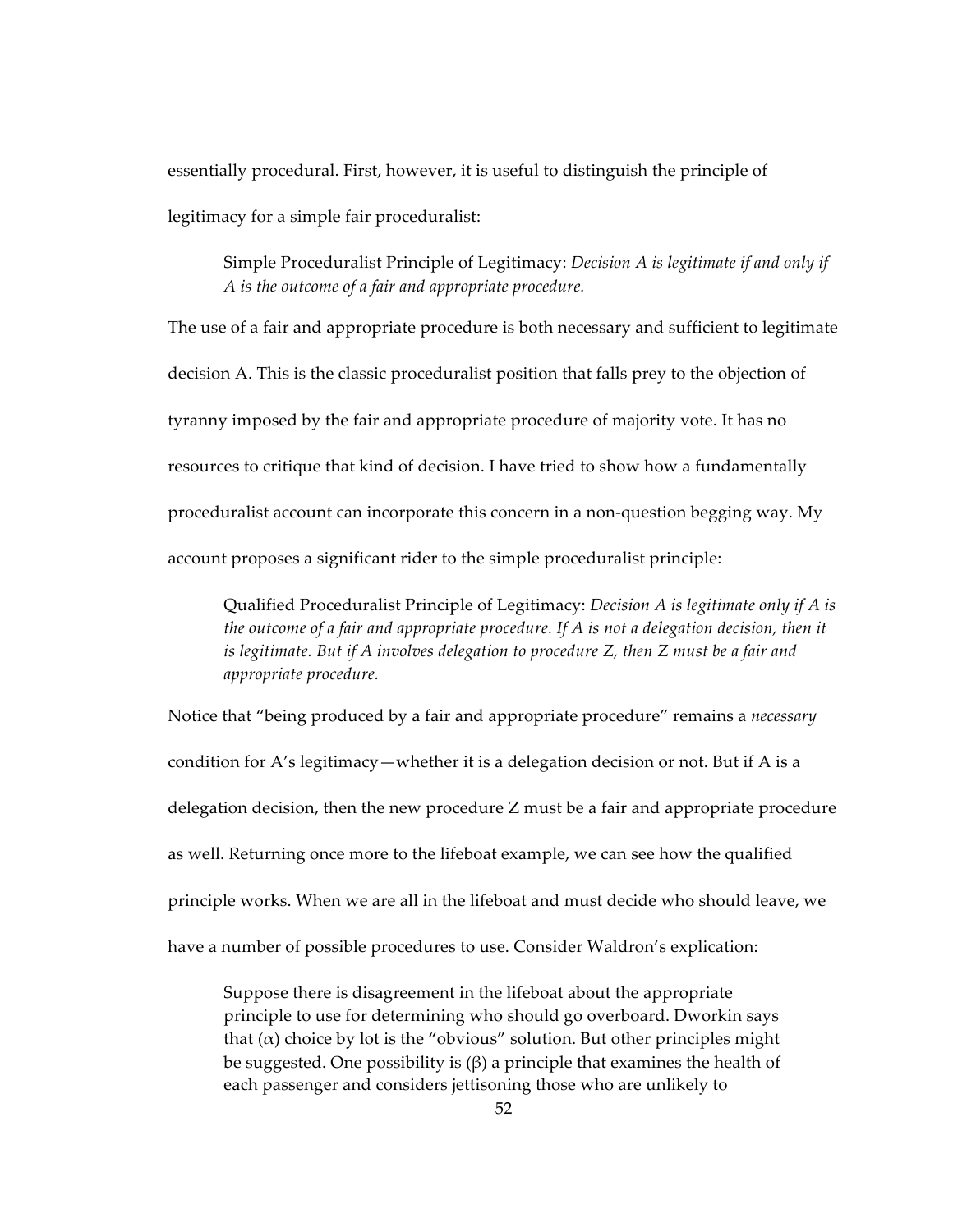survive anyway. Suppose the passengers disagree strongly as to the merits of ( $\alpha$ ) and ( $\beta$ ). The issue needs to be decided, but how? It does not seem silly or oppressive or inappropriate to have a debate followed by a vote concerning these alternative principles. The fact that it is silly or unfair to use a majoritarian procedure to choose a victim doesn't show that it would be silly and unfair to use it to choose a method for selecting a victim. Majority-decision, which seems so obviously inappropriate for choosing who should go overboard, does not seem so obviously inappropriate for choosing which principle to use to determine who goes overboard.82

Running this through the qualified proceduralist principle, we see that the decision about which procedure to use for deciding who should leave the lifeboat is a delegation decision, and consequently needs to be made by a fair and appropriate procedure and in turn prescribe a fair and appropriate procedure. The decision is made using majority vote, and majority vote is fair and appropriate for deciding which procedure to use. So long as one of the new selected procedures is both fair and appropriate for deciding whom to throw off, the delegation decision is legitimate and thereby binds the participants. It is crucial to emphasize that majority vote is not one of the procedures that the participants are choosing from when they prescribe either ( $\alpha$ ) or ( $\beta$ ) or another procedure. We already decided that majority vote is *not* fair or appropriate for making the decision about whom to throw off, even if it is fair and appropriate for picking which procedure to use to decide that question. Thus, the qualified proceduralist principle of legitimacy does not require complex and controversial judgments about the

<sup>82</sup> Waldron, "A Majority in the Lifeboat," 1050.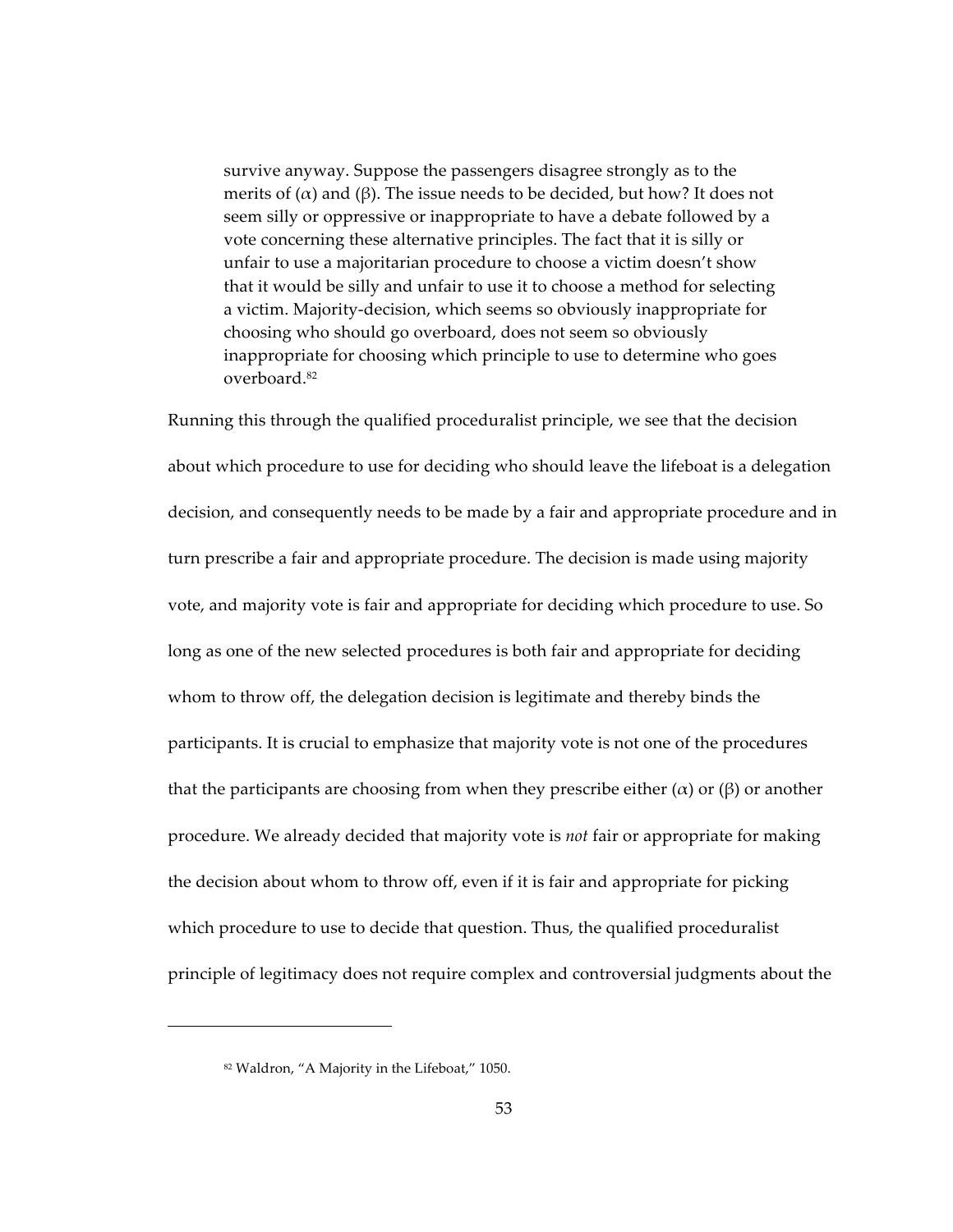justice of decisions. *Procedures* are what make a decision legitimate and *procedures* are therefore the source of obligations for citizens.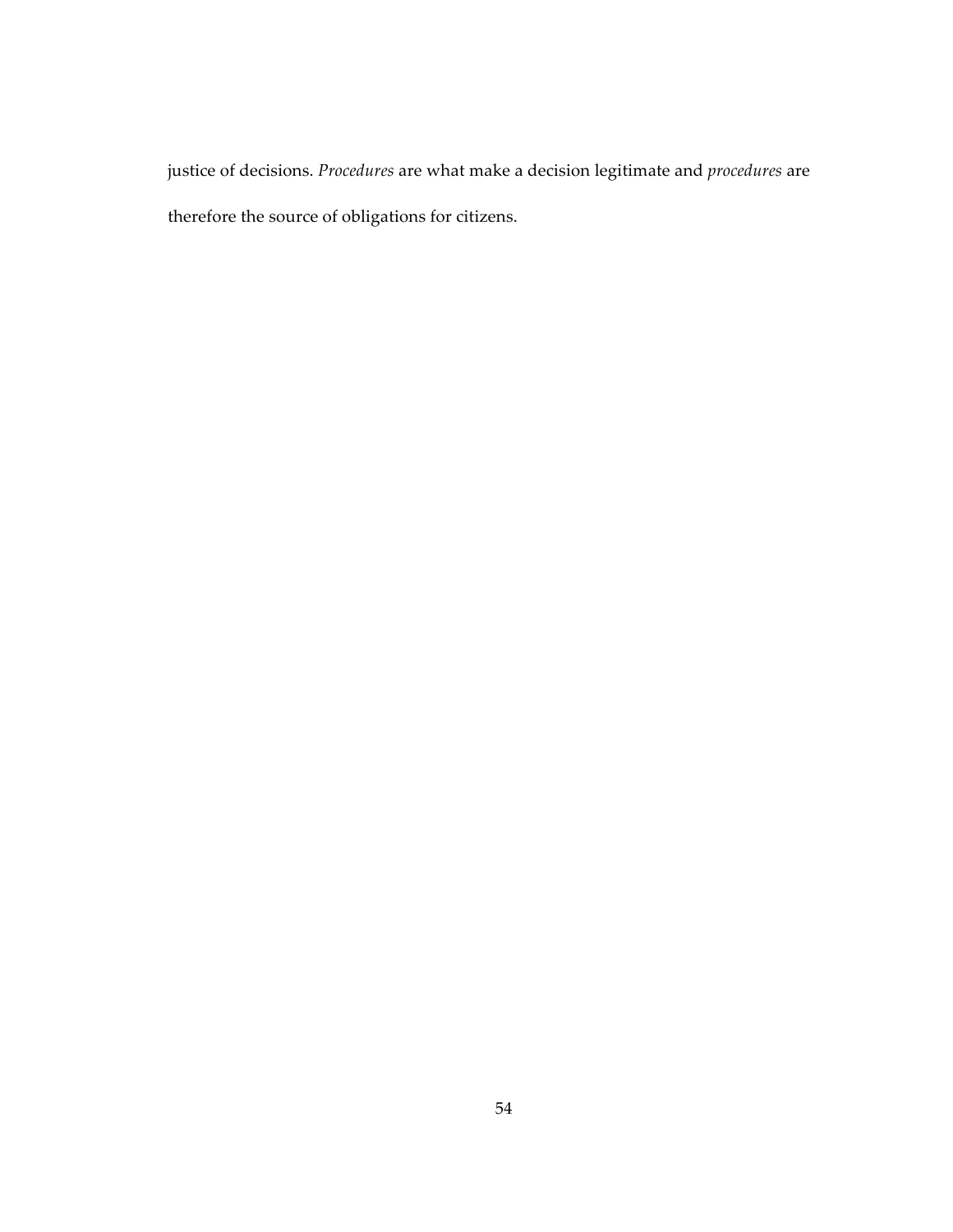# II. The Legitimacy of the Decision to Institute Judicial **Review**

In this Part, I apply the analytical framework developed in Part I to the Bathenian decision to institute strong judicial review.<sup>1</sup> Importantly, this analysis does not necessarily legitimate judicial review in modern democracies where judicial review has been adopted through means other than majority vote.<sup>2</sup> What it shows is that if a majority chooses to institute judicial review,<sup>3</sup> and in this way delegate final decisionmaking authority for a subset of issues to the judiciary, then the proceduralist need have no worries about its legitimacy. I first discuss in II.A the Bathenian decision to institute judicial review and then in Part II.B apply the three legitimacy conditions to judicial review.

<sup>&</sup>lt;sup>1</sup> There are, of course, many purported instrumental justifications of judicial review. E.g. Richard H. Fallon, Jr., "The Core of an Uneasy Case for Judicial Review," Harvard Law Review 121 (2008). These instrumental accounts would answer some of the concerns that Waldron expresses in his arguments against the institution, but would not be acceptable accounts for the proceduralist (whom I try to appeal to here). And they often rely on contested and controversial claims about the competence of judges. For this reason, Lever persuasively argues that "[i]t is unwise and undesirable . . . to rest the case for judicial review on substantive judgements [sic] about the relative rights-protecting virtues and vices of judges and legislators." Lever, "Democracy and Judicial Review: Are They Really Incompatible?" Perspectives on Politics 7 (2007): 806. Agreement with this sentiment is part of the impetus for this essay.

<sup>&</sup>lt;sup>2</sup> This kind of hypothetical justification can be helpful in showing how a particular practice is justified even if it does not adequately explain how it came about. Nozick makes this same point about stateof-nature explanations of the political realm. See Nozick, Anarchy, State, and Utopia, 9.

<sup>&</sup>lt;sup>3</sup> Judicial need not be a power that judges presume by themselves, as in the American case. By now, it is a familiar axiom of political philosophy that "[i]n exercising their constituent power at the level of constitutional choice, free and equal persons could choose judicial review as one of the constitutional mechanisms for protecting their equal basic rights." Samuel Freeman, "Constitutional Democracy and the Legitimacy of Judicial Review," Law & Philosophy 9 (1991): 327.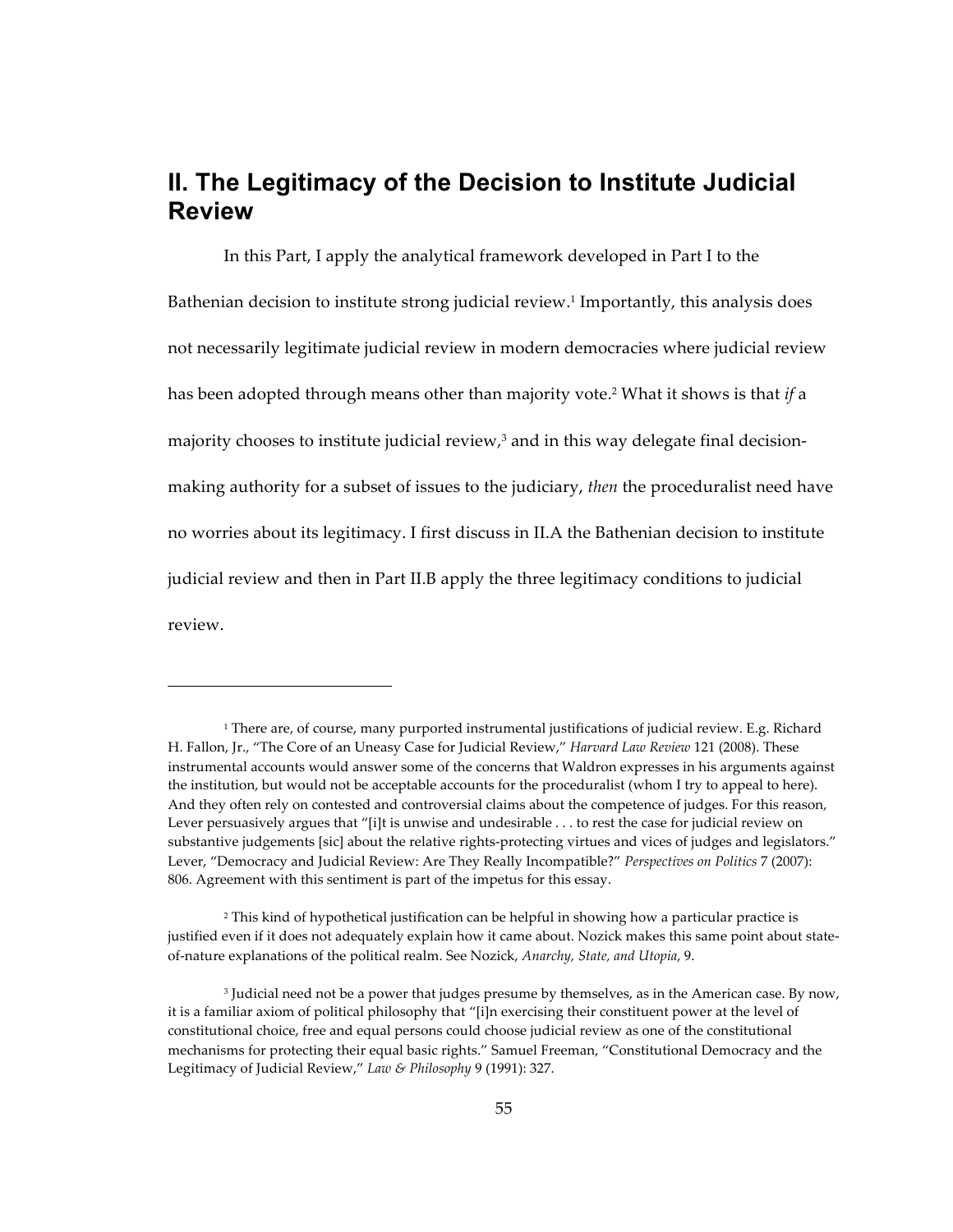### A. The Bathenian Embrace of Strong Judicial Review

Returning to the Bathenian democracy, let's imagine that the Bathenians gather in the assembly one day and determine that their delegation of criminal trials to the independent judiciary was a success. That decision, Part I suggested, was legitimate. Now the Bathenian assembly decides to delegate judicial review to a constitutional court. Let's suppose that the majority gives the independent judiciary broad powers of judicial review, what's often called "strong judicial review."<sup>4</sup> The judiciary has the power, that is, to nullify legislation passed by the Bathenian assembly through majority vote.

But what exactly does the Bathenian majority delegate? It cannot simply be the power to second guess all legislative decisions by the Bathenian assembly or this delegation would be no different than the election of a dictator (though in the form of a collective and not unitary dictator).<sup>5</sup> By instituting judicial review, the Bathenian assembly wants to ensure that some set of rights gets enshrined as legally enforceable rights against the majority. The reasons for the Bathenian assembly to desire this

<sup>&</sup>lt;sup>4</sup> See supra note 32.

<sup>&</sup>lt;sup>5</sup> There may be a worry that as authority has a tendency to expand, there is no effective way for the majority to circumscribe the powers of the constitutional court. Perhaps the court will usurp more and greater power in the name of fulfilling its judicial role. Though that is a possibility that cannot be ignored, the four procedural values I endorse below should mitigate this risk. Transparency, in particular, seems a plausible check on judicial overreach. Of course, without a culture of constitutionalism, any branch or department of government with sufficient power can in the end run roughshod over fundamental liberties. The fact that the judiciary has neither sword nor purse is also another reason to think that effective checks can be maintained.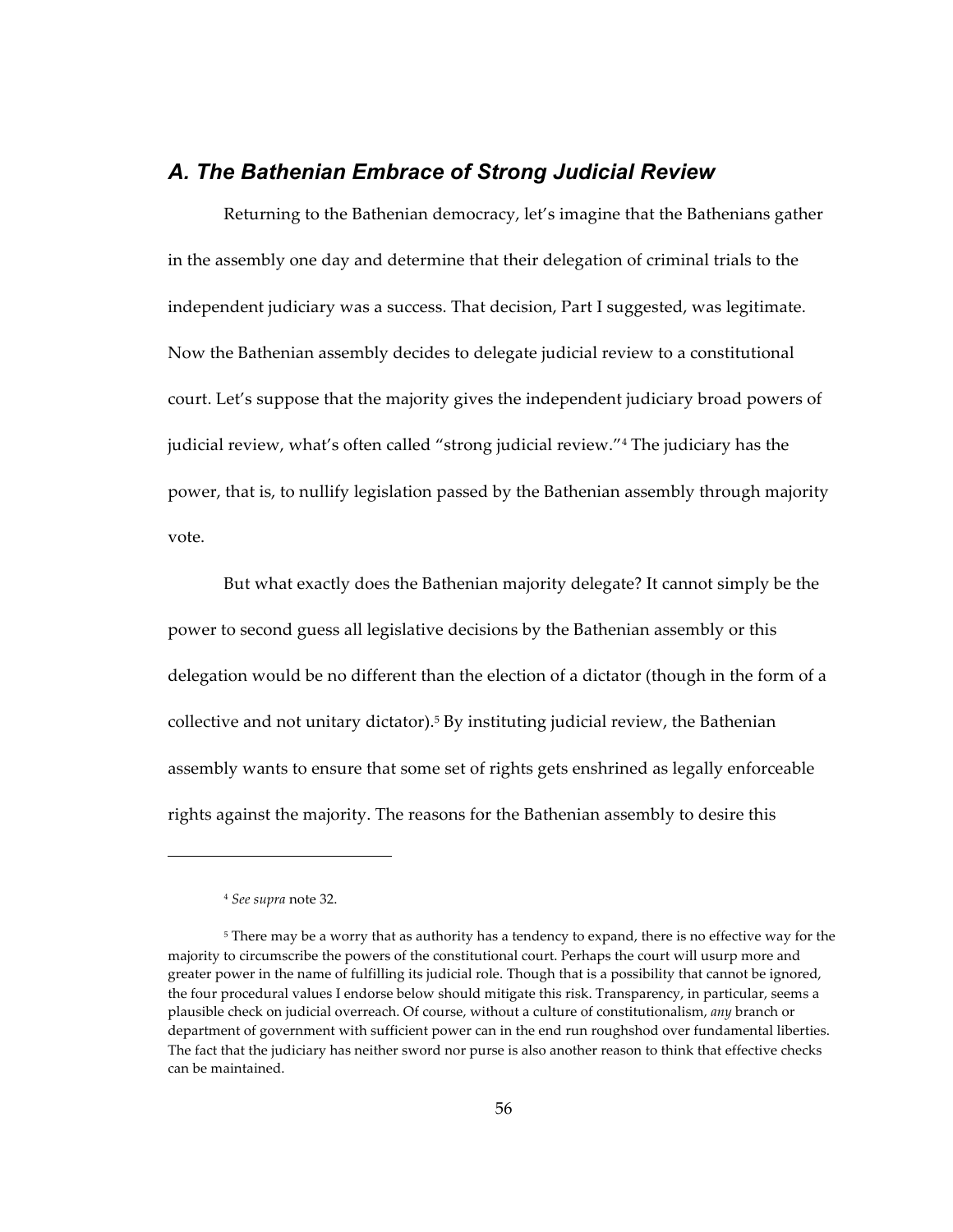particular institutional mechanism are irrelevant, or at least secondary.<sup>6</sup> Though the assembly could certainly have valued rights without feeling bound to entrench these in a legally enforceable Bill of Rights,<sup>7</sup> they could also entrench the rights if their choice of institutional mechanism—the independent judiciary exercising judicial review—satisfies the three conditions of delegation legitimacy. Before making this argument, I want to flesh out the limited nature of the Bathenian delegation in more detail. The limited nature of the delegation is important both to assuage the worry that a new system of government—"judicial aristocracy"<sup>8</sup>—lurks whenever judicial review appears and to lay the foundation for the delegability of these important but narrow issues.

The delegation by the Bathenian assembly is notably circumscribed in a number of ways. As Aileen Kavanagh points out:

<sup>&</sup>lt;sup>6</sup> I offer some thoughts below, but it could also be for reasons Freeman adduces: "By a bill of rights they, in effect, agree to take certain items off the legislative agenda. In so doing they publicly recognize and acknowledge that maintaining the sovereignty and independence of each is a condition of their cooperation, and partially define the ends of legislative change." Freeman, "Constitutional Democracy and the Legitimacy of Judicial Review," 352.

<sup>&</sup>lt;sup>7</sup> Waldron is persuasive on the point that there is no necessary connection between a commitment to rights and the institution of judicial review. See Waldron, "A Right-Based Critique of Constitutional Rights."

<sup>&</sup>lt;sup>8</sup> The phrase is Waldron's from Law and Disagreement, 248. Aileen Kavanagh shows its error: "[U]nlike, say, democracy, monarchy or aristocracy, judicial review in the form we are considering here, is not a complete theory of political authority. It is a decision-making procedure designed to deal with a limited range of issues. As such, judicial review should not be posed as an alternative to democratic government, but rather (if at all) as one element within that government." Kavanagh, "Participation and Judicial Review: A Reply to Jeremy Waldron," Law and Philosophy 22 (2003): 454.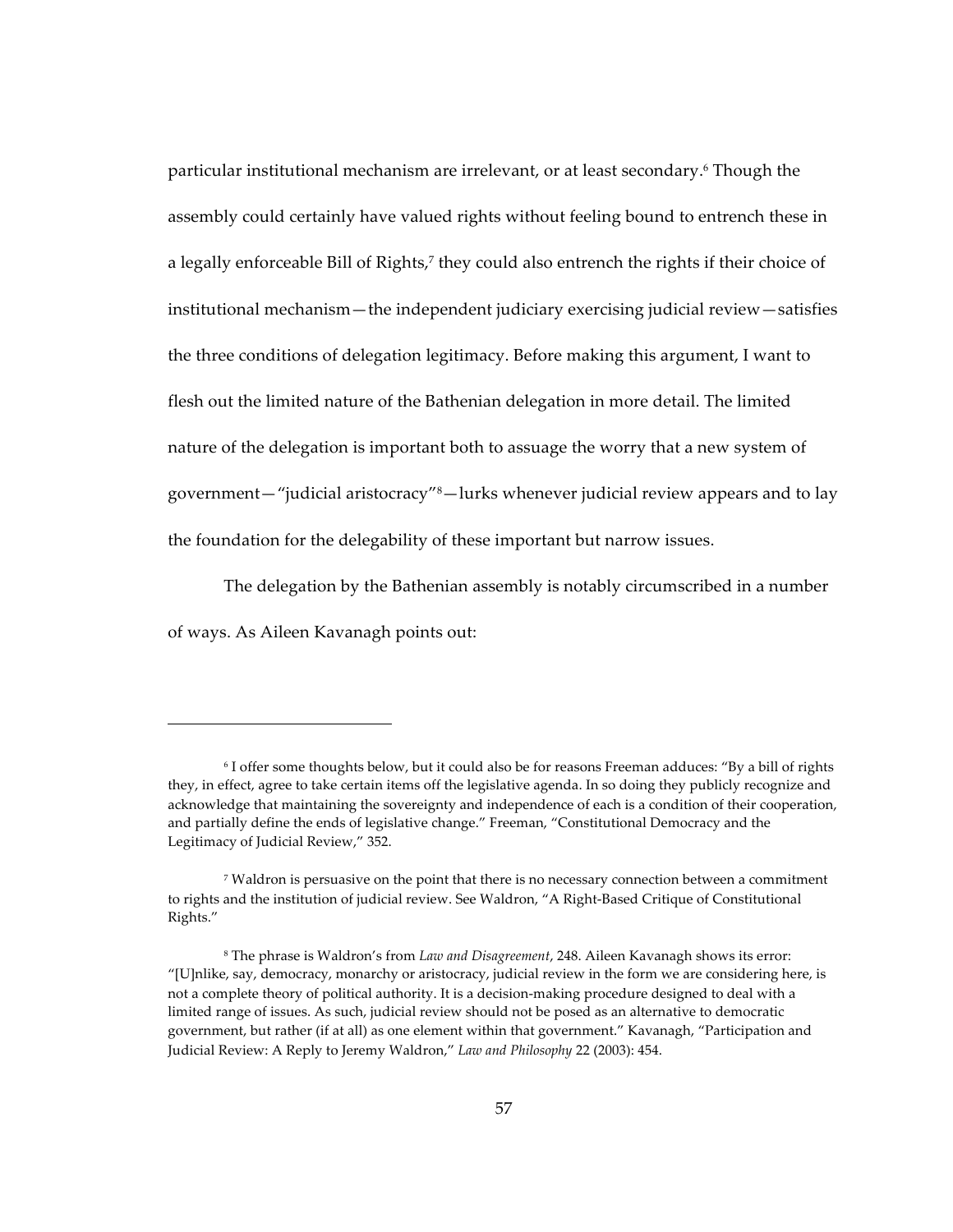[I]n political systems which possess American-style judicial review, most political decisions, including important policy-making issues, are left to the democratic process, accountable to the citizen-body. Nor is it even the case that all matters related to constitutional rights are allocated to the courts under judicial review. Much of the detailed regulation of rights is carried out by the legislature in the course of their policy-making decisions, not all of which will be in response to judicial decisions. So, we are considering a small and special class of political decisions, of which only some are assigned to the courts.<sup>9</sup>

The delegation is limited in two important respects. Only issues of principle (not all political issues) are delegated *and* only those issues of principle that concern the rights enshrined in the Bill of Rights are delegated (not all issues of principle nor all regulations of issues of principle). And even these rights are still regulated by the Bathenian assembly in some ways. The Bathenians may choose not to delegate all rights issues because they think other important issues of principle are properly a matter of legislative prerogative alone—perhaps even because they are persuaded by some of Waldron's arguments against judicial review. But they have collectively decided that there are at least some rights that they think ought to be capable of vindication before a neutral, independent, and impartial tribunal. And this decision, so long as it is legitimate, is not open to further criticism from the proceduralist.

It would be a mistake, however, to leave unanswered two of Waldron's arguments about the democratic decision to create judicial review. First, he sketches two main reasons for why majorities *should not* make this delegation: (1) it is incoherent, and

<sup>&</sup>lt;sup>9</sup> *Id.* at 454.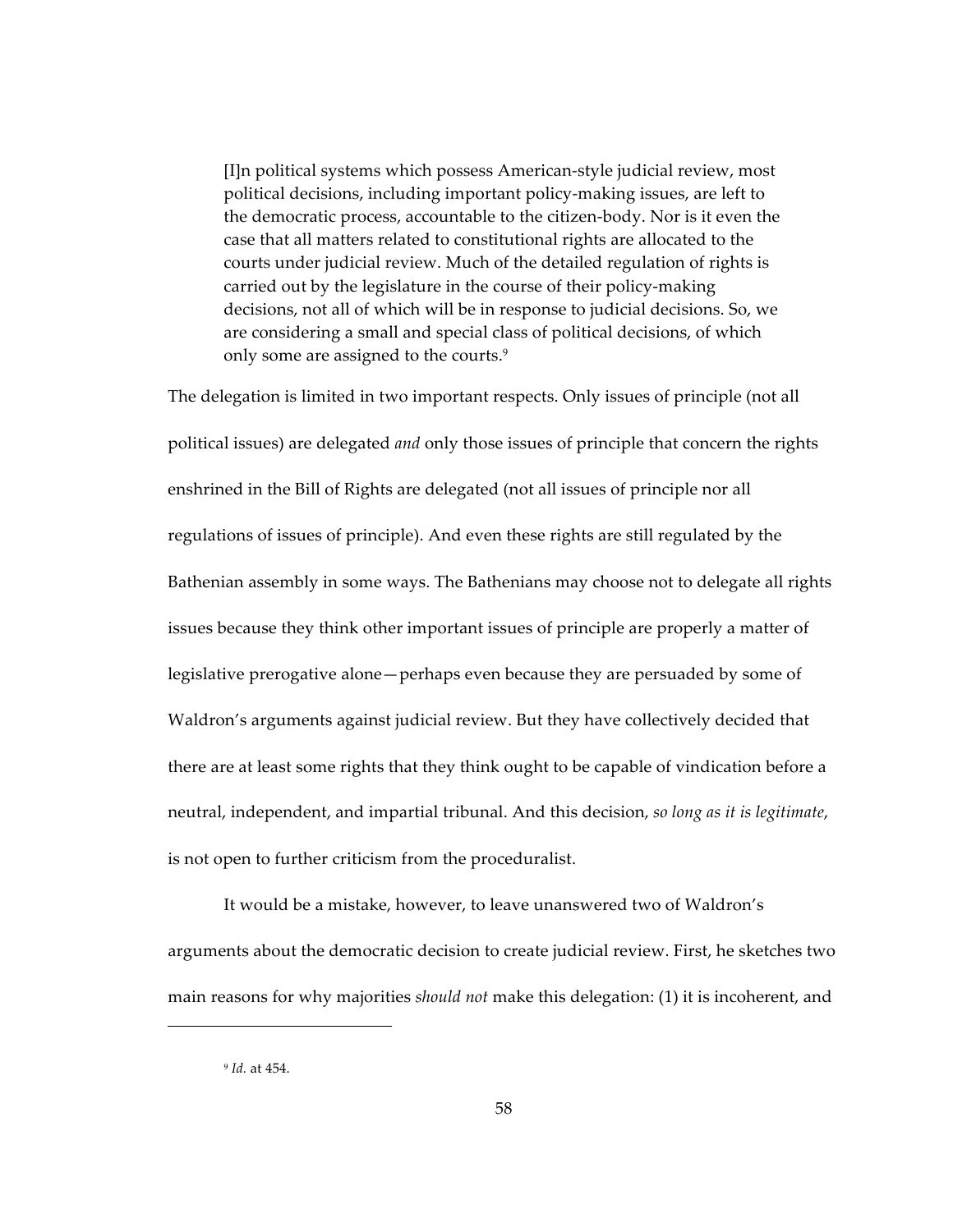(2) it is disrespectful. Next, he argues that if majorities do—even after full consideration and deliberation—choose to make this delegation, it is nonetheless *undemocratic*. In this section, I respond to the argument that a majority *should not* make this delegation and outline Waldron's argument against the decision's claim to be "democratic." But I leave the answer to this latter challenge to the conditions for legitimacy in Part II.B *infra*.

The prudential objections Waldron raises rely on the unique circumstances of entrenched constitutional rights. He argues at length that it makes no sense to see the entrenchment of rights as a kind of pre-commitment by the people.<sup>10</sup> It is not, in short, the same as Ulysses tying himself to the mast. The difference lies in the kind of action that must be taken by others at t<sub>2</sub> to uphold the self-imposed limits instituted at t<sub>1</sub>. When the sailors refuse to unbind Ulysses as they sail past the sirens, they are upholding his initial choice to be bound later. But the analogy doesn't hold for society at large. Judicial review isn't primarily or exclusively exercised to invalidate statutes when the people have moments similar to Ulysses' weakened state. Waldron makes this point that it is not only when legislatures have a "weakness of will" that rights disagreements arise. We often disagree in calm and rational moments about what it is we bound ourselves to in the first place and in what ways we should continue to be bound. The failure to

<sup>&</sup>lt;sup>10</sup> Waldron makes this argument in a number of places, including *Law and Disagreement*, ch. 12.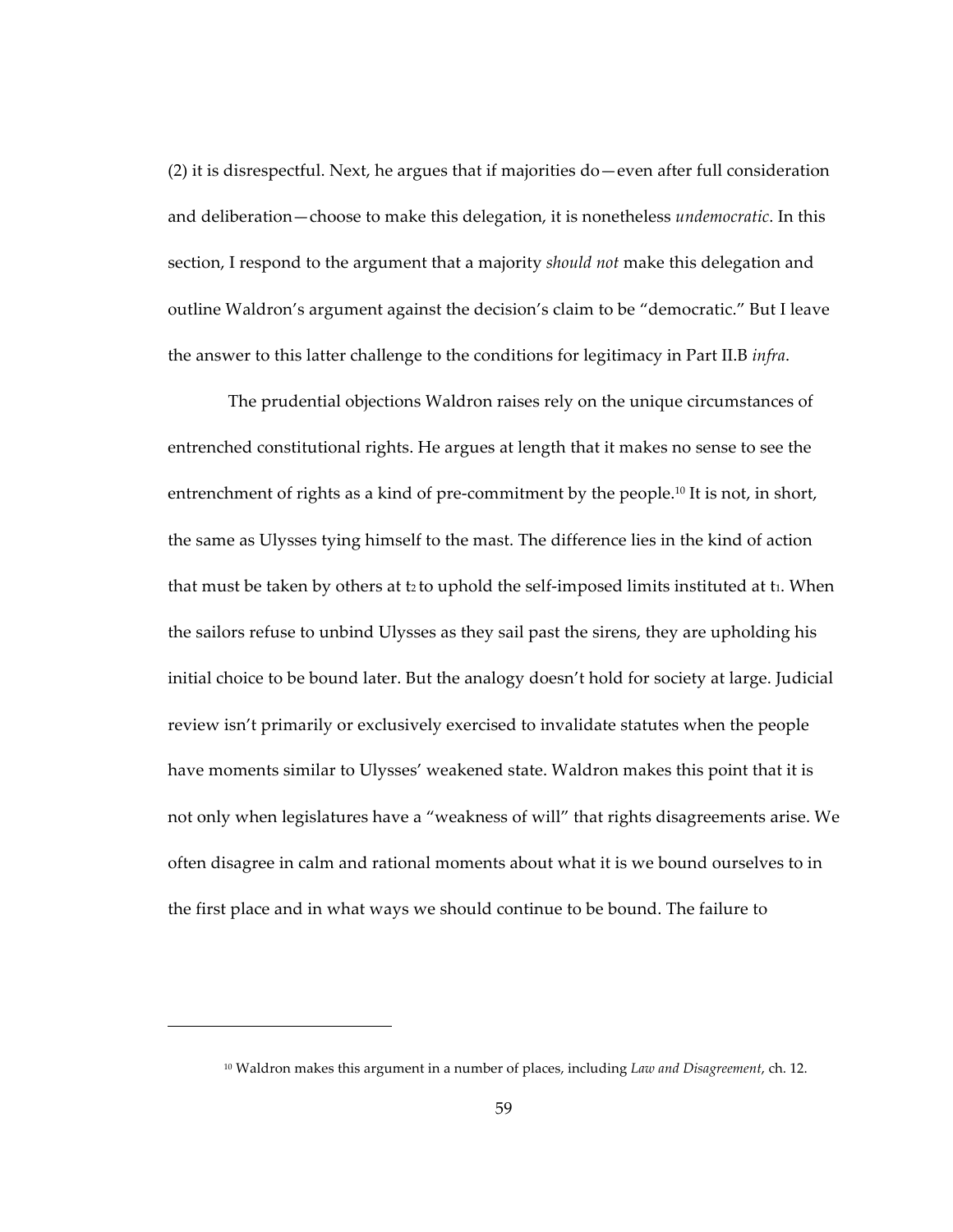understand this distinction, says Waldron, makes defenses of judicial review that rely on the pre-commitment theory incoherent.

But even when they aren't incoherent, Waldron thinks that the desire to entrench rights is inconsistent with the reasons we ascribe rights to individuals in the first place.<sup>11</sup> We see people as right-bearers in part because we believe that they can take a broader view about what it means to live in society together; they can respect the rights others have when making decisions about what they should do. To then turn around and claim that we need judicial review because the majority will wantonly disregard the rights of the minority creates an uneasy tension. As he puts it, "if the typical upshot of an agent's exercise of a right vested in him were moral havoc or a reckless or malicious assault on the interest of others, we should quickly rethink the basis of the original rightsattribution."<sup>12</sup> We can't, it appears to Waldron, value individuals as rights-bearers with the capacity for morally responsible action and at the same time demand judicial review to save us from the moral irresponsibility of these same actors.

I won't dwell long on these objections. The first objection can be answered by simply discarding the pre-commitment rationale. Judicial review could be valued by the citizenry for reasons other than the desire to later bind itself. I suggest some reasons below, though the precise rationale is irrelevant for the purposes of legitimacy. As for

<sup>&</sup>lt;sup>11</sup> Waldron also advances this claim a number of times, including in *Law and Disagreement*, ch. 10.

<sup>&</sup>lt;sup>12</sup> Jeremy Waldron, *Law and Disagreement* (New York: Oxford University Press, 1999), 222.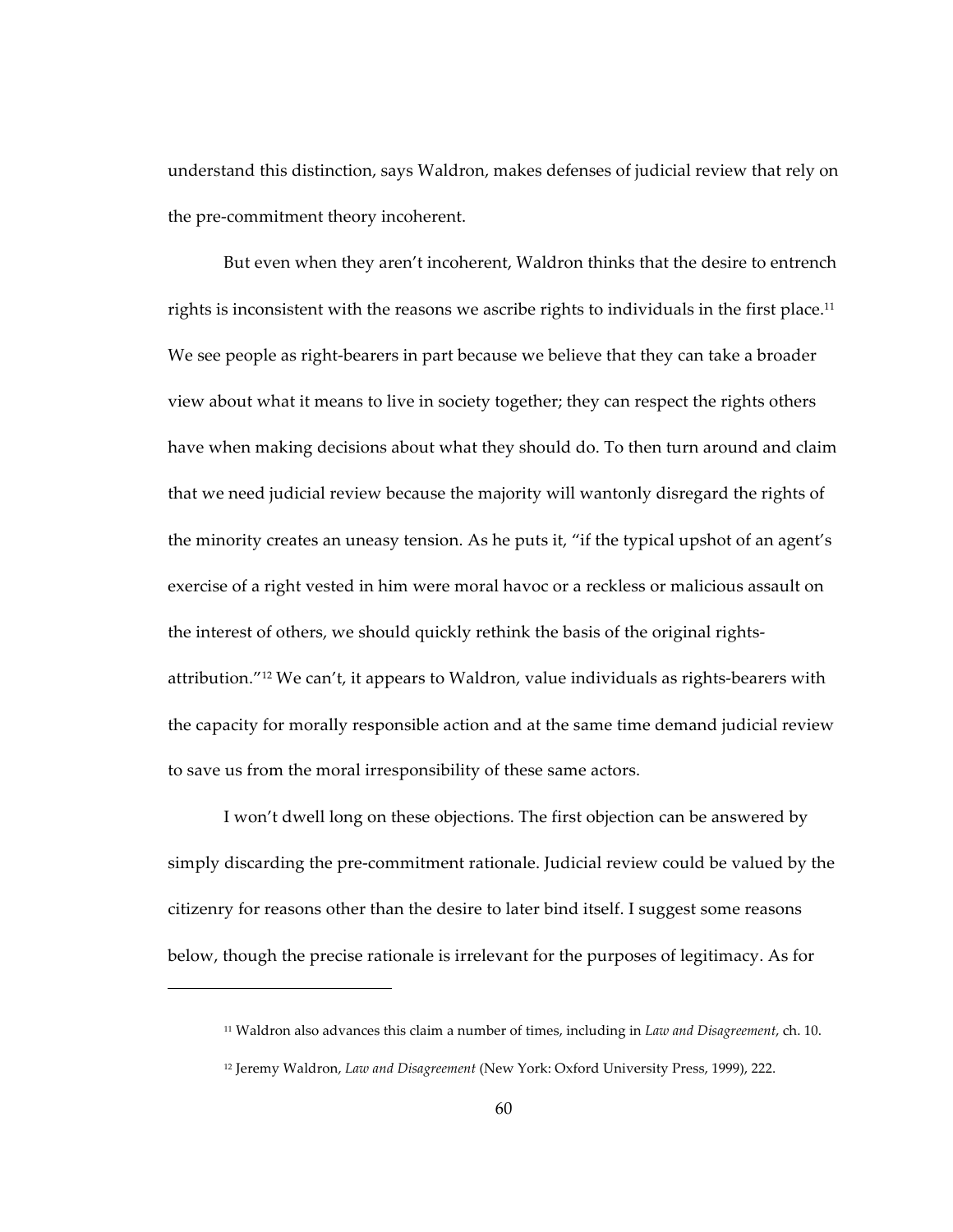the charge of disrespect, there are a number of responses. First, constitutions often play a constitutive role in creating a society and when this constituting happens, "it may be an open question for those drafting or being asked to assent to a constitution whether or with whom to join in a proposed project of collective self-government. Under these circumstances, it may not be unreasonable to seek entrenchment of assurances without which a proposed collective venture would appear unattractive or even unacceptable." $13$ In other words, disrespect may not be inherent in entrenchment. We simply may be unsure who else will be welcomed in to our collective venture at a later date and therefore set up assurances to protect against those with divergent interests. Second, we don't have to believe that people are fundamentally evil to think they are capable of committing injustice: "there is no inconsistency in saying that people have the capacity to decide well and sometimes decide badly. In designing institutions, we should put both of these facts into the equation."<sup>14</sup> In any event, these are objections that might plague instrumental justifications for judicial review. As Lever recognizes, "the procedural case for judicial review does not impugn the motivations, values, or abilities of democratic citizens, or the legislators who are supposed to represent them."15

<sup>&</sup>lt;sup>13</sup> Fallon, "The Core of an Uneasy Case for Judicial Review," 1724.

<sup>&</sup>lt;sup>14</sup> Kavanagh, "Participation and Judicial Review: A Reply to Jeremy Waldron," 476.

<sup>&</sup>lt;sup>15</sup> Lever, "Democracy and Judicial Review: Are They Really Incompatible?," 808.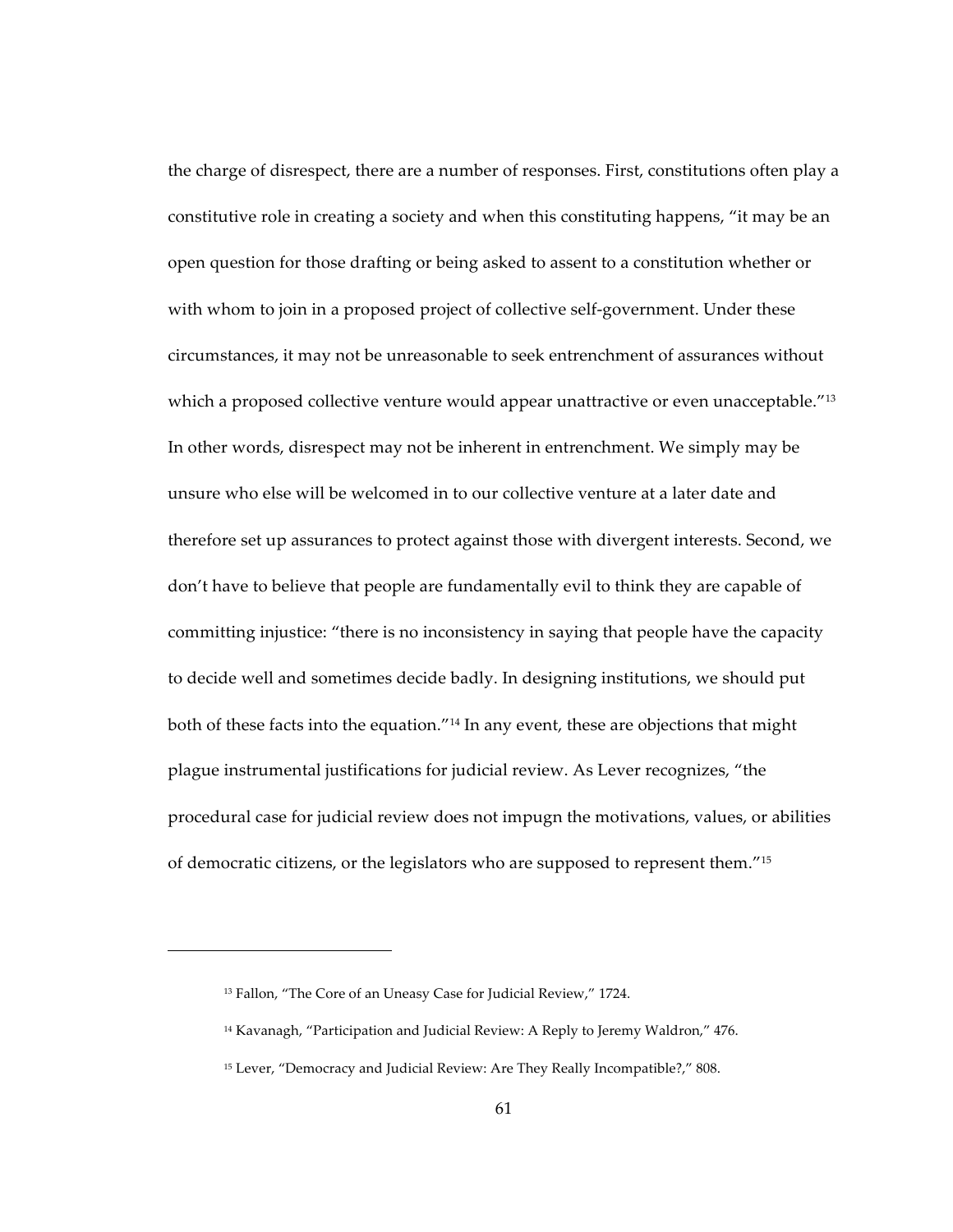These are Waldron's arguments for why a majority should not adopt judicial review. Besides the brief responses above, we can imagine less insidious or irrational reasons for why citizens might decide to hand over Bill of Rights questions to the judiciary—even in the face of (or perhaps *because* of) what Valentini calls "thick disagreement" about justice<sup>16</sup> and what Waldron calls "the circumstances of politics."<sup>17</sup> As long as there is sufficient uncertainty among the population about what will be called "rights" and who will be in the majority, giving certain questions to an independent panel with certain valuable institutional characteristics seems reasonable.<sup>18</sup> Participants

<sup>&</sup>lt;sup>16</sup> Thick disagreement is disagreement about both what realizes justice in a particular application and what it would mean to call a decision just. Thin disagreement is simply disagreement on how to realize justice in a particular application, where we all agree on what it would mean for something to qualify as just. As Valentini formally defines it: "Thick Disagreement about Justice (TD): Citizens advance conflicting claims about justice and disagree about the truth conditions of those claims." Laura Valentini, "Justice, Disagreement, and Democracy," *British Journal of Political Science* 43 (2013): 183.

<sup>&</sup>lt;sup>17</sup> Waldron, Law and Disagreement, 102.

<sup>&</sup>lt;sup>18</sup> Horacio Spector provides a helpful description:

<sup>[</sup>R]ational people, under reasonable conditions, would prefer for autonomy-based reasons a liberal constitution to a populist one. . . . In effect at the constitutional phase individuals would compare the degree of individual autonomy they would enjoy under an unconstrained majoritarian democracy and under a constitutional democracy. Even granting that they would lose autonomy as a result of the application of constitutional constraints, they might predict a net gain of autonomy by getting an insurance against potential autonomy violations resulting from the application of majority rule. Rational individuals might then think that establishing constitutional limitations and entrusting a constitutional court with their application are, on balance, the best institutional arrangement to maximize liberty during the constitutional phase."

Spector, "Judicial Review, Rights, and Democracy," *Law and Philosophy* 22 (2003): 327. Freeman also describes the situation well: "[I]n the absence of widespread public agreement on these fundamental requirements of democracy, there is no assurance that majority rule will not be used, as it so often has, to subvert the public interest in justice and to deprive classes of individuals of the conditions of democratic equality. It is in these circumstances that there is a place for judicial review." Freeman, "Constitutional Democracy and the Legitimacy of Judicial Review," 355.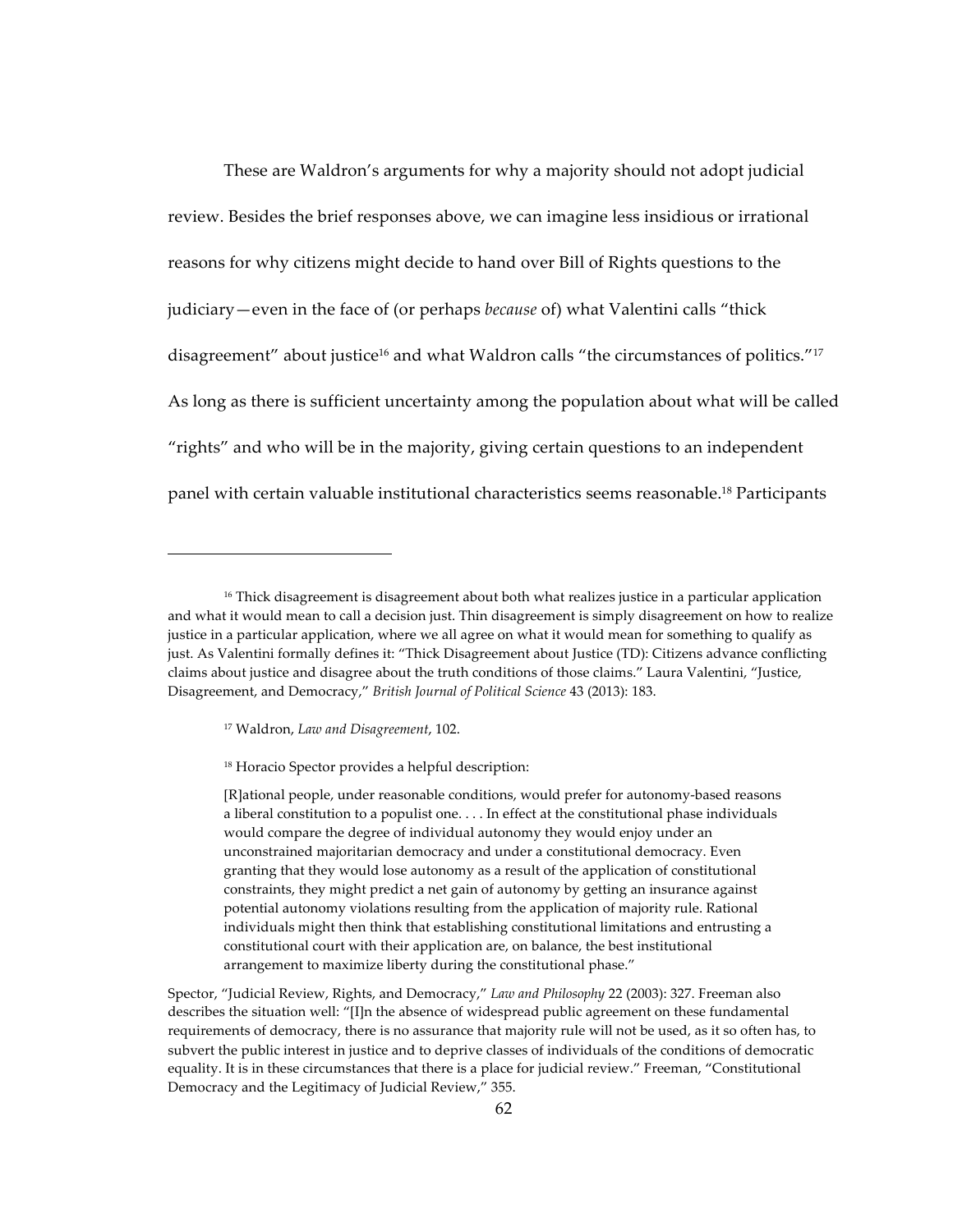in Rawl's original position would likely choose an institutional set-up precisely like this.<sup>19</sup> Horatio Spector ably makes the case for the reasonableness of the decision to institute judicial review:

There are reasons for setting up an independent, detached institution that is competent to ascertain the compatibility of laws with constitutional rights.... Cases concerning constitutional rights often present various competing claims flowing from diverse and usually incommensurable values that are difficult to assess and ponder. Despite the faithful efforts of representatives to bring out and articulate those claims, the legislative majority may be so attached to the views of their constituents that it becomes incapable of mimicking the viewpoints of other groups and individuals. In contrast, the adversarial judicial process can provide a good setting for a battle of impersonal arguments.<sup>20</sup>

The characteristic qualities of a constitutional court often make it an ideal forum for

dispute resolution on issues of rights. Uncertainty could be reason enough to motivate

the decision to delegate questions to this body.<sup>21</sup> Perhaps, that is, others will not

<sup>&</sup>lt;sup>19</sup> See John Rawls, *A Theory of Justice* (Cambridge, Mass: Harvard University Press, 1971), 228-234, where he discusses constitutional constraints implied by, or at least consistent with, the two principle of justice. I think we could also say that the original position (or at least the veil of ignorance) could be a device for seeing how rational individuals would choose judicial review directly even without agreement on the two principles of justice first.

<sup>&</sup>lt;sup>20</sup> Spector, "Judicial Review, Rights, and Democracy," 303.

<sup>&</sup>lt;sup>21</sup> See Fallon, "The Core of an Uneasy Case for Judicial Review," 1726-1727: "[D]ecisionmakers at Time One might reasonably entrench judicial review of legislation alleged to threaten the constitutive norms of political democracy, not because they believe their society to be pathological at Time One, but to establish a bulwark against pathologies that might develop in the future. Surely a society can take precautions against the possibility of future legislative pathologies without thereby betraying itself as pathological already." See also Mark Tushnet, "Forms of Judicial Review as Expressions of Constitutional Patriotism," Law and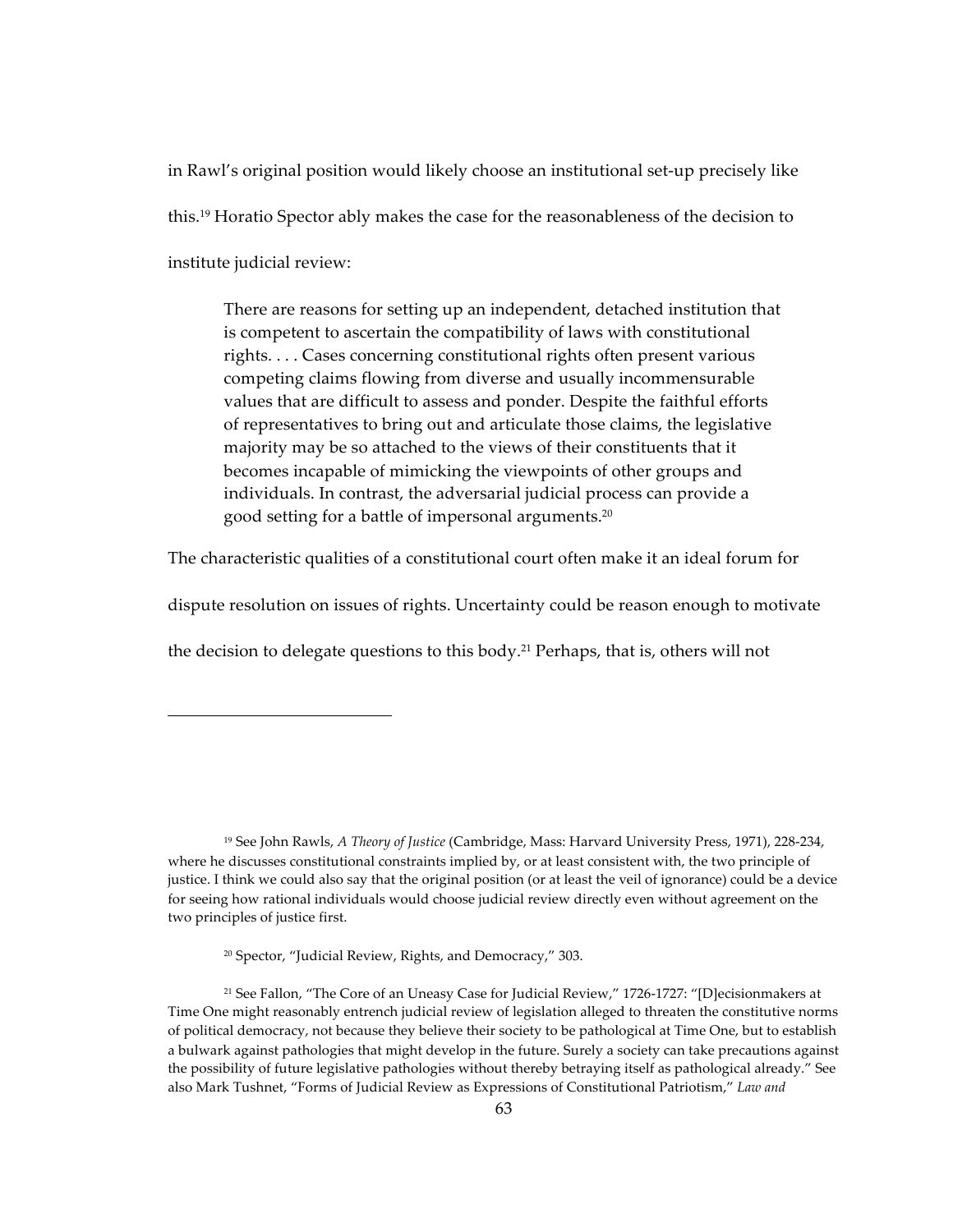recognize what I think is a fundamental right to health care; or perhaps what I recognize as the right to free expression will not be viewed as robustly by the majority. Worse yet, perhaps my views on what rights we have will be a minority view throughout the course of my participation in political life.

Of course, the argument from uncertainty only goes through assuming certain institutional characteristics of the constitutional court and facts about the relative standing of the citizen in society. But it seems to me that a veil-of-ignorance-type device could show the reasonableness of judicial review without implying that an individual who endorses the practice thinks poorly of her fellow citizens. An average Bathenian citizen could, in other words, vote for judicial review without either holding negative views of the citizenry or seeing her decision as a sort of communal self-restraint. She simply sees it as a wise decision in the face of deep uncertainty on important questions that affect all areas of her life.

But I should be clear that Waldron's prescriptive arguments about what a majority ought to do cannot defeat my argument here about the legitimacy of the delegation decision to create judicial review. I may be wrong about the reasons why a majority would elect to institute judicial review. Waldron's prescriptive arguments,

*Philosophy* 22 (2003): 354, for a description of the reasons for the widespread democratic adoption of judicial review.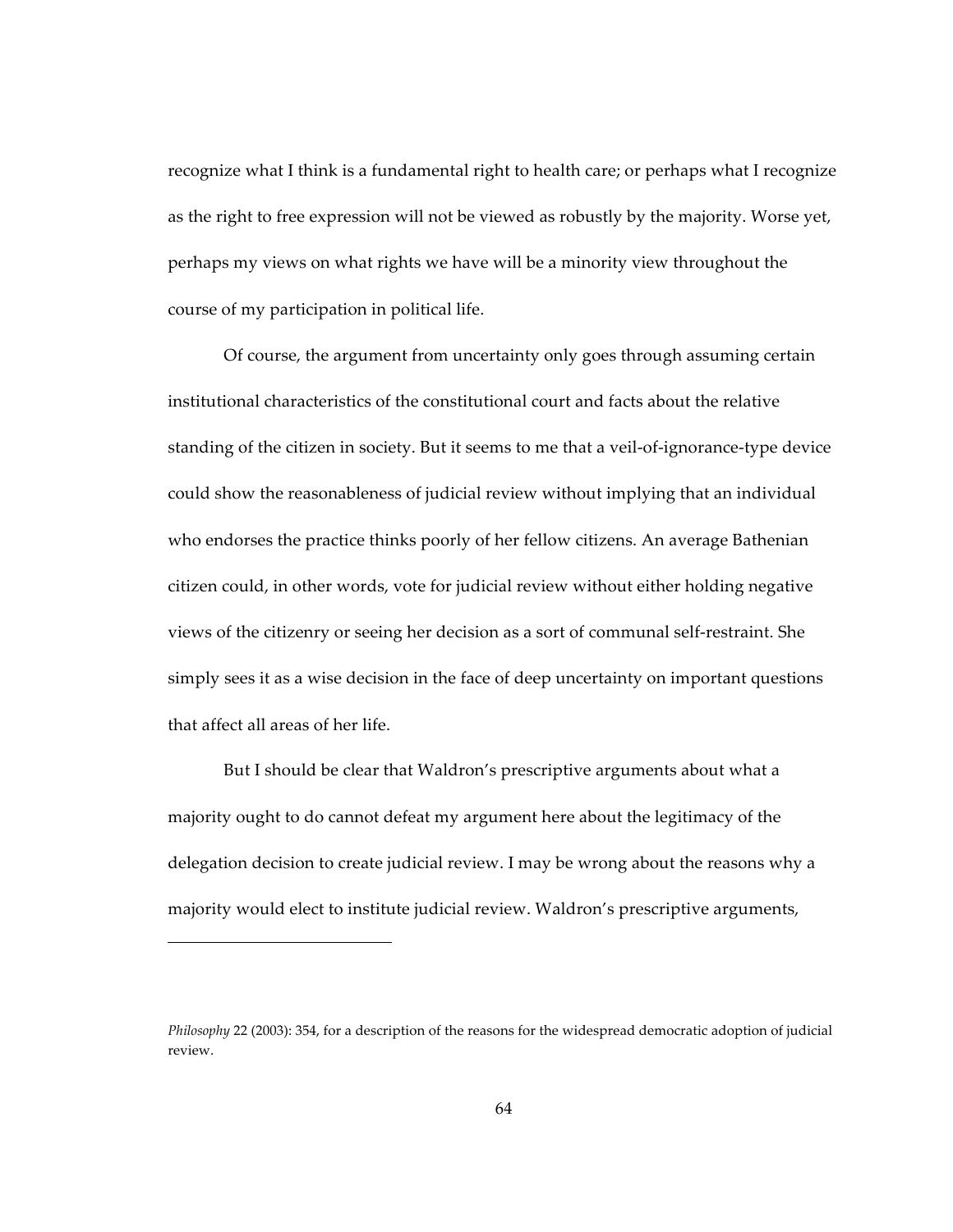though, are in principle no different than arguments that the majority should not raise the minimum wage or cut funding for education. There may be good and bad pragmatic, moral, and prudential reasons for the majority's decision. These are the kinds of reasons that Waldron has adduced so far against judicial review. But the majority can legitimately make the "wrong" decision—one that is unwise, impractical, or inefficient on minimum wage, education funding, or even on judicial review. And the proceduralist account of legitimacy provides no fodder to the critic of these decisions. So long as they are procedurally legitimate, their foolishness is no reason to discard them.

Waldron's deeper argument against judicial review—that it is undemocratic—is not nearly as fleshed out as his prior two critiques. For the most part, Waldron simply restates the problem this essay seeks to answer: if a majority can elect a dictator and we still see that decision as undemocratic, then we cannot just assume that when a majority chooses judicial review it is automatically democratic.<sup>22</sup> But this is less an argument against the democratic character of judicial review than a challenge to the proponent of judicial review to carry her burden of showing its legitimacy. This, I think, the proponent of judicial review can do full well. And in doing so she can reveal what it is about the election of a dictator that defeats its claim to democratic legitimacy.

<sup>&</sup>lt;sup>22</sup> See Waldron, Law and Disagreement, 255.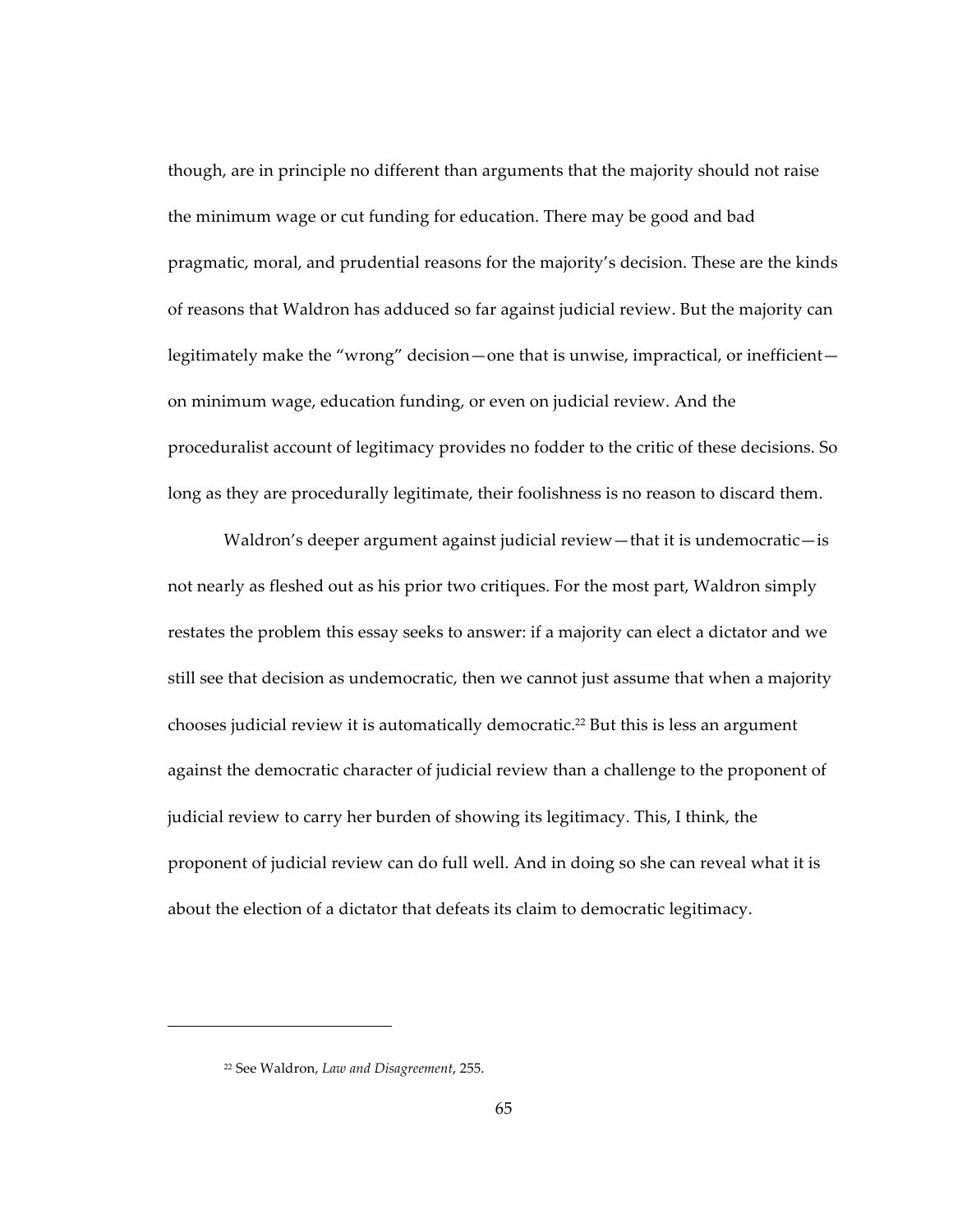But Waldron is right that proponents of judicial review cannot simply point out that a majority voted for the institution and then rest her case. For this kind of facile rejoinder would legitimate the democratic suicide that we are worried about avoiding. Majority vote may give us reasons for allowing an elected dictator, but an elected dictator remains a dictator. As Waldron says, "my arguments entail that if the people want a regime of constitutional rights, then that is what they should have: democracy requires that."<sup>23</sup> "But," Waldron continues, "we must not confuse the *reason for carrying out a proposal with the <i>character of the proposal* itself. If the people wanted to experiment with dictatorship, principles of democracy might give us a reason to allow them to do so. But it would not follow that dictatorship is democratic."<sup>24</sup> I think Waldron is right on this score: *merely* because a democratic majority makes some decision does not allow us to conclude that the decision is democratic.

But there is a danger that once Waldron draws this distinction between "the reason for carrying out a proposal" and "the character of the proposal itself," he opens himself up to difficult challenges from the instrumentalist. After all, the instrumentalist evaluates democratic decision-making based on the "character of the proposal" that the majority adopts, not on the "reason for carrying out a proposal." In other words, Waldron's distinction is what the instrumentalist has been at pains to show the whole

<sup>&</sup>lt;sup>23</sup> Waldron, "A Right-Based Critique of Constitutional Rights." 46.

<sup>&</sup>lt;sup>24</sup> *Id.* (emphases added).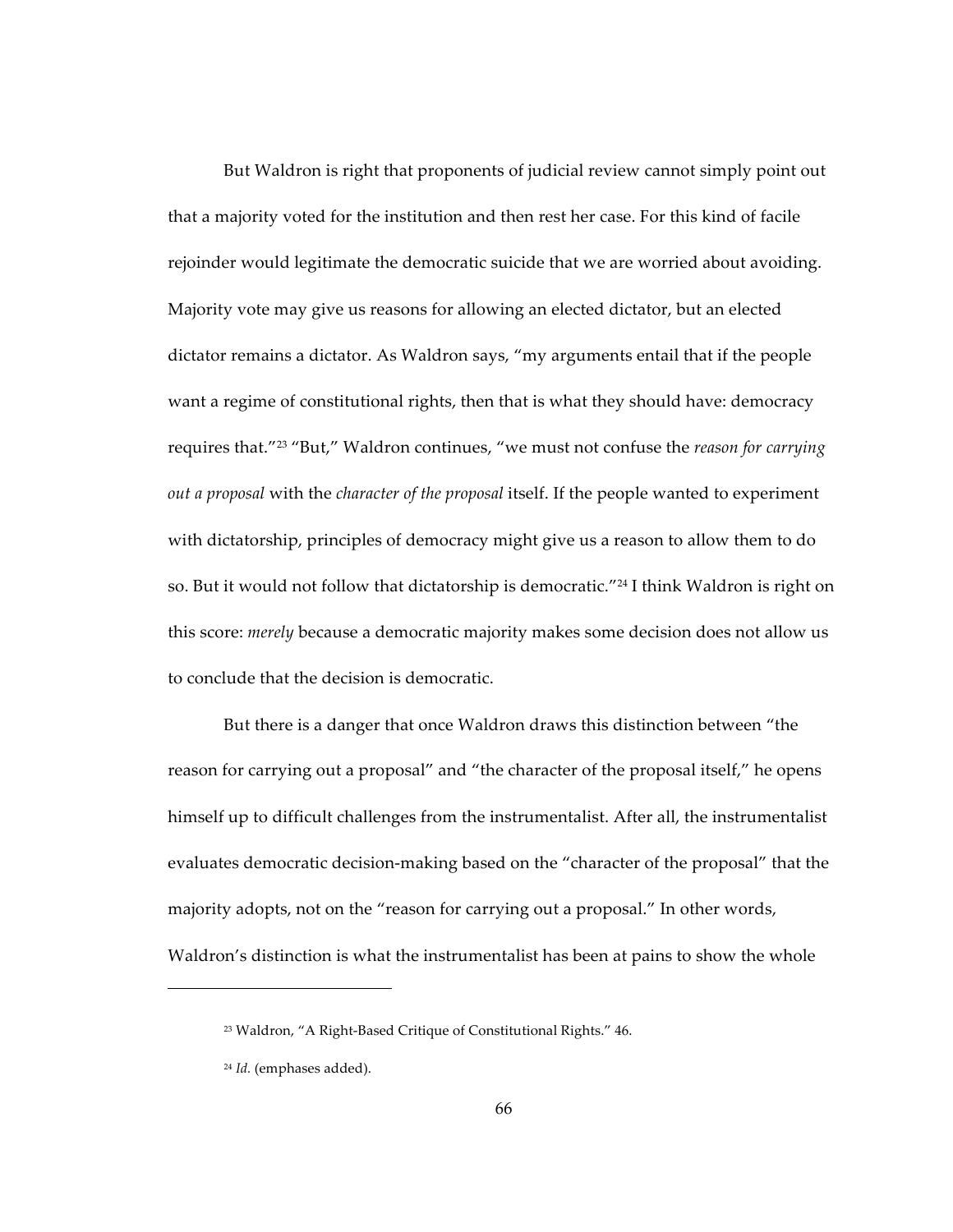time: majority decisions to undermine fundamental rights, oppress minority interests, silence opposition, or even elect a dictator are problematic precisely because they make society *less democratic*. That Waldron could accept this possibility but nonetheless hold that the majority's vote was a conclusive "reason for carrying out" the decision is odd. This is where I think failure to attend to the differences between substantive decisions and process-altering decisions is important. The proceduralist can critique the latter without having to explain how or why we could have *conclusive* reasons to let a democracy commit suicide.

Yet Waldron has a response.<sup>25</sup> He invites us to think of the question of constitutional design made by a group of individuals contemplating how to structure their social life together.<sup>26</sup> They can choose whatever form of government they want: monarchy, oligarchy, democracy, or some admixture. We aren't bound, Waldron points out, to say that just because the people came together and voted for governmental system X that that system is therefore a democracy. And he's right—that assertion would be absurd. But the question about whether some institutional change to society once we have a democratic form of government makes the society more or less

<sup>&</sup>lt;sup>25</sup> He argues that "concerns about the democratic or non-democratic character of a political procedure do not evaporate when the procedure in question is being used to address an issue about the nature of democracy." Waldron, "Judicial Review and the Conditions of Democracy," *Journal of Political* Philosophy 6 (1998): 345.

<sup>&</sup>lt;sup>26</sup> Waldron, Law and Disagreement, 255-56.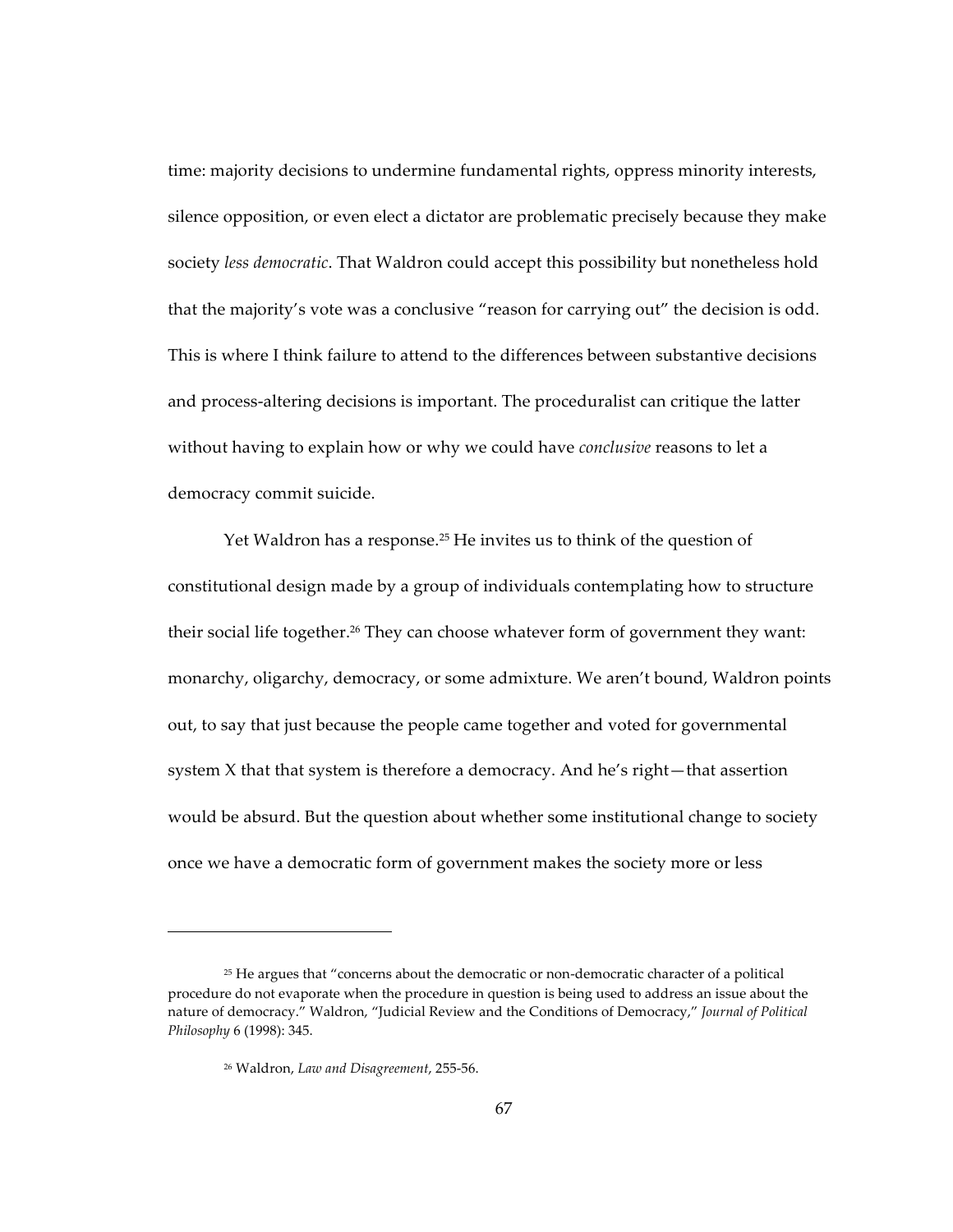democratic is a different kind of question.<sup>27</sup> Indeed, the proceduralist account would be nonsense if we had to analyze every decision to see whether it made society more or less democratic before we called it legitimate. I don't take Waldron to mean that all decisions that make society less democratic are illegitimate.<sup>28</sup> But he does, nonetheless, assert that judicial review is illegitimate (not *just* undemocratic). The argument that it is illegitimate, however, seems to draw Waldron back to the notion that it is undemocratic. Without this false equivalence, he has no independent arguments for its illegitimacy.

In this essay, I do not explicitly attempt to defend the democratic credentials of judicial review. Countless others have ably undertaken that task.<sup>29</sup> What the three

<sup>&</sup>lt;sup>27</sup> My framework attempts to implement the proposal Waldron claims will distinguish democratic from undemocratic characters: "The distinction between a democratic method of constitutional choice and the democratic character of the constitution that is clearest when we can point to a founding moment in the life of a political society (a moment of constitutional choice) and distinguish between the decisionprocedures used at that moment and the decision-procedures which, at that moment, it was decided to employ in all subsequent political decision-making." Id. at 256.

<sup>&</sup>lt;sup>28</sup> Though he does get remarkably close to arguing this in *Law and Disagreement*, at 264: "[T]o the extent that they invest the judiciary with an overriding power of judgement as to how something as basic as equal protection is to be understood, allowing that judgement to override the judgement of the people or their representatives on this very issue, it is undeniable that (in terms of the Aristotelian taxonomy) they have set up what would traditionally be described as a non-democratic arrangement." To me, it seems strange to think that Aristotle would classify not just regimes but also the individual decisions they make. This again seems to be the kind of case-by-case inquiry that proceduralists think it necessary to avoid.

<sup>&</sup>lt;sup>29</sup> Though he later couches it in terms of pre-commitment, Freeman offers a strong defense of the democratic credentials of judicial review:

<sup>{</sup>Judicial review] is among the procedural devices that free and equal sovereign persons might rationally agree to and impose, in light of their general knowledge of social conditions, as a constraint upon majority legislative processes, to protect the equal basic rights that constitute democratic sovereignty. Judicial review limits the extent of the exercise of equal rights of political participation through ordinary legislative procedures. Its purpose is to enforce the substantive constraints on legislation that have been taken off the legislative itinerary. Since it invokes a non-legislative means to do this, it may well be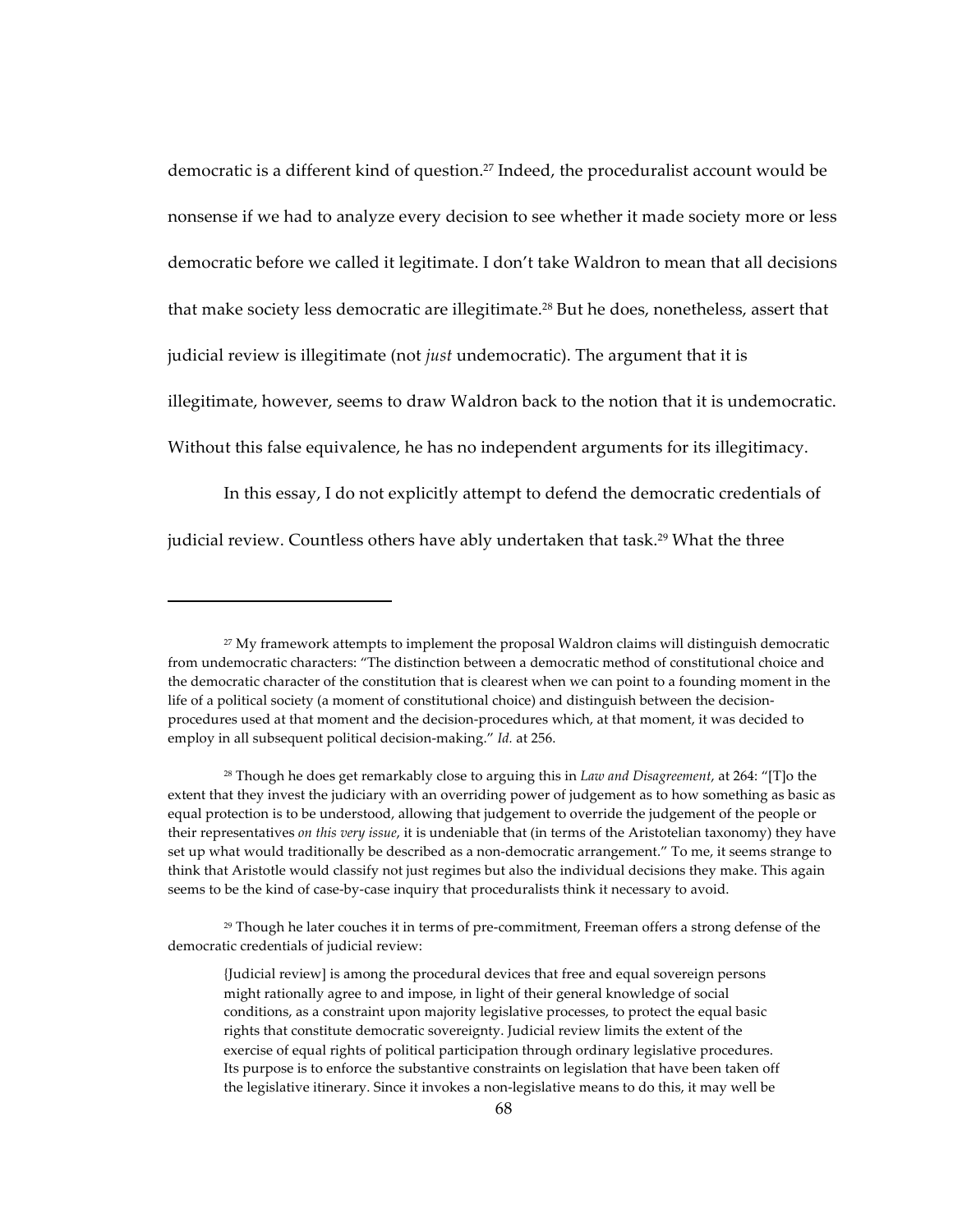conditions of delegation legitimacy attempt to show is that the decision to institute judicial review is *legitimate* in a democracy in the way that the majority decision to institute a dictator is not. My framework leaves substantive questions about the degree of "democratic" and "undemocratic" outcomes to the side.<sup>30</sup> I contend that we have procedural reasons to resist the election of a dictator. We don't just have to accept the decision and then argue that it is undemocratic despite its unquestioned authority. And, in contrast, we can't just call judicial review undemocratic and believe that that proves its illegitimacy.

This illustrates a deeper problem with Waldron's claim about democratic and undemocratic outcomes. For, under the typical proceduralist regime, "there is nothing intrinsically democratic about the outcomes of such decisions aside from the fact that they were produced by democratic procedures."<sup>31</sup> We cannot, that is, simply claim that

a constitutional measure of last resort. But this does not imply that it is undemocratic. For it is not a limitation upon equal sovereignty, but upon ordinary legislative power in the interest of protecting the equal rights of democratic sovereignty.

Freeman, "Constitutional Democracy and the Legitimacy of Judicial Review," 353.

<sup>&</sup>lt;sup>30</sup> Brettschneider recognizes that this categorization rests on outcome analysis. See Brettschneider, "Balancing Procedures and Outcomes Within Democratic Theory: Core Values and Judicial Review," Political Studies 53 (2005): 438.

<sup>&</sup>lt;sup>31</sup> Brettschneider, "Balancing Procedures and Outcomes Within Democratic Theory: Core Values and Judicial Review," 424; see also Brettschneider, "The Value Theory of Democracy," Politics, Philosophy & Economics 5 (2006): 259: "According to this 'pure procedural' definition of democracy, an outcome is rightly characterized as democratic only when it is the result of a legitimate democratic process."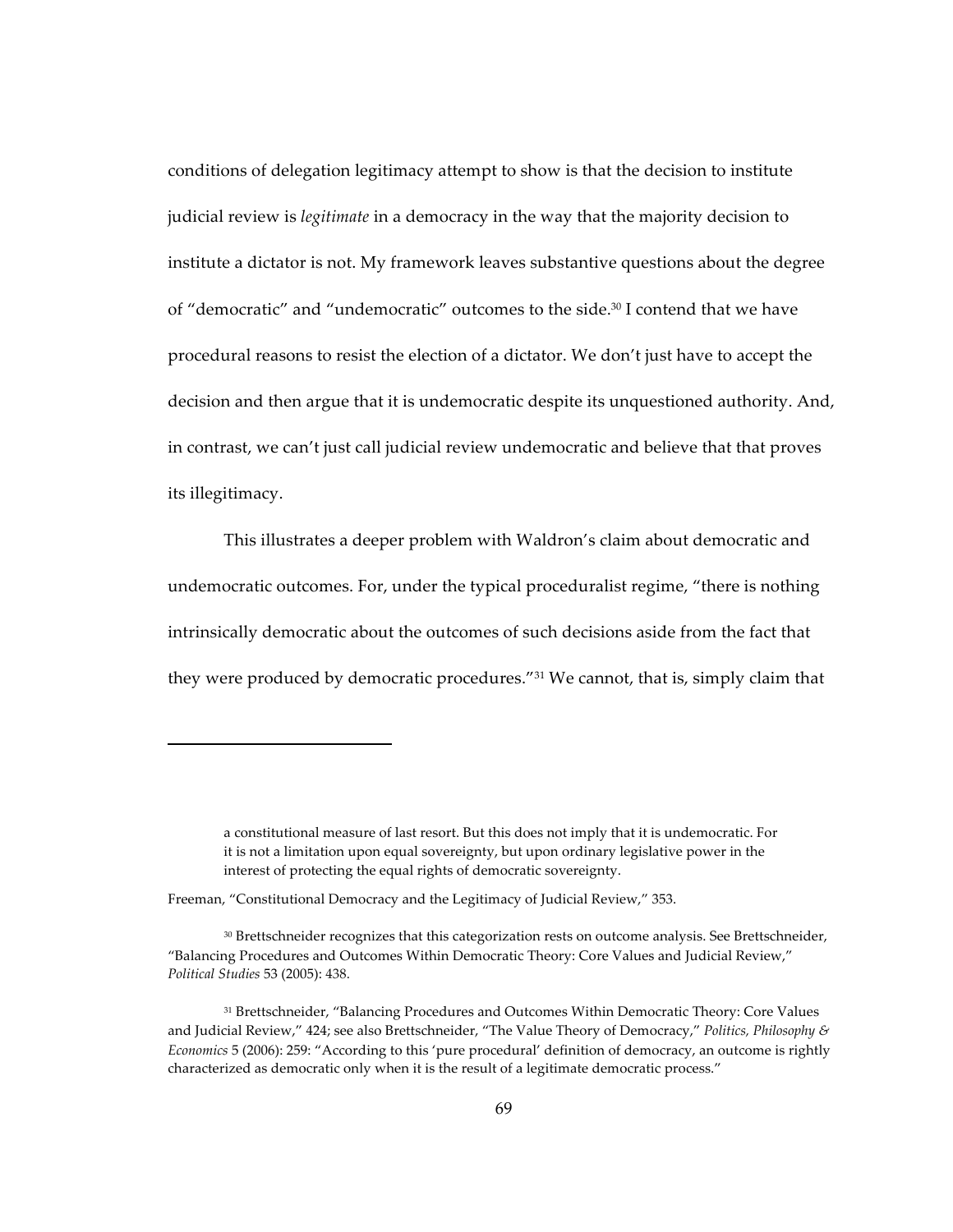an elected dictator (or judicial review) is "undemocratic" without either abandoning proceduralism or finding some fault in the procedures that authorized these decisions. The instrumentalist chooses the former route, and this essay chooses the latter. It is unclear where Waldron stands.

## **B. The Procedural Merits of Judicial Review**

We have seen that the Bathenian decision to create judicial review is not a blanket cessation of plenary power to the judiciary.<sup>32</sup> Rather, it is a circumscribed delegation decision that must satisfy three conditions in order to be legitimate.<sup>33</sup> In this section, I argue that Bathenian judicial review satisfies the three legitimacy conditions when the practice is suitably specified.<sup>34</sup> To be sure, the values I ascribe to judicial

<sup>&</sup>lt;sup>32</sup> For this reason, to speak of "judicial aristocracy" as alternative form of government to democracy is simply disingenuous.

<sup>33</sup> And, moreover, while the Bathenians could have good reasons to delegate this power to the judiciary, nothing in my account requires them to have good reasons to do so-just as nothing in the procedural account more broadly requires majorities to make decisions for good reasons.

<sup>&</sup>lt;sup>34</sup> A brief clarification between *justifications* for judicial review (of which this essay seeks to add) and *theories* of judicial review (of which this essay has nothing much to say) may be useful here. A justification for judicial review can be either be ad hoc or it can be theoretically motivated. An ad hoc justification would argue directly that judicial review is legitimate—either for instrumental or procedural (or both) reasons. My argument here, however, was theoretically motivated by the framework for delegation legitimacy that I advanced. What both justifications have in common is that they set aside questions about what judges ought to do when they decide particular cases. The justifications seek to show that the institution simpliciter is legitimate. And although this has some implications for how judges decide cases, the restraints it imposes are minimal. Theories of judicial review take up the task of specifying what judges should do in particular cases. I have set aside this aspect of judicial review. My justification of judicial review is compatible with a wide variety of theories of judicial review: both originalism and living constitutionalism, process-based theories and Dworkin's "moral reading of the Constitution." Nothing in particular about interpretation is entailed by my proceduralist justification for judicial review. It is for this reason that I have said little about process-based theories of judicial review in particular or theories of constitutional interpretation in general. (Thus, for example, "the Constitution's openly substantive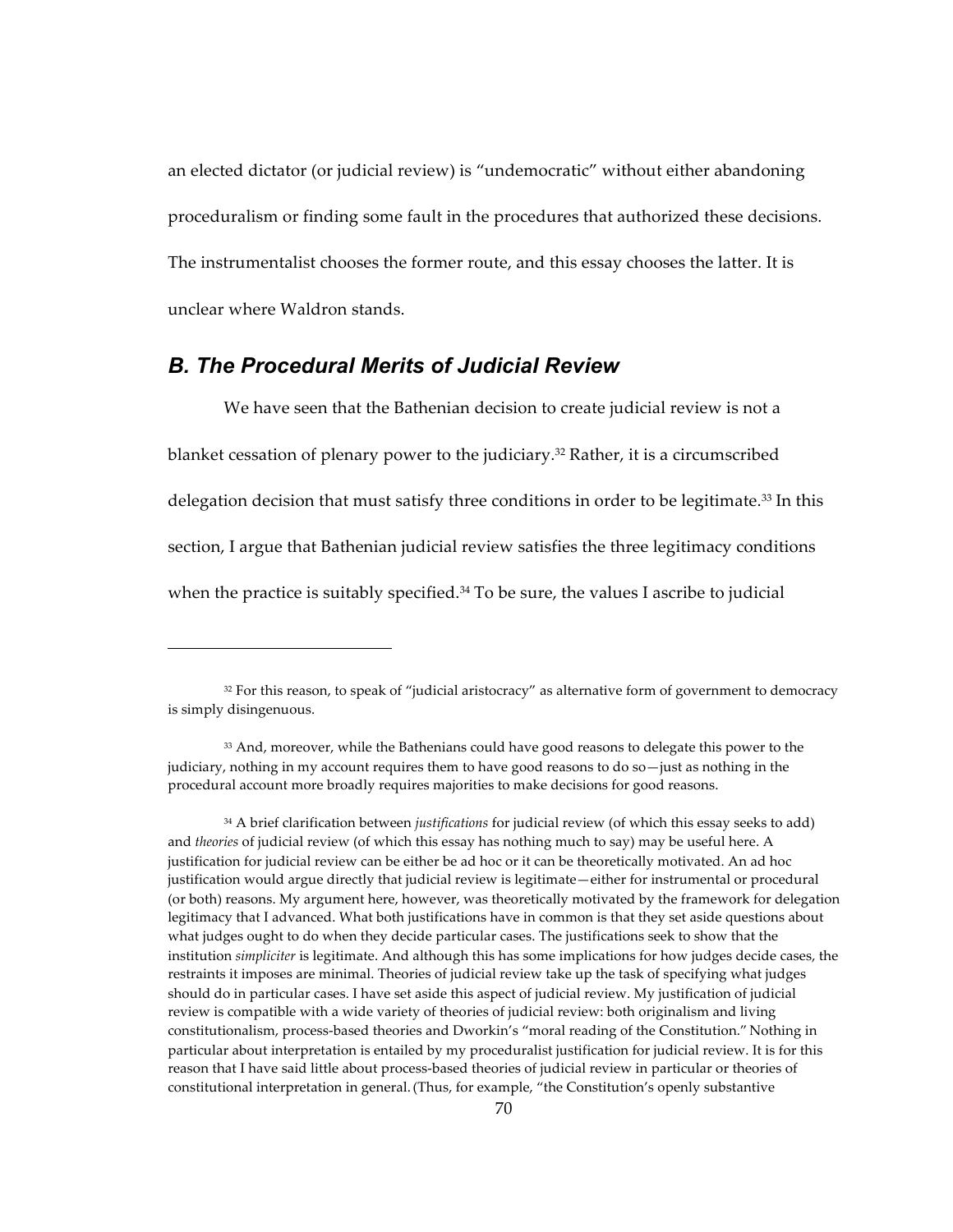review may seem to legitimate the practice only in utopian circumstances. But one of the purposes of illustrating how a legitimate institution would function perfectly is to allow us to compare it with actual institutions. It is beyond the scope of this essay to explore how much congruence there must be between actual institutions and the ideal Bathenian judiciary for the former to be legitimate. Still, the functioning of Bathen's constitutional court is a helpful normative tool, even if actual institutions do not always approximate this ideal.

## **1. Condition One: Are "Bill of Rights" Questions Delegable?**

The delegable issues condition means that it is only legitimate for the majority to delegate issues that are susceptible to decisions by nonmajoritarian procedures. In other words, there must be another procedure that is both fair and appropriate for determining answers to the questions delegated. It follows from my definition of delegable issues that we can never be fully sure that the first condition is satisfied until we have determined that the new procedure satisfies conditions two and three. Yet the principle/policy distinction can give us evidence that we are on the right track. In Part I, I employed this distinction to show how a judiciary deciding criminal trials could satisfy

commitments" are no problem for my procedural justification for judicial review. See Laurence H. Tribe, "The Puzzling Persistence of Process-Based Constitutional Theories," Yale Law Journal 89 (1980): 1065.) These theories are an undoubtedly important component of a comprehensive discussion of judicial review, but specifying the particular conception that is most reasonable is not necessary to legitimate the practice. It is enough that there is substantial breadth in which the Bathenian judges can choose their course.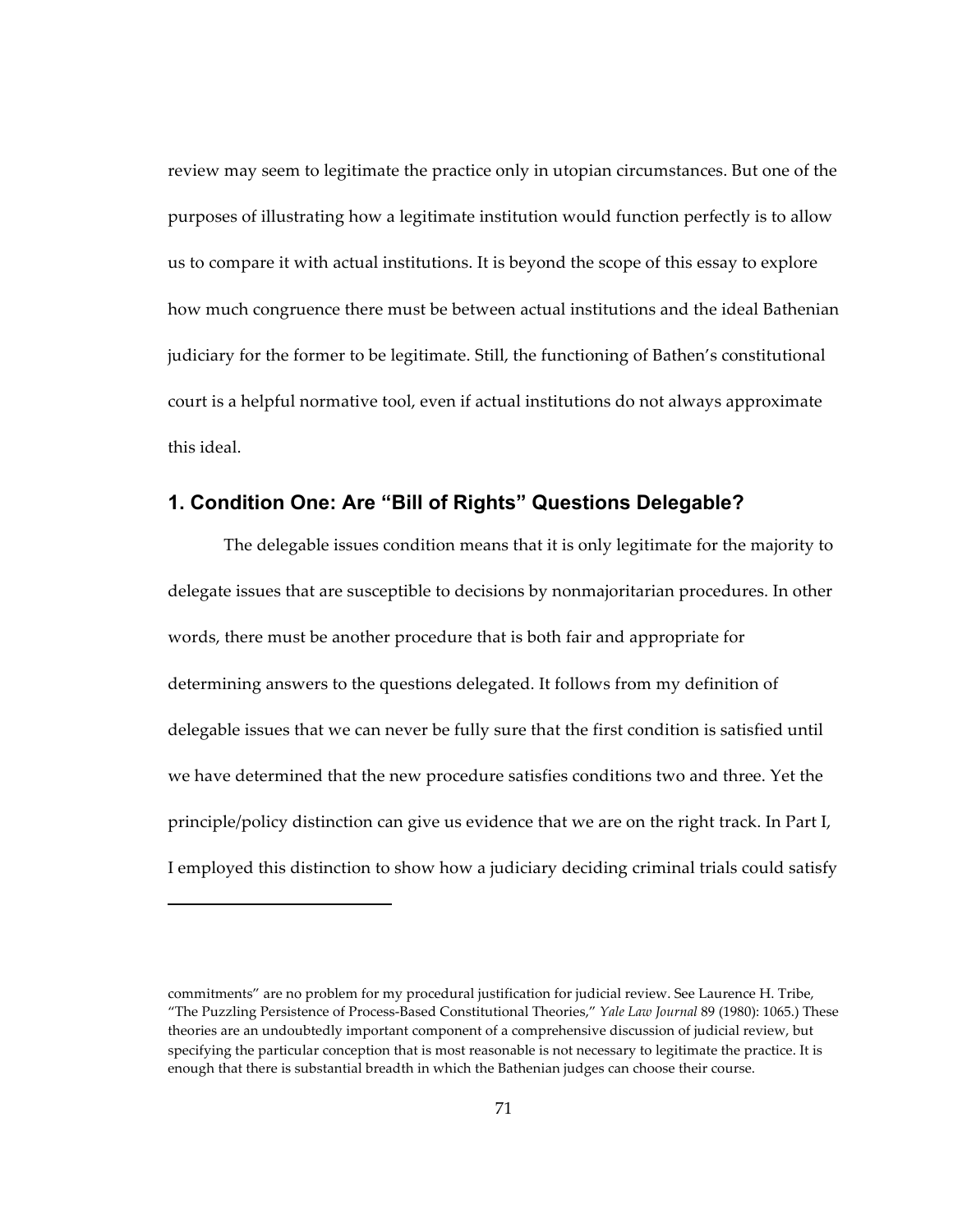this condition. Here, I return to that distinction to show why it would be permissible for the majority to delegate all questions of constitutional rights to an independent judiciary.

It seems to me that calling matters of constitutional rights "issues of principle" is fairly uncontroversial. If one accepts the distinction between issues of principle and issues of policy, there is no large leap to the conclusion that constitutional rights questions are questions of principle. But they are not simply equivalent to issues of principle; they are a (comparatively small) subset of issues of principle. A brief overview of the types of right questions confronting the state is useful to show the narrow and limited scope of Bathenian delegation. I previously noted the doubly limited nature of the delegation in passing; here I more specifically outline the kind of rights that get delegated—and how *these* rights are delegable under condition one. The suggestion in Part I that issues of principle are generally delegable ought to justify the even narrower and limited nature of Bathenian delegation.<sup>35</sup> Recall, however, that the policy/principle distinction is just a proxy for the analysis that takes shape fully in the analysis of

 $35$  That is, if issues of type X are generally delegable, then issue A, which is a subset of issues of type X, is even more clearly delegable, at least so long as issue A is not itself on the fringes of what qualifies X for delegability.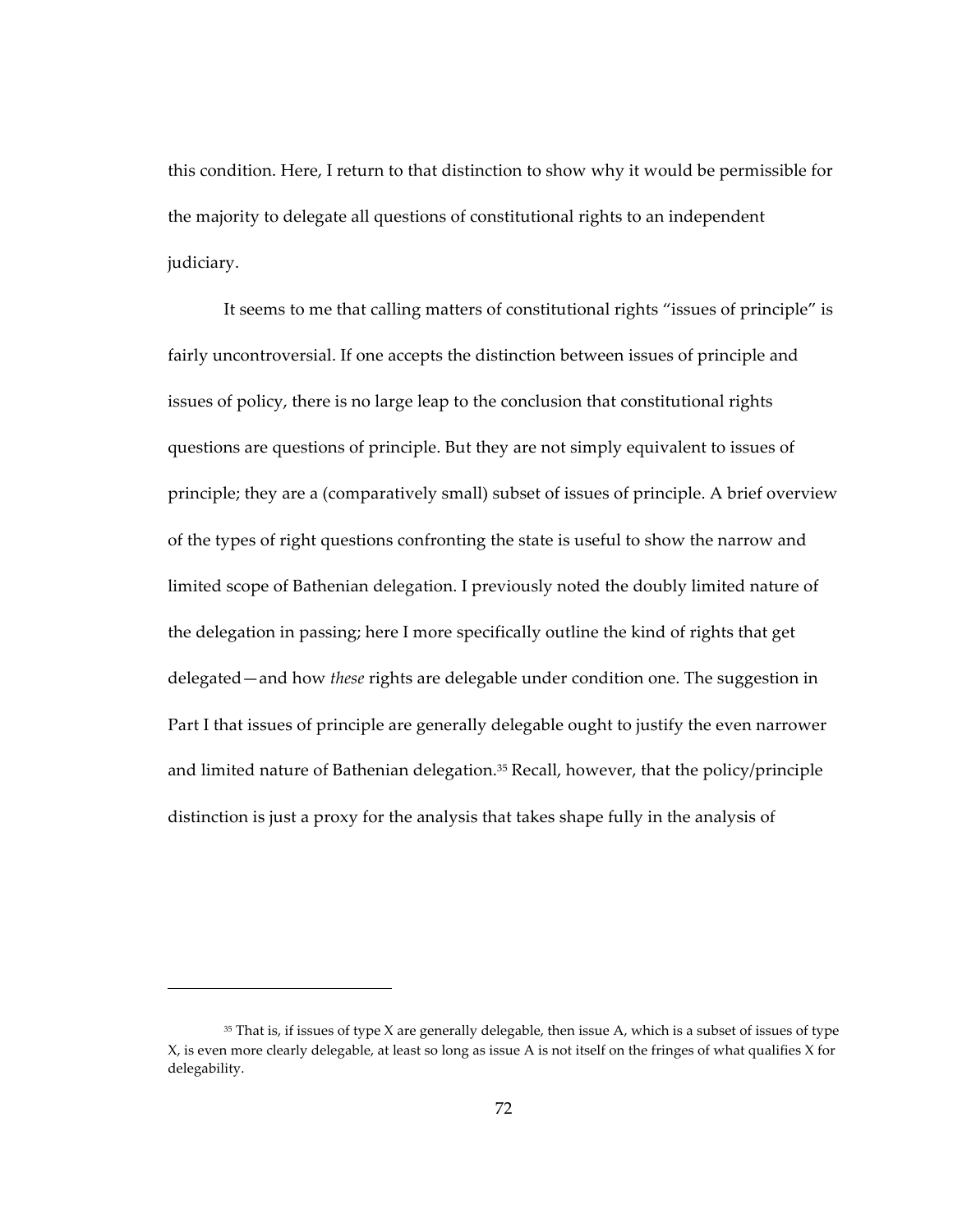conditions two and three. Here is it simply important that there is a discernible limit on what the delegated issues actually are.<sup>36</sup>

Though we often use the word "right" indiscriminately in the context of issues of principle, three types of rights questions are important in political decision-making: moral rights, legal rights, and constitutional rights.<sup>37</sup> A right-based theory often works from the premise that individual rights are the foundation of a normative account of social and political justice.<sup>38</sup> But the rights at the foundation are moral rights and the move from foundational moral rights to particular legal rights (and from legal rights to particular constitutional rights) is neither necessary nor inevitable. As I suggested above, it would be reasonable for a society to embrace fundamental moral rights and yet reject the notion of (a specific set of) legally enforceable rights.<sup>39</sup> And even conceding that moral rights must have legal protection, there is no necessary connection with legal

 $38$  *Id.* 

<sup>&</sup>lt;sup>36</sup> This limit is a common assumption shared with Waldron and can in practice be maintained by checks and balances. If there was no discernible limit, then judicial review would always devolve into dictatorship.

<sup>&</sup>lt;sup>37</sup> Questions such as what constitutes an individual right, what those rights do (e.g. trump other considerations), how they are grounded, which are basic and are derivative, are beyond the scope of this essay. Waldron notes the diversity of views here: "Different theories will identify different individual rights-to freedom, independence, dignity, etc.-as having fundamental and abiding importance, and they will regard a sense of that importance as a general basis for normativity within the theory." Waldron, "A Right-Based Critique of Constitutional Rights," 23. Openness to this kind of disagreement is one of the key features of proceduralism.

<sup>39</sup> I might have a moral right that you keep a promise you made to me, but there is nothing in the nature of the moral right that requires I also have a legal right to your performance of the promise.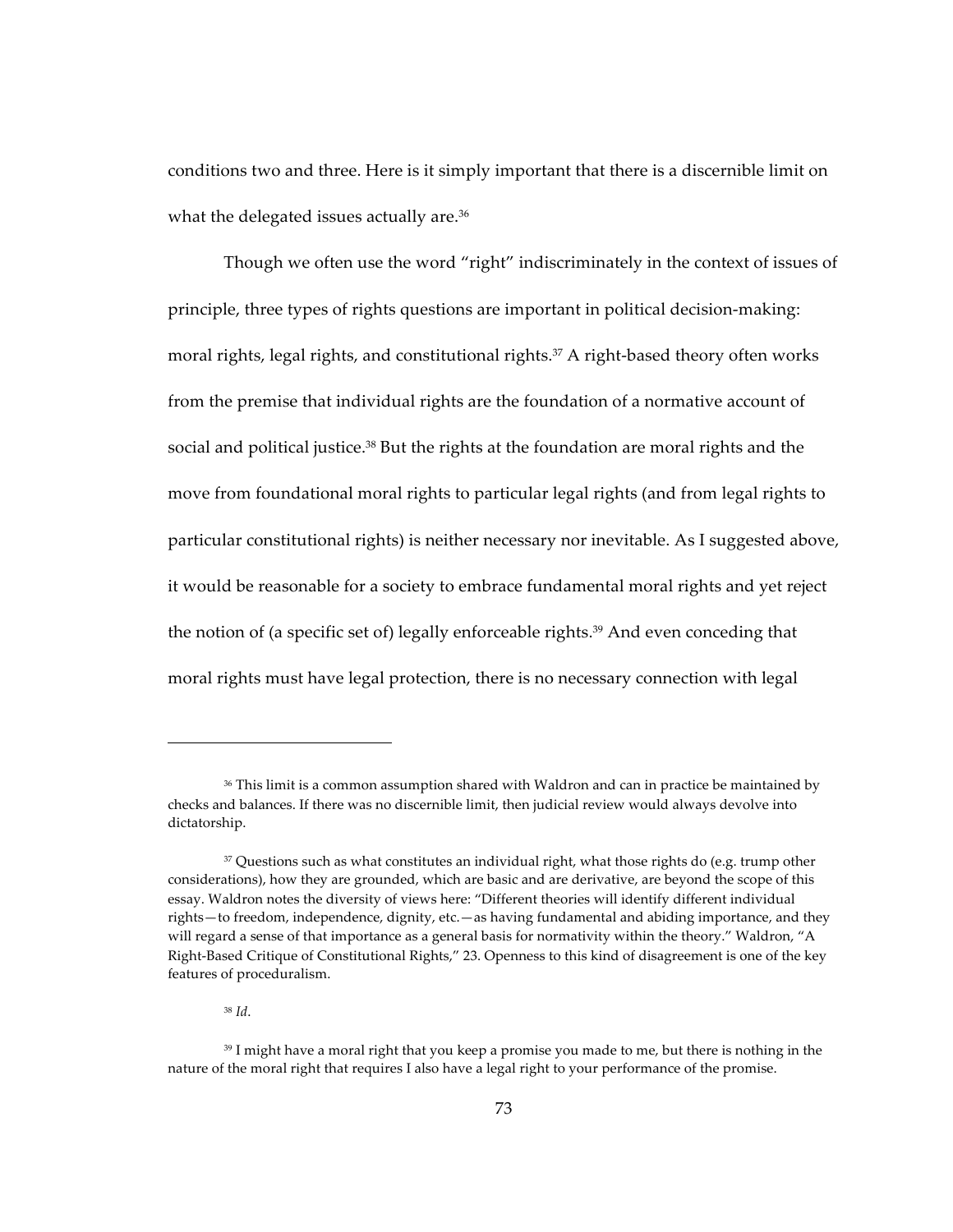rights: "There may be all sorts of ways in which [moral right] X may be secured legally for [citizen] P, without her having a legal right to it."<sup>40</sup> Thus, just because there are some issues of principle (e.g. moral rights) that a society might wish to protect, it is not necessary that the majority delegate decisions on these rights to an independent tribunal or provide citizens with tools to vindicate these rights themselves.

A society might, however, choose to create a set of definable legal rights that can be individually vindicated. A legal right is usually understood "to indicate the existence" of an articulated legal rule or principle entitling P to  $X$ ."<sup>41</sup> If P is entitled to  $X$ , then P does not need a majority to determine that she is entitled to X. Another procedure might just as well — or even better — secure  $P'$ s entitlement to X. Though there is nothing ineluctable about the move from moral rights to legal rights, the majority could properly conclude that nonmajoritarian procedures could more fairly or appropriately arbitrate disputes about legal rights. Nonetheless, these legal rights need not take the form of entrenched constitutional rights. Very likely only some legal rights will be enshrined in the Bathenian Bill of Rights.

The distinction between legal rights simplicter and constitutionally entrenched legal rights is often the result of important social and moral considerations. There are some legal rights that we want individuals to possess against the arbitrary whim of

 $40$  *Id.* at 24.

 $41$  *Id.*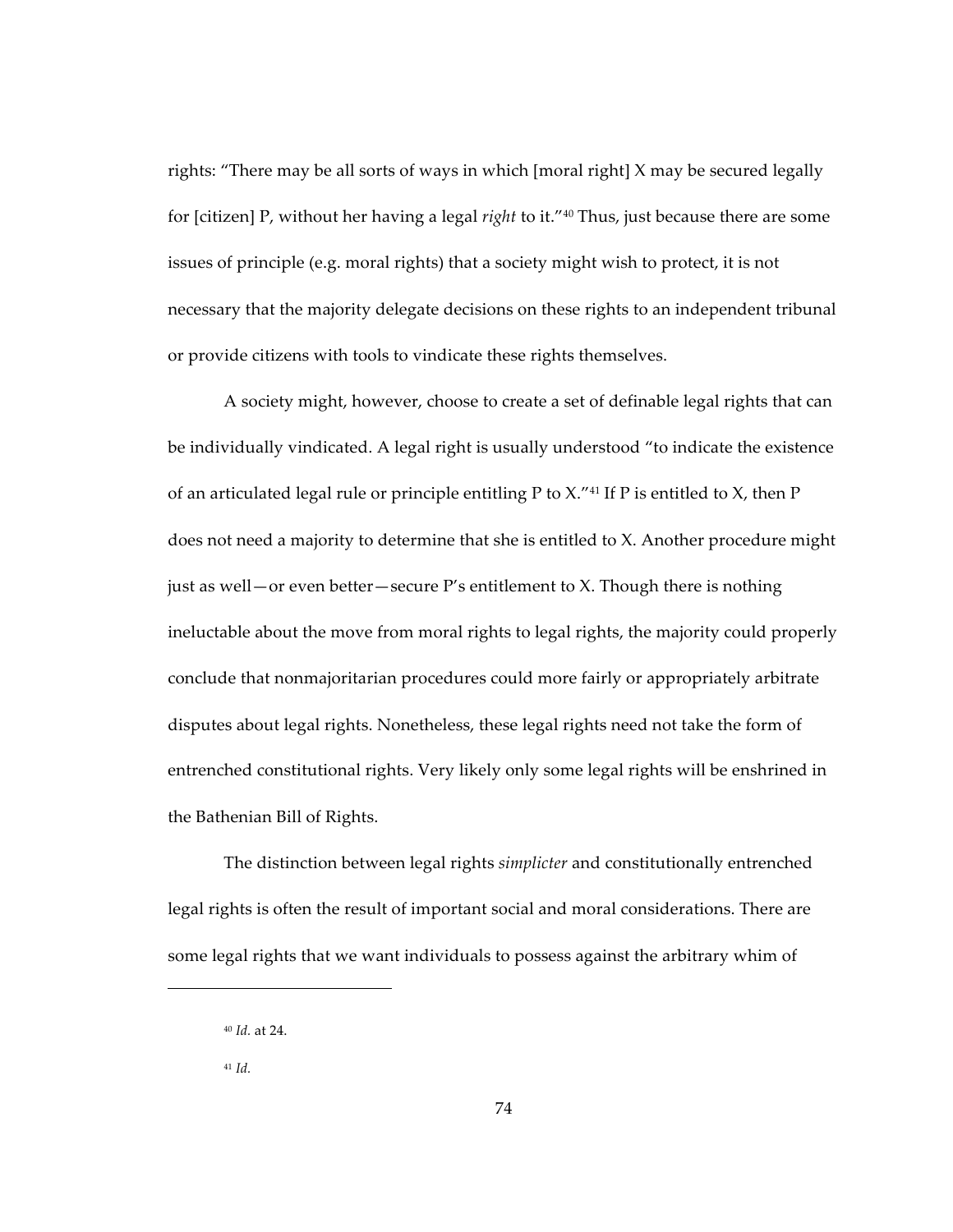official discretion, but not against the collective force of majority opinion. For example, I may have a legal right to information about what the government is doing on certain matters. If so, individual officials cannot legally deny me that right. And I can use legal procedure to enforce this right. But the majority may well decide tomorrow that this right to information (or to a certain class of information) and its accompanying legal regime are too costly to maintain. A simple majority can abolish my claim-right to provision of information—at least so long as this claim-right remains a mere legal, and not yet constitutional, right.

However, "[w]hen a principle is entrenched in a constitutional document, the claim-right (to liberty or provision) that it lays down is compounded with an immunity against legislative change."<sup>42</sup> Thus a constitutional right is not only a claim-right to liberty or provision (as all ordinary legal rights are); it is the further right to disable the majority from abolishing the claim-right. Thus we can now say what the Bathenian majority delegates to the constitutional court: authority to decide all constitutional rights disputes, where constitutional rights are defined as legal claim-rights to liberty or provision that also carry along with them the right to disable the assembly from altering or abolishing the right. I have addressed the reasons *why* the Bathenians might do this for certain rights in Part II.A *supra*, but the important point here is the dual nature of a

<sup>&</sup>lt;sup>42</sup> *Id.* at 27.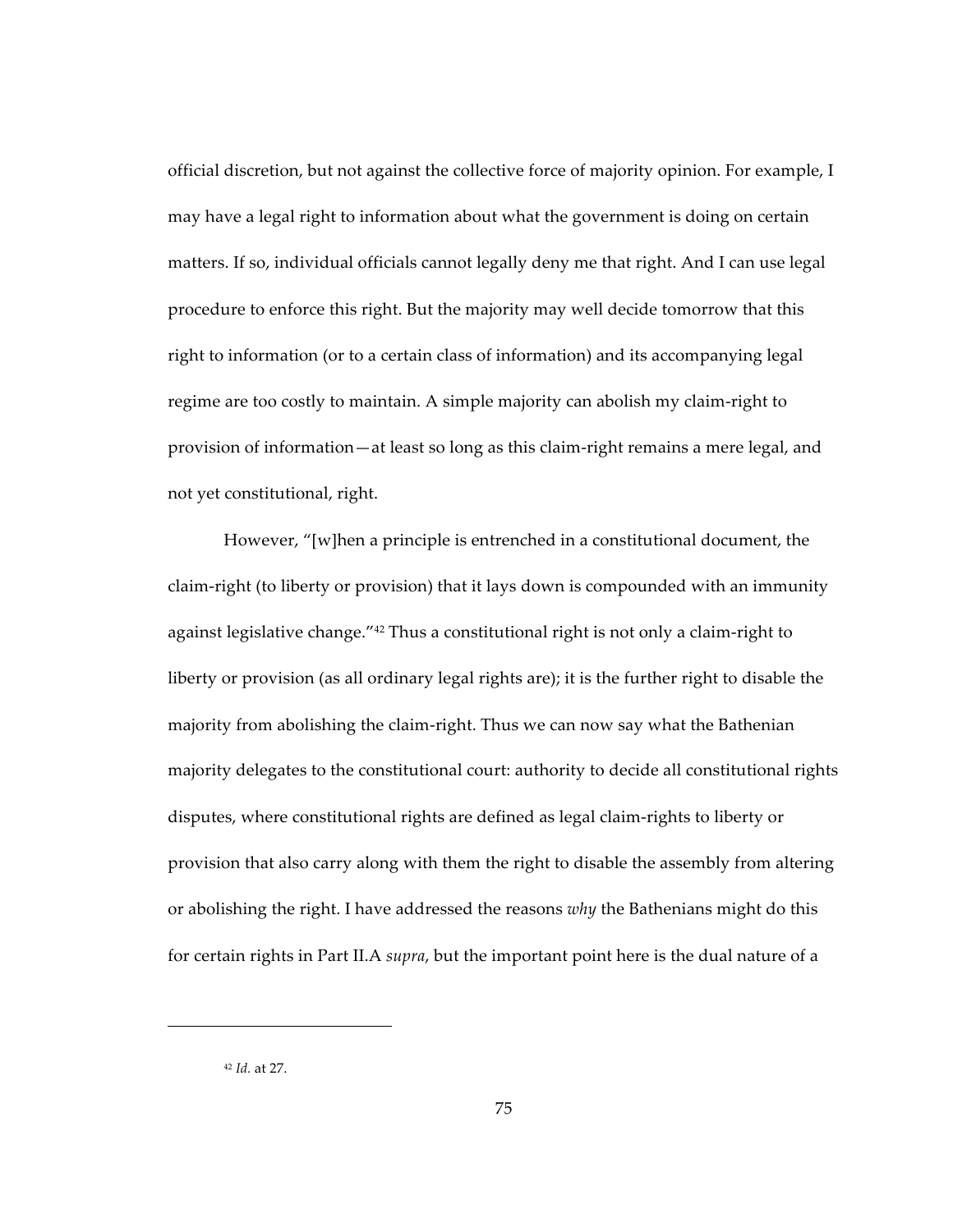constitutional right. There is bound to be a very limited number of rights, and a concomitantly limited sphere of operation, for the constitutional court of Bathens. An unfounded fear that the judiciary might slowly accrete unchecked power to itself through liberal interpretation is no more an argument against the institution than the fact that militaries may at any time stage a coup d'état is a definitive argument against standing armies.<sup>43</sup>

In this section, I have turned Waldron's argument against constitutional rights on its head.<sup>44</sup> He argues that the leap from moral rights to legal rights to constitutional rights is not a necessary leap for those committed to moral rights. They could get off the train before the introduction of legal rights or before the introduction of constitutional rights and still be properly called "right-based" theorists. I have not quibbled with this argument, but merely used Waldron's taxonomy to show that the move from moral to legal to constitutional rights mitigates the concern with Bathenian delegation. The Bathenians are not asking the judiciary to decide all questions about moral rights or legal rights. They are only ceding authority for one small subset of rights: constitutional rights. And while Waldron is right that this evolution was not necessary, he has done nothing to show that, regardless of the procedures employed by the constitutional court, it is illegitimate. Thus, the Bathenian decision to create and define constitutional rights,

<sup>&</sup>lt;sup>43</sup> See also *supra* note 5.

<sup>&</sup>lt;sup>44</sup> Waldron, "A Right-Based Critique of Constitutional Rights," 23ff.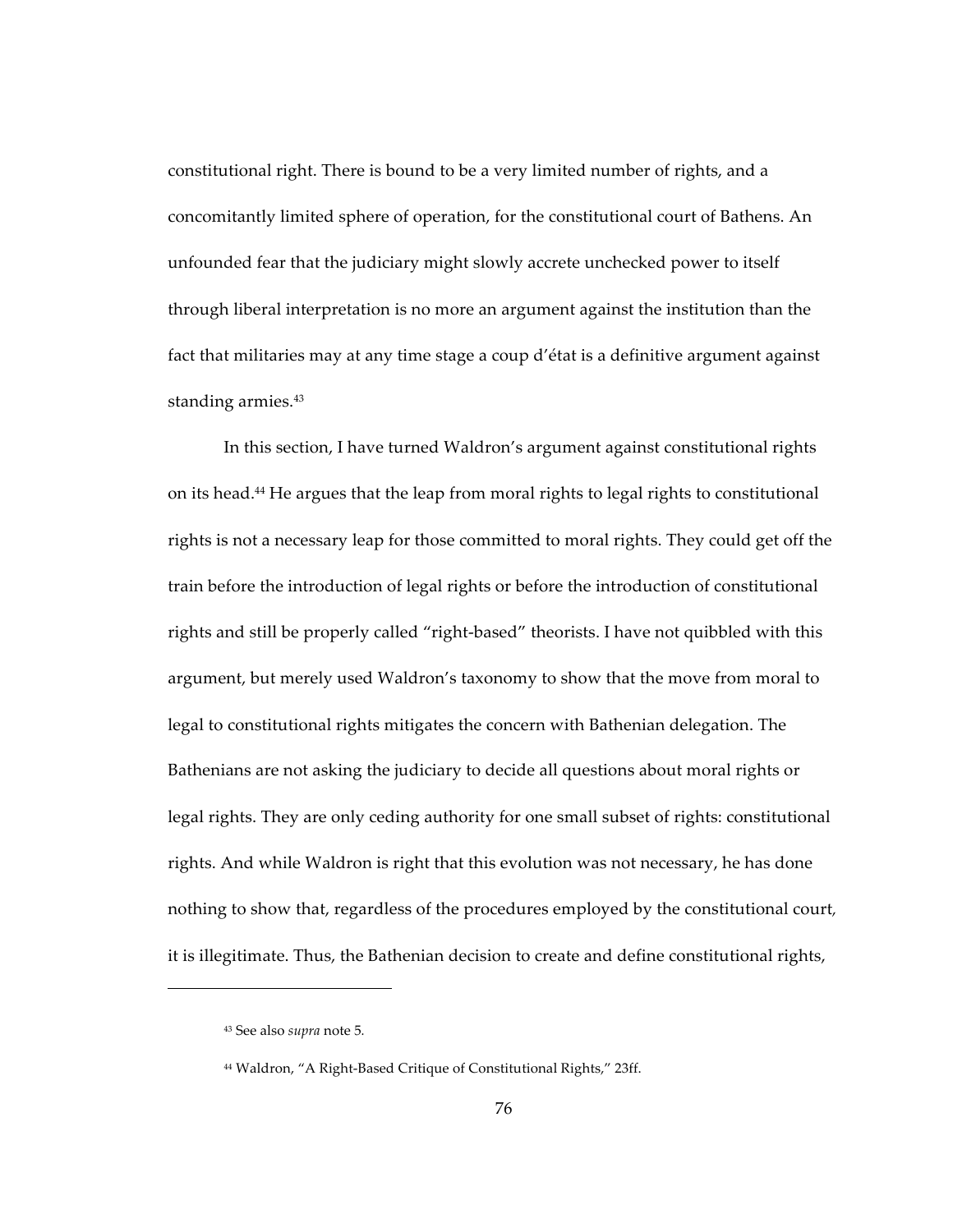and then delegate these issues to the judiciary, is not defeated by condition one.<sup>45</sup> So long as the judiciary satisfies conditions two and three in the procedures it employs, condition one will be conclusively satisfied.

## **2. Condition Two: Is Judicial Review Fair?**

!!!!!!!!!!!!!!!!!!!!!!!!!!!!!!!!!!!!!!!!!!!!!!!!!!!!!!

The fairness condition requires that the new procedure to which the delegable issues are delegated be a fair one. This might be satisfied, for instance, if the judiciary used a coin flip to decide its cases. But a more robust and realistic account of judicial review will help show not only how it can be fair, but also pave the way for a showing that it is also appropriate (i.e., that it satisfies the condition imposed by the correspondence constraint). I do so by drawing on two values of majority vote neutrality and anonymity—that are thought central to its fairness and show how they can be exemplified by judicial review.<sup>46</sup>

Before giving this argument, however, I should clarify the role of this argument in my defense of judicial review. In this section, I need only show that judicial review is a *fair* procedure for deciding an outcome on a question of constitutional rights. This, we

<sup>&</sup>lt;sup>45</sup> Recall that while condition one cannot be conclusively satisfied until conditions two and three are, it can end the inquiry if the delegated issues are per se nondelegable for some reason.

<sup>&</sup>lt;sup>46</sup> I take issue here with Fallon's conflation of the fairness of procedures and the justness of outcomes: "The fairness of procedures depends crucially on the ends that they seek to accomplish. If judicial review promotes morally better outcomes than would exclusive legislative definitions of disputed rights, then reliance on judicial review is not unfair, nor does it, as Waldron maintains, necessarily lack 'legitimacy.'" Fallon, "The Core of an Uneasy Case for Judicial Review," 1699.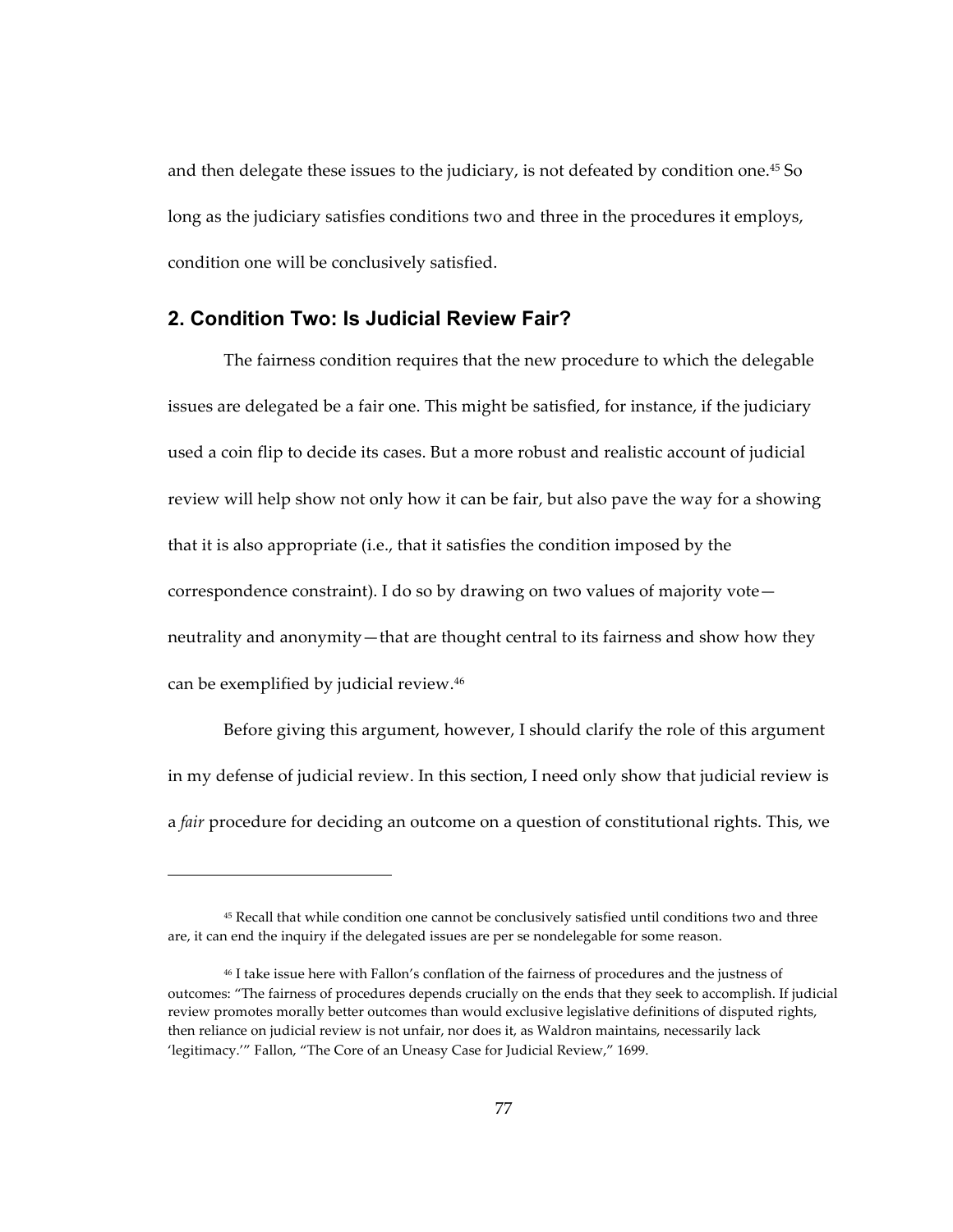have seen, is a rather low threshold. Multiple, competing procedures are fair (e.g. lottery, coin flip, etc.) and fairness alone is too a thin a concept to rest democratic legitimacy on. Yet fairness is still necessary for legitimacy. Rather than simply make a thin argument from intuition that judicial review satisfies our considered notion of fairness, I make the stronger claim that it exemplifies (several of) the values of procedural fairness that majority vote does. If this stronger claim fails, the argument that judicial review is still "fair" in the way that a coin flip or lottery draw is fair would suffice to satisfy condition two.

Four procedural values are commonly thought to provide the core of the case for the procedural fairness of majority vote:  $(1)$  decisiveness,  $(2)$  anonymity,  $(3)$  neutrality, and (4) positive responsiveness.<sup>47</sup> Decisiveness refers to the ability of the procedure to pick a determinate outcome. Anonymity means that the procedure produces the same outcome if two participants trade preferences—the procedure is blind to *who* holds which preference. Neutrality is the reverse: if the preferences trade places the outcome is the same—the procedure does not favor one outcome over any other. Finally, positive responsiveness means that the if two outcomes are tied and one person changes in favor of A while the rest of the voters' preferences remain unchanged, A will be chosen. May's theorem has shown that majority vote uniquely satisfies these four criteria in a choice

<sup>&</sup>lt;sup>47</sup> See Kenneth O. May, "A Set of Independent Necessary and Sufficient Conditions for Simple Majority Decision," *Econometrica* 20 (1952).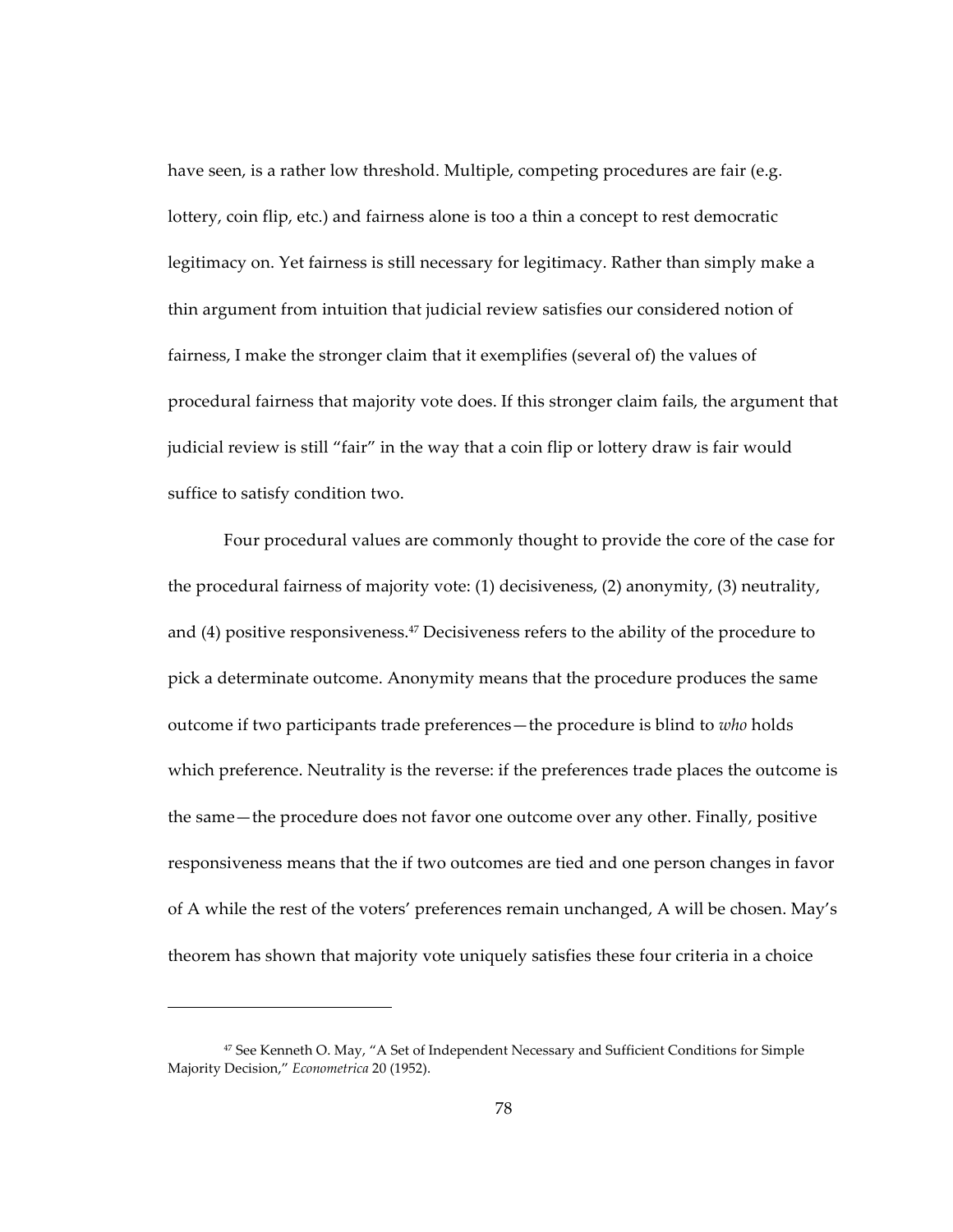over two alternatives.<sup>48</sup> But Bathenian judicial review can, I argue, exemplify traits of both neutrality and anonymity that are central components of procedural fairness.<sup>49</sup>

There are two ways to characterize neutrality as a procedural value. What we might call thin, or formal, neutrality merely mandates that the procedure itself evince no bias toward one or another outcome. Christopher Peters offers an illustration of how formal this concept of thin neutrality is: "Suppose the rule in the applicable jurisdiction is that verdicts in civil cases must be unanimous. This procedure  $-a$  form of minority rule, as it gives disproportionate power to a small number of holdouts—also is 'neutral as between the contested outcomes' in the sense that it does not incorporate some inherent preference for one verdict over the other."<sup>50</sup> But this thin concept is not what we value when we value the fact that a procedure is neutral among outcomes.<sup>51</sup> Imagine, for example, a democracy that required unanimous decisions to enact legislation. We would not normally, at least given widespread and ineradicable disagreement on the good, call

<sup>&</sup>lt;sup>48</sup> Peter sums of the force of May's work: "Kenneth O. May shows that majority rule is the only social decision rule that satisfies four minimal axioms. The work that these axioms do is to specify a fair democratic procedure." Peter, "Democratic Legitimacy and Proceduralist Social Epistemology," Politics, Philosophy & Economics 6 (2007): 333 (emphasis added).

<sup>&</sup>lt;sup>49</sup> I leave out decisiveness and positive responsiveness not because I think judicial review cannot account for them, but because I think they are weaker intrinsic fairness values than the other two.

<sup>&</sup>lt;sup>50</sup> Christopher J. Peters, A Matter of Dispute (New York: Oxford University Press, 2011), 124-25.

<sup>&</sup>lt;sup>51</sup> Though it could be a response to the assertion that super-majoritarian procedures should be used on constitutional courts for right-based questions.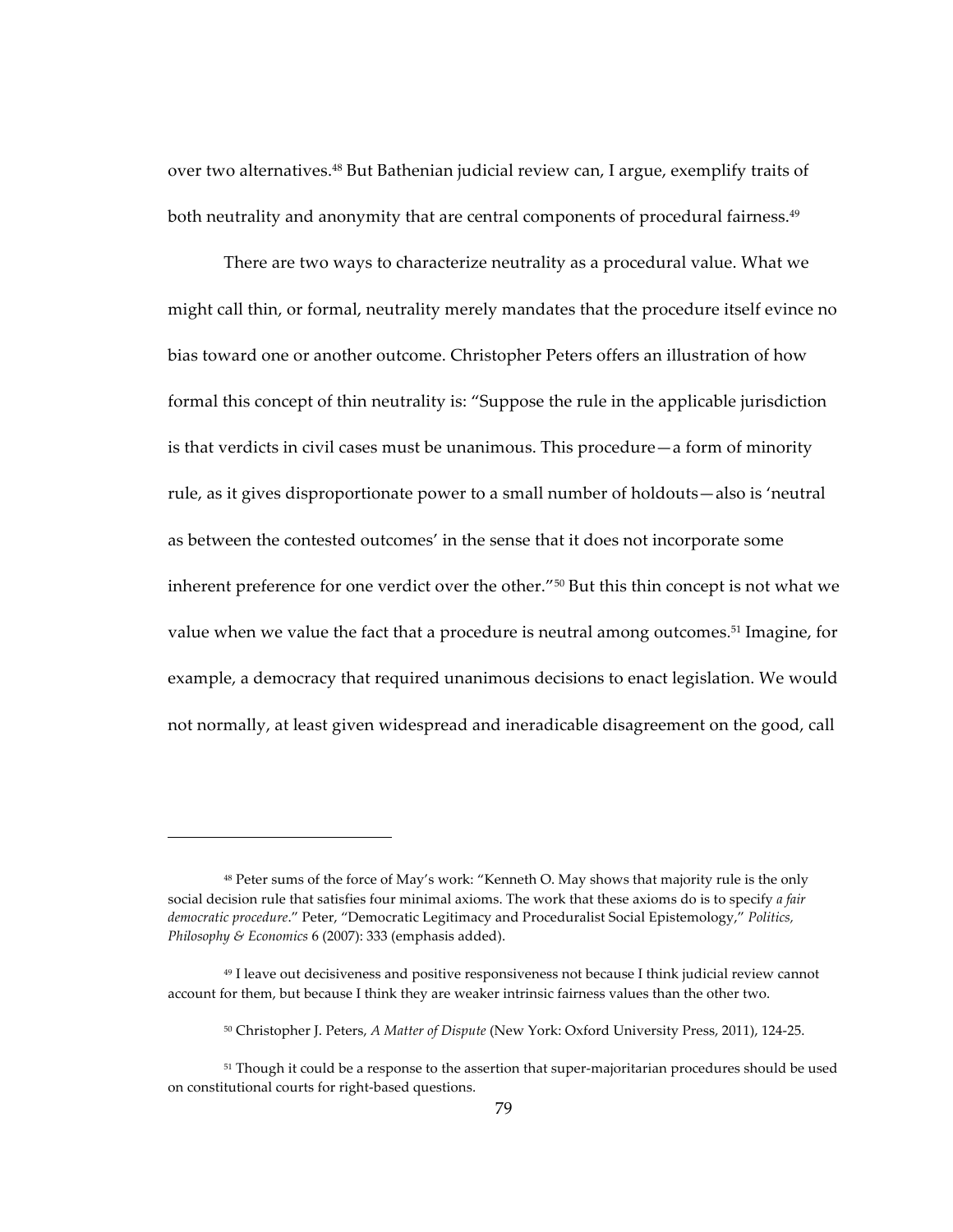that state a model of procedural fairness; this thin concept would justify minority rule as much as majority vote.

What we really value is thick neutrality. For a decision procedure to exhibit thick neutrality, the procedure must treat participants' views equally in some relevant respect. This equality will demand different things in different contexts.<sup>52</sup> It may require equal weight (in, say, the voting context), equal voice (in, say, a dispute resolution setting), or equal chance<sup>53</sup> (in, say, the lottery draw). The particular kind of equality that is necessary for thick neutrality requires attention to the context of the decision. Majority decision in the voting context is thickly neutral in this sense because it gives "each individual's view the greatest weight possible in this process compatible with an equal weight for the views of each of the others."<sup>54</sup> And in the United States, "[t]he idea that one group can be granted greater voting strength than another is hostile to the one man, one vote basis of

<sup>52</sup> This doesn't necessarily mean our notion of fairness varies; it could simply indicate that one aspect of fairness is sensitive to the context. And sensitivity to the context here seems more blunt than for the appropriateness that we think central to justify the use of a procedure in a given context. But to reiterate, even if we include appropriateness in a variable account of fairness, my account still can still succeed with the necessary changes.

 $53$  An equal chance is importantly different from an equal weight. If I live in Texas and you in live in Ohio, my vote may have as much *weight* as yours (it still gets counted once), but the *chance* that my vote will impact the presidential election is just about as close to zero as it gets.

<sup>54</sup> Jeremy Waldron, *The Dignity of Legislation* (Cambridge: Cambridge University Press, 1999), 137.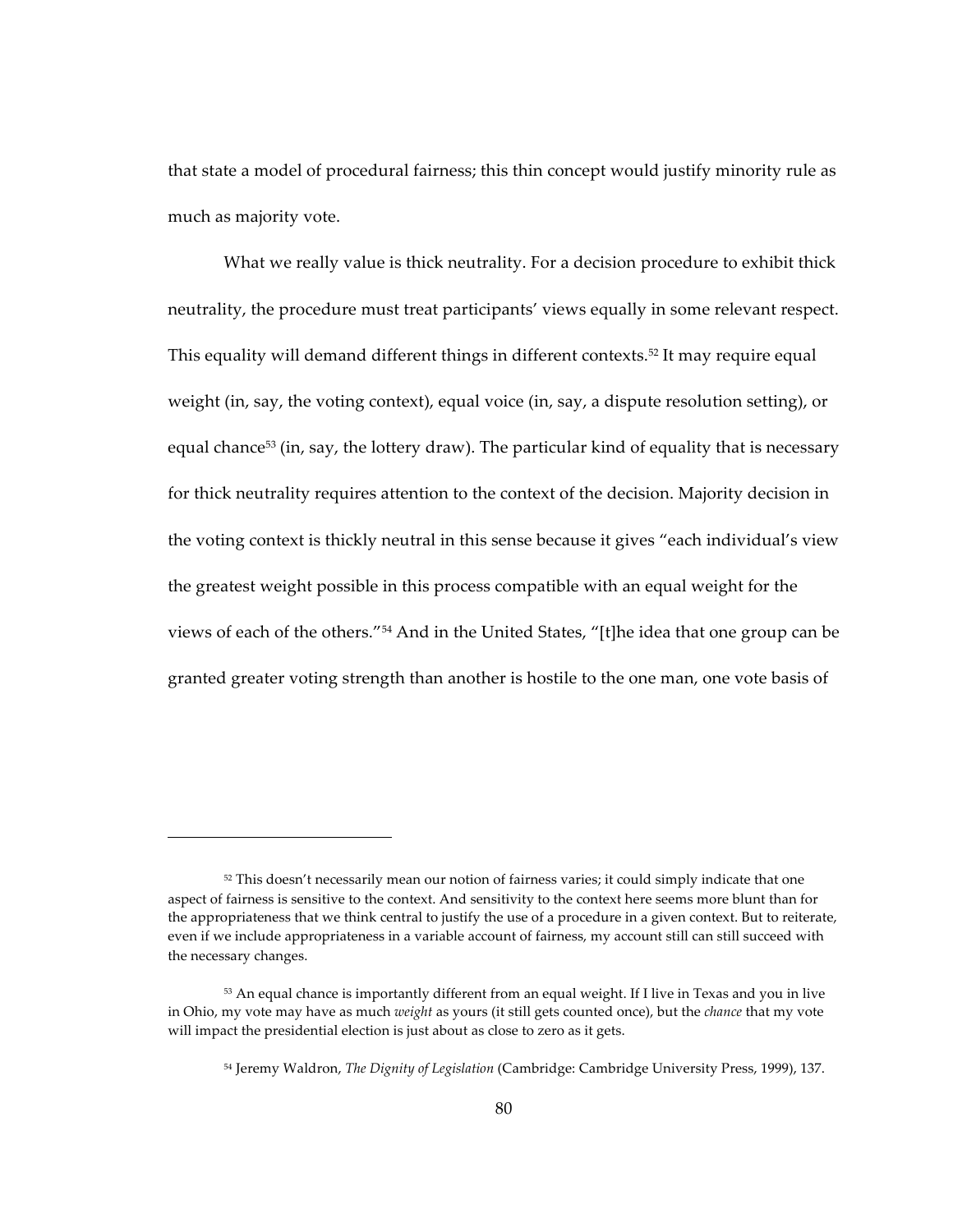our representative government."<sup>55</sup> This is what thick neutrality requires in the voting context.

But in the dispute-resolution context—where judicial review is situated—mere equal voting power would likely not be neutral among outcomes in the thick sense. For it would miss a crucial characteristic of the sphere: some arguments or claims are simply better than others. It does not matter how "better" is fleshed out; even a narrow reading of better to mean "more coherent" will suffice.<sup>56</sup> Sometimes there are just bad arguments, arguments we ourselves would recognize as bad even if we made them, for person A's claim prevailing over person B's. And to be neutral in the thick sense does not require that the two positions be weighted equally (not to mention that equal weight would, of course, mean we'd end in a tie every time). Thick neutrality requires that each side have an equal voice before the arbitrator. This is precisely what Bathenian judicial review does. It is thickly neutral because each side is afforded an equal voice—not just through the formality of equal argument time, but also through an equal opportunity to persuade the Bathenian judges. The procedure is thickly neutral so long as the judges declare the winner to be the one with the "better" argument *ex post* and have not made

<sup>&</sup>lt;sup>55</sup> Moore v. Ogilvie, 394 U.S. 814, 819 (1969).

<sup>&</sup>lt;sup>56</sup> Note that if we understand "better" to mean "more coherent" then we can go so far as to say that some arguments or claims are inherently better than others. This may take away some of the fears that reintroducing terms like "better" push us back into the territory that proceduralism was designed to help us avoid.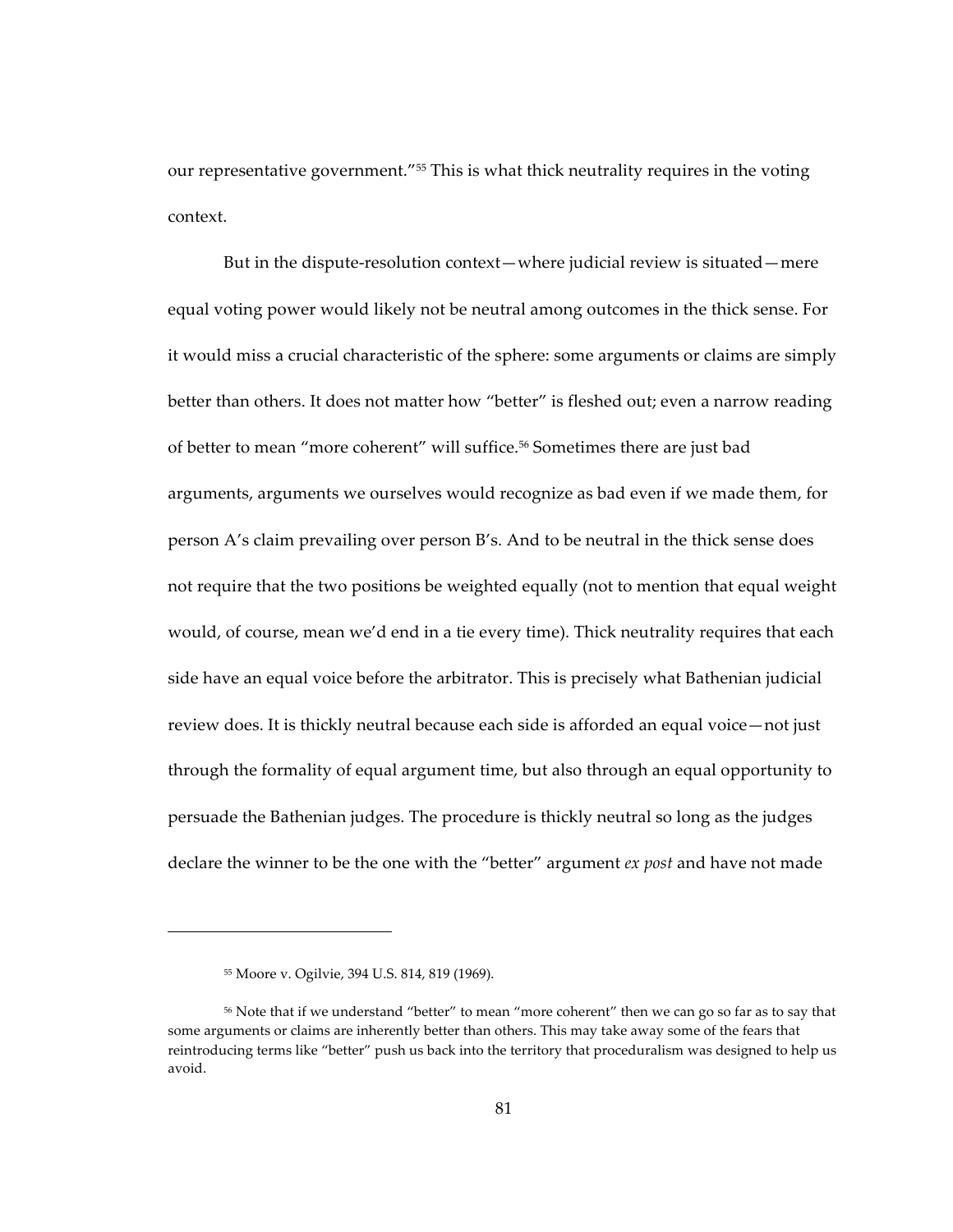up their minds *ex ante*.<sup>57</sup> Though it might be hard to imagine judges in the real world doing this perfectly, it is not an impossible ideal.

Unpersuaded, Waldron argues that in the context of judicial review "there is room for doubt about the condition of neutrality which [majority decision] presupposes."<sup>58</sup> He points out that a presumption of constitutionality used to guide constitutional interpretation in the U.S. Supreme Court and that some states require a super-majority for their supreme courts' exercise of judicial review.<sup>59</sup> These may or may not be good devices. Some in the populace would surely laud such rules for respecting the proper boundaries of the democratic sphere. Others would fear that such rules would be too tolerant of rights-violations. Fortunately, we need not settle this dispute. It is enough that the Bathenians have set up judicial review with a simple majority requirement. Though these kinds of rules show that judicial review can exist without satisfying the demands of neutrality, the Bathenians could quite rightly consider it a key component of the procedural fairness of the process: both those claiming a rights-

 $57$  Deciding the "winner" *ex post* does not require the judge to approach every new case from scratch. Judges have jurisprudential proclivities and strong opinions on different matters of rights. They need not pretend they don't. What they must *not* do for neutrality, however, is decide before the case which side ought to win. For example, a judge's position that a petition for a writ of habeas corpus should never be granted is an example of the impermissible *ex ante* determination that violates thick neutrality. But skepticism about these types of claims is not necessarily problematic.

<sup>58</sup> Jeremy Waldron, "Five to Four: Why do Bare Majorities Rule on Courts," 21, < http://papers.ssrn.com/sol3/papers.cfm?abstract\_id=2195768> (accessed March 20, 2013).

<sup>59</sup> *Id.*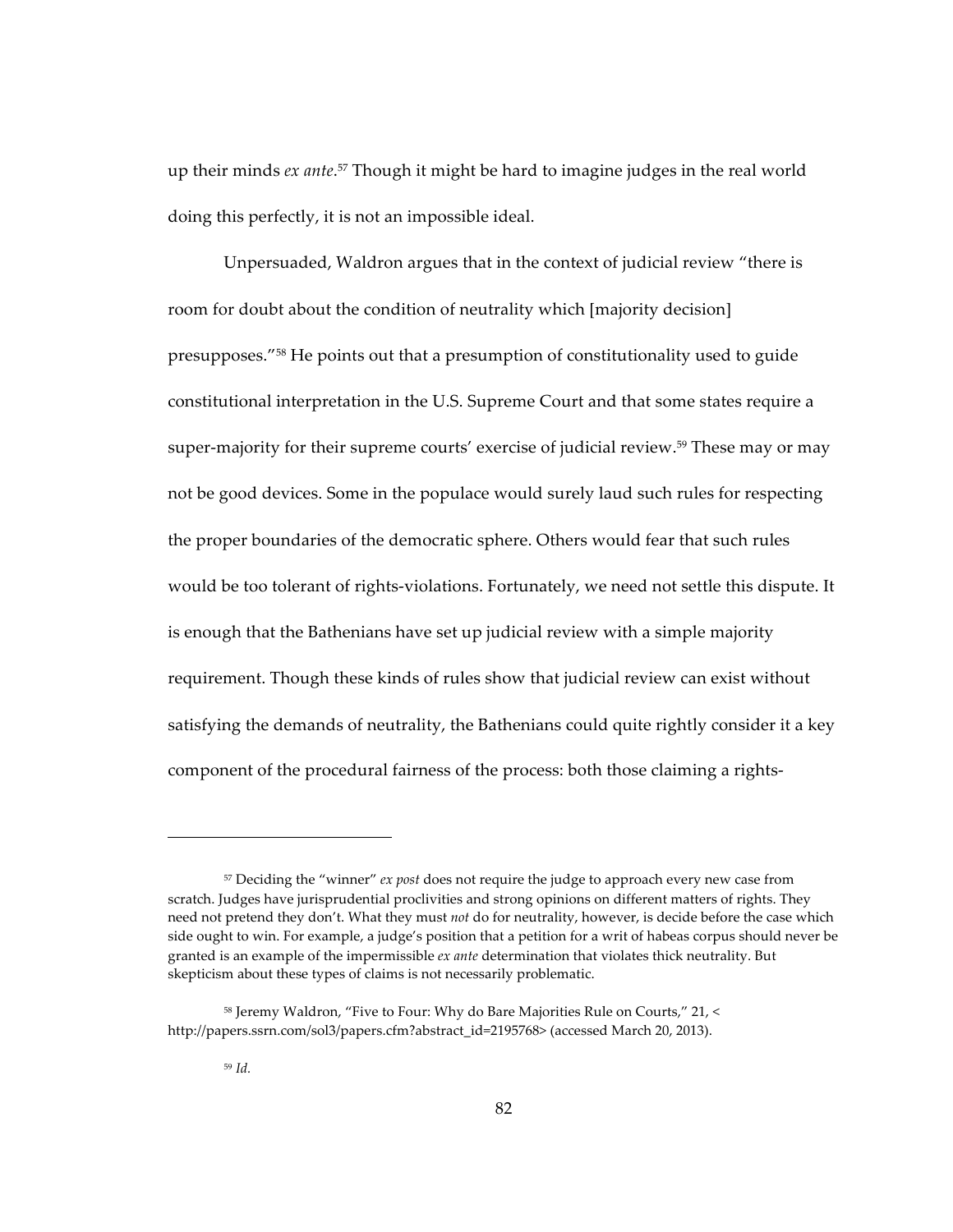violation and those denying one would have an equal shot at persuading the court they are right. Waldron may well have "show[n] that there is room for doubt about the condition of neutrality which MD presupposes" in the judicial context.<sup>60</sup> But this doubt is about the prudence or feasibility of simple majority vote on the court, *not* about its fairness. If neutrality is the institutional set-up chosen by the Bathenians, we have reasons to think the judiciary's procedures can be defended as fair along these lines. Neutrality is a key component of procedural fairness that majority decision exemplifies and its instantiation in judicial review helps, I have argued, show how it is a fair procedure as well.

The second important procedural value that's central to fairness—and that judicial review exemplifies—is anonymity. A decision procedure "is anonymous if and only if no difference is made in the collective ordering if the identity of the owner of the preference ranking is changed."<sup>61</sup> Or, to take it out of the purely political arena, we could say that the procedure is anonymous if the outcome remains the same when the litigants change sides. Notice that neutrality and anonymity both get at the same concern: we don't want decisions made for irrelevant reasons, whether in the context of voting or deciding disputes (or, we might add, in the context of deciding whom to throw off the

<sup>60</sup> *Id.*

<sup>&</sup>lt;sup>61</sup> David M. Estlund, *Democratic Authority: A Philosophical Framework* (Princeton: Princeton University Press, 2008): 78.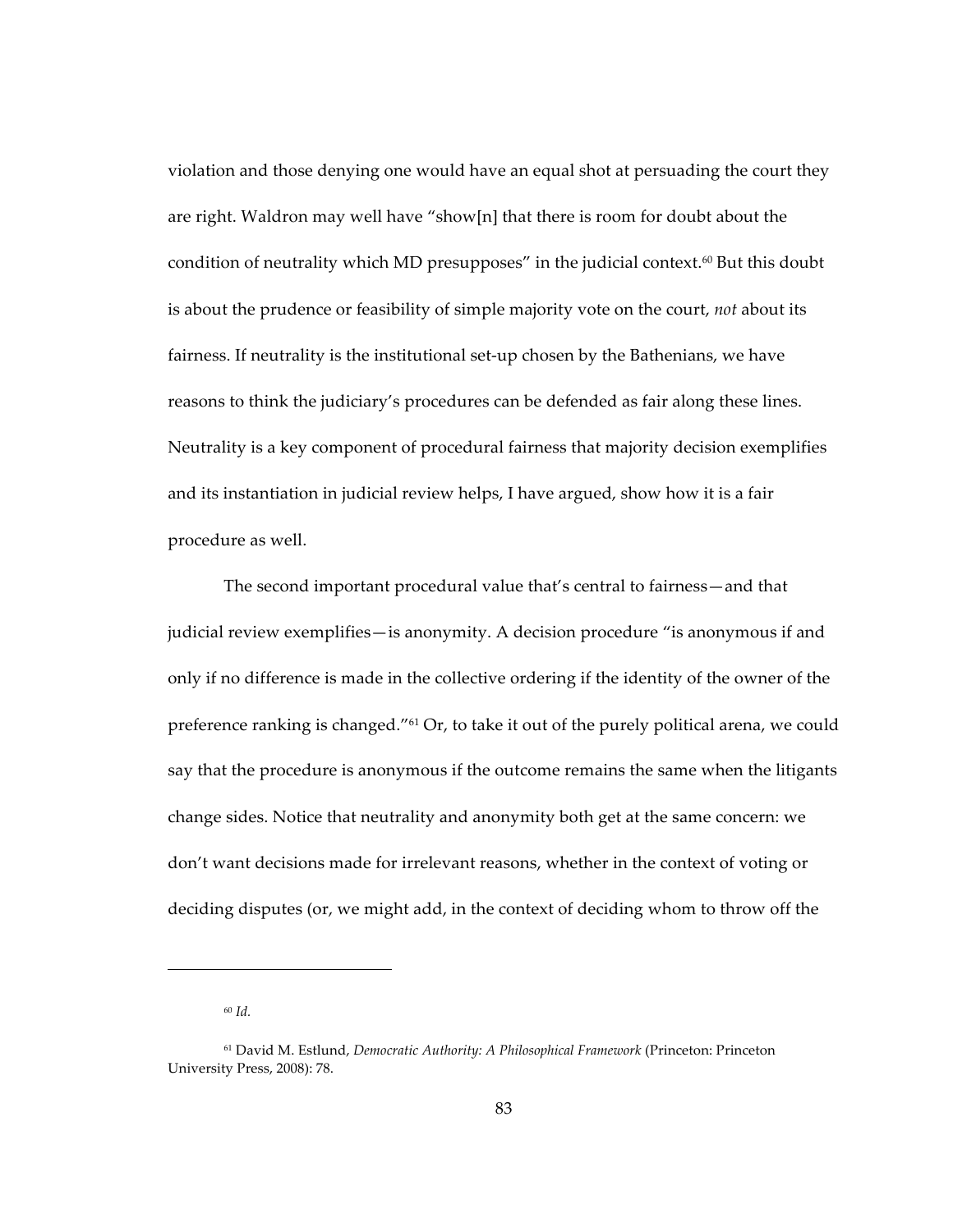lifeboat).<sup>62</sup> But they get at that concern differently. Neutrality requires that no outputs be favored; anonymity that no inputs be. In the context of judicial review, this means not only that judges must decide cases *ex post* — relying on the merits of the arguments instead of ex ante (the neutrality factor), but also that nothing about who the particular litigants are influences their decision (the anonymity factor). We could test the anonymity of the judicial procedure by determining whether the outcome would change if the litigants reversed their roles. So long as the outcome would remain the same, judicial review is an anonymous procedure. That this may be a far cry from the behavior of actual courts does not defeat it as an ideal component of judicial fairness.

I have argued that judicial review as a procedure for constitutional rights questions can exemplify both the kind of neutrality and the kind of anonymity that we think crucial to procedural fairness. But there is also another aspect to judicial review that deserves mention. In nearly all the multi-member constitutional courts in the world, decisions are made on the basis of simple majority vote.<sup>63</sup> I have briefly mentioned several ways in which this majority vote adds to our recognition of the fairness of judicial review, but it is beyond the scope of this essay to deal with how this internal

<sup>&</sup>lt;sup>62</sup> Rawl's veil of ignorance also screens these irrelevant concerns.

 $63$  And not just multi-member courts: "All sorts of collective decisions are taken by majority, even if not always by a simple majority: The laws passed by parliaments, the verdicts laid down by courts, the election of a new pope by the conclave of cardinals, the regulations adopted by clubs and associations, as well as the decisions between friends as to which film to see together." Sadurski, "Legitimacy, Political Equality, and Majority Rule" Ratio Juris 21 (2008): 39.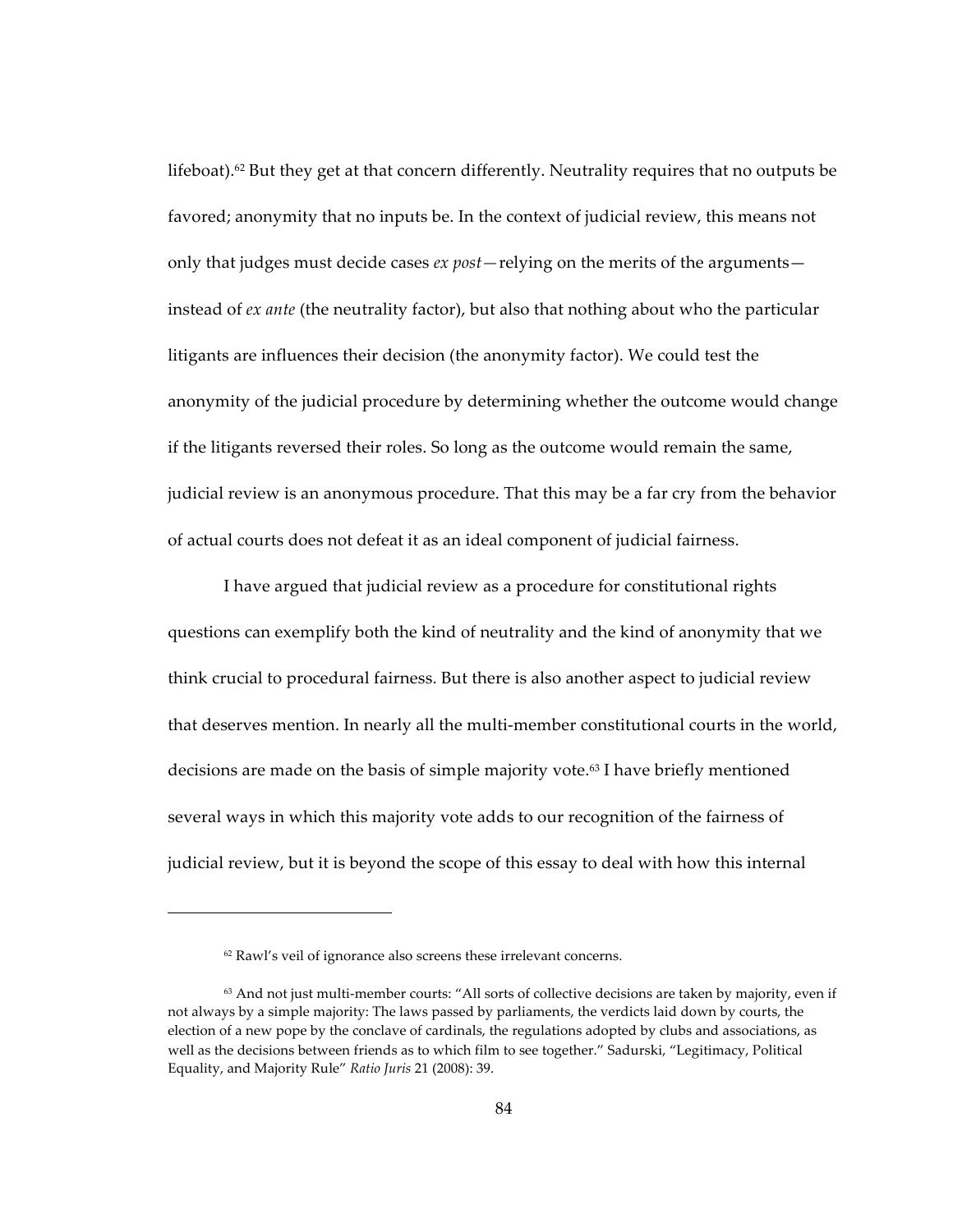mechanism might further affect the analysis.<sup>64</sup> It should be sufficient to say that it does nothing to *undermine* the case for the procedural fairness of judicial review.<sup>65</sup> To the extent it matters (from a procedural perspective) that the judges use majority vote, it only helps the case for judicial review's legitimacy.<sup>66</sup>

Judicial review is thus a fair procedure for deciding constitutional rights questions. The procedure is more than just the final vote that the judges make on the case. It involves argument, persuasion, deliberation, compromise, and other aspects of collective decision-making characteristic of a "forum of principle." $67$  That judicial review is both anonymous and thickly neutral provide compelling reasons to think it is fair. Yet it is possible that a procedure could possess these two attributes and still be an allthings-considered *unfair* procedure; so too could another procedure lack one or both of these attributes and still be an all-things-considered *fair* procedure. The argument here

 $64$  It's not entirely clear why this particular procedure needs any justification. As Waldron himself says: "[I]t seems plausible that a procedure such as voting will be necessary in any institution consisting of more than one person that attempts to settle disagreements about what the community's policy ought to be or what principles the community should adhere to." Waldron, *Law and Disagreement*, 26. I think this is exactly right.

 $65$  There is also a common argument that judicial review is often "majoritarian" in the sense that it tracks the views of the majority fairly accurately. E.g. Barry Friedman, *The Will of the People* (New York: Farrar, Straus and Giroux, 2009). That, however, is a separate argument that I do not make.

 $66$  Some argue that it does nothing either way: "[T]he problem of judicial majoritarianism is simply reducible to the original debate about judicial review." Guha Krishnamurthi et. al., "An Elementary Defense of Judicial Majoritarianism," Texas Law Review See Also 88 (2009): 33. And Waldron himself thinks that it deserves more attention. Jeremy Waldron, "Five to Four: Why do Bare Majorities Rule on Courts?" But he agrees that the "failure to explain why courts use majoritarian decision-making would not undermine judicial review." *Id.* at 8.

<sup>&</sup>lt;sup>67</sup> Ronald Dworkin, *A Matter of Principle* (Cambridge, Mass.: Harvard University Press, 1985), 33.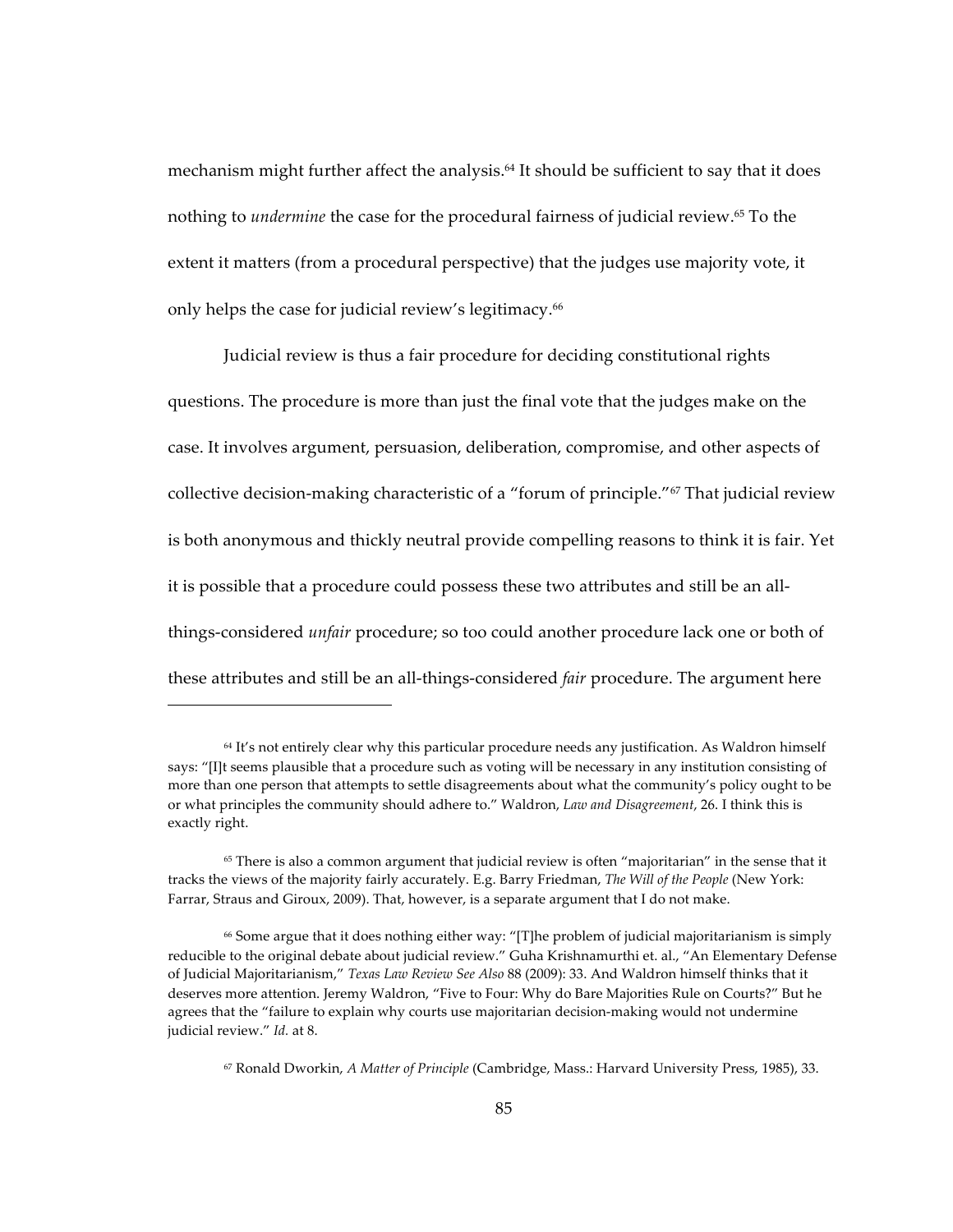does not, in other words, prove in any strict sense that judicial review is fair. What it does do is give us more than just intuitive reasons to think that the practice is fair. Beyond this, however, our intuitions that it is fair are powerfully convincing. $68$ 

We just do, in other words, accept that judicial review is a fair decision-making procedure in a well-ordered democracy. And this itself is strong circumstantial evidence for its fairness. After all, the best case the proceduralist can give for her account of democracy is that it most persuasively answers the concern of the citizen who is forced to submit to a decision she disagrees with: the decision was made on the basis of a fair procedure. So too the procedural proponents of judicial review answer the disaffected litigant in the same way. Waldron marvels over this aspect of judicial review: "It is remarkable that people put up with this—for example that supporters of Vice-President Gore were willing to accept the bare majority decision in *Bush v. Gore.*"<sup>69</sup> And yet, Waldron's puzzlement notwithstanding, it seems that our considered judgments do reveal judicial review to be a fair decision-making procedure for constitutional rights questions.

<sup>&</sup>lt;sup>68</sup> For instance, it is reported that in the United Kingdom, 71 percent of the population supported instituting strong judicial review when this option was being considered. See Waldron, "A Right-Based Critique of Constitutional Rights," 46. This would be hard to square with a belief that the procedure was unfair.

<sup>69</sup> Waldron, "Five to Four: Why do Bare Majorities Rule on Courts?," 23 n. 40.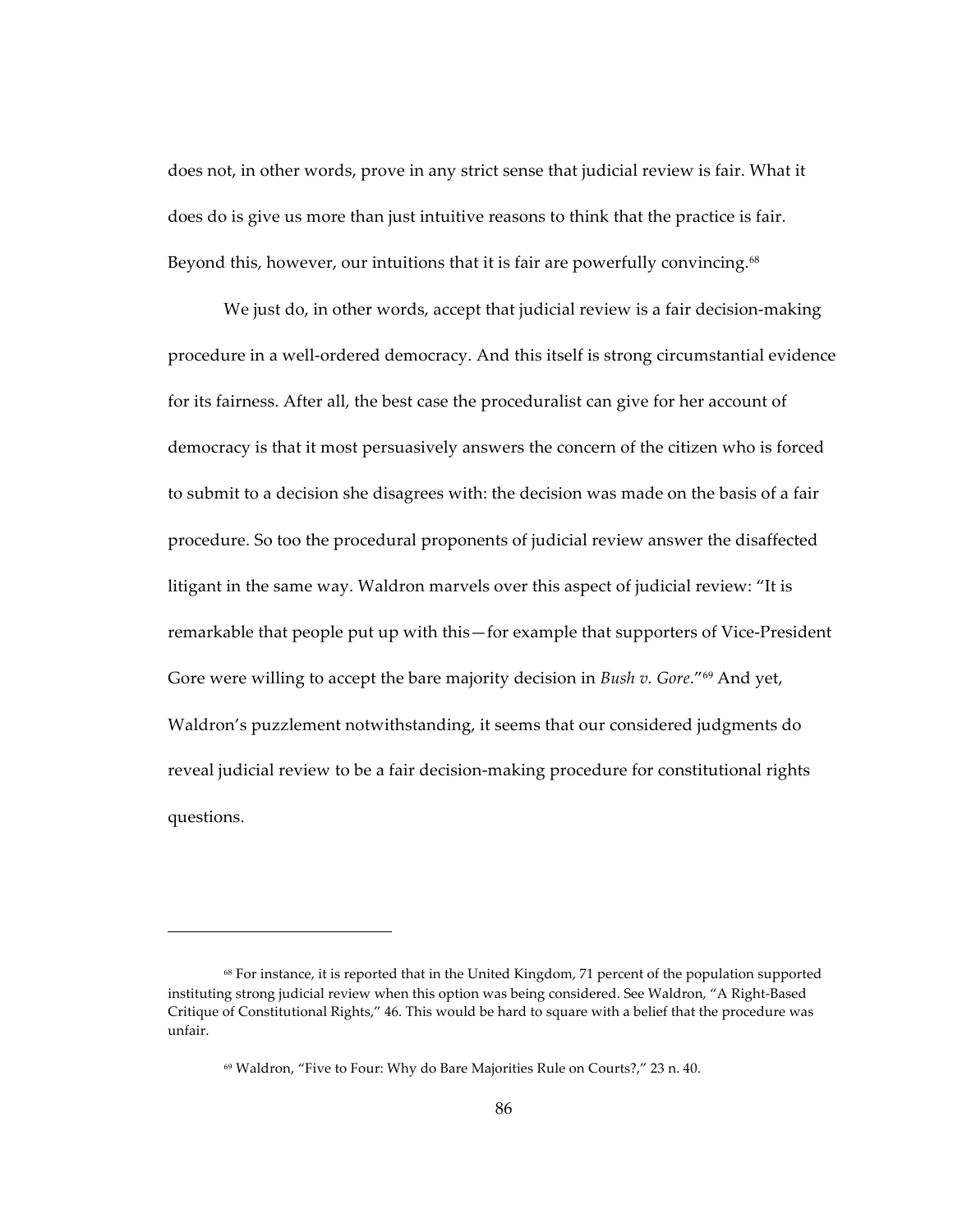## **3. Condition Three: Is a Binding Decision by Judges Appropriate for Constitutional Questions?**

A binding decision by the judiciary can, I argue, be appropriate for constitutional questions. The previous section argued that judicial review is a fair procedure to decide questions of constitutional rights. It is fair, in short, both because it exemplifies several of the values on which we base our belief in the fairness of (ordinary) majority vote and because it satisfies our considered judgments about what a fair procedure should do.

Beyond the fact that it satisfies baseline values associated with fairness, we also have reasons to think that judicial review is *appropriate* for deciding the outcome of disputes about constitutional rights. And these reasons need not be instrumental reasons predicated on the notion that judges are more likely to get to the "right" answer than legislatures. "Rather," as Aileen Kavanagh argues, "they are based on general institutional considerations about the way in which legislatures make decisions in comparison to judges, the factors which influence their decision and the ways in which individuals can bring their claims in either forum."70 Even if we can't agree on what an instrumental assessment for good or bad outcomes would look like, we can often agree on factors that should not to play into considerations of rights questions. This is part of the explanation for the institutional superiority of the constitutional court. For example,

 $70$  Kavanagh, "Participation and Judicial Review: A Reply to Jeremy Waldron," 466. To be fair, Kavanagh calls these reasons "instrumental" reasons, but they do not seem to me to be necessarily so. I hope to show in the rest of this section why they need not be instrumental values only.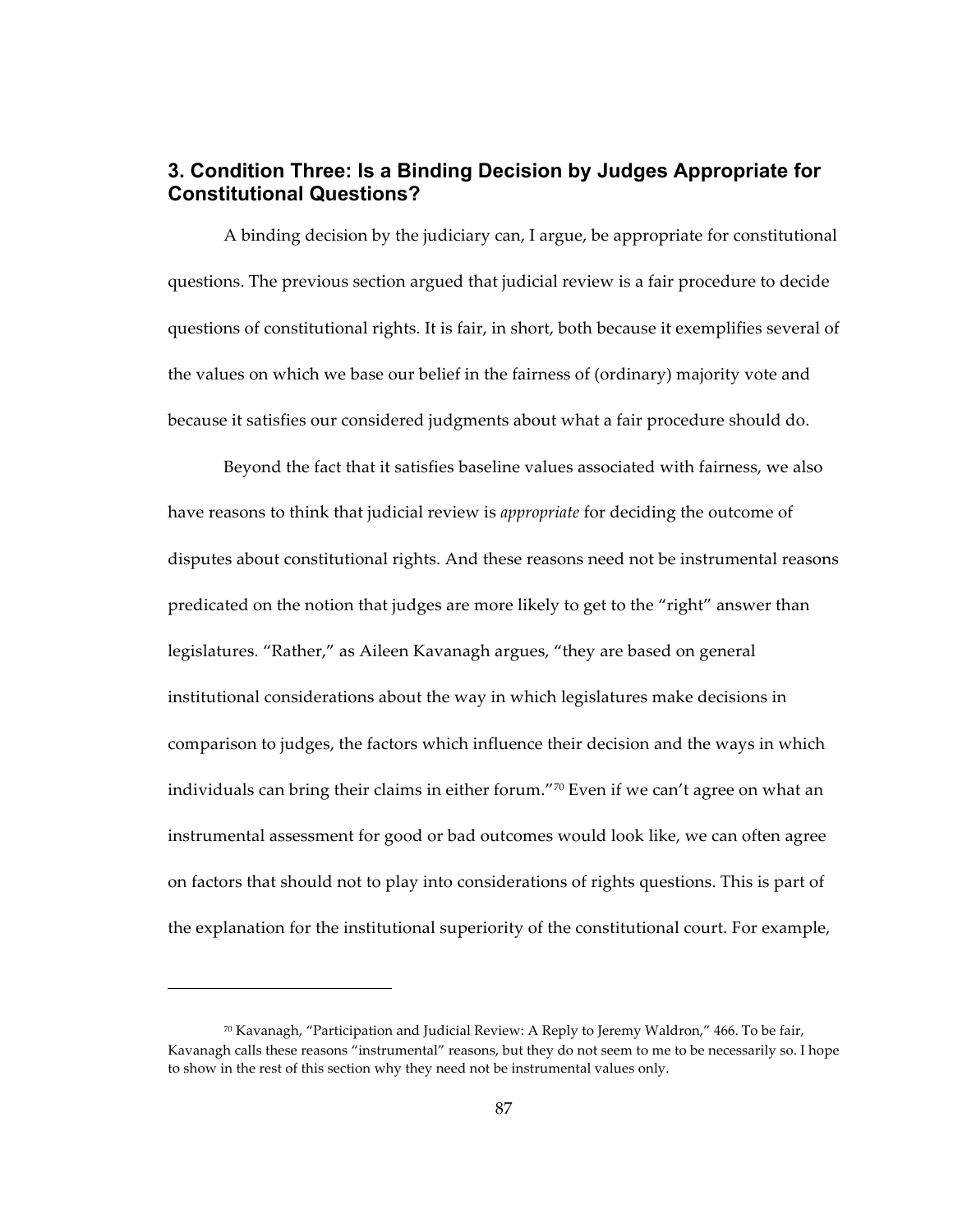Kavanagh continues, "[t]he familiar argument that judges should make decisions about rights because they are an independent body and thus relatively insulated from direct political pressure is a common example of this type of argument."71 Insularity and independence can be instrumentally valuable if they increase the probability of desirable outcomes, but the identification of unique institutional values associated with judicial review need not necessarily take an instrumental path.<sup>72</sup>

In this section I argue that four important procedural values identify judicial review as an appropriate procedure for deciding constitutional rights questions: transparency, deliberative capacity, principle reasoning, and impartiality.<sup>73</sup> Though these values may also be helpful instrumentally, in leading judges to the "right" answer, any instrumental value they possess—or lack—is irrelevant for my argument.<sup>74</sup> In other words, these are attributes we value regardless of the outcome. I will examine each

<sup>&</sup>lt;sup>71</sup> *Id.* at 467.

 $72$  Fallon takes this approach: "[Judges' professionally ingrained instincts and processes of judgment are likely to differ from those of legislators and to be better adapted to reflecting such imperfect wisdom about the content of rights as our legal tradition embodies." Fallon, "The Core of an Uneasy Case for Judicial Review," 1709.

<sup>73</sup> Cf. Krishnamurthi et. al., "An Elementary Defense of Judicial Majoritarianism," 34: "[T]here are significant differences between courts and legislatures that ensconce the justice-seeking role of the courts courts are independent, comprised of rights-focused experts, et cetera."

 $74$  Spector also expresses the view that this process is valuable because it "allows the direct" participation of the right holder in the deliberation, and warrants that the response, *be it favorable or unfavorable*, wil be founded on reasons, reather than sustained by power." Spector, "Judicial Review, Rights, and Democracy," 292.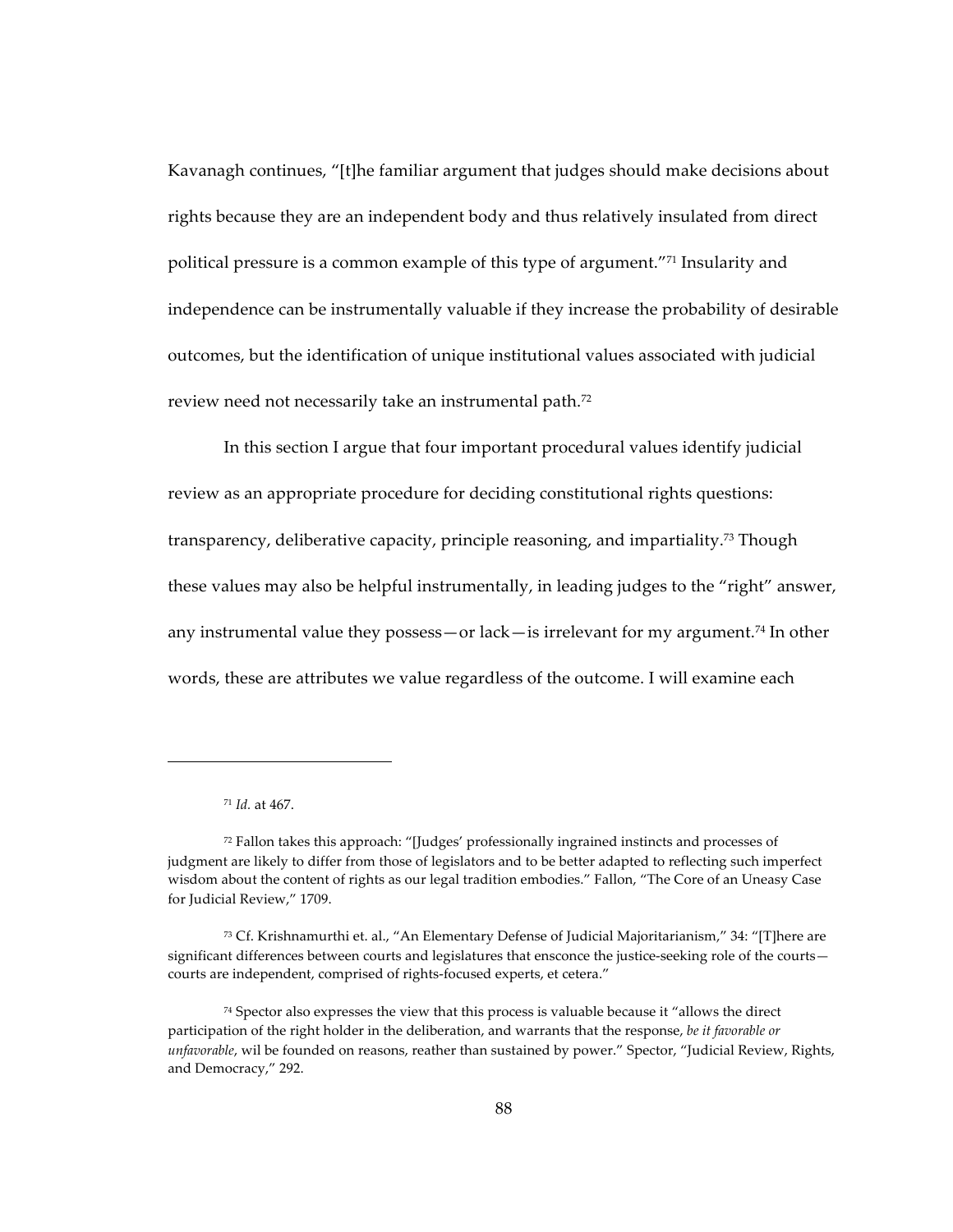characteristic in turn and then offer some thoughts on why these characteristics are appropriate for constitutional rights questions.

First, transparency is an important value for government decision-making in general, and regardless of the ultimate outcome. The Bathenian constitutional court exemplifies this attribute through, *inter alia*, its published opinion writing process. Rather than simply declare that the petitioners have won, the constitutional court gives reasons for its decisions. There is a complicated literature about what it is courts do (as a descriptive matter) and ought to do (as a normative matter) in giving reasons for their decisions, but the fact that they give reasons at all is important. And so too is the fact that the reasons they give are expected to be intelligible in the unique cultural and moral setting of Bathenian society. Note, too, that this is important whatever the court decides. The transparency is, other words, intrinsically valuable. Justice Clarence Thomas, describing the way he and his clerks write opinions, expressed this view of the intrinsic value of transparency:

The editing we do is for clarity and simplicity without losing meaning, and without adding things. You don't see a lot of double entendres, you don't see word play and cuteness. We're not there to win a literary award. We're there to write opinions that some busy person or somebody at their *kitchen table can read and say, 'I don't agree with a word he said, but I understand what he said.'"75* 

<sup>&</sup>lt;sup>75</sup> Quoted in Conor Friedersdorf, "Why Clarence Thomas Uses Simple Words in His Opinions," The Atlantic, February 20, 2013, <http://www.theatlantic.com/politics/archive/2013/02/why-clarence-thomasuses-simple-words-in-his-opinions/273326/> (accessed March 12, 2013) (emphasis added).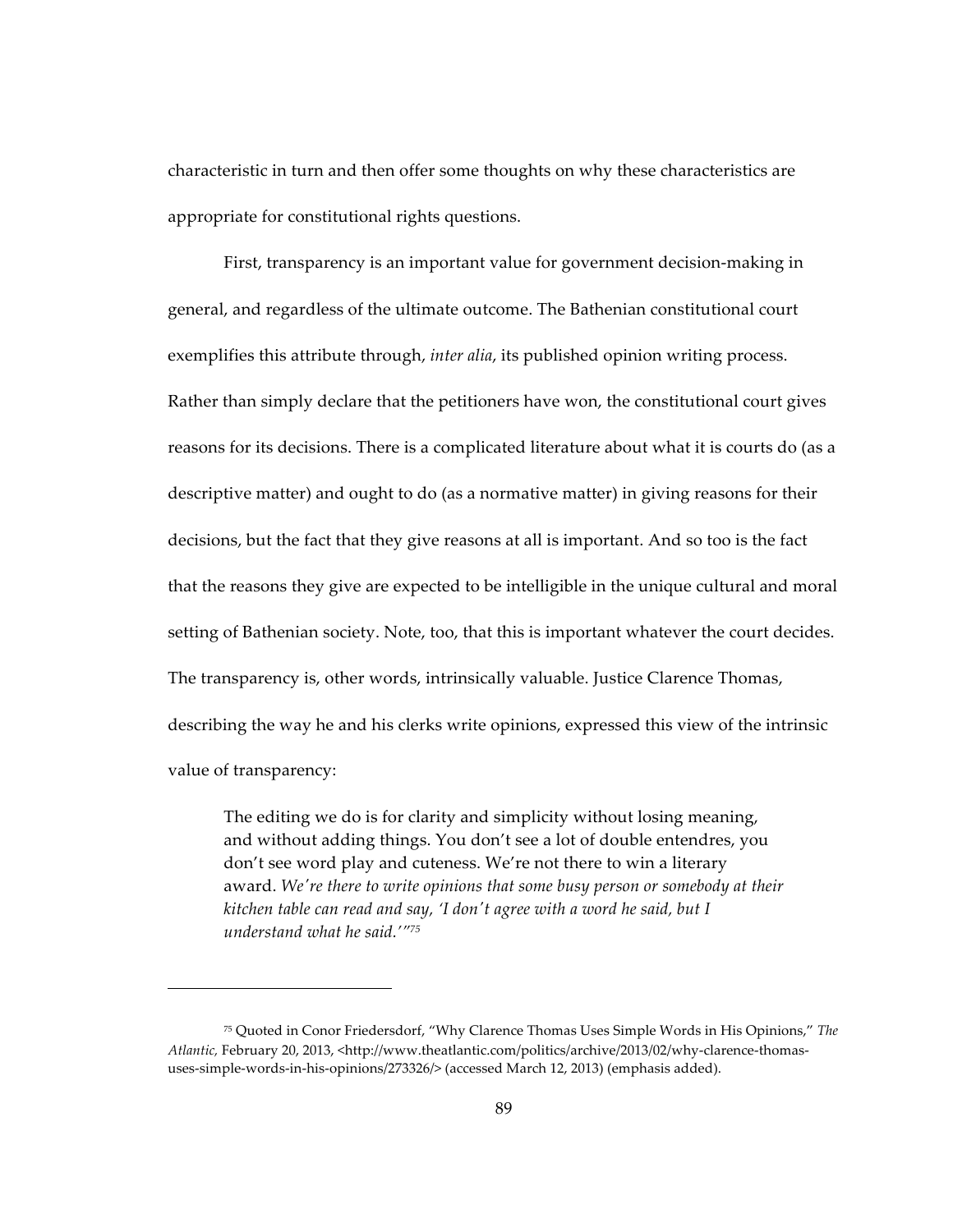There is great benefit to the public reason-giving that is characteristic of constitutional courts, and this value extends beyond reasons or results that we agree with.

The transparency of decisions about constitutional rights also produces several salutary byproducts—though it is not only instrumental to the achievement of these byproducts: it opens up political discourse;<sup>76</sup> enables the relevant legal and political communities to push back on the court's assumptions or bring the decision's unforeseen implications to the court's attention; $77$  and the transparency serves as a check—however modest it may be—on the ability of judges to decide on the basis of arbitrary or irrelevant reasons.<sup>78</sup> "The court's role here," recognizes Rawls, "is part of the publicity of reason and is an aspect of the wide, or educative, role of public reason."<sup>79</sup> The constitutional court's transparent reason-giving plays an important role in a democratic

<sup>&</sup>lt;sup>76</sup> This happened, for instance, in the build up to and aftermath of both *National Federation of Independent Businesses v. Sebelius, 132 S. Ct. 2566 (2012) and Citizens United v. Federal Election Commission, 558* U.S. 310 (2010).

 $77$  The opinions require the judges not just to reach principled decisions in the case before them, but also to be able to defend the principle or tests that they employ in similar cases that may come before them. Tushnet reiterates this important function in the course of describing the role of public opinion in the courts. "Some holding views to which the court ought to be exposed," argues Tushet, "will not always know that they should be blasting the court with their opinions." Importantly for my argument, however, he continues, "[o]nce a decision has been reached, the advocate becomes a critic: 'You, the court, thought that you were responding appropriately to the full range of rights- and relevant interest-baed arguments, but here's an important argument you overlooked or undervalued." Tushnet, "Forms of Judicial Review as Expressions of Constitutional Patriotism," 364-65.

<sup>&</sup>lt;sup>78</sup> See Duncan Kennedy, "Freedom and Constraint in Adjudication: A Critical Phenomenology," *Journal of Legal Education* 36 (1986): 518-62, describing the felt objectivity of the law and the constraints it imposes on judges.

<sup>&</sup>lt;sup>79</sup> John Rawls, *Political Liberalism* (New York: Columbia University Press, 2005), 236.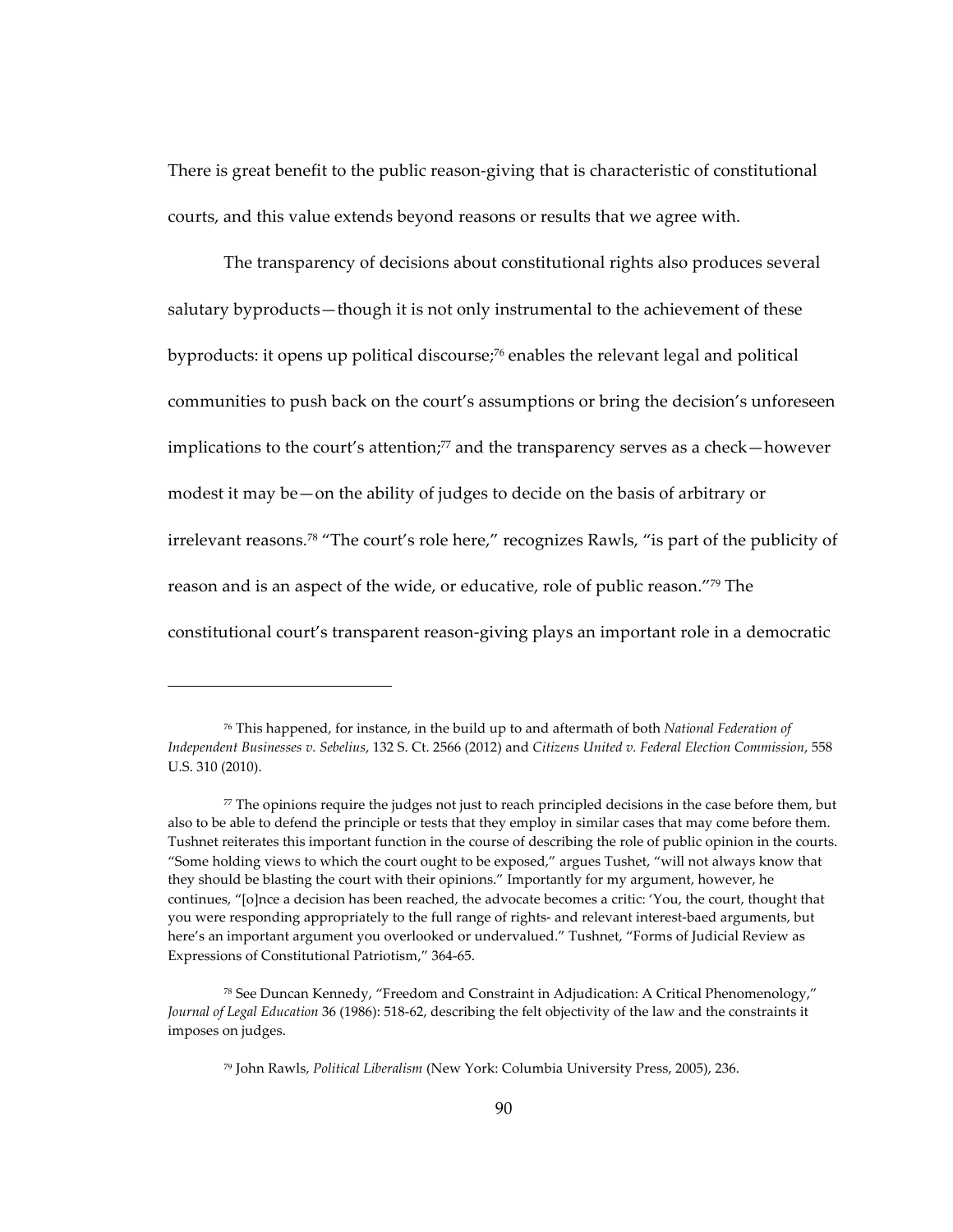society. It shapes and is shaped by public opinion. Indeed, Annabelle Lever argues that public opinion at least partially constrains the court and in turn "foster[s] the demands for accountability, on the one hand, and the desire to publicize the rightness or appropriateness of one's judgements and actions, on the other."80 These byproducts of the transparency function of the court add to the legitimacy of its exercise of judicial review.

Second, deliberative capacity is a key component of the Bathenian judicial review process. Deliberation takes place in two phases for the Bathenian judiciary. The first is through interactions between the litigants and the judges and the second is through interactions among the judges (or, as seems more likely, between the judges and their clerks). The first deliberative component takes place when litigants submit written arguments and present an oral defense of their arguments. As well as serving the transparency function, this opportunity also requires judges to test the strength of arguments presented to them. The second deliberative component takes place after these judge-litigant interactions and occurs when judges confer with one another or with their own staff. Both kinds of deliberation are also—like transparency—intrinsically valuable. Whether a judge ultimately votes for the petitioner or for the respondent, the fact that she deliberated about the decision is a non-instrumental value of the procedure. Recall

<sup>&</sup>lt;sup>80</sup> Lever, "Democracy and Judicial Review: Are They Really Incompatible?," 812.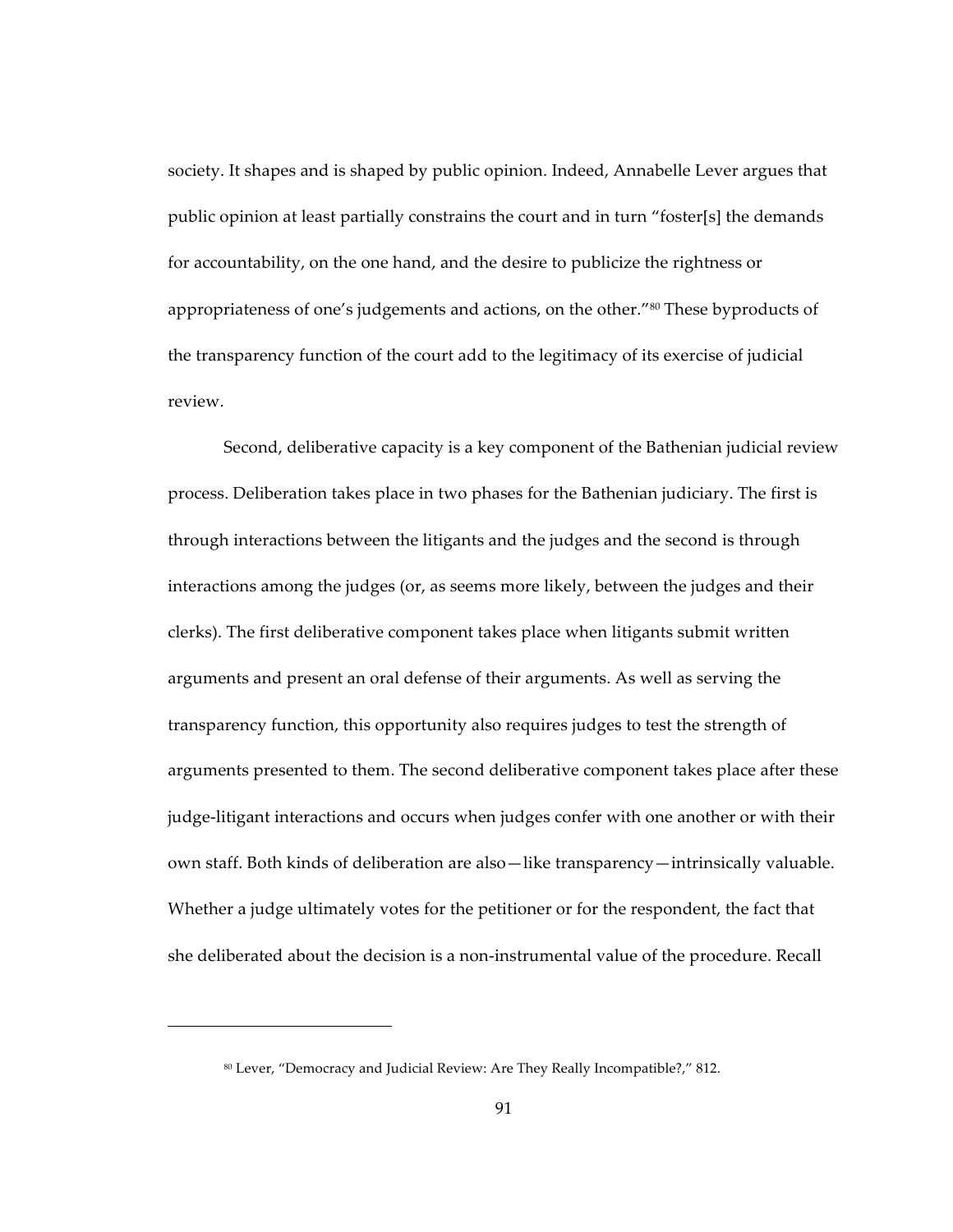that in describing the fairness of the Bathenian judiciary, we required the judges to decide questions *ex post*, after listening to the competing claims. Once we have this notion, we can see how deliberation is an important value. The deliberation gives us hope that judges are not making decisions on rights questions by using flawed or faulty logic, or worse, by using irrelevant or arbitrary criteria of better and worse arguments.

Waldron feels compelled to show that legislatures are as good as or better deliberators than the judiciary, which is itself an attestation to the value of deliberation. But even if legislatures are in fact as good as courts at deliberation, the argument that deliberative capacity is an important procedural value for courts still goes through. Nothing in my argument requires that courts be better than legislatures or that they uniquely possess the attribute of deliberative capacity. So long as they do possess it, courts are that much more appropriate fora for constitutional rights questions.<sup>81</sup> And though Waldron views this as an instrumental value, I think it also another value that we regard as important whatever the outcome. A deliberated-upon conclusion to a rights question is better, for just that reason, than a conclusion to a rights question that is not deliberated upon—at least where there is pervasive disagreement about the answer

<sup>81</sup> Waldron does not doubt that they do possess it: "For there is surely no doubt that the Supreme Court is a deliberative body, and that it does not cease to be so when its members disagree with one another, even though their disagreement means that, at the end of their deliberation, the matter before them has to be determined by a vote." Waldron, "Five to Four: Why do Bare Majorities Rule on Courts?," 30.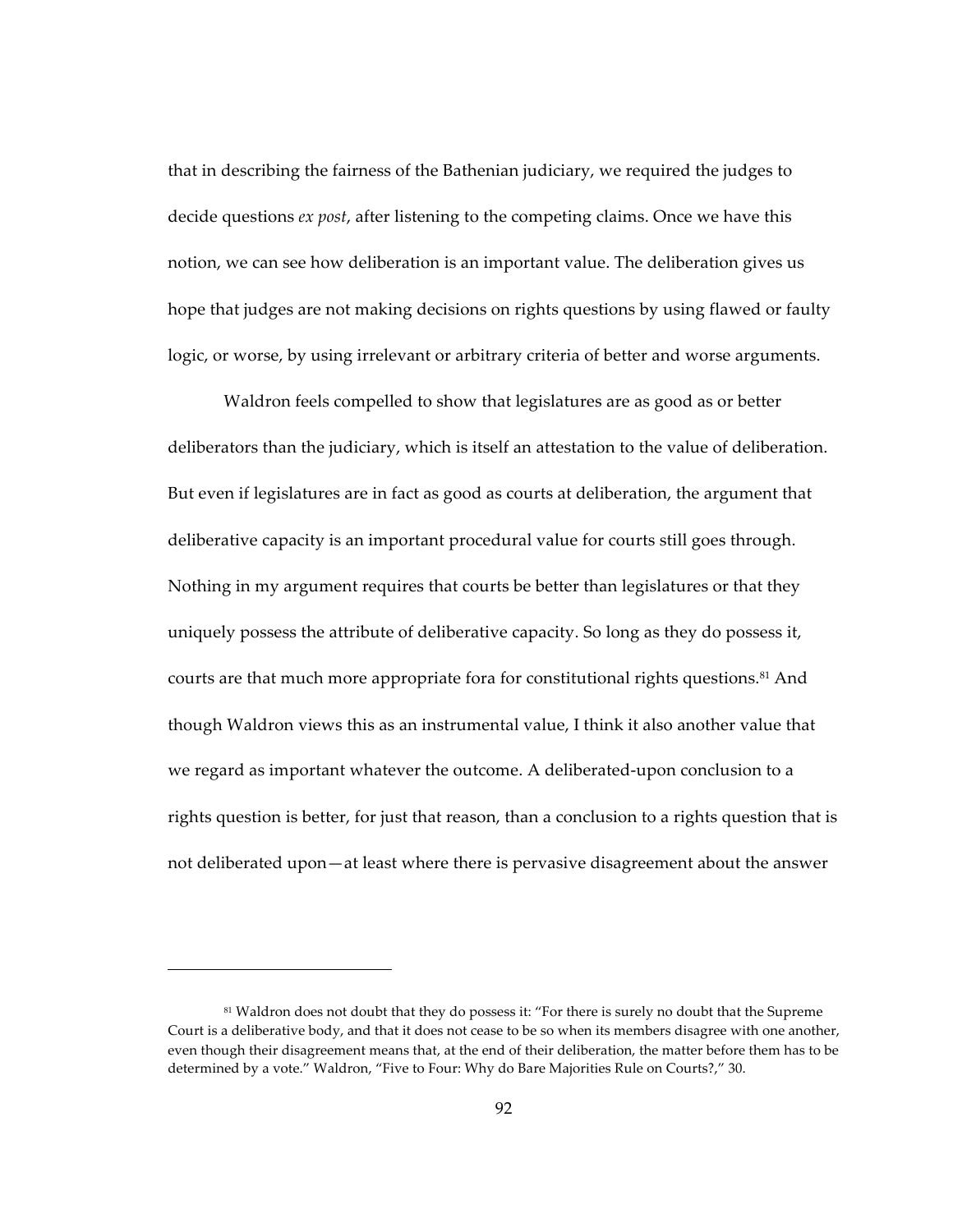to that question. The robust literature on deliberative democracy underscores this point.82

The third institutional value of judicial review, principled reasoning, builds on the foundation of transparency and deliberative capacity. Not only does the Bathenian constitutional court write opinions after deliberation, it also gives the *kinds* of reasons that judges ought to give when deciding rights questions: principled reasons. They are, in short, the kinds of reasons we commonly think are appropriate for theorizing about political morality.<sup>83</sup> As Waldron recognizes, "[i]t is often thought that the great advantage of judicial decisionmaking on issues of individual rights is the explicit reasoning and reason-giving associated with it."<sup>84</sup> This doesn't mean that judges should formalistically deduce their conclusions from their premises (as if they could), but that they will rely, as much as possible, on principled reasoning. This includes treating like

<sup>82</sup> See Amy Guttman and Dennis Thompson, *Why Deliberative Democracy?* (Princeton, NJ: Princeton University Press, 2004). In fact, the kind of deliberation that Knight and Johnson argue might form the basis of democratic legitimacy is remarkably similar to the kind of deliberative capacity I have been ascribing to the constitutional court: "We view deliberation as an idealized process consisting of fair procedures within which political actors engage in reasoned argument for the purpose of resolving political conflict." See Jack Knight and James Johnson, "Aggregation and Deliberation: On the Possibility of Democratic Legitimacy," *Political Theory 22 (1994): 285. Spector expands on a similar point: "[D]eliberative democrats often fail to* realize that the judicial process may be well structured to conduct a reflexive process of public deliberation. Alexander Bickel advanced the view that judicial review can complement the deliberative and argumentatie functions of the Congress when fundamental values are involved." Spector, "Judicial Review, Rights, and Democracy," 319.

<sup>83</sup> This assumes, of course, a cognitivist view of ethics—a view that Waldron himself rejects. But it is fair to say that everyday beliefs and speech about ethics takes for granted a cognitivist view. This is what Mackie seeks to dissuade us from with his "error theory."

<sup>84</sup> Jeremy Waldron, "The Core of the Case Against Judicial Review," *Yale Law Journal* 115 (2006): 1382.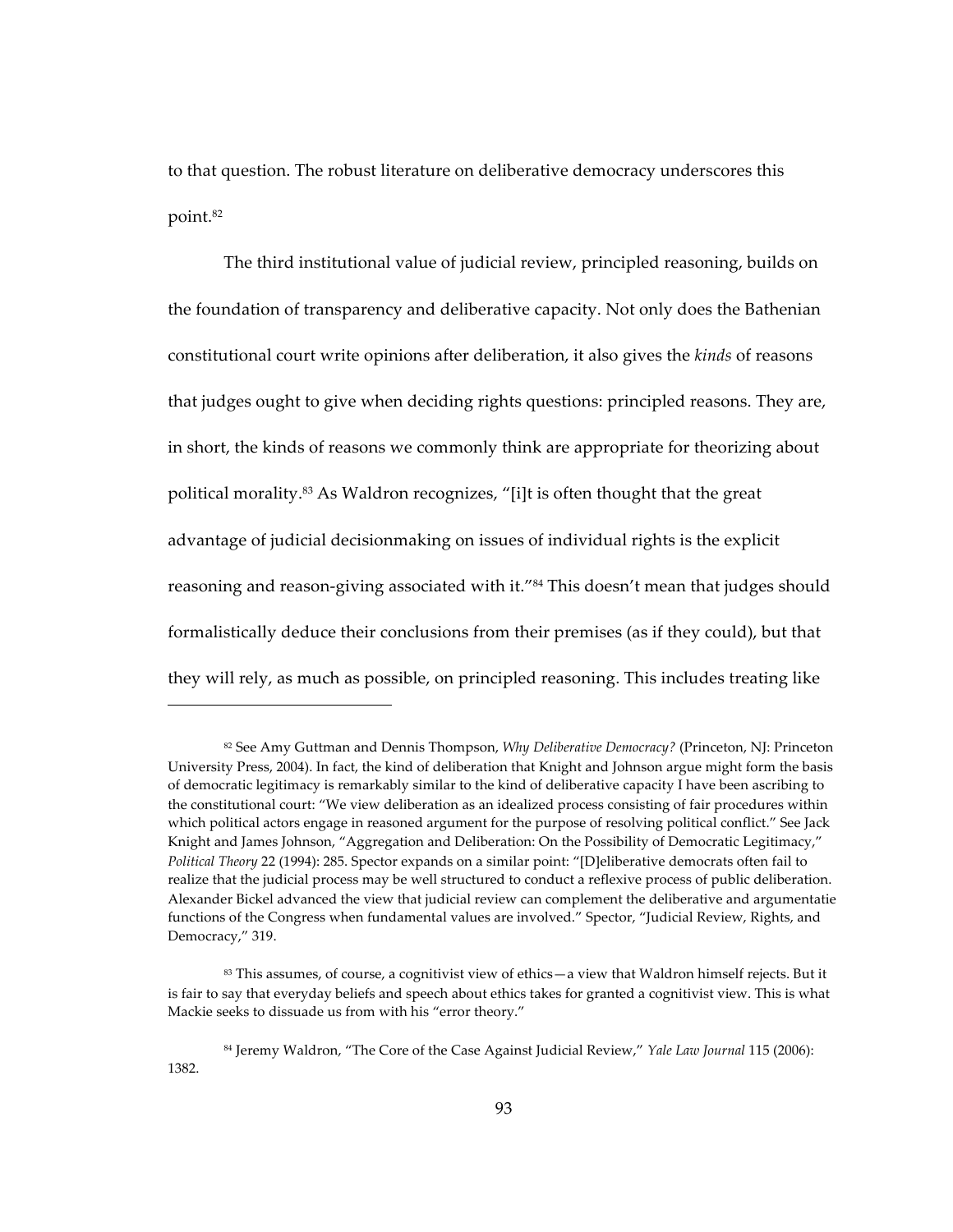situations alike and following conclusions whether the conclusions mesh with one's own preferred outcome. And it requires similar types of consistency that are indicative of reasoned and logical argumentation more generally. This may, perhaps, be the upshot of the independence of the judicial branch insofar as detachment from pragmatic political concerns enables better reasoning about rights.<sup>85</sup>

Rawls, for example, argues that "in a constitutional regime with judicial review, public reason is the reason of its supreme court."<sup>86</sup> Public reason refers to the notion that judges give reasons that are different in kind from the reasons given by ordinary voters for what they do in the ballot box or that undergird legislator's decisions to vote one way or another on a pending bill. There may, of course, be disagreement about what kinds of reasons are appropriate for deciding rights questions- is utilitarian reasoning permitted? Is Kantian reasoning?<sup>87</sup> But even if the complete set of permissible reasons is sometimes unclear, there are often reasons that we recognize should not play a role in

<sup>&</sup>lt;sup>85</sup> Christopher L. Eisgruber, for instance, remarks that "[c]ommentators generally accept that 'principled decision-making' is the judiciary's strong suit. It is something we demand from judges even outside the context of judicial review: we want them to render impartial, principled judgments when interpreting statutes, applying the common law, or presiding over trials (including the trials of defendants accused of infamous and horrible crimes)." Eisgruber, "Constitutional Self-Government and Judicial Review: A Reply to Five Critics," University of San Francisco Law Review 37 (2002): 145.

<sup>&</sup>lt;sup>86</sup> Rawls, Political Liberalism, 231.

<sup>&</sup>lt;sup>87</sup> In Rawl's articulation, judges cannot "invoke their own personal morality, nor the ideals and virtues of morality generally.... Equally, they cannot invoke their other people's religious or philosophical views." Id. at 236. This is a part of Rawl's larger project of cleansing the public sphere from controversial comprehensive doctrines, and though we might disagree with him about the relevant reasons the judges apply, we can agree that there are some reasons that legislators, for instance, rely on that we think inappropriate for constitutional judges to rely on.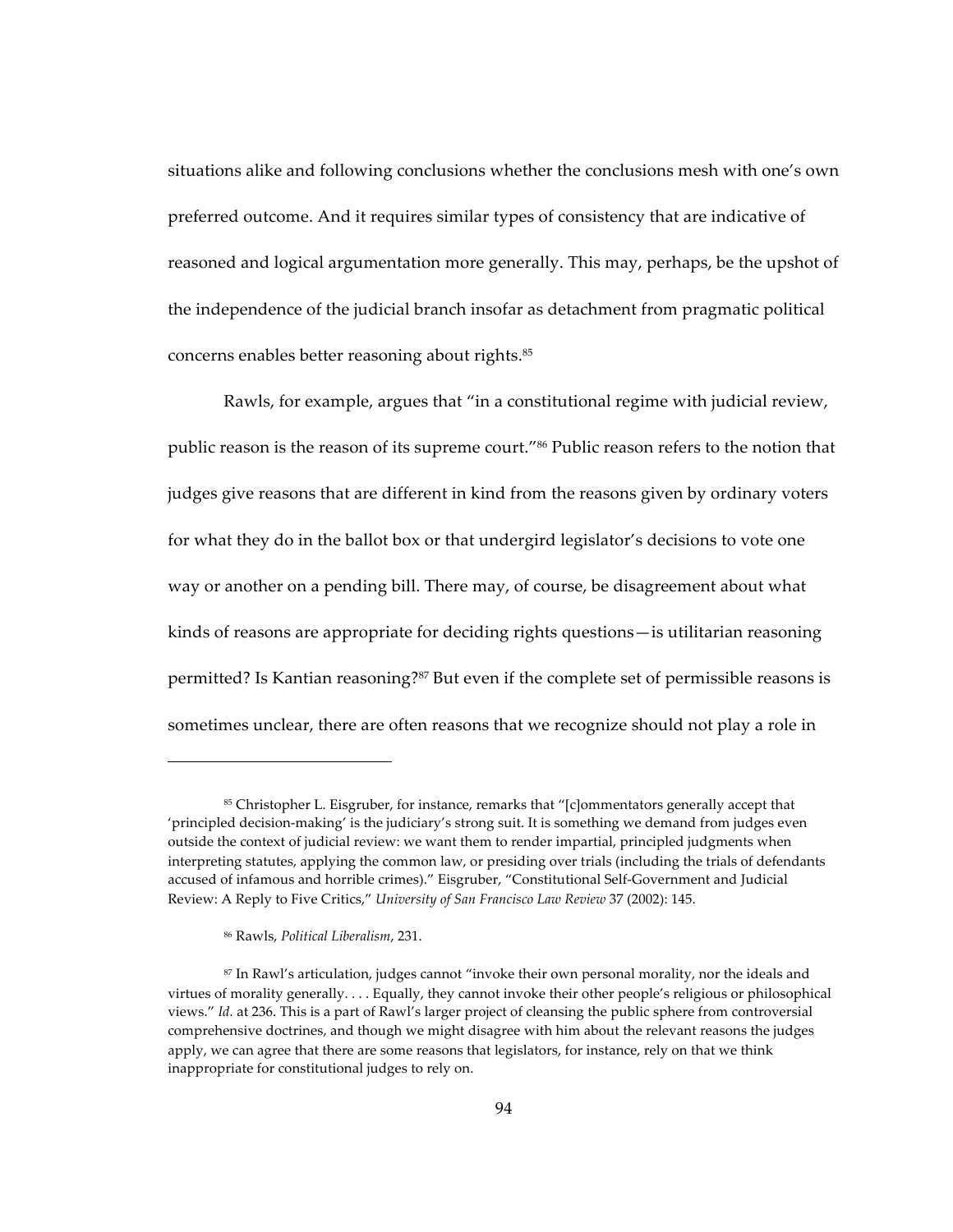rights adjudication. It shouldn't matter, for instance, what race, ethnicity, religion, or political party the petitioner belongs to. Nor should it matter that the judge would be better off financially if the respondents won the case.

But this is only half the account of principled decision-making; Herbert Wechsler famously detailed the other component:

[T]he main constituent of the judicial process is precisely that it must be genuinely principled, resting with respect to every step that is involved in reaching judgment on analysis and reasons quite transcending the immediate result that is achieved. To be sure, the courts decide, or should decide, only the case they have before them. But must they not decide on grounds of adequate neutrality and generality, tested not only by the instant application but by others that the principles imply? Is it not the very essence of judicial method to insist upon attending to such other cases, preferably those involving an opposing interest, in evaluating any principle avowed?88

Partial, parochial, and arbitrary reasons are incompatible with the obligations of principled decision-making. So too are insufficiently neutral or general reasons. Judicial opinions ought, above all else, to be grounded in principle.<sup>89</sup> In other words, "in a case the resolution of which depends upon taking into account countervailing considerations, principled judgment requires that the decisionmaker formulate a general criterion that

<sup>88</sup> Herbert Wechsler, "Toward Neutral Principles of Constitutional Law," Harvard Law Review 73  $(1959): 15.$ 

<sup>&</sup>lt;sup>89</sup> Id. at 19: "A principled decision, in the sense I have in mind, is one that rests on reasons with respect to all the issues in the case, reasons that in their generality and their neutrality transcend any immediate result that is involved. When no sufficient reasons of this kind can be assigned for overturning value choices of the other branches of the Government or of a state, those choices must, of course, survive."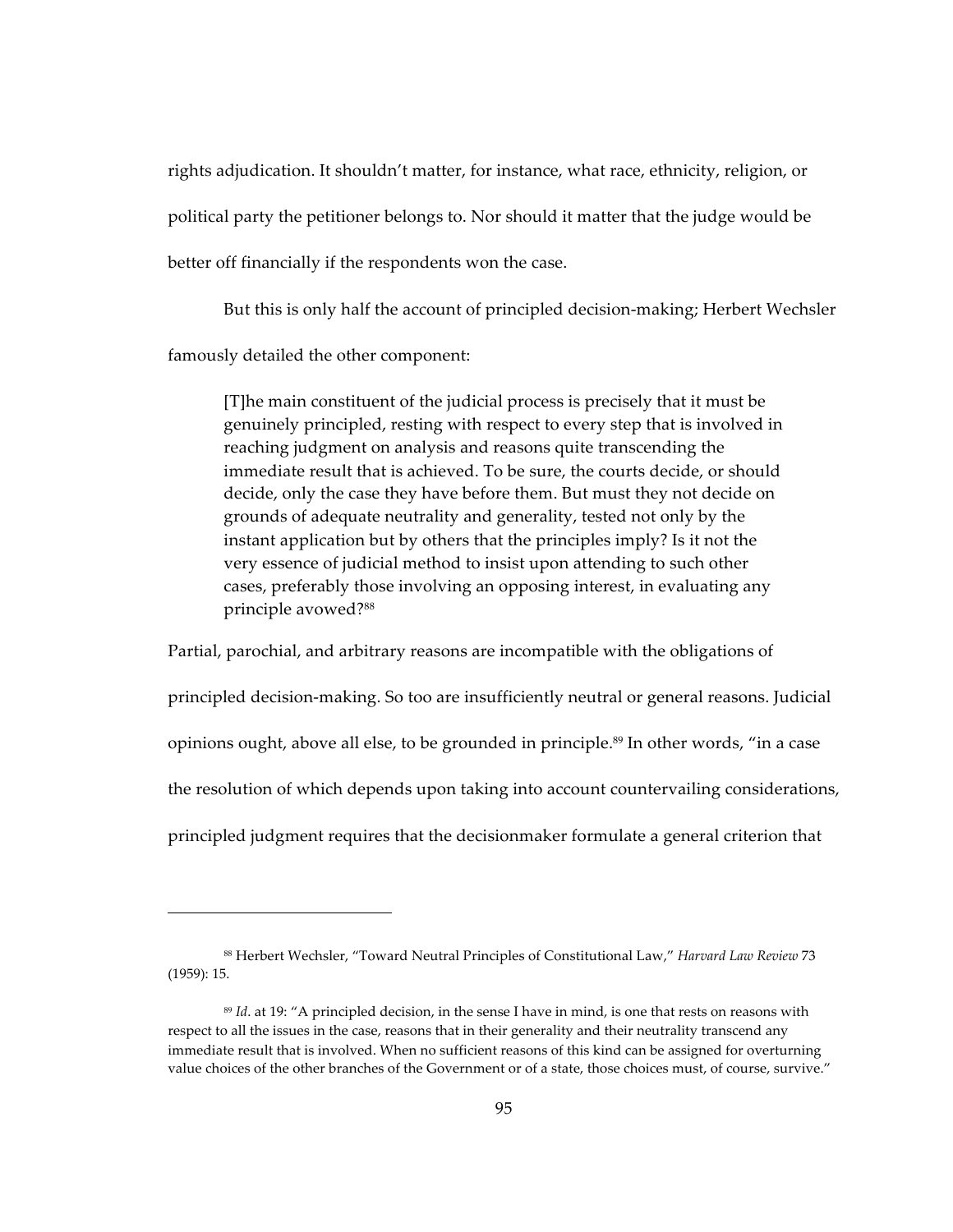shall serve as a principle of decision in cases of its type."<sup>90</sup> Adhering to these generally applicable reasons is what makes the institution principled. From this explication, we can see that "[p] rincipled legal judgment is not so much a matter of content as it is of form."<sup>91</sup> Principled reasoning is thus a *procedural* value of the Bathenian court. It has intrinsic value regardless of the outcome.

Waldron sees this an outcome-based value and attempts to show that the kind of reasoning the U.S. Supreme Court employs is deficient as far as principled decisionmaking goes. To the first point, it seems to me that principled decision-making is intrinsically valuable in a forum deciding rights questions. We can assess and critique the reasons given independently of the outcome reached. And, in fact, we may even critique the reasoning when we find the result favorable (as no doubt Waldron would say about Roe  $v$ . Wade).<sup>92</sup> This suggests that principled reasoning is an intrinsic procedural value we think relevant for rights questions.

<sup>&</sup>lt;sup>90</sup> M. P. Golding, "Principled Decision-Making and the Supreme Court," Columbia Law Review 63  $(1963): 50.$ 

 $91$  Id. at 42-43.

<sup>&</sup>lt;sup>92</sup> Waldron, "The Core of the Case Against Judicial Review," 1383: "In the Supreme Court's fiftypage opinion in Roe v. Wade, for example, there are but a couple of paragraphs dealing with the moral importance of reproductive rights in relation to privacy, and the few paragraphs addressed to the other moral issue at stake—the rights-status of the fetus—are mostly taken up with showing the diversity of opinions on the issue. Read those paragraphs: The result may be appealing, but the 'reasoning' is threadbare."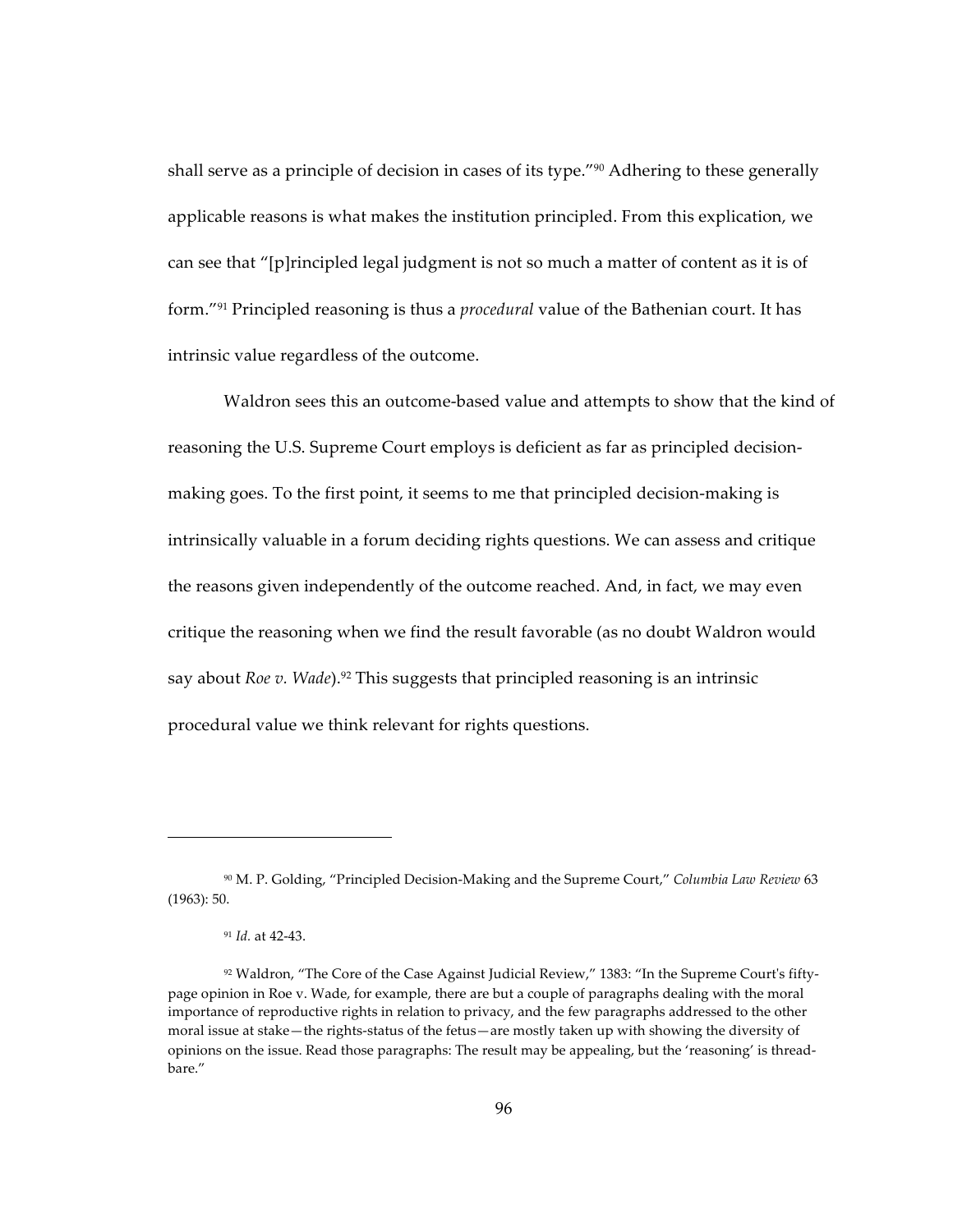As to the second point, Waldron argues that not only is it false that judges alone give reasons for their decisions (legislators do too, he says), but false also that judges give better reasons than legislators.<sup>93</sup> There are two points in response to this objection. First, the argument here is about the *institutional* capacity of the constitutional court. If some actual courts fail to give good reasons for their decisions, this does not mean that courts are not better suited institutionally to do so. Courts have an institutional practice of reason-giving, and a particular kind of principled reason-giving, that legislatures do not.<sup>94</sup> They have the institutional resources for deliberation about issues of principle that legislatures do not. Because some debates in the British legislature happen to be more robust than some deliberations in the United States Supreme Court is no response to the

Waldron, "Judicial Review and the Conditions of Democracy," Journal of Political Philosophy 6 (1998): 339.

<sup>93</sup> Id. at 1382-86.

<sup>&</sup>lt;sup>94</sup> To be sure, Waldron would even disagree with this characterization because he sees legal reasoning as unduly and inappropriately fixated on precedents and theories of interpretation that bear little on the important issues in dispute. See Waldron, Law and Disagreement, 251. As he continues in another article:

It is sometimes liberating to be able to discuss issues like abortion directly, on the principles that ought to be engaged, rather than having to scramble around constructing those principles out of the scraps of some sacred text, in a tendentious exercise of constitutional calligraphy. Think of how much more wisely capital punishment has been discussed (and disposed of) in countries where the debate has not had to center around the moral reading of the phrase "cruel and unusual punishment," but could focus instead on broader aims of penal policy and on dangers more morally pressing than "unusualness," such as the execution of the innocent. It is simply a myth that the public requires a moral debate to be, first, an interpretive debate before it can be conducted with any dignity or sophistication.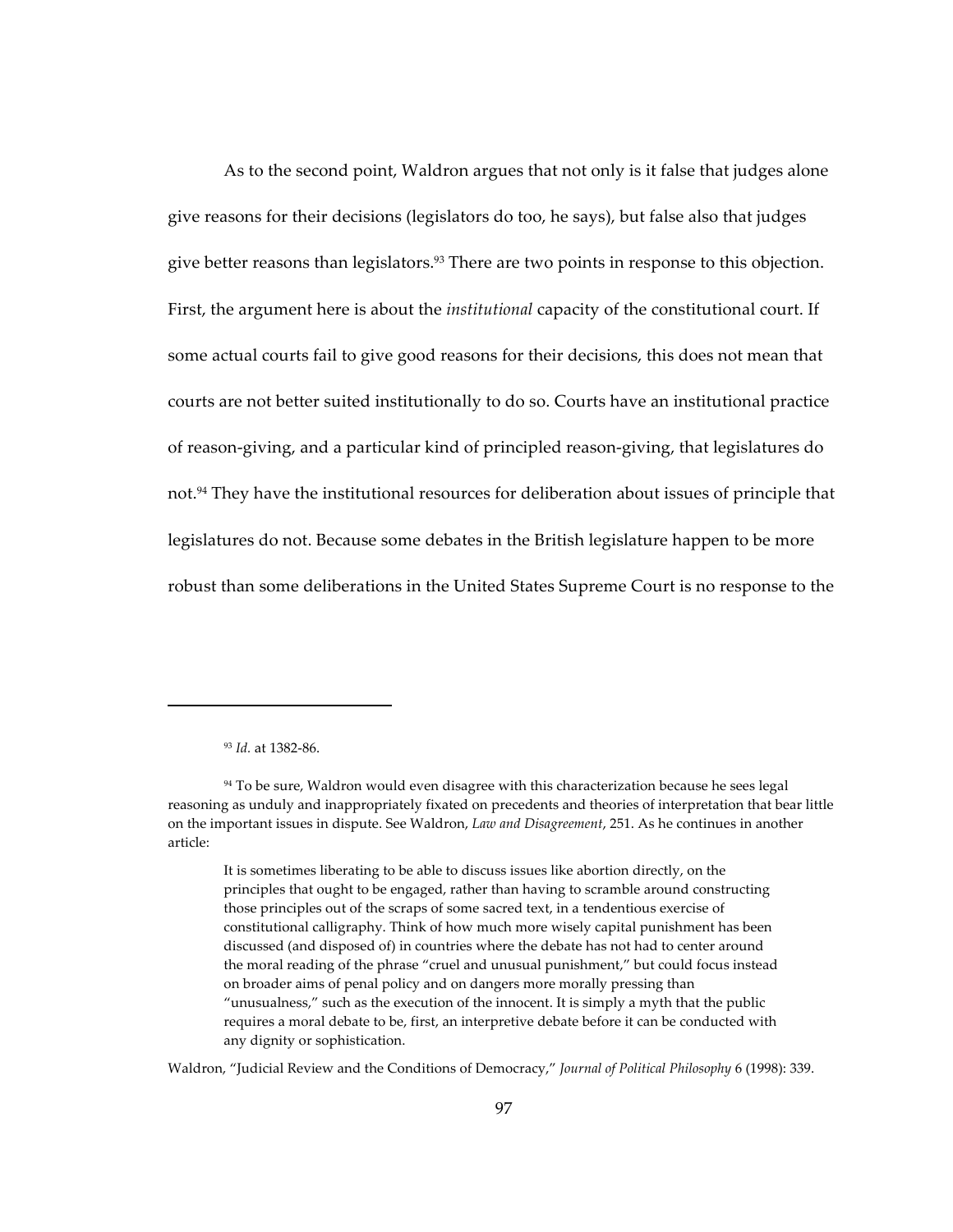arguments about institutional design and capacity.<sup>95</sup> The Bathenian constitutional court takes seriously its role as the "institutional exemplar" of public reason.<sup>96</sup>

Additionally, it seems to me that Waldron overstates the case against the U.S. Supreme Court's capacity for principled decision-making and, even if he doesn't, this point does not defeat the argument that courts are better institutionally designed to take rights questions seriously. Legislatures have varying constituencies that demand mollification and, even if the populace is on the whole sensitive to the rights of others, the incentive structure in the legislature often stifles the principled reasoning that is characteristic of courts. Consider the Supreme Court's reasoning as it struck down Texas's flag-burning prohibition in Johnson v. Texas:

The way to preserve the flag's special role is not to punish those who feel differently about these matters. It is to persuade them that they are wrong.... And, precisely because it is our flag that is involved, one's response to the flag burner may exploit the uniquely persuasive power of the flag itself. We can imagine no more appropriate response to burning a flag than waving one's own, no better way to counter a flag burner's message than by saluting the flag that burns, no surer means of preserving the dignity even of the flag that burned than  $by - as$  one witness here did - according its remains a respectful burial. We do not consecrate the flag by punishing its desecration, for in doing so we dilute the freedom that this cherished emblem represents.<sup>97</sup>

<sup>&</sup>lt;sup>95</sup> Waldron's arguments about the abortion discussion in Britain therefore do not support the larger point he wants to make. See Waldron, "The Core of the Case against Judicial Review," 1349-50.

<sup>&</sup>lt;sup>96</sup> Rawls, Political Liberalism, 235.

<sup>97</sup> Texas v. Johnson, 491 U.S. 397, 419-20 (1989). This example—and many more that could be adduced-ought to at least blunt Waldron's uncharitable characterization of First Amendment jurisprudence in the United States: "For example, First Amendment doctrine in America is concerned to the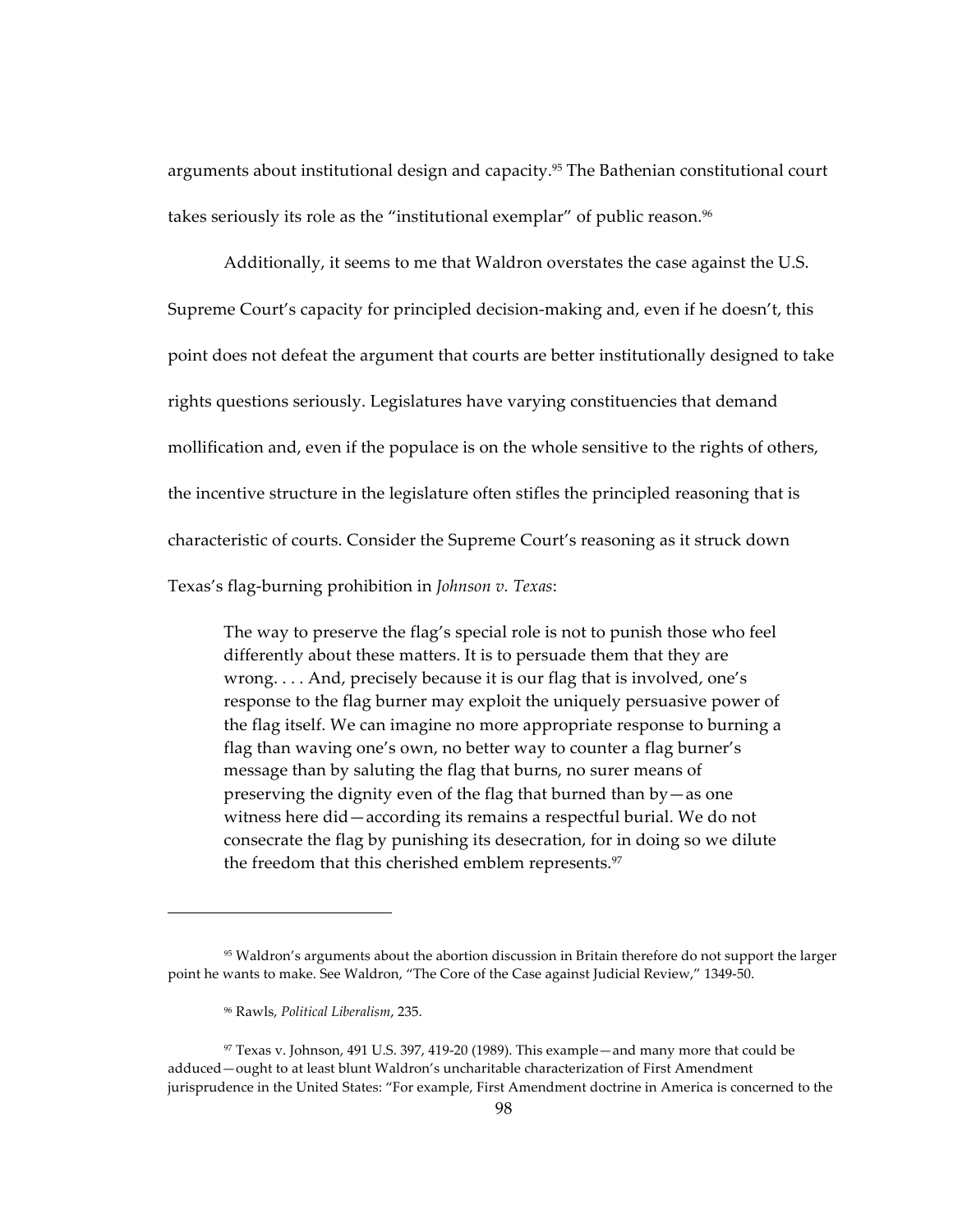This, it seems to me, is an example of principled decision-making that pays particular attention to exactly what the disagreement over rights concerned. By squarely addressing the important considerations, the Court provided a model of the intrinsic virtue of principled reasoning.

Finally, impartiality is perhaps the key procedural virtue realized by Bathenian judicial review.<sup>98</sup> It both leads to and enables principled decision-making. We can say that "an impartial procedure . . . is one in which factors extrinsic to the merits of a dispute have no tendency to favor one side of the dispute over another."<sup>99</sup> Impartiality is similar to, and includes, the ideas of neutrality and anonymity that I drew upon to show the fairness of judicial review; it might, in fact be thought of as the conjunction of neutrality and anonymity. Those qualities are also ingredients of the appropriateness of judicial review for questions of constitutional rights. Impartiality in the Bathenian

point of scholasticism with the question of whether some problematic form of behavior that the State has an interest in regulating is to be regarded as 'speech' or not. ('Is pornography speech?' 'Is burning a flag speech?' 'Is topless dancing speech?' 'Is racial abuse speech?' and so on.)" Waldron, "A Right-Based Critique of Constitutional Rights," 26. But, contrary to Waldron's assertion that "this is not the way to argue about rights," the question the Court is asking when it categorizes certain behavior as speech is not just an esoteric exegetical or interpretive question. *Id.* It is question of political morality that the Court has to answer by analyzing the purpose and vision of the First Amendment's protection of the right to speak. And that, I submit, is precisely the way to argue about issues of principles.

<sup>&</sup>lt;sup>98</sup> For a great introduction to the limits of arguments from impartiality, see Adrian Vermeule, "Contra Nemo Iudex in Sua Causa: The Limits of Impartiality," Yale Law Journal 122 (2012), especially at 420: "A well-rounded analysis should see the impartiality of decisionmakers as one institutional good among others, to be pursued, or not, as a larger calculus of institutional optimization suggests."

<sup>&</sup>lt;sup>99</sup> Peters, A Matter of Dispute, 125.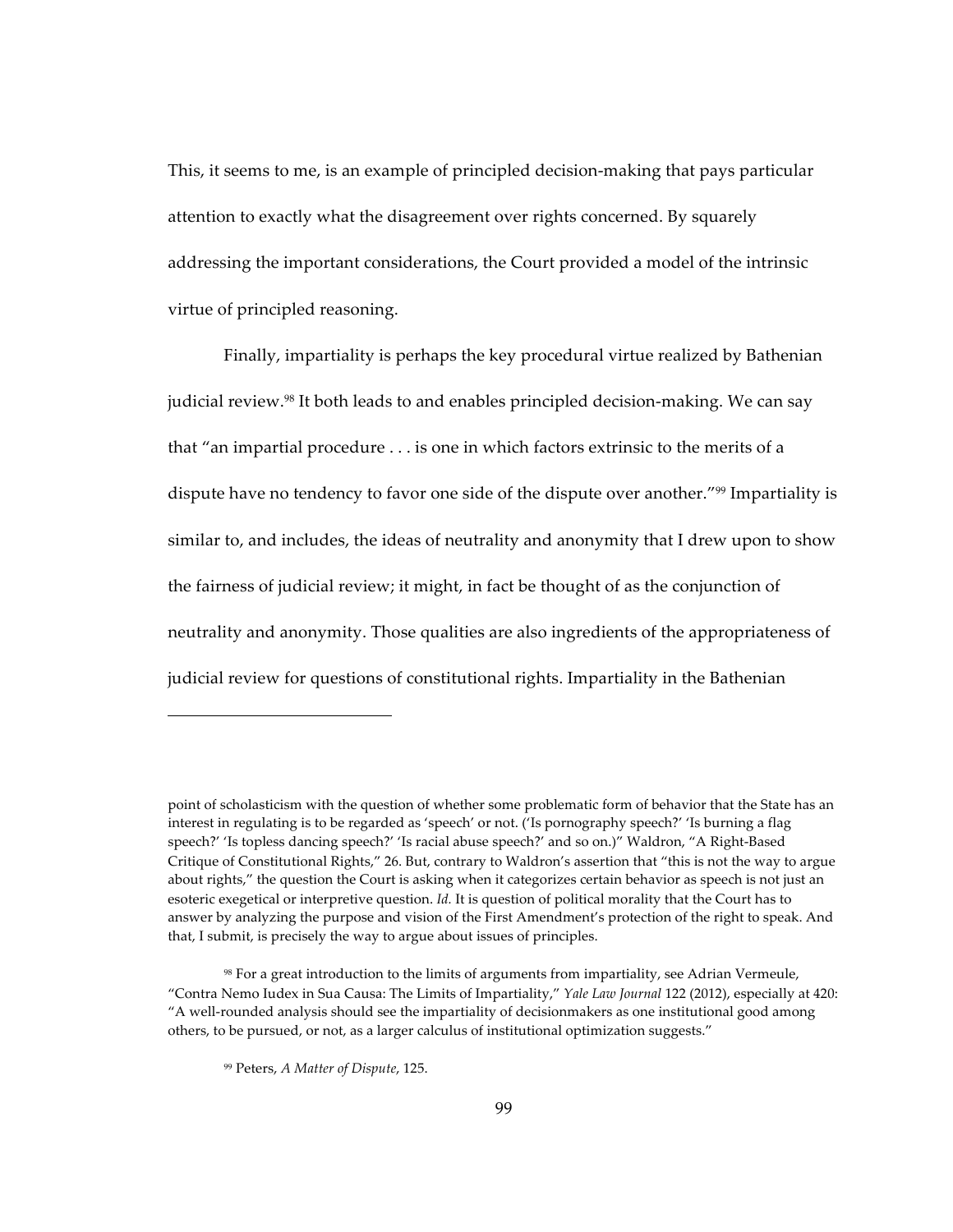constitutional court means that the judges will decide cases based on the strength of the arguments and claims presented to the court and not on irrelevant factors.<sup>100</sup> Impartiality does not describe the process of decision-making—that is where principled reasoning comes in; rather, it describes the institutional preconditions necessary for that rationally principled posture.

Though some scholars see impartiality as an epistemic (and so instrumental) virtue of judicial review, it need not be seen as only valuable in this instrumental sense. To see why, consider one instrumentalist's argument for judicial review's institutional capacity for impartiality:

In most modern constitutional regimes, high court judges are not elected and hence are not vicariously attached to the immediate interests personal or political—of members of their political community. Moreover ... judges are obliged by the protocols of adjudication to attend to comparatively general and comparatively durable principles—principles that apply to a variety of different circumstances.... Judges are constrained to abide by principles that, by their temporal, geographic, or substantive reach, sprawl across areas of disinterest and interest on the judges' part. Were they otherwise inclined to choose principles that cut narrowly in favor of things they care about today, they would have to

<sup>&</sup>lt;sup>100</sup> The arguments could be "strong" based on precedential, policy, or other types of reasons, but that is not relevant for my point here about impartiality. No matter what ideas are properly included in a plausible theory of constitutional interpretation, impartiality means that only ideas internal to this theory can be relied on by the judge. She cannot, for instance, rely on the fact that the government against whom the petitioner is seeking redress happens to be controlled by the same political party to which she belongs. Reliance on this fact—in making her opinion or stating the reasons for it—would make her no longer impartial.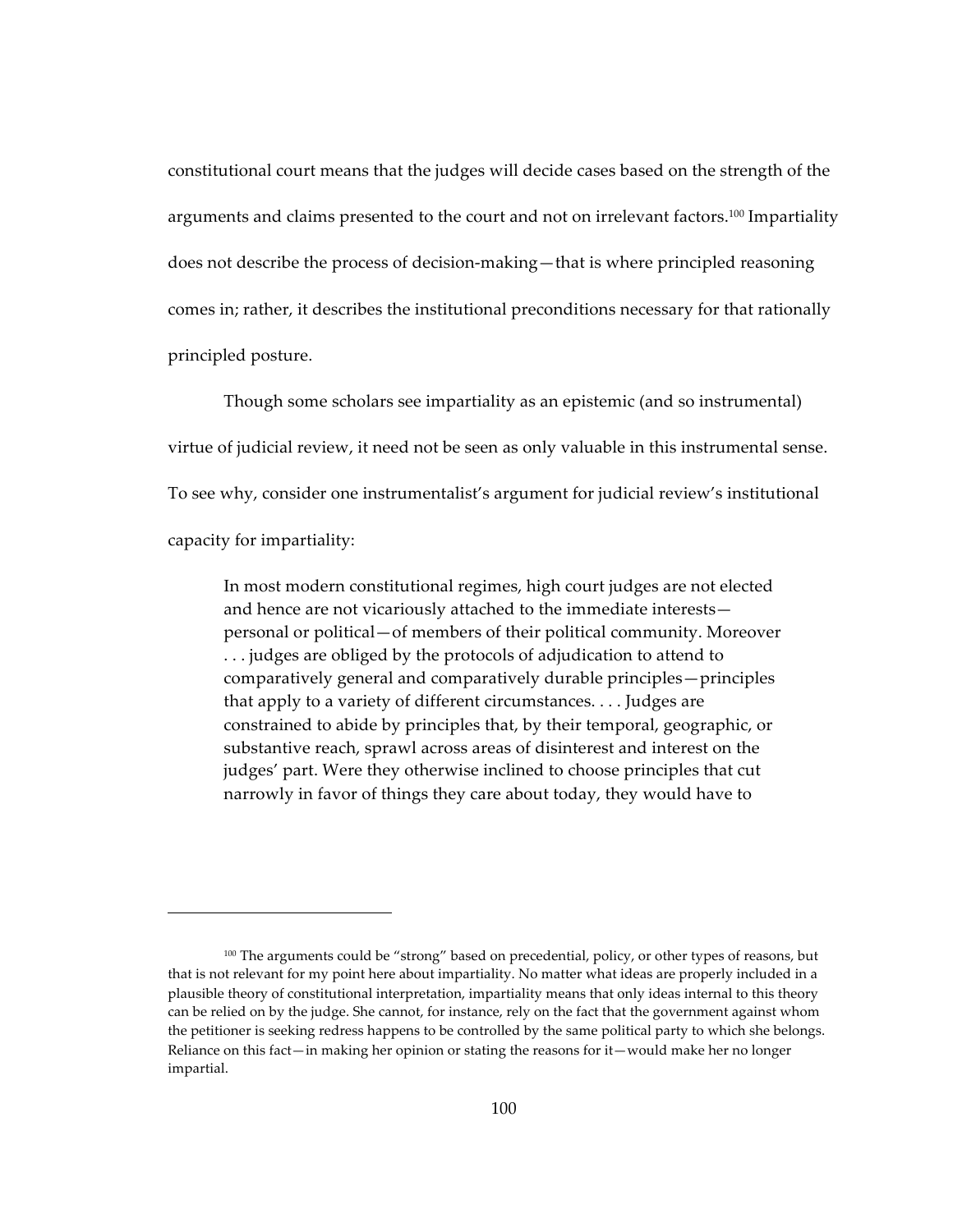appreciate that those same principles could work powerfully against them tomorrow.<sup>101</sup>

This is a persuasive argument about the way courts are institutionally designed for impartial reason-giving. And it seems to me that we can value this aspect of the procedure without having to conclude that it is *only* valuable if judges are more likely to get to the right answers about rights questions as a result. In the face of widespread disagreement about rights, it is valuable per se to have a judiciary that decides the matter based on what's relevant to the determination of rights questions. Impartiality helps remove the irrelevance.<sup>102</sup> If this is all it did, I think we should still find it valuable.

From my treatment of these institutional values, it is clear that there is not an easy and obvious separation between the value of impartiality and the value of principled reasoning. Nor is there a clear separation of principled reasoning or impartiality from transparency and deliberative capacity. The values inhere in the judicial process of Bathen's constitutional court and it is not necessary that we be able to isolate which value is at work when. But we can sketch an outline of how the values interact and remain, in concept at least, distinct values. Impartiality and transparency

<sup>&</sup>lt;sup>101</sup> Lawrence G. Sager, *Justice In Plainclothes: A Theory Of American Constitutional Practice* (New Haven, CT: Yale University Press, 2004), 199.

<sup>102</sup> As Kavanagh argues: "The importance of interests protected by human rights combined with the risk of bias, self-onterest or myopia make a case for removing rights from majoritarian mechanisms, and submitting some of those decisions to an independent view body. Since the court upholding an entrenched Bill of Rights has no interests of its own to further, and is relatively unnacountable to the various political interestes in society, it can provide an importail forum in which the issues can be decided in lihgt of consittutional principles." Kavanagh, "Participation and Judicial Review: A Reply to Jeremy Waldron," 476.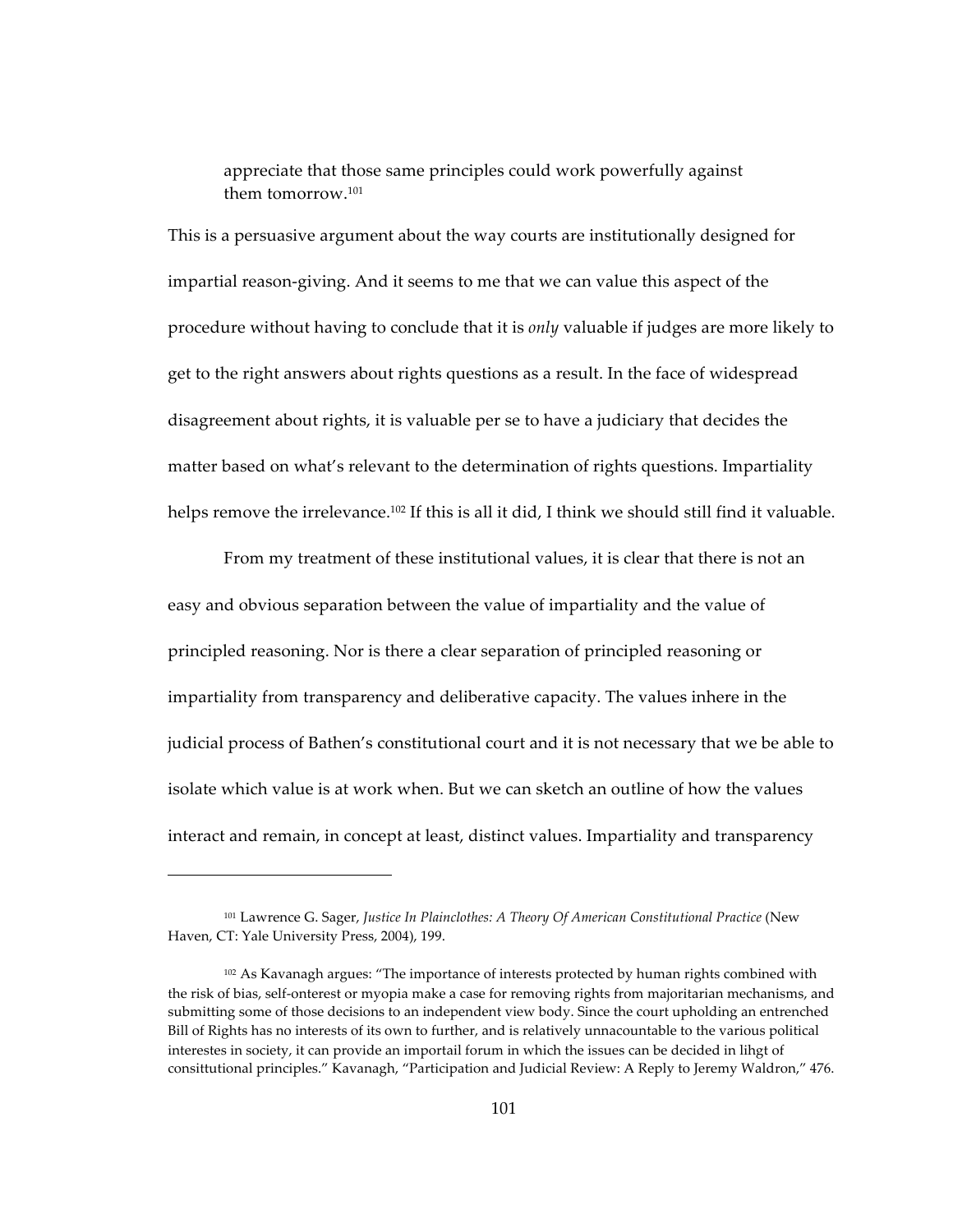are components of the institutional design of the court. Impartiality cordons off an arena for the court to work that is free from the concerns confronting the legislature. Its benefits accrue to judges in much the same way that benefits from the veil of ignorance accrue to participants in the original position. Transparency ensures that the democracy has not been abdicated to a judicial aristocracy; it allows an external check on the institution's narrowly delegated role.

Moving from form to content, the design-feature of impartiality leads to a generative and iterative deliberative process. Robust deliberation is made possible by the intellectual space that impartiality provides. Deliberative space enables concern not just for reasons, but for the kinds of reasons indicative of a principled decision-making body. In this way, the values interact and synergistically reinforce one another.<sup>103</sup> Transparency demands that there be principled reasoning, a kind of reason-giving which is made possible by impartiality and supported by the court's deliberative capacity.

We can see some measure of distinction in the values as we view the judicial process temporally. First, judges are selected and insulated from electoral concerns

<sup>103</sup> Waldron helpfully lays this out: "Judges don't just 'come up with' a view on the matter before them and vote in its favor. They are trained in the law. As experts, they hear hours of oral arguments back and forth and they read volumes of written submissions and precedent cases. They deliberate thoughtfully both among themselves and each in the solitude of his or her own chambers. They (or their clerks) write elaborate essays to spell out their reasons for adopting one or other view." Waldron, "Five to Four: Why do Bare Majorities Rule on Courts?," 15.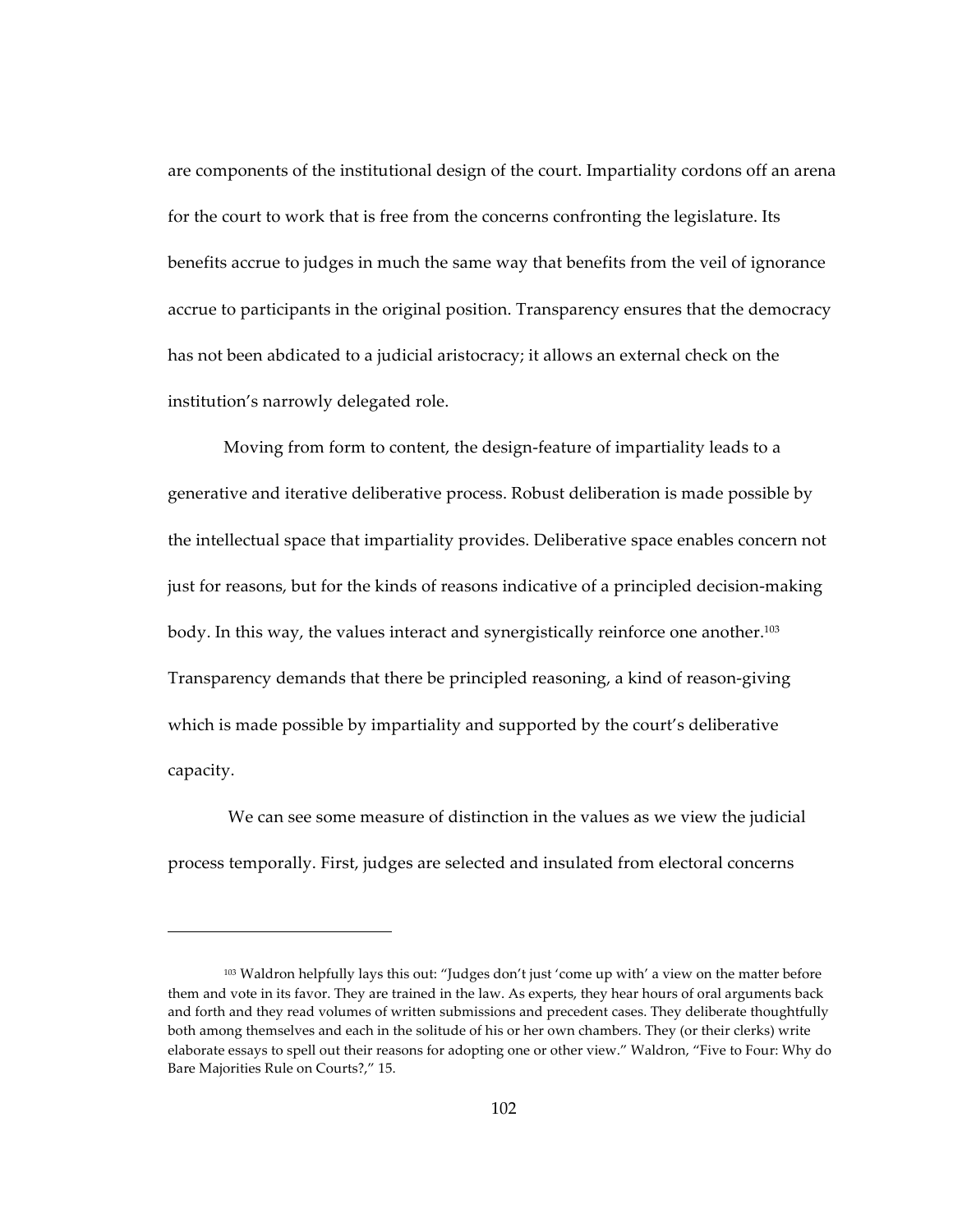when delegated constitutional rights issues. This creates (or at least promotes) impartiality. Next, a case comes before the court and the petitioners and respondents raise arguments that the court questions. These public and (later) behind-the-scene discussions illustrate the court's robust deliberative capacity. After this, the court begins to craft an opinion detailing the reasons that the petitioner should prevail over the respondent. This is where the court employs principled reasoning to reach its decision. Finally, after the deliberative and reasoning components are complete, the court publishes its opinion to make it available to society at large. This illustrates transparency. The four values no doubt blend in practice—and rightly so. And, importantly, these attributes are valuable without concern for the instrumental success of the constitutional court. These are intrinsically valuable features of a procedure for rights questions.

But even after laying out these four values, and how they are exemplified by judicial review, we still may wonder what this has to do with judicial review's appropriateness for deciding constitutional rights questions. How, in other words, does possession of these values enable judicial review to fulfill the correspondence constraint? The connection here, I contend, is that rights questions are particularly suited to procedures exemplifying these four attributes. It is not simply that we value transparency, deliberative capacity, principled reasoning, and impartiality as attributes of decision-making procedures in general (we may in some circumstances and may not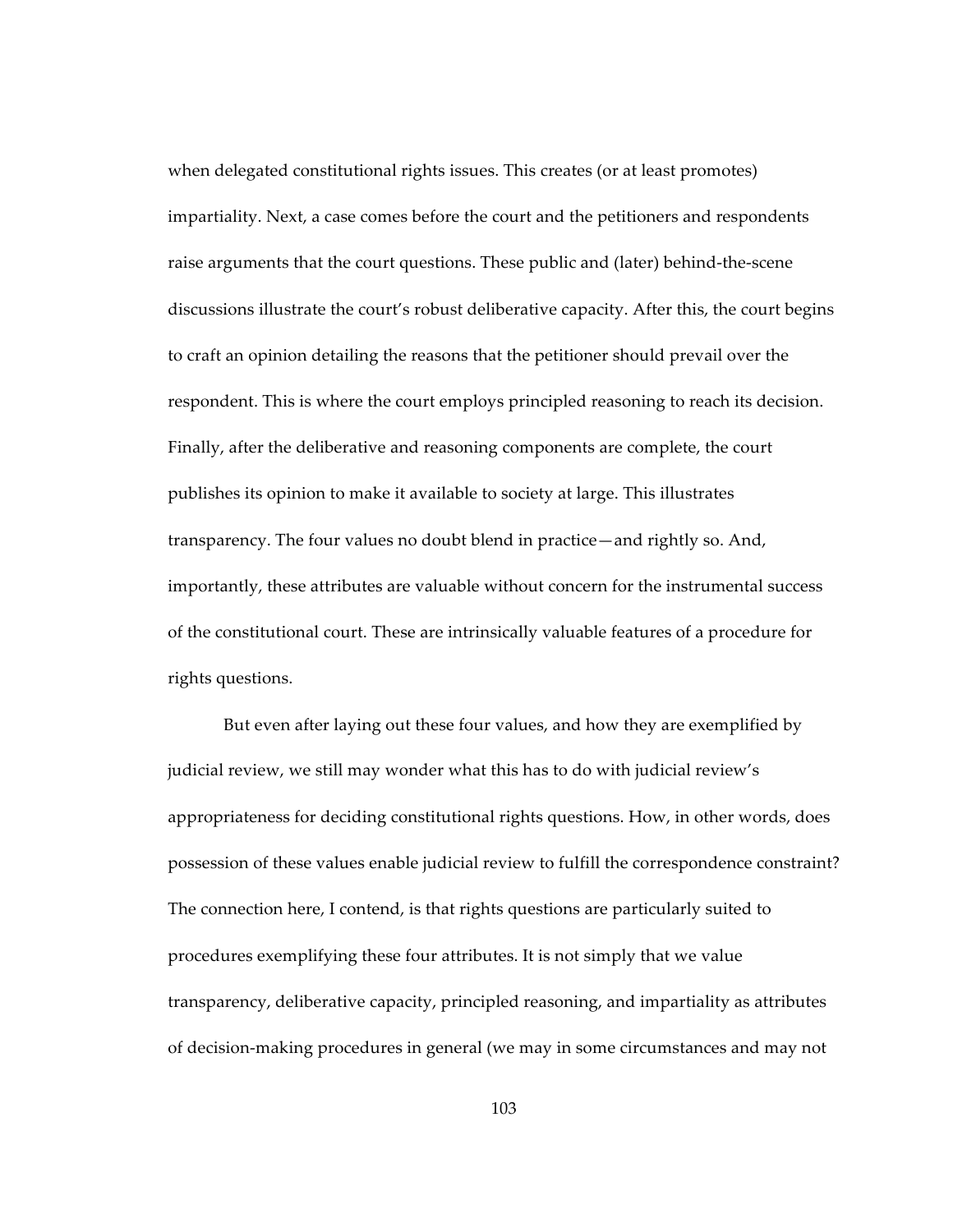in others). It is that we value these four characteristics when dealing with rights questions in particular. And we value these characteristics for more than their supposed ability to help us get to some desirable outcome.

Recall Dworkin's discussion of the lifeboat situation and the problems with majority vote in that context—"kinship, friendships, enmities, jealousies, and other forces that should not make a difference will then be decisive."<sup>104</sup>The problem was not that these kinds of distractions and irrelevancies impeded the passengers from producing the "right outcome"—whatever that could be—but that it distorted the decision-making process in a way that was inappropriate for rights questions. The four values I have outlined perform the same function. We do not appreciate them because they increase the instrumental probability of good results. We think they are important regardless of whether the outcomes are just or unjust (in our opinion). When the judiciary possesses these four values, we have reasons to accept that the decisionmaking process is one that ought to be respected, regardless of our particular view of the resulting decision. Much in the same way that the collective opinion of the majority (as expressed in legislation) commands our respect in spite of disagreement, so to do Bathenian judicial decisions.

<sup>104</sup> Ronald Dworkin, *Freedom's Law: The Moral Reading of the Constitution* (Cambridge, Mass.: Harvard University Press, 1996), 139.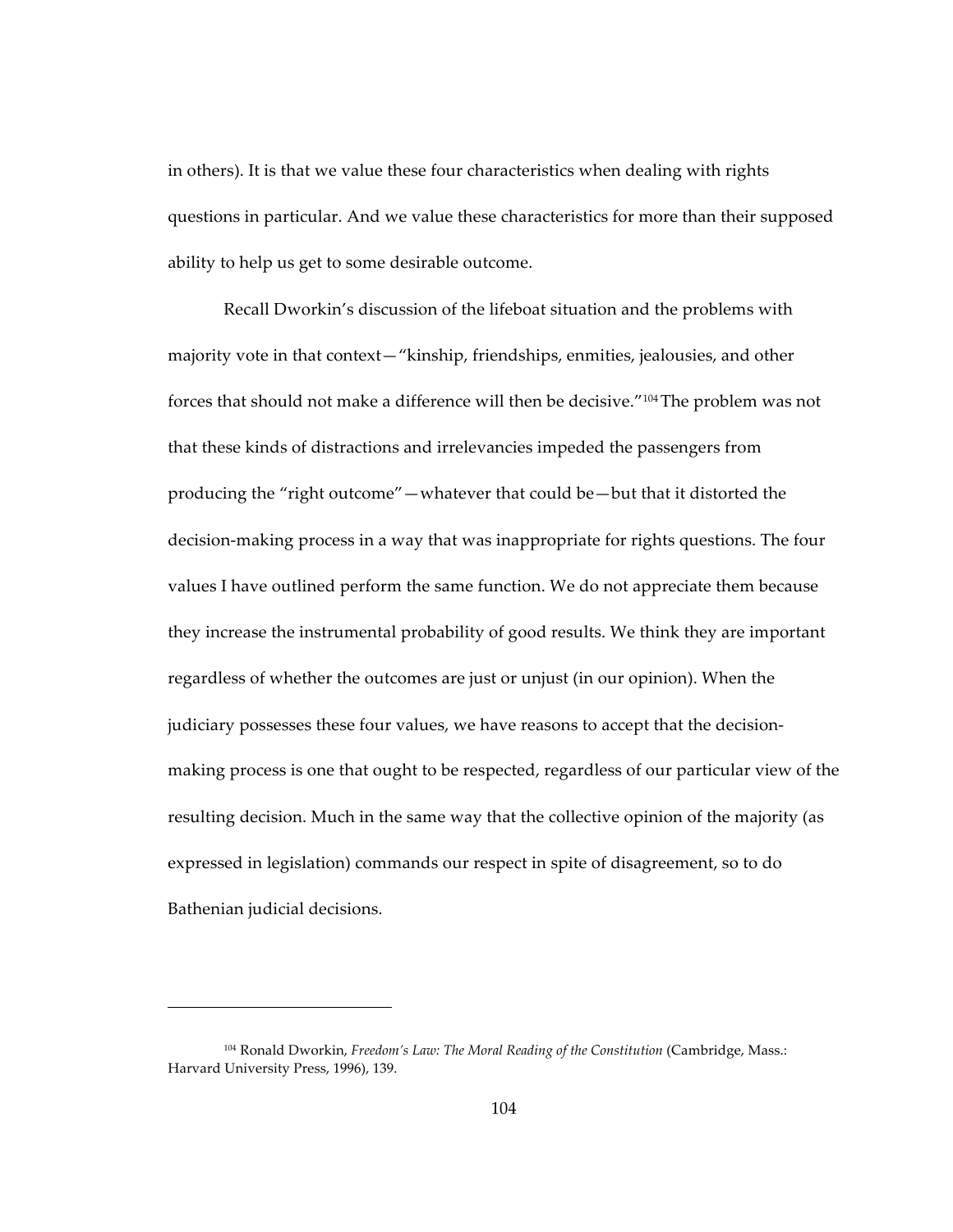Adjudicating rights is a notoriously difficult task and no interpretation of a legal document entrenching rights is likely to be obvious or agreed upon. But distortions with interpretation, not just of the words themselves, but of the ideas they stand for, can be mitigated by the procedural values exemplified by the Bathenian judiciary. And to harp on the same point again, mitigating distortions is not equivalent to improving instrumental accuracy. The four values I have attributed to the Bathenian judiciary are important intrinsic values for a decision procedure that makes decisions on constitutional rights questions.<sup>105</sup>

It might be helpful at this point to take a step back and locate the argument of this section in the context of the broader whole. Without this situating, one might be tempted to object that these four values cannot conclusively establish the legitimacy of judicial review. That may be true. They may not *alone* sustain the conclusion that judicial review is a procedurally unproblematic institution. But I have not chosen the direct and ad hoc—route of arguing that judicial review is legitimate because it instantiates these procedural values that are important for deciding rights questions. Rather, I have set this defense within a broader analytical framework for delegation legitimacy. The framework requires that delegation decisions, like the decision to institute judicial review, satisfy three conditions before they can be deemed legitimate. The argument in

<sup>105</sup> Scholars have also argued that judicial review is intrinsically valuable insofar as it is necessary to secure the basic political right to a raise a grievance. See Yuval Eylon and Alon Harel, "The Easy Core Case for Judicial Review," *Journal of Legal Analysis* 2 (2010).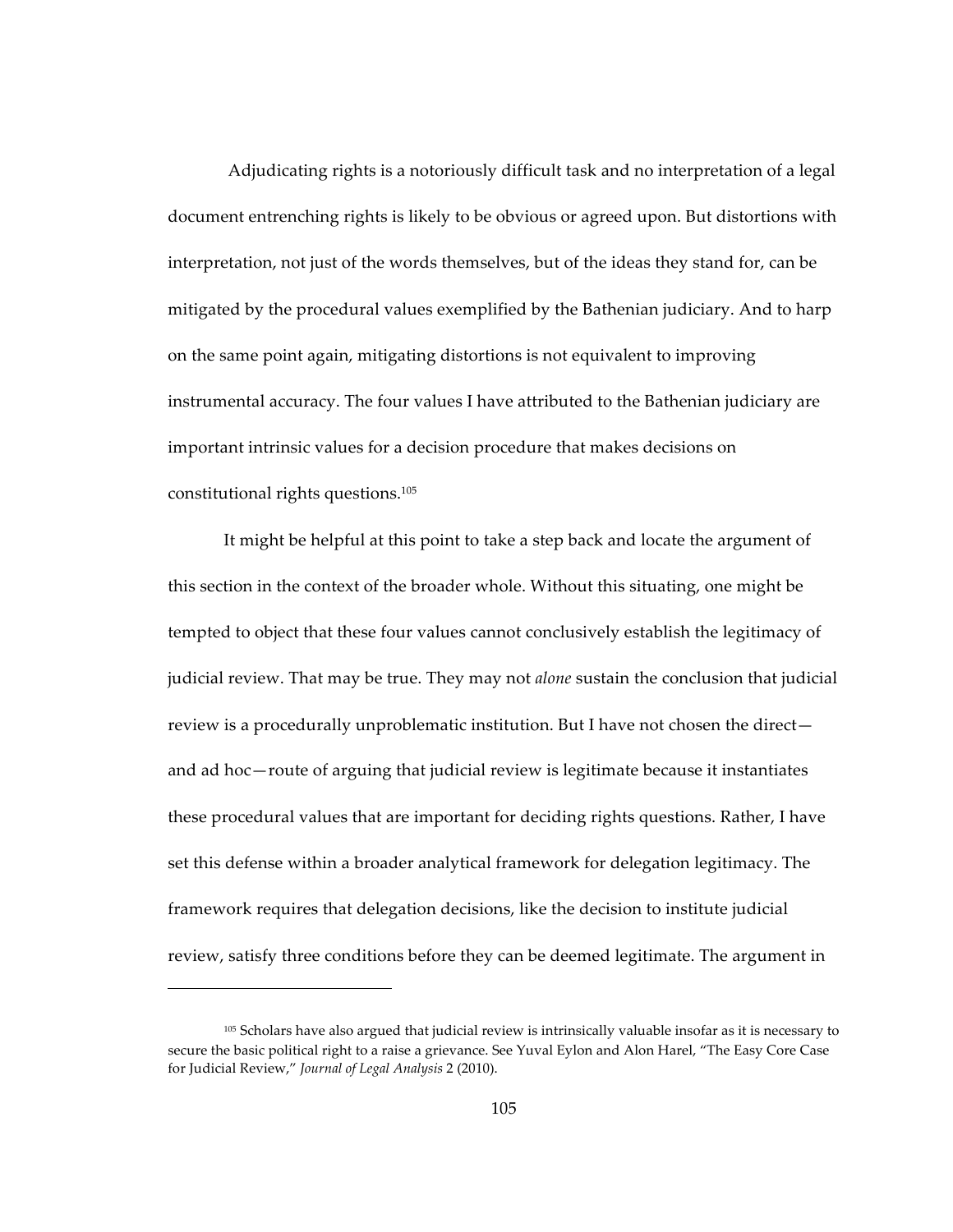this section about the procedural values of judicial review is designed to show that judicial review is an appropriate procedure for deciding rights questions. But one can disagree with my characterization of these values and still maintain that condition three is satisfied by judicial review. Or one can accept my broader analytical framework and reject the conclusion that judicial review satisfies it.

I have tried to do more in this essay than (merely) claim that judicial review has some desirable procedural values that should lead us to think it legitimate. I have tried to show that our theoretical tools for procedural legitimacy ought to lead us to conclude that judicial review is legitimate. The argument in this section is only part of the more holistic project that seeks to legitimate delegation decisions in general and the decision to institute judicial review in particular. The framework stands independent of any particular arguments about discrete delegation decisions. And the argument here that judicial review satisfies these conditions is by no means the only plausible way to establish that they are in fact satisfied. There may be a different analysis of fairness than I employed. Or perhaps a better description of the procedural values that tend to show the appropriateness of judicial review. Neither of these alternatives undermines my framework or conclusion. My central goal has been to show that the proceduralist need not be worried about the majoritarian imposition of judicial review. And as long as judicial review is a fair and appropriate procedure for deciding questions of constitutional rights, that goal has been fulfilled.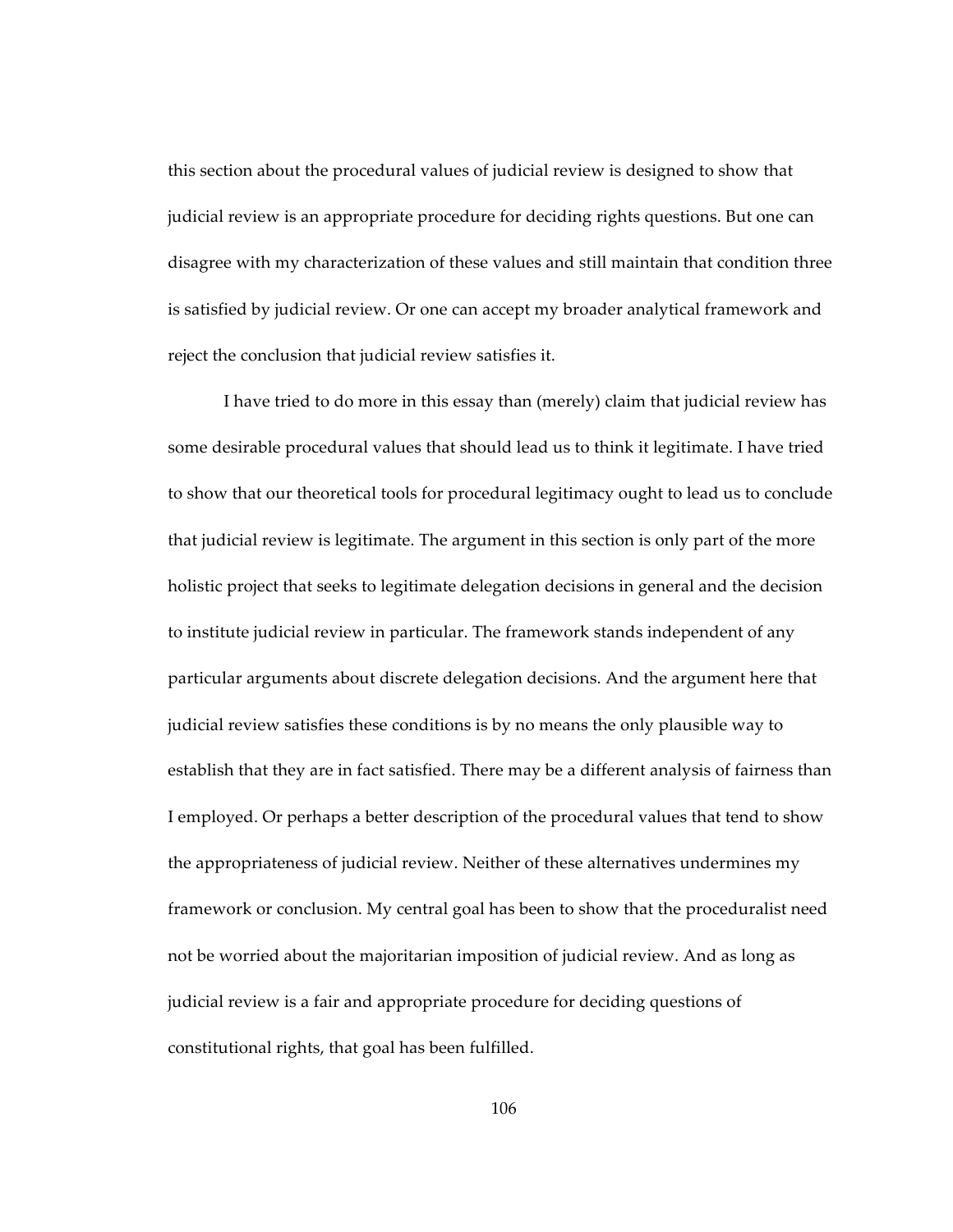## **Conclusion**

Though critics have been contending for decades that "[t]he American ideal of democracy lives in constant tension with the American ideal of judicial review in the service of individual liberties,"<sup>1</sup> this essay has argued that the majority decision to institute strong judicial review can be legitimated by a proceduralist account. I have made this case by proposing a framework with which to analyze majority decisions to delegate final decision-making authority more broadly. This framework rests on the premise that "the purpose of legitimacy inquiries is to determine whether citizens have a moral reason to accede to political decisions with which they substantively disagree."<sup>2</sup> The qualified proceduralist principle of legitimacy that I employed was an attempt to instantiate this moral ideal. It required that delegation decisions be authorized by a fair and appropriate procedure and in turn authorize a fair and appropriate procedure. On this account, we have no moral reason to accede to the political decision that elects a dictator. The dictatorship procedure is both unfair and inappropriate for deciding the limitless swath of issues over which an unchecked dictator has authority. It is thus illegitimate, even though it was authorized by a fair and appropriate procedure (i.e., majority vote).

<sup>&</sup>lt;sup>1</sup> Robert H. Bork, "Judicial Review and Democracy," *Society* (1986), 5.

<sup>&</sup>lt;sup>2</sup> Fallon, "The Core of an Uneasy Case for Judicial Review," 1719.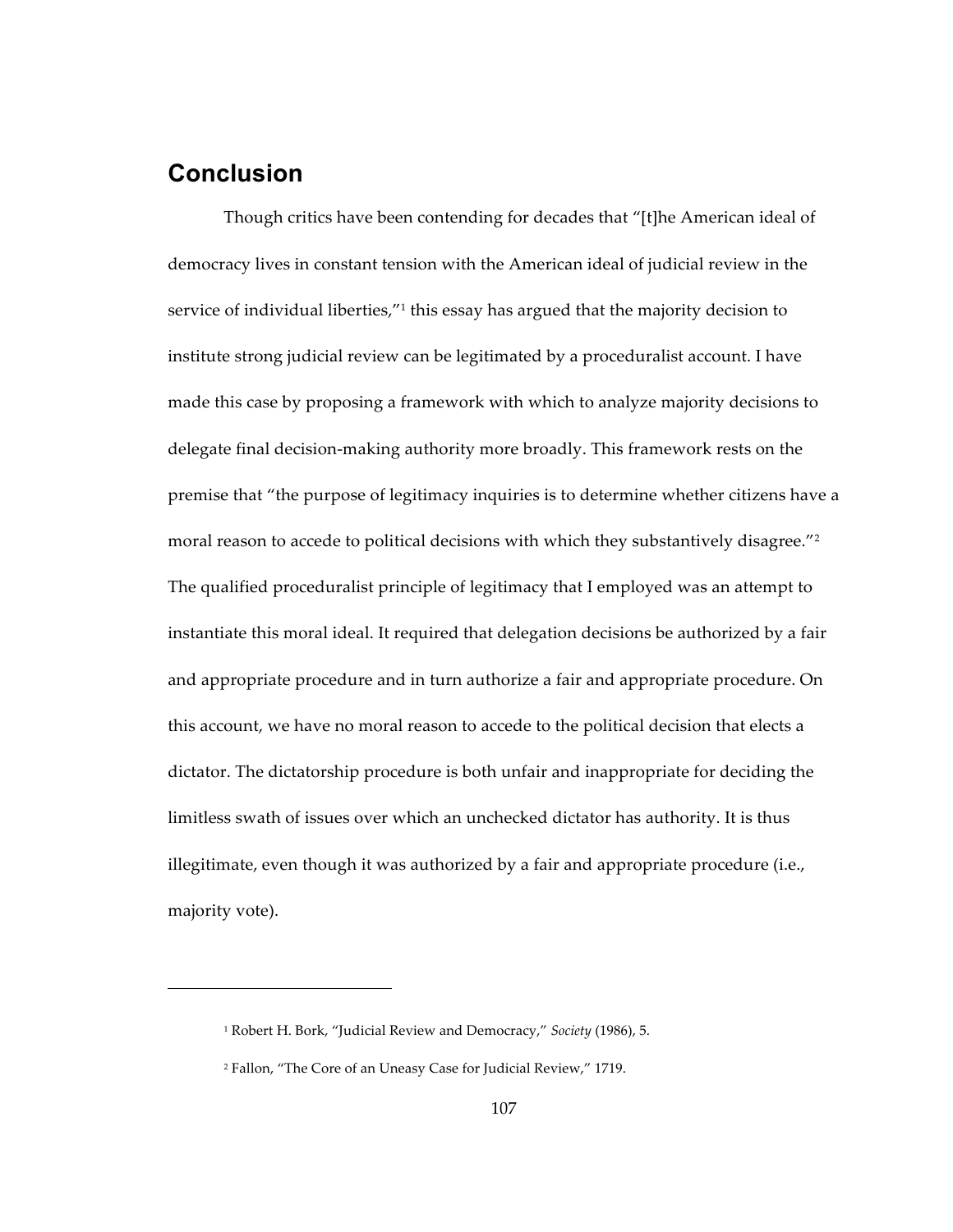But when judges on a constitutional court have been authorized to exercise strong judicial review, we have reasons to think this delegation is legitimate. Consistent with the qualified proceduralist principle, the decision to create the constitutional court was made by a fair and appropriate procedure (i.e. majority vote); and, since this creation was a delegation decision, we also had to be assured that the procedure employed by the court for its delegated issues is fair and appropriate. I have argued that it is.

Citizens in jurisdictions where courts are authorized to exercise the powers of strong judicial review have reasons to accept decisions they disagree with. Here Richard Wollheim's paradox of democracy is mirrored in a paradox of judicial review. In a democracy, I might affirm both that A is my preferred outcome (and the one I think most just) and affirm also that B ought to be the outcome because it received the most votes in the assembly.<sup>3</sup> In the same vein, I might affirm both that a win for the petitioner is my preferred outcome (and the one I think most just) and affirm also that a win for the respondent ought to be the outcome because it received the most votes on the constitutional court. "Anyone," says Waldron, "whose theory of authority gives the

<sup>&</sup>lt;sup>3</sup> Valentini also grapples with this issue: "Despite its intuitive appeal, the intrinsic account [of democracy] faces significant difficulties when it comes to reconciling the claim that democracy is a requirement of justice with the observation that democracy may undermine one's preferred account of what justice requires. How can justice demand something that may hinder it?" Valentini, "Justice, Disagreement, and Democracy," 181. And then she provides an answer: "Democracy is what equal respect (procedurally) requires when there is thick reasonable disagreement about what equal respect (substantively) requires." *Id.* at 193. Once we allow theories of authority and legitimacy to become unmoored from theories of justice, our only remaining haven is procedures.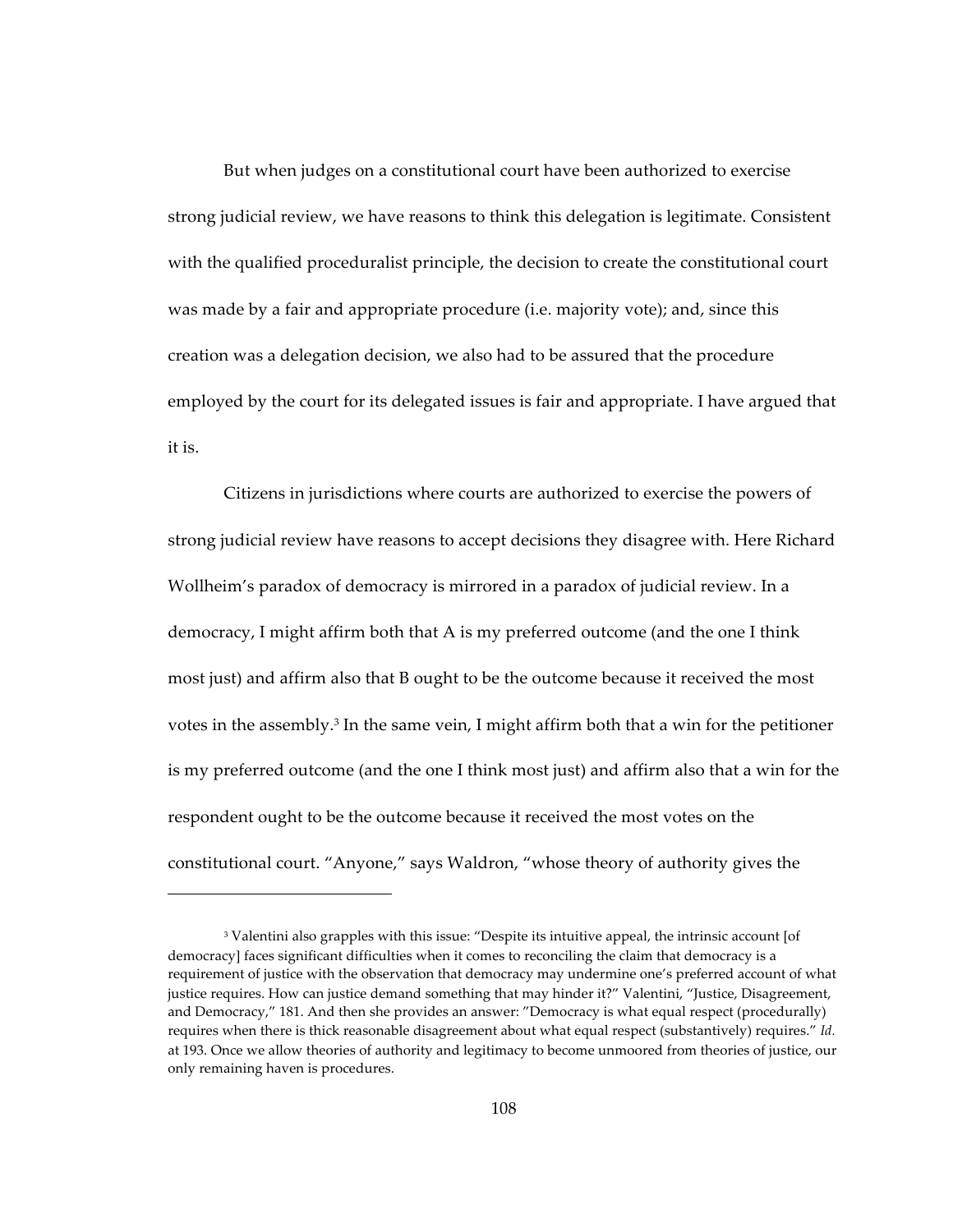Supreme Court power to make decisions must-as much as any democrat-face up to the paradox that the option he thinks just may sometimes not be the option which, according to his theory of authority, should be followed."<sup>4</sup> But the paradox dissolves once we separate the issue of good outcomes from the issue of fair procedures. Or as Waldron puts it "[a]nother way of saying this is that a normative political theory needs to include more than just a basis for justifying certain decisions on their merits. It needs to be more than, say, a theory of justice or a theory of the general good. It also has to address the normative issue of the legitimacy of the decision-procedures that are used to make political decisions in the face of disagreement."<sup>5</sup> The qualified proceduralist principle of legitimacy that I proposed does just that. And because judicial review satisfies that standard, the majority's decision to institute the practice is legitimate. It is morally binding in a way that the election of a tyrant never could be. As Aileen Kavanagh concludes, "[r]ather than disempowering ordinary citizens on matters of high moral and political importance, as Waldron suggests, judicial review can be a way of empowering citizens to assert, publicise and ultimately enforce their rights in the public forum."<sup>6</sup> The majoritarian imposition of judicial review need not worry the proceduralist in the same way that an elected despot should.

<sup>&</sup>lt;sup>4</sup> Waldron, Law and Disagreement, 247.

<sup>&</sup>lt;sup>5</sup> Waldron, "The Core of the Case against Judicial Review," 1406 n. 65.

<sup>&</sup>lt;sup>6</sup> Kavanagh, "Participation and Judicial Review: A Reply to Jeremy Waldron," 484.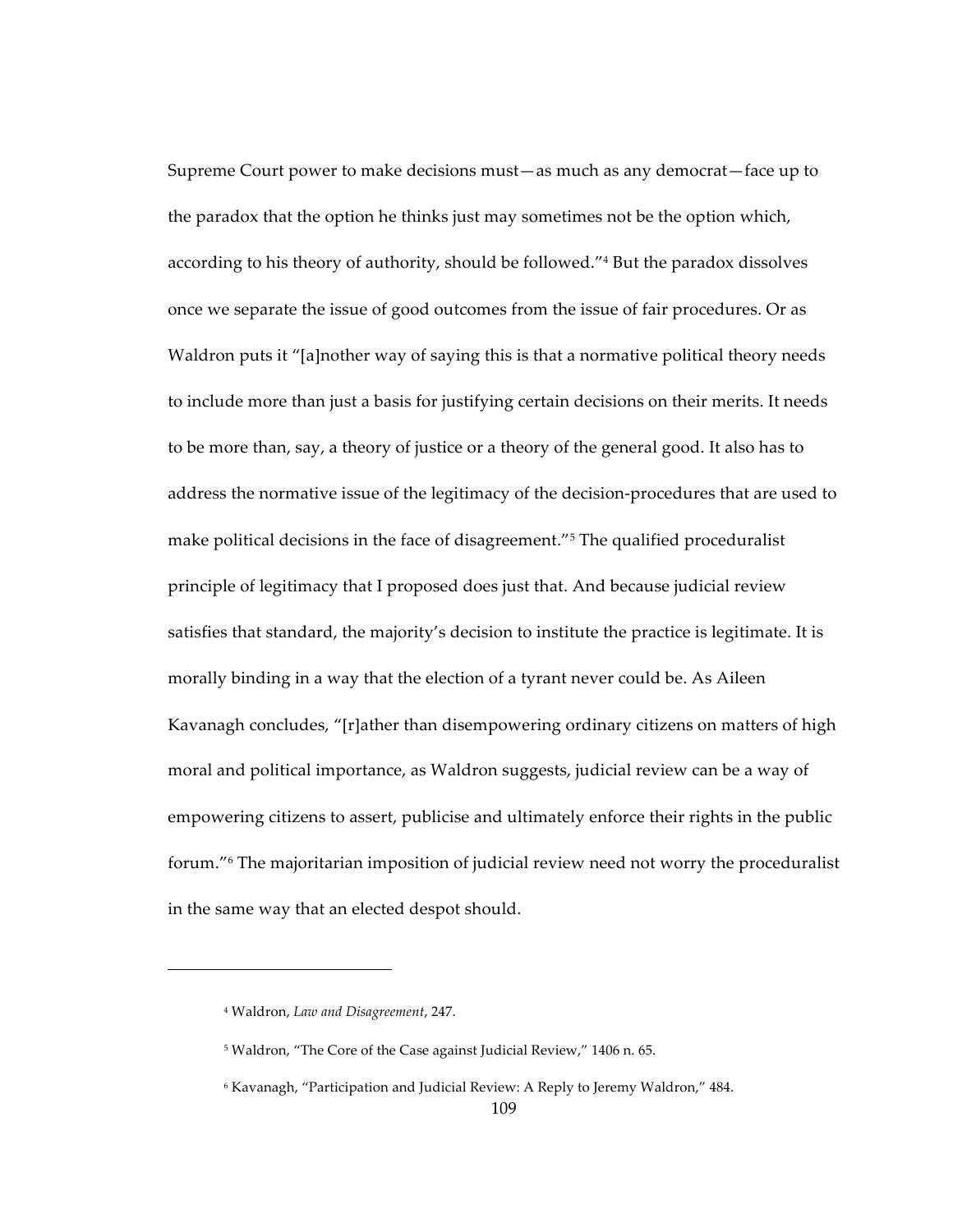## **References**

- Arneson, Richard J. "Debate: Defending the Purely Instrumental Account of Democratic Legitimacy." *Journal of Political Philosophy* 11 (2003): 122-32.
- Arneson, Richard J. "Democracy is not Intrinsically Just." *In Justice and Democracy: Essays for Brian Barry, edited by Keith Dowding, Robert E. Goodin, and Carole Pateman,* 40-58. Cambridge: Cambridge University Press, 2004.
- Audi, Robert P. "Moral Foundations of Liberal Democracy, Secular Reasons, and Liberal Neutrality toward the Good." *Notre Dame Journal of Law, Ethics & Public Policy* 19  $(2005): 197-218.$
- Bork, Robert H. "Judicial Review and Democracy," Society (1986): 5-8.
- Brettschneider, Corey. "Balancing Procedures and Outcomes Within Democratic Theory: Core Values and Judicial Review." Political Studies 53 (2005): 423-41.
- Brettschneider, Corey. *Democratic Rights*. Princeton: Princeton University Press, 2007.
- Brettschneider, Corey. "Judicial Review and Democratic Authority: Absolute v. Balancing Conceptions." *Journal of Ethics and Social Philosophy* (2011): 1-9.
- Brettschneider, Corey. "The Value Theory of Democracy." *Politics, Philosophy & Economics* 5 (2006): 259-78.
- Campos, Sergio J. and Gregory Koger. "The Majoritarian Senate." <http://papers.ssrn.com/sol3/papers.cfm?abstract\_id=2176938> (accessed March 20, 2013).
- Carrick, Ross. "The Procedural Democratic Legitimacy of Constitutional Courts." <http://papers.ssrn.com/sol3/papers.cfm?abstract\_id=1986857> (accessed March 20, 2013).
- Christiano, Thomas. "Debate: Estlund on Democratic Authority." *Journal of Political Philosophy* 17 (2009): 228-240.
- Christiano, Thomas. "The Authority of Democracy." *Journal of Political Philosophy* 12  $(2004): 1-25.$
- Christiano, Thomas. *The Rule of the Many: Fundamental Issues in Democratic Theory*. Boulder, CO: Westview Press, 1996.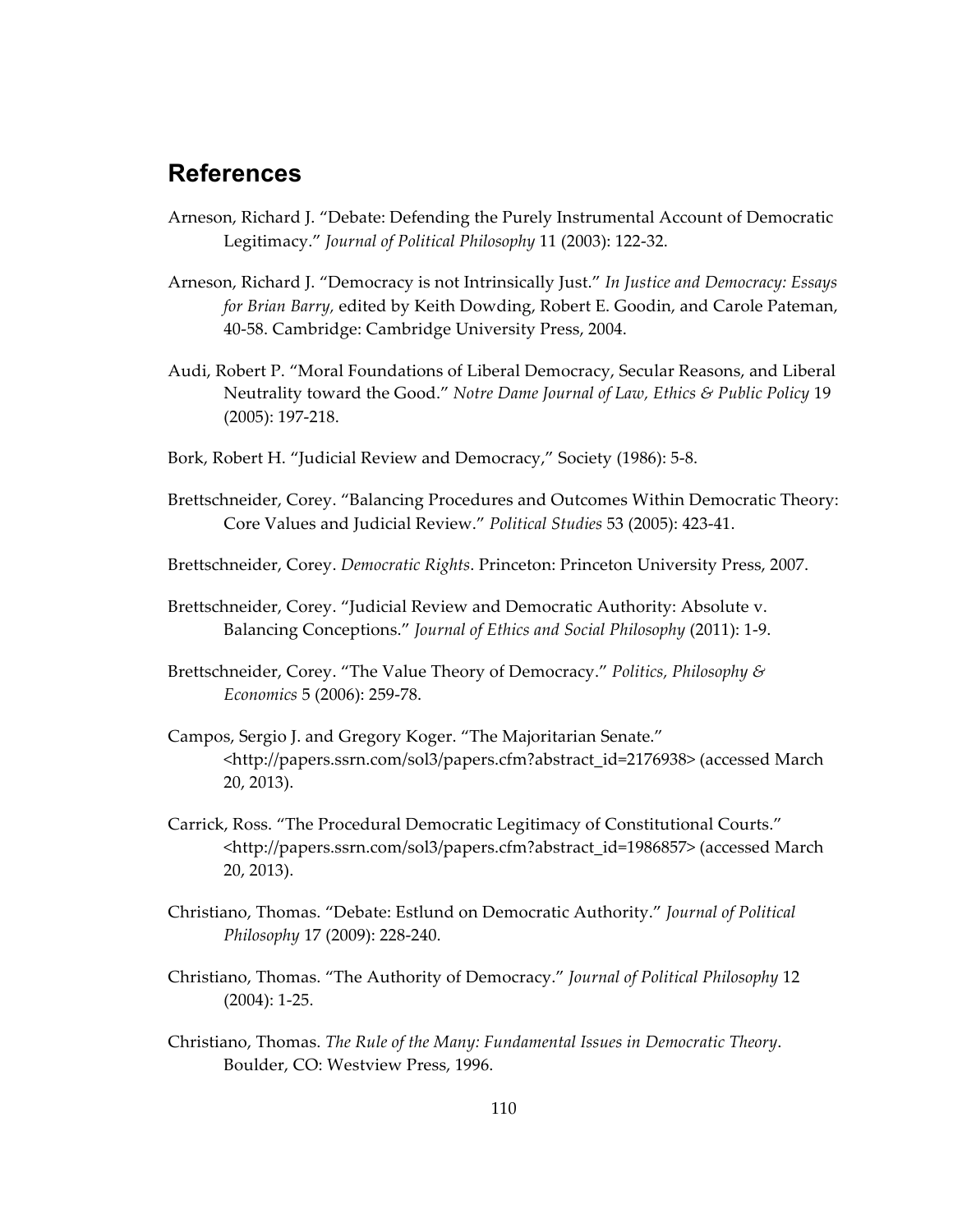Citizens United v. Federal Election Commission, 558 U.S. 310 (2010).

- Cohen, Joshua. "Pluralism and Proceduralism." Chicago-Kent Law Review 69 (1994): 589-618
- Diaconis, Persi, Susan Holmes, and Richard Montgomery. "Dynamical Bias in the Toin Coss." Society for Industrial and Applied Mathematics Review, 49 (2007): 211-235.
- Dworkin, Ronald. A Matter of Principle. Cambridge, Mass.: Harvard University Press, 1985.
- Dworkin, Ronald. Freedom's Law: The Moral Reading of the Constitution. Cambridge, Mass.: Harvard University Press, 1996.

Dworkin, Ronald. Law's Empire. Cambridge, Mass.: Harvard University Press, 1986.

Dworkin, Ronald. Taking Rights Seriously. Cambridge, Mass.: Harvard University Press, 1978.

- Eisgruber, Christopher L. "Constitutional Self-Government and Judicial Review: A Reply to Five Critics." University of San Francisco Law Review 37 (2002): 115-190.
- Ely, John Hart. Democracy and Distrust: A Theory of Judicial Review. Cambridge, Mass.: Harvard University Press, 1980.
- Eylon, Yuval and Alon Harel. "The Easy Core Case for Judicial Review." Journal of Legal Analysis 2 (2010): 227-56.
- Estlund, David M. Democratic Authority: A Philosophical Framework. Princeton: Princeton University Press, 2008.
- Fallon, Jr., Richard H. "The Core of an Uneasy Case for Judicial Review." Harvard Law Review 121 (2008): 1693-1736.
- Ferrajoli, Luigi. "The Normative Paradigm of Constitutional Democracy." Res Publica 17  $(2011): 355-67.$
- Freeman, Samuel. "Constitutional Democracy and the Legitimacy of Judicial Review." Law & Philosophy 9 (1991): 327-70.
- Friedersdorf, Conor. "Why Clarence Thomas Uses Simple Words in His Opinions." The Atlantic (February 20, 2013),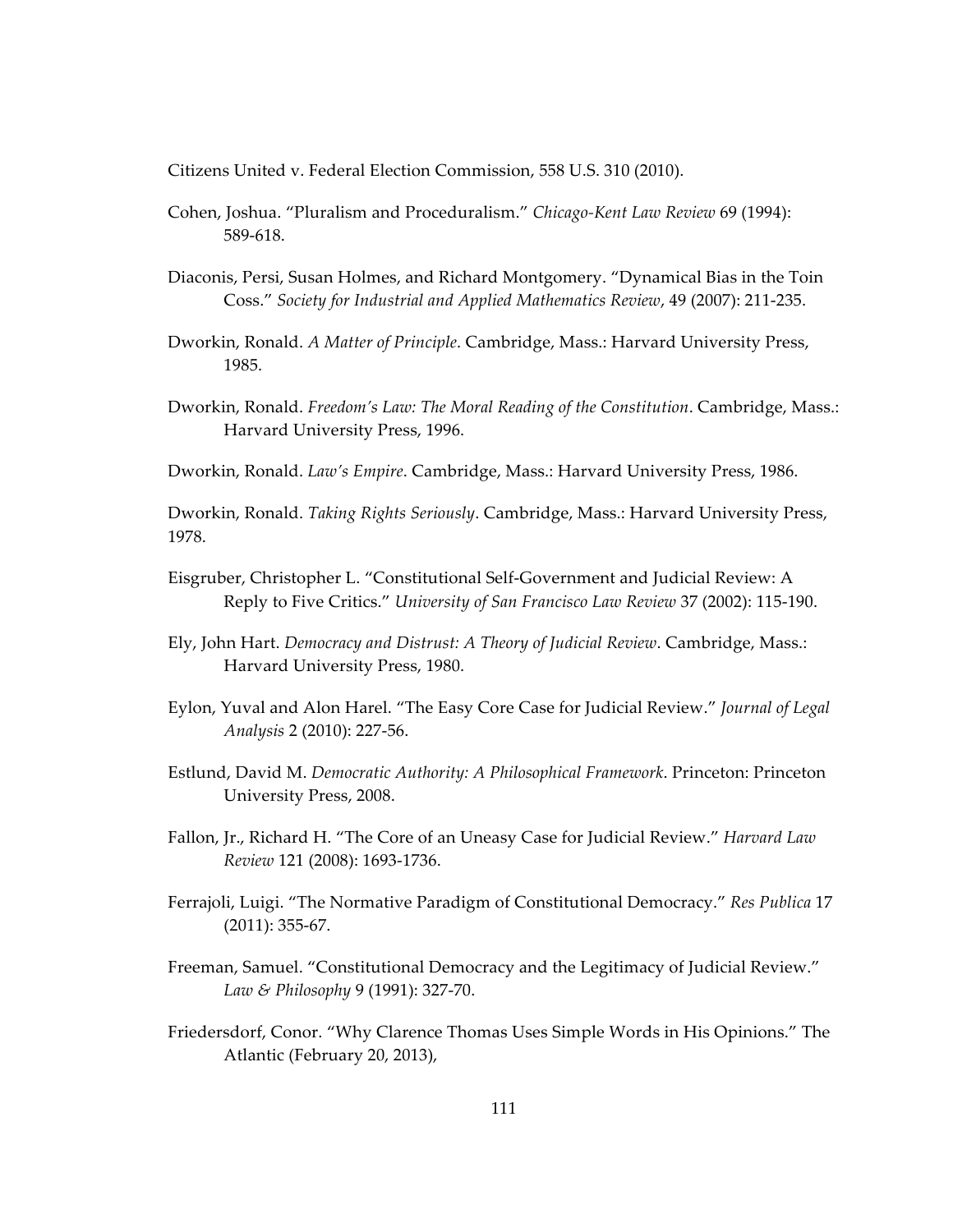<http://www.theatlantic.com/politics/archive/2013/02/why-clarence-thomas-usessimple-words-in-his-opinions/273326/> (accessed March 12, 2013).

Friedman, Barry. *The Will of the People*. New York: Farrar, Straus and Giroux, 2009.

- Golding, M.P. "Principled Decision-Making and the Supreme Court." *Columbia Law Review 63 (1963): 35-58.*
- Griffin, Christopher G. "Debate: Democracy as a Non-Instrumentally Just Procedure." *Journal of Political Philosophy* 11 (2003): 111-121.
- Guest, Stephen. *Ronald Dworkin: Third Edition.* Stanford: Stanford University Press, 2013.
- Guttman, Amy and Dennis Thompson. *Why Deliberative Democracy?* Princeton, NJ: Princeton University Press, 2004.
- Hutchinson, Allan C. "A 'Hard Core' Case Against Judicial Review." *Harvard Law Review Forum* 121 (2008): 57-64.
- Jacobellis v. Ohio 378 U.S. 184 (1964).
- Jefferson, Thomas. *Notes on the State of Virginia*. Richmond, Va: J.W. Randolph, 1853.
- Julius, A.J. "Book Review: David Estlund, Democratic Authority." *Philosophical Review* 119 (2010): 256-58.
- Karlan, Pamela S. "Foreword: Democracy and Disdain." *Harvard Law Review* 126 (2012):  $1 - 71$
- Kavanagh, Aileen. "Participation and Judicial Review: A Reply to Jeremy Waldron." *Law & Philosophy* 22 (2003): 451-86.
- Kennedy, Duncan. "Freedom and Constraint in Adjudication: A Critical Phenomenology." *Journal of Legal Education* 36 (1986): 518-62.
- Kirshner, Alexander S. "Proceduralism and Popular Threats to Democracy." *Journal of Political Philosophy*, 18 (2010): 405-24.
- Knight, Jack and James Johnson. "Aggregation and Deliberation: On the Possibility of Democratic Legitimacy." Political Theory 22 (1994): 277-96.
- Krishnamurthi, Guha et. al. "An Elementary Defense of Judicial Majoritarianism." *Texas Law Review See Also 88 (2009): 33-38.*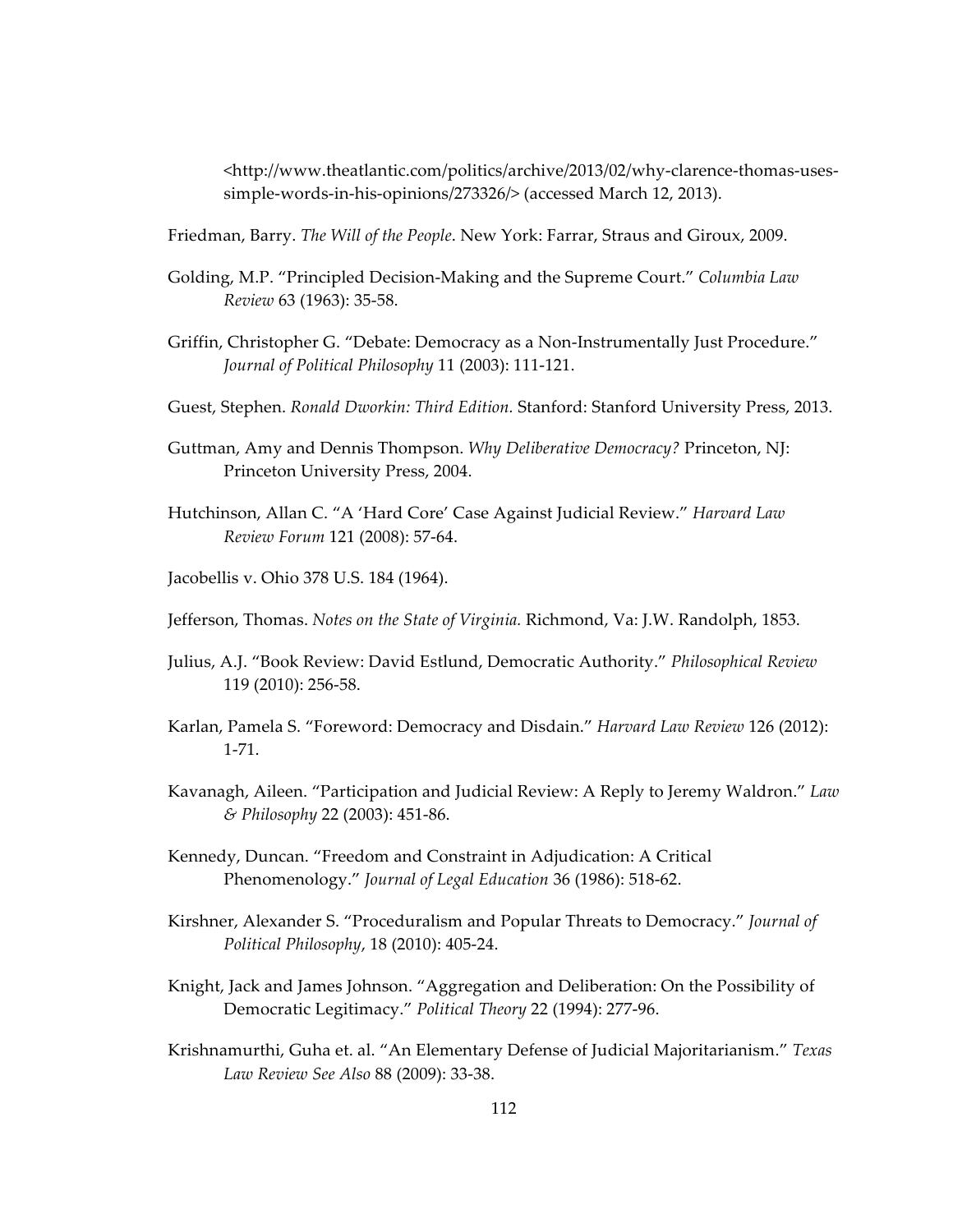- Lever, Annabelle. "Democracy and Judicial Review: Are They Really Incompatible?" *Perspectives on Politics 7 (2007): 805-22.*
- Mackie, Gerry. "The Values of Democratic Proceduralism." <http://www.polisci.ucsd.edu/~gmackie/documents/DemocraticProceduralism.p df> (accessed March 20, 2013), forthcoming *Irish Political Studies*.
- May, Kenneth O. "A Set of Independent Necessary and Sufficient Conditions for Simple Majority Decision." *Econometrica* 20 (1952): 680-84.
- McClosky, Henry. "The Fallacy of Absolute Majority Rule." *The Journal of Politics* 11  $(1949): 637-54.$
- Moore v. Ogilvie, 394 U.S. 814 (1969).
- National Federation of Independent Businesses v. Sebelius, 132 S. Ct. 2566 (2012).
- Nozick, Robert. *Anarchy, State, and Utopia*. New York: Basic Books, 1974.
- Peters, Christopher J. *A Matter of Dispute*. New York: Oxford University Press, 2011.
- Peter, Fabienne. *Democratic Legitimacy*. New York: Routledge Press, 2009.
- Peter, Fabienne. "Democratic Legitimacy and Proceduralist Social Epistemology." *Politics, Philosophy & Economics* 6 (2007): 329-53.
- Rawls, John. *A Theory of Justice*. Cambridge, Mass: Harvard University Press, 1971.
- Rawls, John. *Political Liberalism*. New York: Columbia University Press, 2005.
- Regan, Donald H. "Glosses on Dworkin: Rights, Principles, and Policies." *Michigan Law Review*, 76 (1978): 1213-64.
- Risse, Mathias. "On the Philosophy of Group Decision Methods I: The Nonobviousness of Majority Rule." *Philosophy Compass* 4 (2009): 793-802.
- Sadurski, Wojciech. "Legitimacy, Political Equality, and Majority Rule." *Ratio Juris* 21  $(2008): 39-65.$
- Sager, Lawrence G. *Justice In Plainclothes: A Theory Of American Constitutional Practice.* New Haven, CT: Yale University Press, 2004.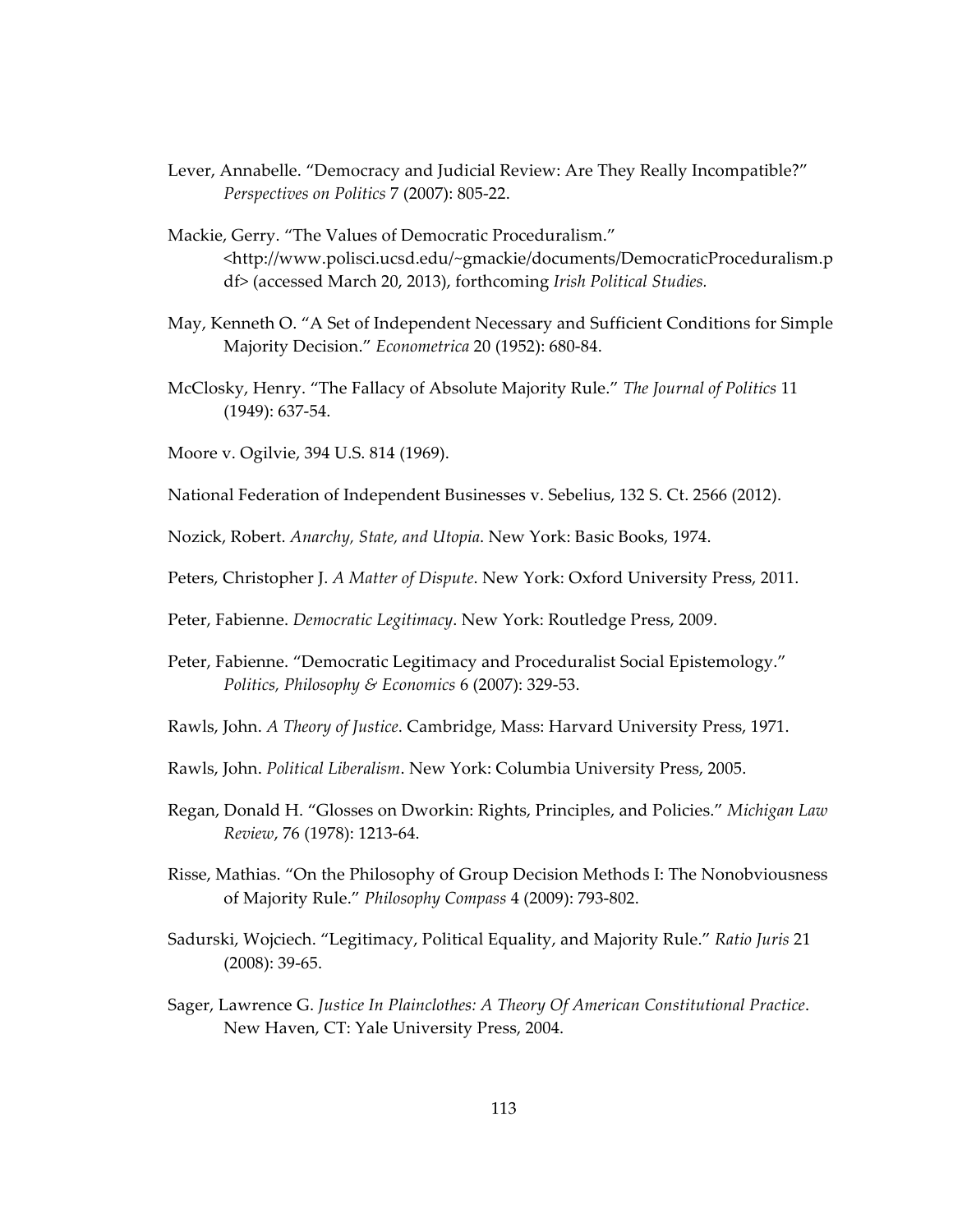- Samaha, Adam H. "Randomization in Adjudication." William & Mary Law Review 51  $(2009): 1-85.$
- Saunders, Ben. "Democracy, Political Equality, and Majority Rule." Ethics 121 (2010): 148-77.
- Schauer, Frederick. "Judicial Review of the Devices of Democracy." Columbia Law Review 94 (1994): 1326-47.
- Sinnott-Armstrong, Walter. "Weak and Strong Judicial Review." Law and Philosophy 22  $(2003): 381-92.$
- Spector, Horacio. "Judicial Review, Rights, and Democracy." Law & Philosophy 22 (2003): 285-334.
- Spitz, Elaine. Majority Rule. Chatham, NJ: Chatham House Publishers, 1984.
- Sunstein, Cass R. "Nondelegation Canons." University of Chicago Law Review 67 (2000):  $315 - 43$ .
- Texas v. Johnson, 491 U.S. 397 (1989).
- Tribe, Laurence H. "The Puzzling Persistence of Process-Based Constitutional Theories." Yale Law Journal 89 (1980): 1063-80.
- Tushnet, Mark. "Forms of Judicial Review as Expressions of Constitutional Patriotism." Law & Philosophy 22 (2003): 353-79.
- Valentini, Laura. "Justice, Disagreement, and Democracy." British Journal of Political Science 43 (2013): 177-99.
- Vermeule, Adrian. "Contra Nemo Iudex in Sua Causa: The Limits of Impartiality." Yale Law Journal 122 (2012): 384-420.
- Waldron, Jeremy. "A Majority in the Lifeboat." Boston University Law Review 90 (2010): 1043-57.
- Waldron, Jeremy. "A Right-Based Critique of Constitutional Rights." Oxford Journal of Legal Studies 13 (1993): 18-51.
- Waldron, Jeremy. "Five to Four: Why do Bare Majorities Rule on Courts." < http://papers.ssrn.com/sol3/papers.cfm?abstract\_id=2195768> (accessed March  $20, 2013$ ).